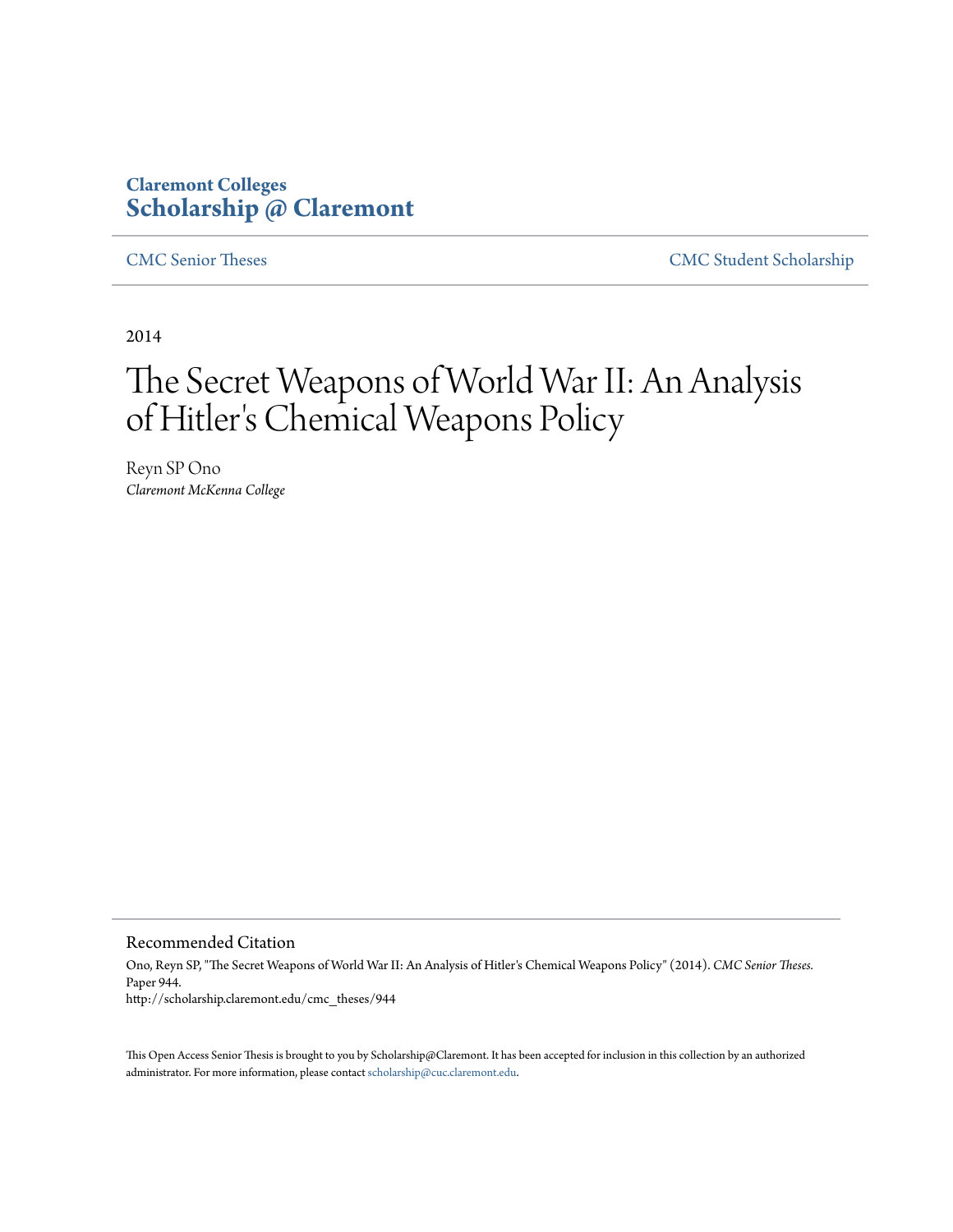#### CLAREMONT McKENNA COLLEGE

The Secret Weapons of World War II: An Analysis of Hitler's Chemical Weapons Policy

#### SUBMITTED TO

Professor Jonathan Petropoulos

AND

Dean Nicholas Warner

BY

Reyn Ono

for

# SENIOR THESIS IN HISTORY

2014 April 28, 2014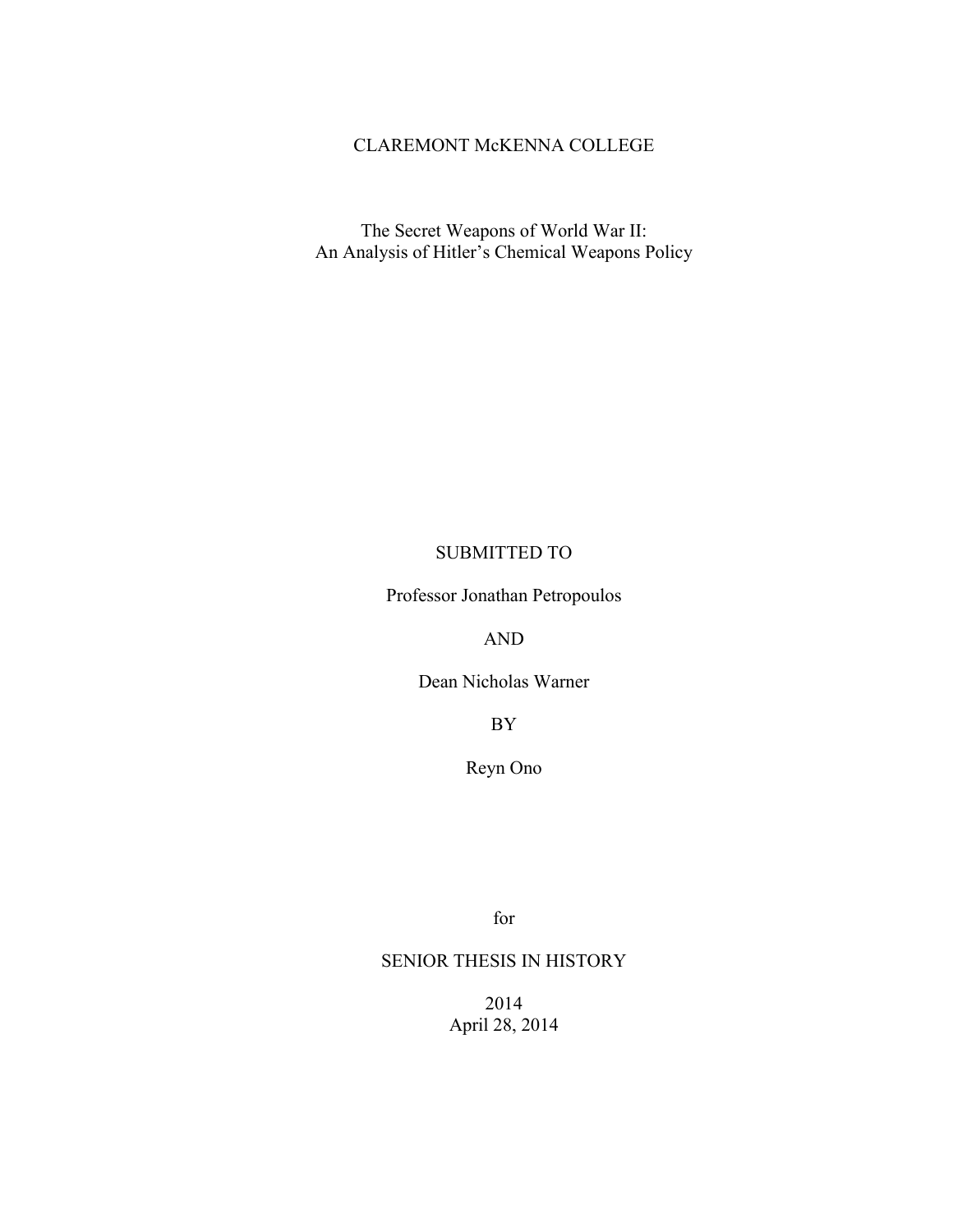## ACKNOWLEDGEMENTS

I would like to dedicate this senior thesis to my parents, Raymond and Tiare Ono, for their steadfast love and countless sacrifices so that I could receive the best education possible.

I would also like to dedicate this senior thesis to Professor Jonathan Petropoulos for his patience, guidance, and wisdom these past four years.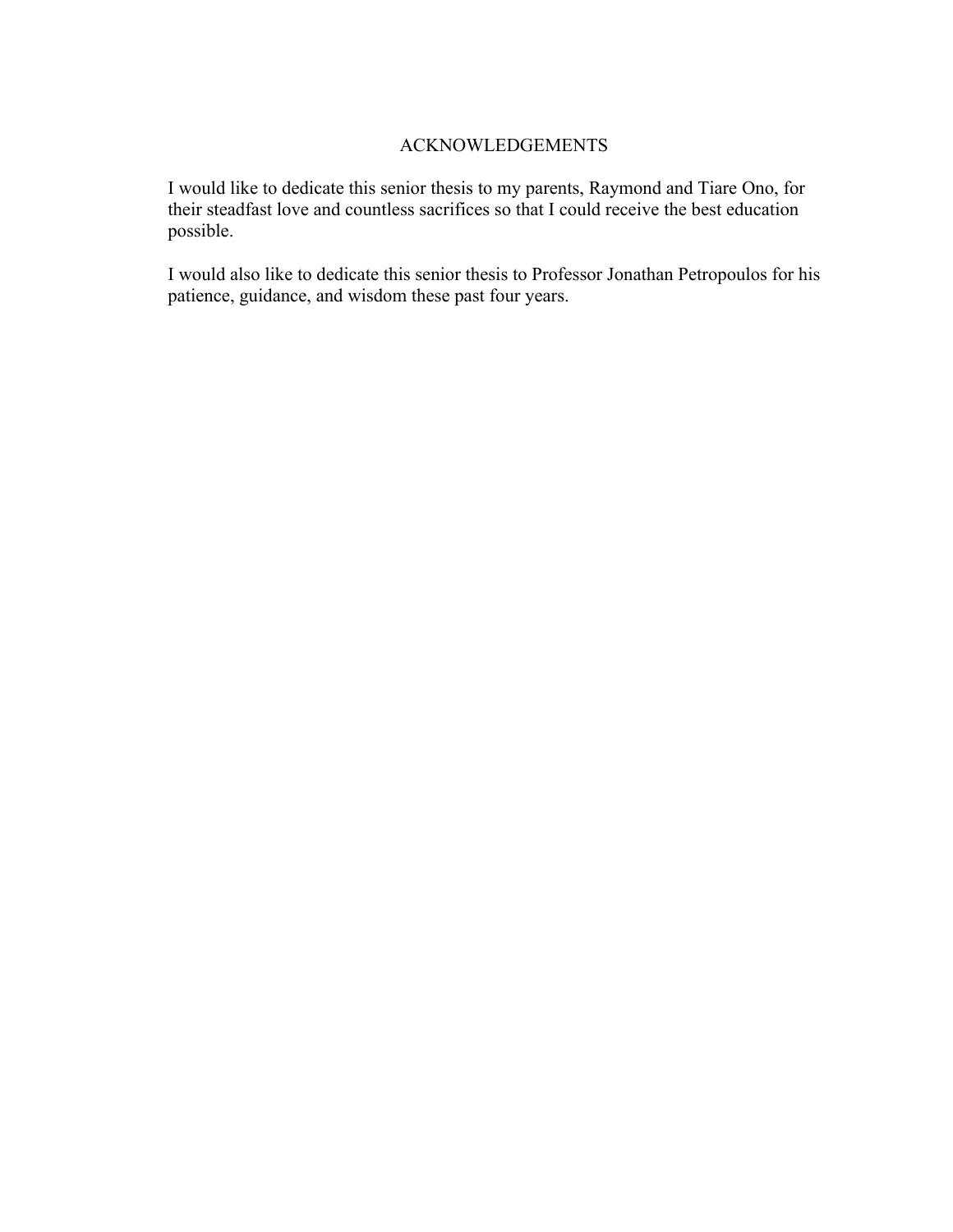**CONTENTS** 

| <b>INTRODUCTION</b>                     | $\mathbf{1}$ |
|-----------------------------------------|--------------|
| <b>CHAPTER ONE: HITLER'S WORLDVIEW</b>  | 6            |
| <b>CHAPTER TWO: CHURCHILL'S THREATS</b> | 31           |
| <b>CHAPTER THREE: SPEER'S DEFIANCE</b>  | 53           |
| CONCLUSION                              | 78           |
| <b>WORKS CITED</b>                      | 83           |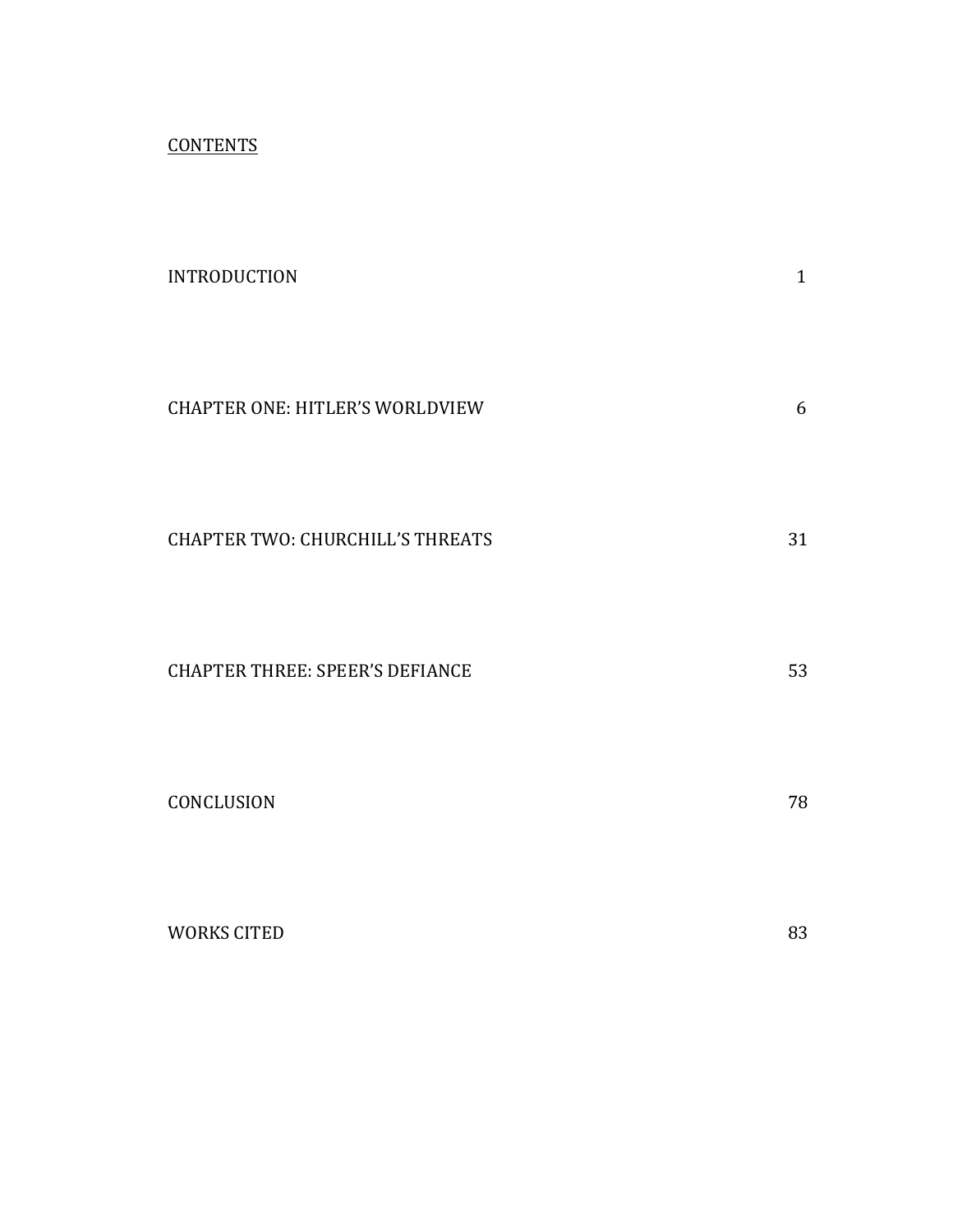#### **INTRODUCTION**

Adolf Hitler almost won World War II. Hitler – the Bohemian corporal, the anti-Semite, the Megalomaniac – almost conquered Europe. By 1941, the British remained alone in the war against the Axis powers.<sup>1</sup> The British military most likely would not have defeated the Germans single-handedly. Likewise, the German invasion of the Soviet Union began with a string of military successes. However, the American entry into the war in December 1941 and Hitler's questionable decisions in Operation Barbarossa turned the tide of the war in favor of the Allies. By 1942, the Allies put the *Wehrmacht* on the defensive. In November 1942, General Bernard Montgomery and the British tank division broke the joint German and Italian line at El Alamein, Egypt.<sup>2</sup> In July 1943, British and American troops crossed the Mediterranean and successfully landed in Sicily. $3$  Despite months of staunch German resistance, the Allied forces entered Rome on June 4, 1944, ushering in the collapse of Fascist Italy.<sup>4</sup>

On the Eastern Front, Hitler's forces in Ukraine marched on Moscow during the summer of  $1942$ <sup>5</sup>. In July, Hitler split his forces, sending troops south to capture Stalingrad and disrupt the Soviet Union's oil resources.<sup>6</sup> By September, Hitler's forces entered Stalingrad.<sup>7</sup> However, while the *Wehrmacht* fought building to building for control of Stalingrad, Soviet reinforcements surrounded the city. In November, the Red Army closed the vice around Stalingrad and trapped the Sixth Army within the city.

 

<sup>&</sup>lt;sup>1</sup> Gordon Wright, *The Ordeal of Total War* (Harper Collins: 1968), 167.

<sup>2</sup> Wright, *Total War,* 182.

<sup>3</sup> Wright, *Total War*, 190.

<sup>4</sup> Wright, *Total War*, 193.

<sup>5</sup> Wright, *Total War*, 187.

<sup>6</sup> Wright, *Total War*, 187.

<sup>7</sup> Wright, *Total War*, 187.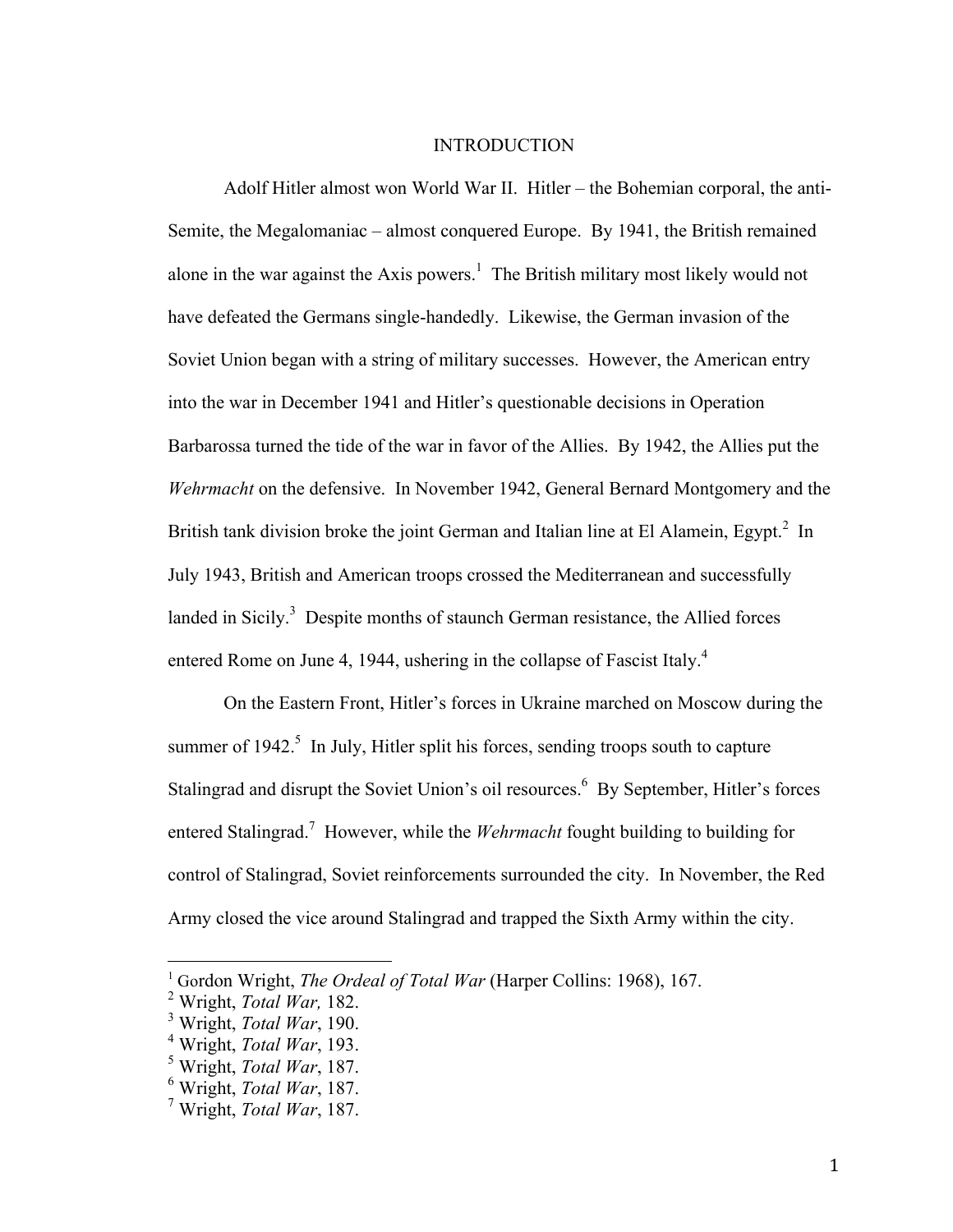Enormous losses forced General Friedrich von Paulus to defy Hitler's orders and surrender in February 1943. Finally, on June 6, 1944, the British and Americans opened the Western Front with their successful landing in Normandy.

Indeed, the Nazi Germany's situation became desperate as the Allies closed in on Berlin. Hitler truly believed that he needed to fulfill his messianic mission and subjugate Europe for the ascendancy of the "Aryan" race. In the final stages of the war, the German dictator did not hesitate to take risks in a last ditch effort to check the Allied advance. For example, in January 1945, Hitler launched the surprise Ardennes Offensive in an attempt to capture Antwerp, a major Allied supply port. $8$  Limited success came at the expense of one hundred thousand men. The German dictator also considered organizing "suicide squads" similar to that of Japanese kamikaze pilots.<sup>9</sup> Hitler allocated a lot of resources to his "secret weapons" projects, among them chemical weapons. He also possessed the technology to disperse his poison gas over London with V-2 rockets. Based on his wartime decisions, the absence of chemical warfare remains a puzzle.

Clearly, morality did not prevent Hitler from using the asphyxiating gas Zyklon-B in the chambers of Auschwitz, Treblinka, and other killing centers. Likewise, on the battlefield, the German dictator conducted the war and perpetrated terror without any limits. For example, Hitler's blitzkrieg tactics in Poland in September 1939 pulverized Polish defenses and, more significantly, broke down the enemy's will to resist.<sup>10</sup> The German Ju-87 Stuka dive-bomber had sirens attached its the wings and on the tails of its

 <sup>8</sup> Wright, *Total War*, 201.

<sup>9</sup> Speer, *Third Reich*, 412.

<sup>&</sup>lt;sup>10</sup> Oscar Pinkus, *The War Aims and Strategies of Adolf Hitler* (MacFarland & Co, Inc.: 2005), 73.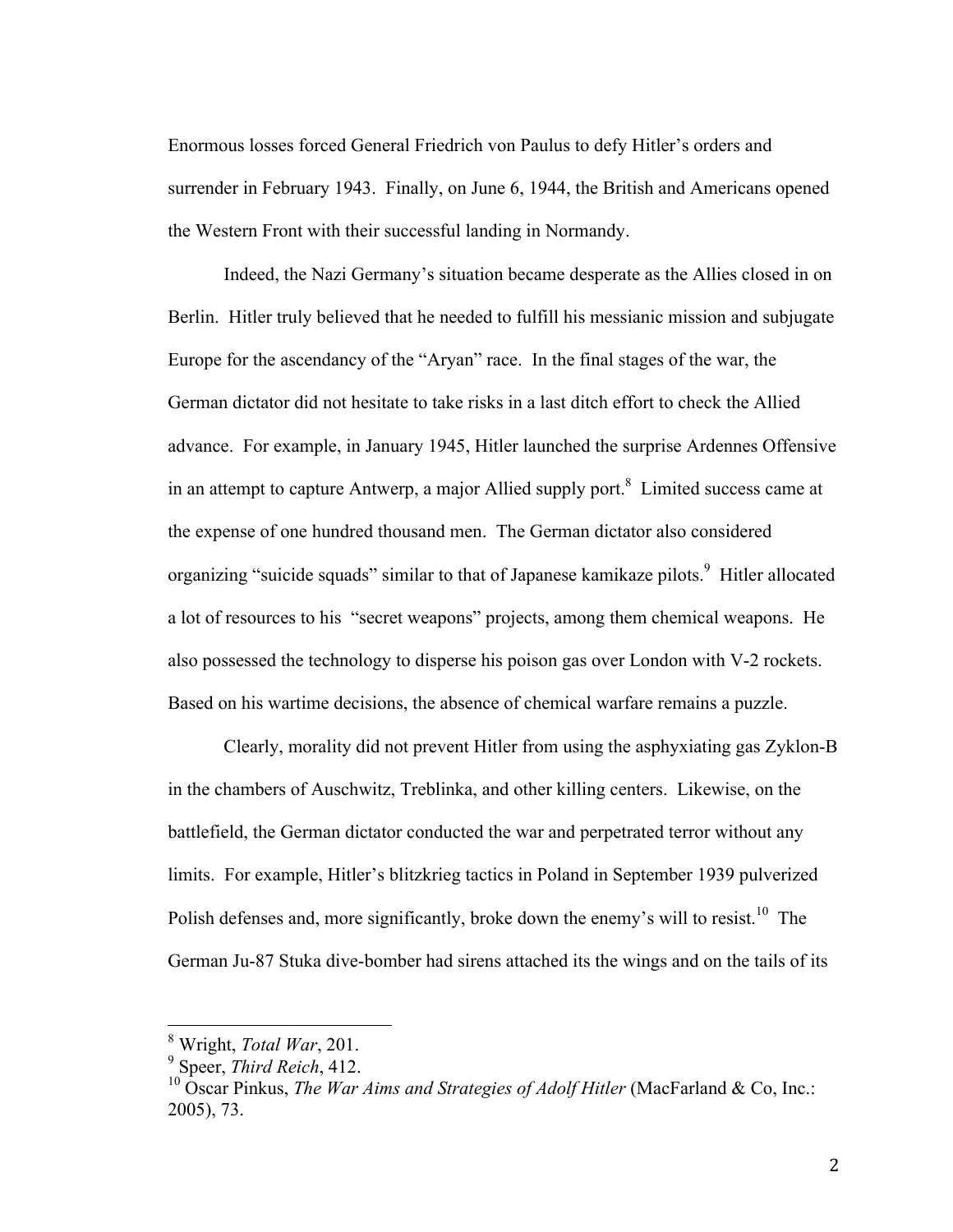bombs.<sup>11</sup> The bomber's plunge made shrieks designed to cause fear, panic, and confusion.12 During the blitzkrieg of Poland, the *Luftwaffe* bombed towns, villages, and refugee columns.13 The German air force lay waste to Warsaw with five days of indiscriminate bombing, specifically targeting residential areas, and resulted in the deaths of 40,000 Polish civilians.<sup>14</sup>

Hitler also issued the *Kommissarbefehl* ("commissar order") in March 1941, which denied any Communist officials in the military or civil administration prisoner of war (POW) status and ordered their immediate execution.<sup>15</sup> Similarly, the "Barbarossa" Decree" approved collective reprisal against entire villages.<sup>16</sup> Hitler also emphasized the brutalization of Russian POWs. By war's end, the *Wehrmacht* captured 5.73 million Russian soldiers.<sup>17</sup> Once captured, thousands were executed on the spot.<sup>18</sup> German soldiers did not tend to the wounded and force-marched hundreds of thousands of POWs for weeks without food, water, or rest.<sup>19</sup> Over the course of the war, 3.5 millions Russian POWs perished from execution, starvation, thirst, or sickness.<sup>20</sup> Russian soldiers were subject to brandings and sent to clear minefields. During the Soviet westward advance, Russian POWs were gassed to prevent them from returning to the Red Army.<sup>21</sup>

 <sup>11</sup> Pinkus, *War Aims*, 74.

<sup>12</sup> Pinkus, *War Aims*, 74.

<sup>13</sup> Pinkus, *War Aims*, 74.

<sup>14</sup> Pinkus, *War Aims*, 75.

<sup>15</sup> Christopher Browning, *Ordinary Men: Reserve Police Battalion 101 and the Final Solution in Poland* (Harper Collins: 1992), 22.

<sup>16</sup> Browning, *Ordinary Men*, 22.

<sup>17</sup> Pinkus, *War Aims*, 271.

<sup>18</sup> Pinkus, *War Aims*, 271.

<sup>19</sup> Pinkus, *War Aims*, 272.

<sup>20</sup> Pinkus, *War Aims*, 274.

<sup>21</sup> Pinkus, *War Aims*, 274.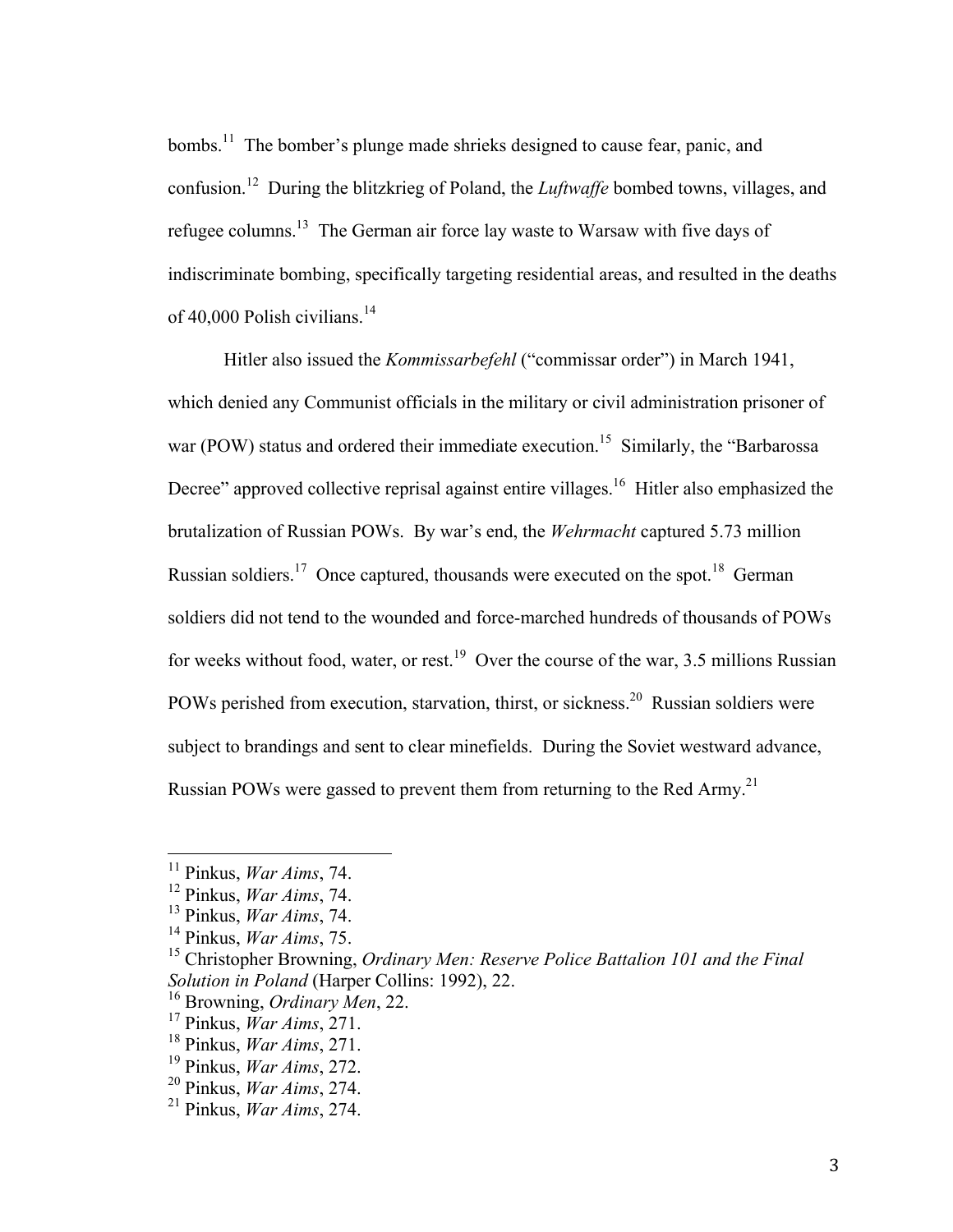World War II can be viewed in three separate phases: 1939-1941, 1942-1943, and 1944-1945. During the first phase of the war, Hitler did not require chemical weapons. He was winning and almost conquered Europe if not for his failure to invade Britain and his stubborn desire to subjugate the Soviet Union. However, during the second phase, the war took a decisive turn against the Third Reich. Then, during the third phase of the war, desperation set in as the Allies closed in around Berlin. Hitler began to mentally unravel in January 1945 and became suicidal. His scorched-earth policies reflected these trends. Hitler continued to assert near the end of the war that "we will not capitulate [...;] we can go down, but we'll take the world with us."22 Armaments Minster Albert Speer even recognized that Hitler grew "more and more ruthlessly determined to bring on total catastrophe."23 Clearly, Hitler refused to surrender and was determined to fight down to the last German standing. Judging by Hitler's conduct of the war and his mental state, Hitler should have deployed chemical weapons at some point, especially during the third phase of the war. However, the German dictator did not initiate chemical warfare.

Ultimately, Hitler intended to deploy his chemical weapons during World War II. However, two men, in particular, British Prime Minister Winston Churchill and architect turned Armaments Minister Albert Speer, thwarted Hitler's designs. In May 1942, Churchill threatened mass retaliation against Germany if Hitler initiated chemical warfare against the Soviet Union on the Eastern Front. In the spring of 1945, Speer defied Hitler's direct orders and challenged Hitler's suicidal policies. This thesis will explore and discuss Hitler's worldview and policies; Churchill's threats of mass retaliation; and

 <sup>22</sup> Pinkus, *War Aims*, 471.

<sup>23</sup> Speer, *Third Reich*, 401.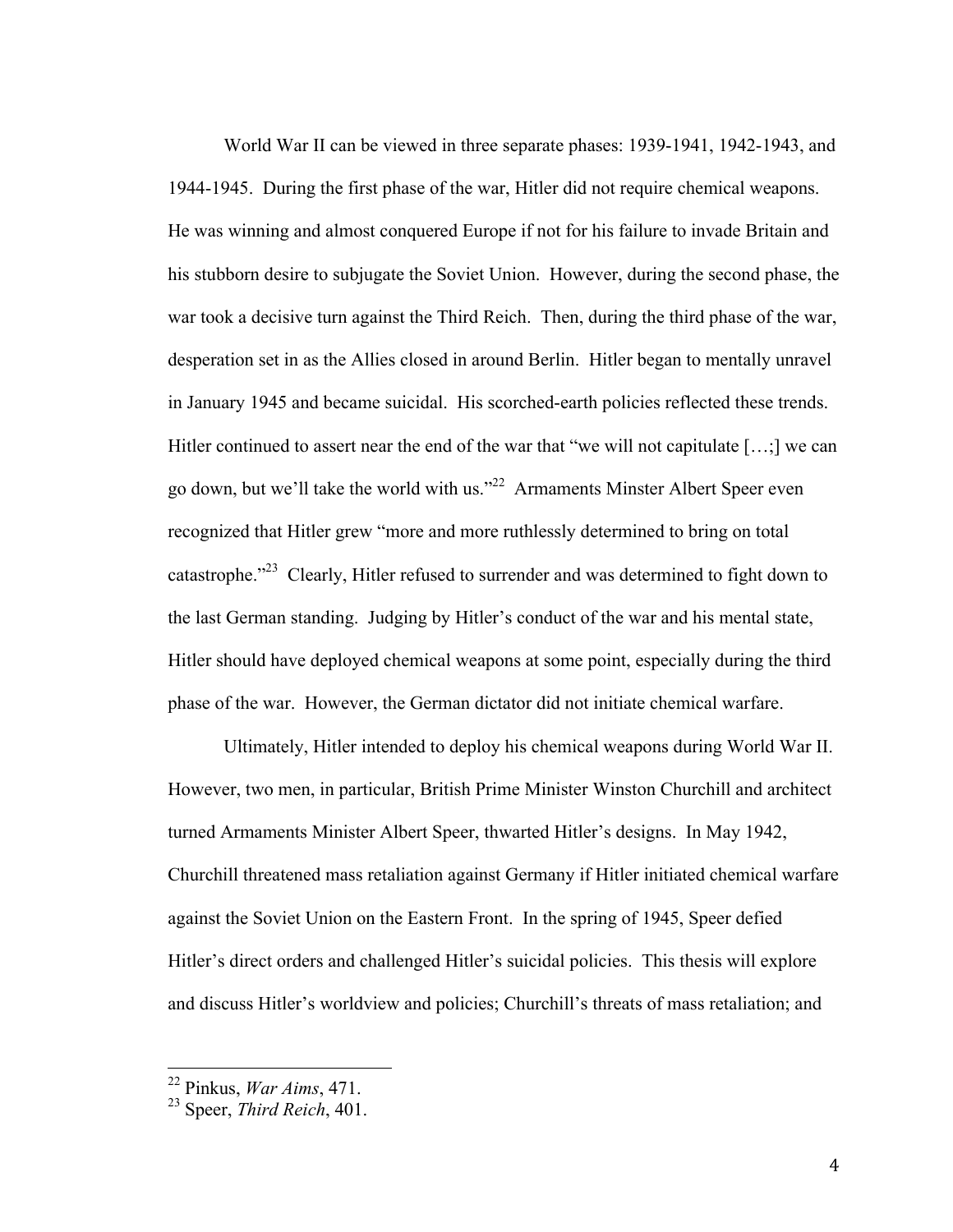Speer's acts of defiance. Many questions surrounding the use of chemical weapons during World War II still exist. This analysis will fill the gaps in the historical narrative, thereby contributing to a more nuanced understanding of Hitler's policies during World War II.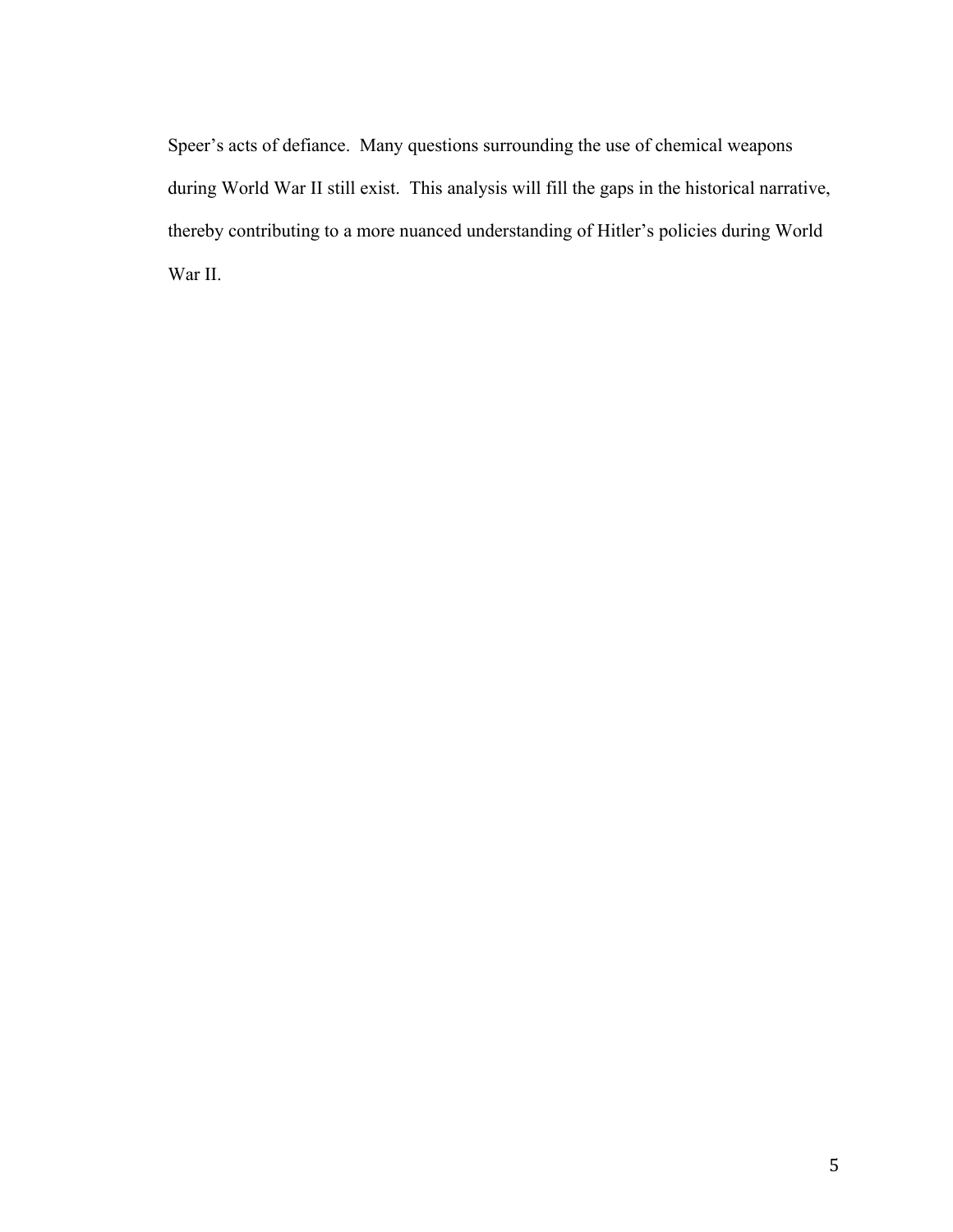## CHAPTER ONE HITLER'S WORLDVIEW

#### Introduction

Before analyzing Hitler's chemical weapons policies and decision-making process during World War II, the reader must possess a more nuanced understanding of the man, his worldview, and his goals. Therefore, this chapter addresses the essential questions surrounding Hitler's political persona and agenda. It will also provide the reader with an in-depth knowledge of Hitler's philosophical, historical, and pseudo-scientific justifications for the atrocities subsequently committed by the Nazi regime. Tracing Hitler's life, from his childhood through World War II, this chapter examines the development of his beliefs and his influence on the National Socialist German Workers' Party (NSDAP), on the country as a whole, and on international relations leading to World War II. The evils that Hitler and the Nazi regime perpetrated were inexcusable and to a certain extent, incomprehensible. However, in many ways, Hitler's worldview was not an anomaly, but rather a product of an era of turmoil. He merely possessed the political acumen to translate his ideals and goals into reality. Hitler worshipped Germany and idealized the "Aryan" race, and although one must approach *Mein Kampf*, the primary source of material for this chapter, with certain skepticism since the work was propagandistic, one can neither deny Hitler's unceasing passion for the advancement and security of the German nation, nor the vehemence of his hatred of the people he considered undesirable. Hitler was a complicated individual capable of sanctioning the perpetration of terrible crimes against humanity. He ordered the use of chemical

6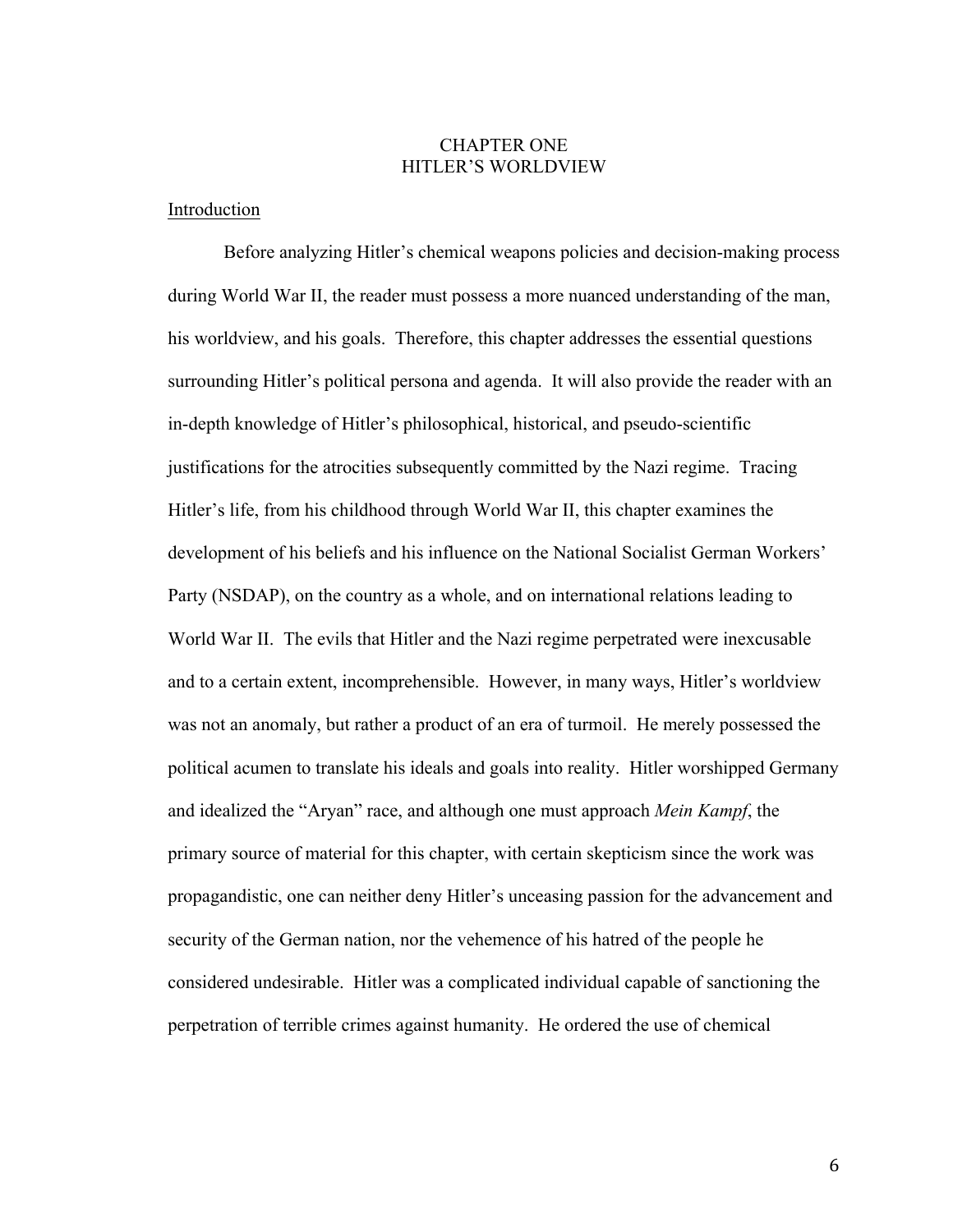weapons against civilian populations and POWs. Therefore, the question remains as to why Hitler did not initiate chemical warfare.

# Hitler in his Youth

Born on the cusp of modernity, Adolf Hitler entered a world that changed more in the last twenty years than in the previous two thousand. The fin de siècle period witnessed the rise of the modern west with combustion engines, industry, science, and chemicals. Hitler's generation was the first generation able to use the force of science and industry in warfare. His time and experiences in Austria laid the foundation for his radical political, social, and racial worldviews. Hitler was born in Linz, Austria on April 20, 1889. Hitler struggled in his schooling, but developed a talent for drawing.<sup>24</sup> His father enjoyed a successful career as a customs agent in the civil service and expected Hitler to follow in his footsteps.<sup>25</sup> Hitler had no desire to join the civil service, but instead longed for a career in painting.<sup>26</sup> Following his father's death in 1903, Hitler's mother allowed Hitler to move to Vienna in 1905 to explore his artistic ambitions. In Vienna, Hitler failed the exam to the Academy of Fine Arts twice, first in 1907 and then in 1908. Hitler's disappointment in his failure as an artist remained with him for the rest of his life.27 Hitler resorted to a "bohemian" lifestyle in Vienna, selling watercolors of landmarks and working at odd jobs. In *Mein Kampf*, he often describes the different phases of his life as an eternal struggle. Hitler depicts his mean living in Vienna as his

 <sup>24</sup> Ian Kershaw, *Hitler 1889-1936: Hubris* (W.W. Norton & Company: 1998), 10.

<sup>25</sup> Adolf Hitler, *Mein Kampf* (Stackpole Sons: 1939), 23.

<sup>26</sup> Hitler, *Mein Kampf*, 24.

<sup>27</sup> Kershaw, *Hubris*, 39.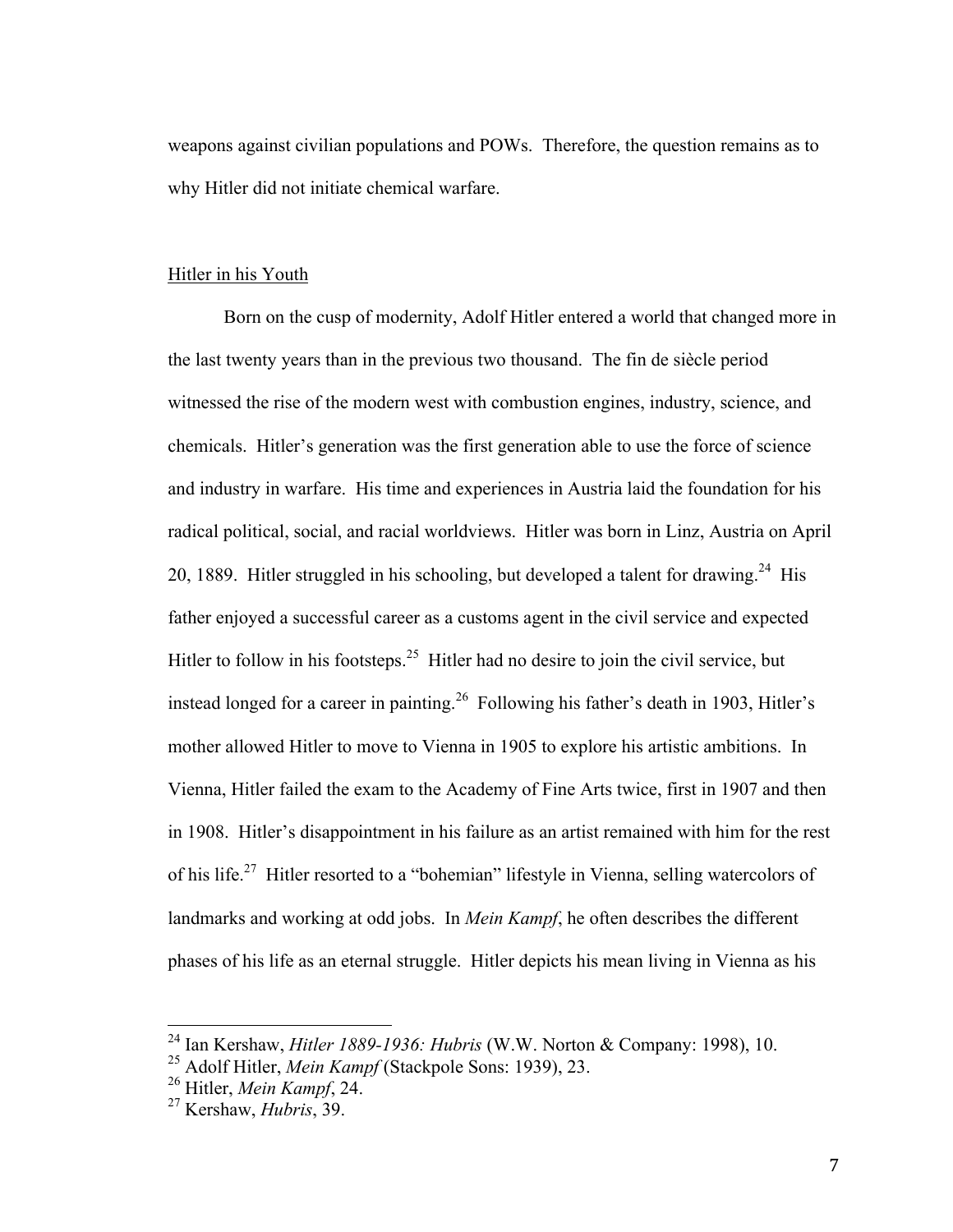first real struggle, claiming that these experiences provided him with an iron will that would serve him in the future.<sup>28</sup> The question remains as to whether or not Hitler was a confirmed anti-Semite prior to the years spent in Vienna. Nevertheless, *Mein Kampf* contains Hitler's transformative stance against the Jewish population of Europe. Hitler claimed that he did hold negative feelings towards Jews prior to his time in Vienna. However, his exposure to Marxism, Austrian Social Democracy, and the press in Vienna opened his eyes to the "danger" that Jews posed as the "corrupter of the German people."<sup>29</sup>

Hitler considered the Social Democrats a "pestilence masquerading as social virtue and love of one's neighbors."<sup>30</sup> In one of his anecdotes, Hitler illustrates his initial contact with Social Democrats during one of his temporary construction jobs. When Hitler confronted these workers with what he considered logical and rational arguments that repudiated their opinions, the workers responded with threats of violence instead of well-reasoned rebuttals of their own.<sup>31</sup> Hitler thus concluded that Social Democrats did not listen to reason or logical arguments that contradicted their beliefs, but rather simply argued for better or worse the force-fed propaganda.<sup>32</sup> Individuals could hold reasonable views, but in masses, Hitler observed, people lost all reason – an important lesson that Hitler took into his future political career.<sup>33</sup> Following this initial exposure to the Social Democrats, Hitler turned his attention to the party's press and the propaganda. Hitler

 <sup>28</sup> Eberhard Jäckel, Hitler's *Weltanschauung* (Wesleyan University Press: 1972), 13.

<sup>29</sup> Hitler, *Mein Kampf*, 71.

<sup>30</sup> Hitler, *Mein Kampf*, 50.

<sup>31</sup> Hitler, *Mein Kampf*, 72.

<sup>32</sup> Hitler, *Mein Kampf*, 72.

<sup>33</sup> Hitler, *Mein Kampf*, 70.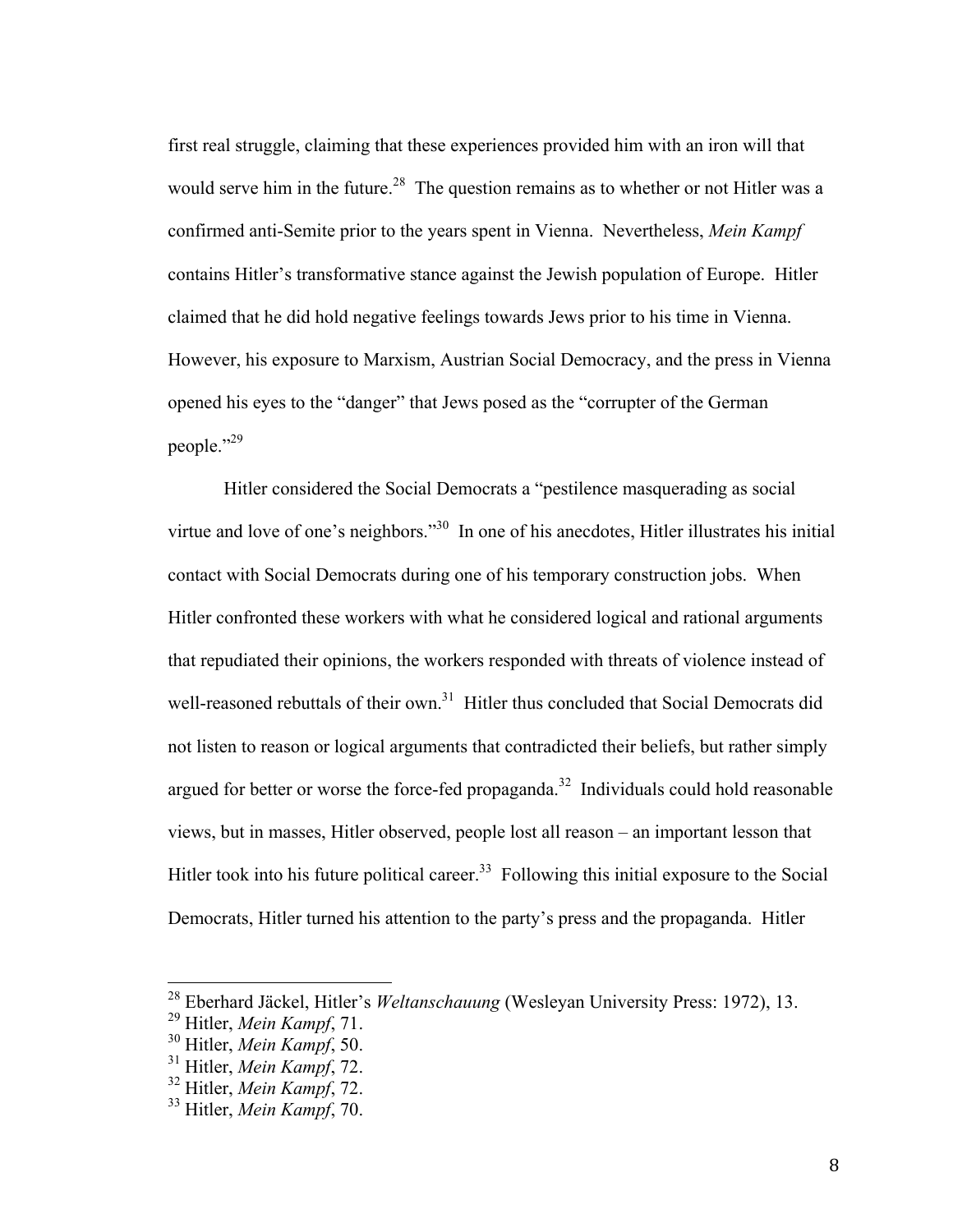described this propaganda as "intellectual terrorism."34 The press bombarded the proletariat with "lies" and took advantage of the weak-minded, uneducated masses.<sup>35</sup> The Social Democrats wanted to keep the working class down and to use them as tools to further their own political ends.<sup>36</sup> Although Hitler condemned the content of Social Democratic propaganda, he also learned effective techniques from their overall success. Hitler decried this class warfare as it distracted from the priority of ethnic solidarity.<sup>37</sup> The Social Democrats sought coalitions with other ethnic political parties and did not hold the Fatherland in the same reverence as Hitler.<sup>38</sup>

Much of the first volume of *Mein Kampf* involves Hitler's discovery of his version of truth. Hitler attempted to find the linkages between Social Democrats, Marxism, and Judaism. According to historian Ian Kershaw, Hitler "formed his newly found hatred into a conspiracy theory."39 Thus, the "recognition" of the perceived Jewish threat fed into his revulsion of the anti-nationalism of the Social Democrats. Hitler observed a cycle of unemployment that led men to convert into tools for Marxists and Social Democrats.<sup>40</sup> The weakening of the economy forced men into unemployment. They found employment only to again lose their jobs, generating a general sense of despair and hopelessness at achieving success within the current state of affairs. The collapse of self-will resulted in the susceptibility of the proletariat to Marxist ideology. Furthermore, universities under the negative influence of Jewish intellectuals did not

 <sup>34</sup> Hitler, *Mein Kampf*, 54.

<sup>35</sup> Hitler, *Mein Kampf*, 54.

<sup>36</sup> Hitler, *Mein Kampf*, 60.

<sup>37</sup> Hitler, *Mein Kampf*, 60.

 $38$  Hitler, Mein Kampf, 51.

<sup>39</sup> Kershaw, *Hubris*, 61.

<sup>40</sup> Hitler, *Mein Kampf*, 35.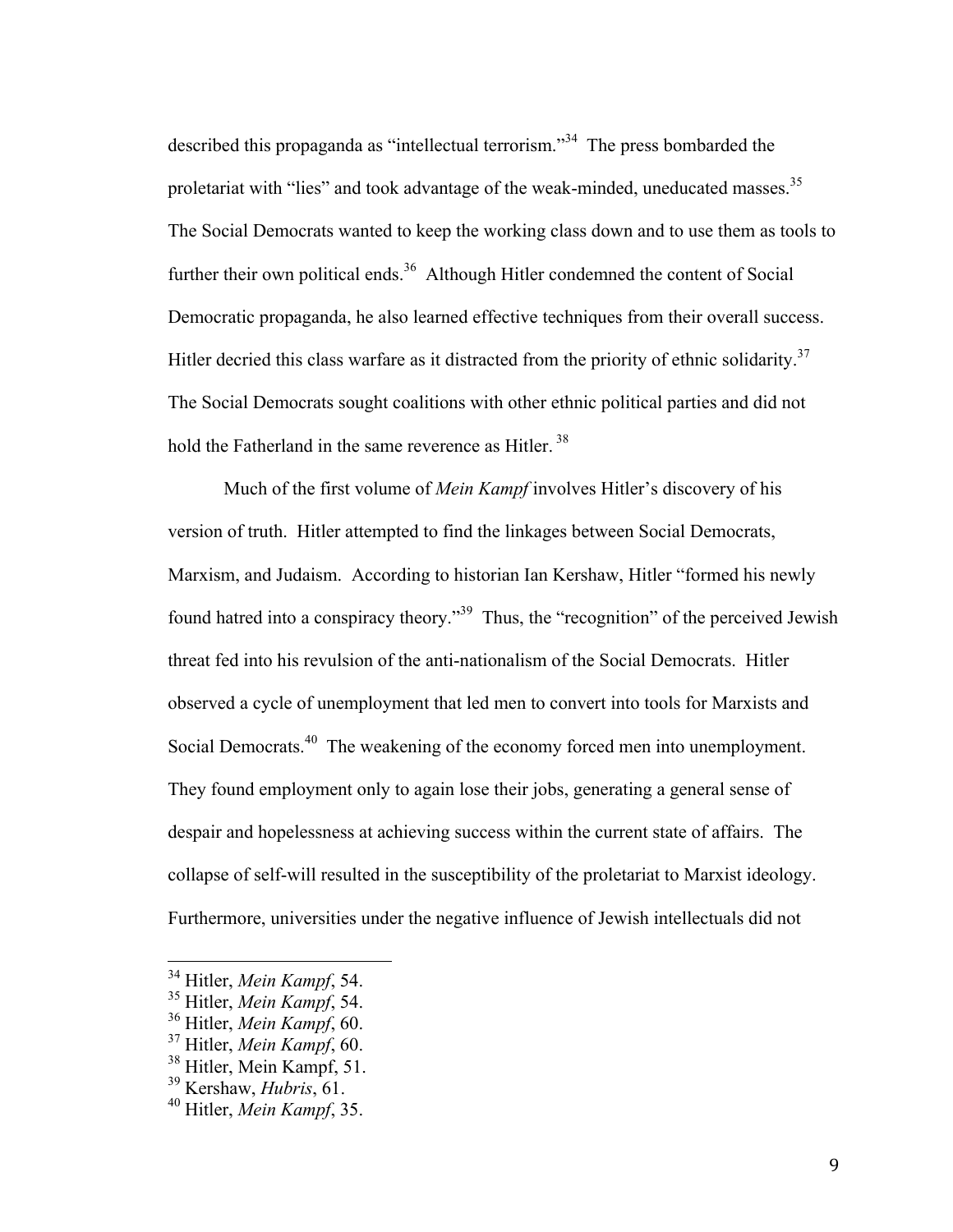teach Marxism, therefore people could not develop a suitable defense against its dangers.<sup>41</sup> Hitler claimed that the leaders of the Social Democratic Party, and thus the progenitors of Marxist ideologies, were all Jewish.<sup>42</sup> Marxist ideologies advocated the collapse of modern society. According to Hitler, men created civilization, and without the strength of individual self-preservation, civilization would collapse. Hitler theorized, as Marxism thrived on the backs of the defeated proletariat, the spread of Marxism ushered the end of civilization.

Because Hitler equated Marxism and the activities of the Social Democrats as the machinations of Jews, Hitler determined that Jews ultimately sought the collapse of civilization and the destruction of humanity.<sup> $43$ </sup> In the words of Kershaw, Hitler often connected Jews with a disease capable of spreading into any societal institution.<sup>44</sup> Jews controlled art, the theater, the press, and all other mediums of culture and propaganda.<sup>45</sup> Through his experience interacting with Social Democrats and consuming their propaganda, Hitler drew startling conclusions. The Jews sought the conquest and domination of the world by creating chaos and manipulating politics and the economy to serve their needs.<sup>46</sup> Hitler actively struggled to challenge the Jewish threat at an individual level, but could not change the hearts and minds of people around him: "No matter where you seized one of these apostles, your hand grasped slimy ooze, which

 <sup>41</sup> Hitler, *Mein Kampf*, 169.

<sup>42</sup> Hitler, *Mein Kampf*, 71.

<sup>43</sup> Hitler, *Mein Kampf*, 169.

<sup>44</sup> Kershaw, *Hubris*, 61.

<sup>45</sup> Hitler, *Mein Kampf*, 69.

<sup>46</sup> Hitler, *Mein Kampf*, 74.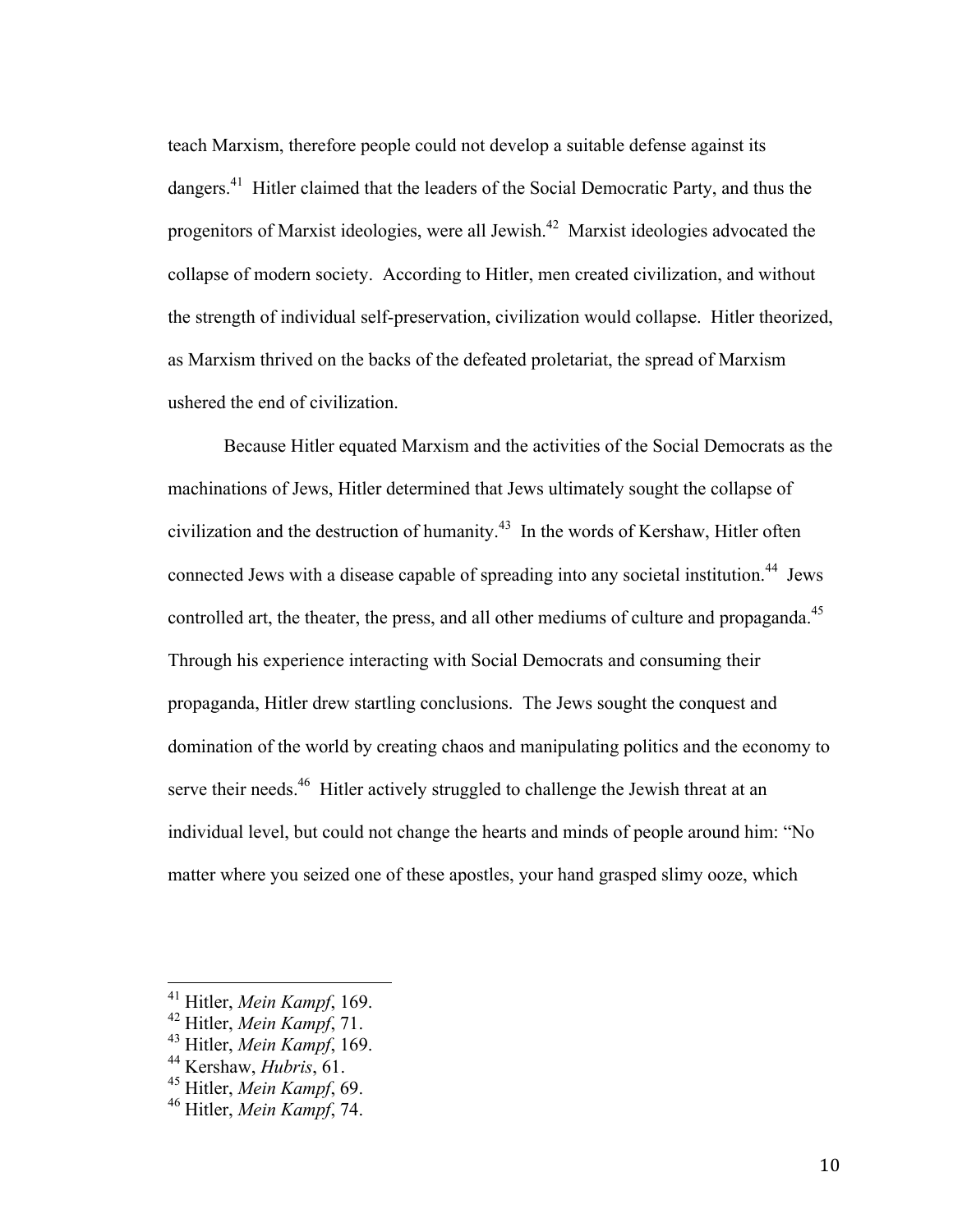poured in separate streams through the fingers, only to unite again the next moment."<sup>47</sup> However, from his years in Vienna, Hitler declared an eternal struggle against the Jewish threat to the German Fatherland: "By resisting the Jew, I am fighting for the Lord's work."<sup>48</sup> From this early period in his life, Hitler connected this struggle to moral and religious justifications. Despite the pseudo-scientific arguments in *Mein Kampf* and his expressed anti-Christian views, Hitler was surprisingly religious.<sup>49</sup> He was a confirmed member of the Catholic Church and did not leave the Church. According to psychohistorian Robert Waite, Hitler viewed the German struggle against the Jews as the forces of God battling the forces of Satan. He believed in his messianic mission and wanted to create a religion instead of a political movement. Indeed, Hitler based his religious motifs on the Catholic Church. Although Hitler's views towards Jews were already dangerously radical by this early period in his life, his experiences in World War I only served to exacerbate this marked hate towards Jews.

Hitler matched his hate for the Jews with an equal love for Germany and the German people. One possible explanation for Hitler's fanatical Germanophilia has been labeled the "Borderlands syndrome." Philosopher Isaiah Berlin argued that those raised on the peripheries are more inclined towards radical nationalism than those within the center of the nation. During his years in Vienna, Hitler found the Austrian Germans in a sorry state, corrupted by the Jewish propaganda of the Social Democrats. In Hitler's words, "Pride of the Fatherland" was essentially unavailable to the masses of German

 <sup>47</sup> Hitler, *Mein Kampf*, 72.

<sup>48</sup> Hitler, *Mein Kampf*, 74.

<sup>49</sup> Robert Waite, *Psychopathic God Adolf Hitler* (Basic Books: 1977), 29.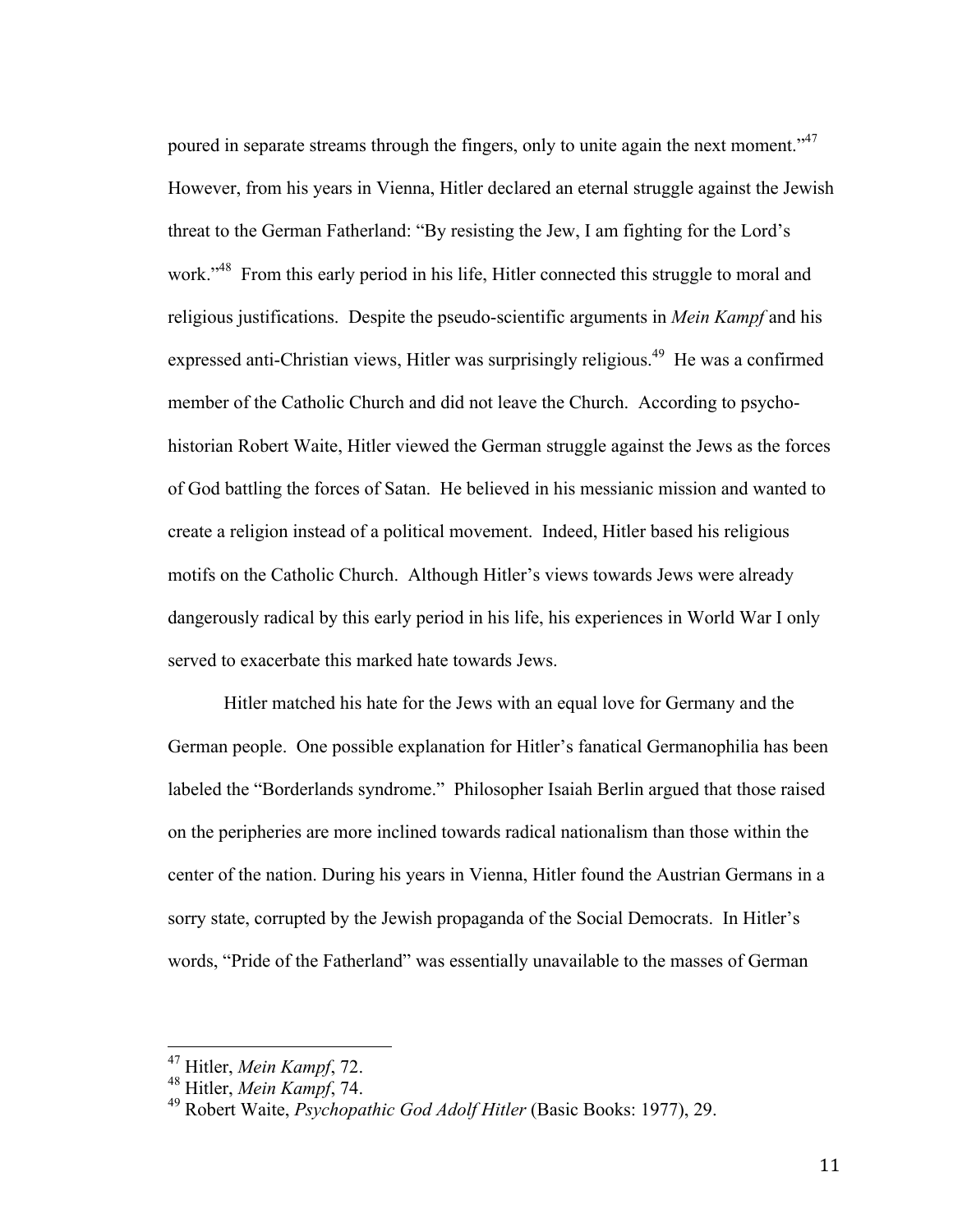people.<sup>50</sup> However, Hitler did not criticize or blame the proletarian masses for their apathy towards or disdain of Germany. First, the abject conditions and trials to which these people were exposed distracted from nationalist sentiment.<sup>51</sup> Second, Hitler blamed the lack of education of the proletariat for the absence of German nationalism.<sup>52</sup> Because of the lower standards of living, schooling was unaffordable, breeding a continual cycle of ignorance that opened up Austrians to Jewish lies. Hitler determined that the nationalization of Austrian Germans was essential. This nationalization required creating positive social environments so that education could flourish.<sup>53</sup> Clearly, Hitler advocated the indoctrination of the German people through education from a young age. Hitler's policies with youth organizations during the Third Reich reflected this understanding of the importance of education in nationalizing the people.

Ultimately, Hitler's exposure to the Social Democrats in Vienna from 1905-1912 provided the foundation for his radical political, social, and racial worldviews. Whether an honest account of the development of his beliefs or an apocryphal tale justifying and rationalizing his ideologies, Hitler obviously connected the Social Democrats to Marxism to Judaism. Apparent from his youth, Hitler's love of Germany and the German people most influenced his attitude towards Social Democrats and Jews. Hitler saw the suffering of his ethnic brethren under the oppression of manipulative Jews and thus developed a dangerous racial worldview. However, as this chapter will continue to explore, Hitler's attitudes were not unique, but rather concurrent with the times. Nevertheless, Hitler's

 <sup>50</sup> Hitler, *Mein Kampf*, 43.

<sup>51</sup> Hitler, *Mein Kampf*, 43.

<sup>52</sup> Hitler, *Mein Kampf*, 43.

<sup>53</sup> Hitler, *Mein Kampf*, 46.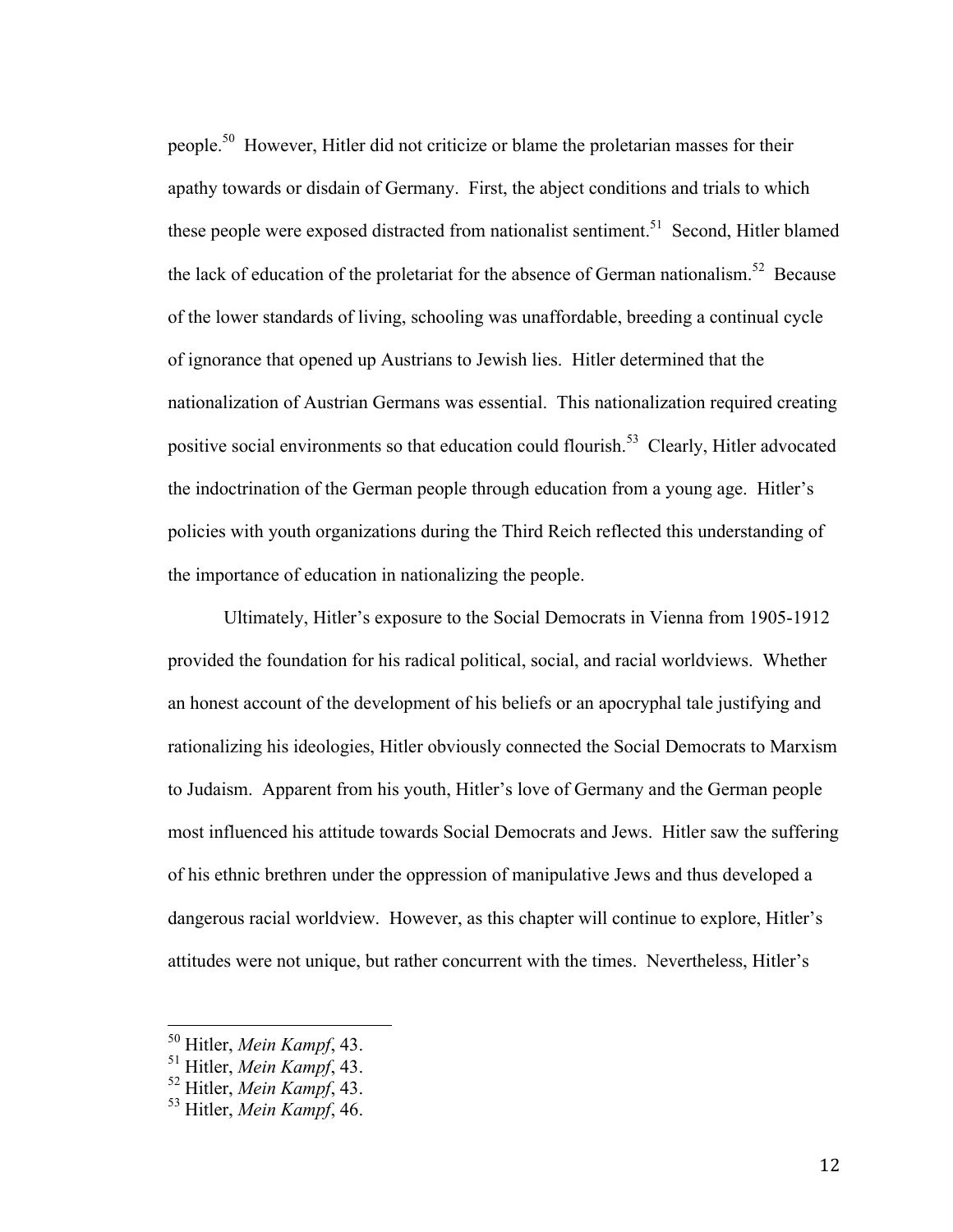time in Vienna morphed and radicalized his worldview. In order to avoid conscription to the multiethnic Austrian military, Hitler moved to Munich in  $1912<sup>54</sup>$  He then found himself a German resident with the outbreak of World War I.

#### Hitler in World War I

Hitler's exposure to the brutality of industrialized warfare and the utter betrayal of the "stab in the back myth" further transformed the righteous anger from his Vienna years into a more violent, more radical worldview that he carried into his political life. Austrian by birth, Hitler's time in the military, bleeding and fighting for the Fatherland, finally solidified and cemented his desired connection to Germany. Thus, the perceived Jewish betrayal at war's end impacted his worldview at a magnitude much greater than his experiences with Austrian Social Democracy. Hitler, an avid student of military history, feared that he lived in the wrong era, one of peace, order, and geopolitical security.<sup>55</sup> Obsessed with Bismarck and the wars of German Unification like the 1871 Franco-Prussian War, he sought a conflict of immense proportions for his opportunity to secure his place in the annals of German history.<sup>56</sup> Hitler professed his love of the German Empire and the German people; however, he also yearned for the opportunity to prove this intense commitment through sacrifice and heroic deeds for the sake of his adopted homeland.<sup>57</sup> When Archduke Franz Ferdinand was assassinated, Hitler approached the prospect of imminent conflict with a high level of enthusiasm. Following

 <sup>54</sup> Hitler, *Mein Kampf*, 130.

<sup>55</sup> Hitler, *Mein Kampf*, 160.

<sup>56</sup> Waite, *Psychopathic God*, 258.

<sup>57</sup> Hitler, *Mein Kampf*, 164.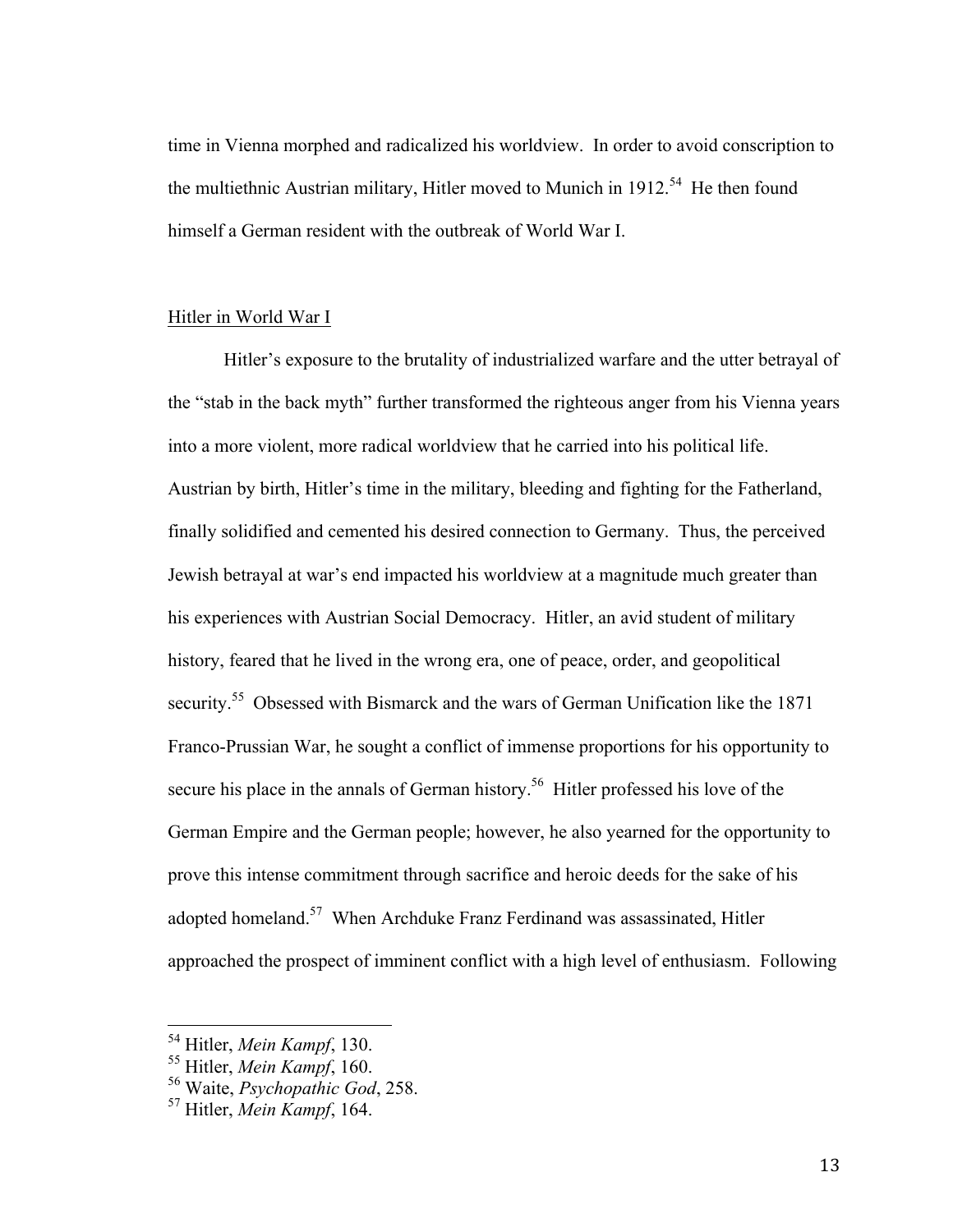the outbreak of World War I in August 1914, Hitler volunteered for a Bavarian regiment under the command of the *Reichswehr*. As with much of Hitler's personal and political development, this cavalier attitude toward active combat and desire for war was not unique to Hitler. Extreme nationalism, the *zeitgeist* (spirit of the times) of the early twentieth century, engulfed Europe, creating an atmosphere ripe for conflict. Apparent through his fascination with the Franco-Prussian War, Hitler possessed a romanticized conception of war. However, like Hitler, many servicemen expected a quick campaign and approached the conflict with a degree of overconfidence. During his basic training, Hitler expressed concern that his regiment would not arrive at the Western Front prior to the conclusion of the war.<sup>58</sup> He recounted that "With love of Fatherland in its heart and song on its lips our young regiment had gone to battle as if to the dance.<sup>559</sup> Hitler seemed to revel in the sacrifice of young men for the country, as the highest of honors citing "faithfulness and obedience unto death." Hitler's final war experience came as the result of a mustard gas attack in 1918, causing him to endure temporary blindness.<sup>60</sup> He described the ordeal of suffering through the temporary blindness at some length, suggesting that this gas attack held some significance in his early life.<sup>61</sup> Perhaps, this experience affected Hitler's decision not to deploy chemical weapons when faced with the prospect of retaliation by Winston Churchill. Thus, World War I ended in 1918 while Hitler was in the hospital recovering from his being gassed.

 <sup>58</sup> Hitler, *Mein Kampf*, 165.

<sup>59</sup> Hitler, *Mein Kampf*, 199.

<sup>60</sup> Hitler, *Mein Kampf*, 200.

<sup>61</sup> Hitler, *Mein Kampf*, 201.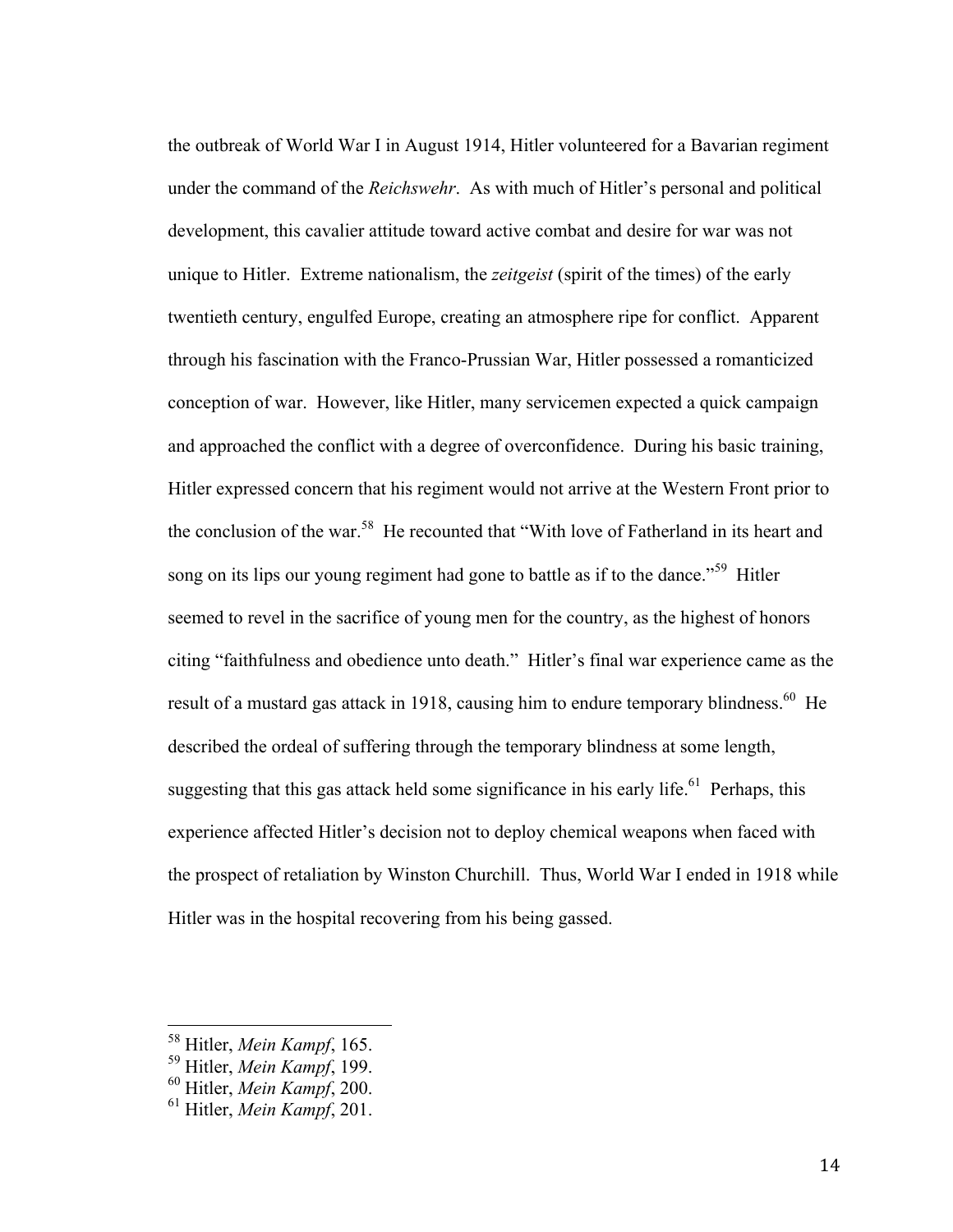According to psycho-historian Robert Waite, Hitler believed that the military was where he belonged.<sup>62</sup> For the first time in his life, he experienced purpose and power as a piece of the "war machine in the history of the world." Hitler's superiors considered him an exemplary and courageous soldier.<sup>63</sup> However, the future dictator rarely mingled with the other soldiers. In fact, he often criticized his fellow soldiers for their lack of patriotism and discipline. Germany's defeat was very personal to Hitler because it destroyed the one place where he belonged, despite his isolation.<sup>64</sup> Hitler was a warrior of history, and the Jews that stabbed Germany in the back stole this opportunity from him. Prior to his war experience, the Jewish threat was more intellectual in nature, but the violation of his sacred space introduced a violent, personal hate towards Jews. According to psycho-historian Rudolph Binion, the ranking military psychologist Edmund Forster believed that Hitler's blindness was psychosomatic and not caused by the chemical gas.<sup>65</sup> Binion argued that Hitler never accepted that the war was lost, and thus, Hitler connected gas to the trauma of Germany's surrender. Indeed, Binion tied the immense radicalization of Hitler's worldview post-World War I to the trauma and personal nature of the involvement of Jews in the German defeat.<sup>66</sup>

The future party leader utilized the "stab in the back" myth to galvanize support for the NSDAP in the Weimar Republic. Therefore, his vehement angst concerning Germany's surrender at the end of World War I could merely have served as a political tool. However, Hitler adored the military:

 <sup>62</sup> Waite, *Psychopathic God*, 200.

<sup>63</sup> Waite, *Psychopathic God*, 203.

<sup>64</sup> Waite, *Psychopathic God*, 204.

<sup>65</sup> Rudolph Binion, *Hitler Among the Germans* (Elsevier: 1976), 5.

<sup>66</sup> Binion, *Among the Germans*, 1.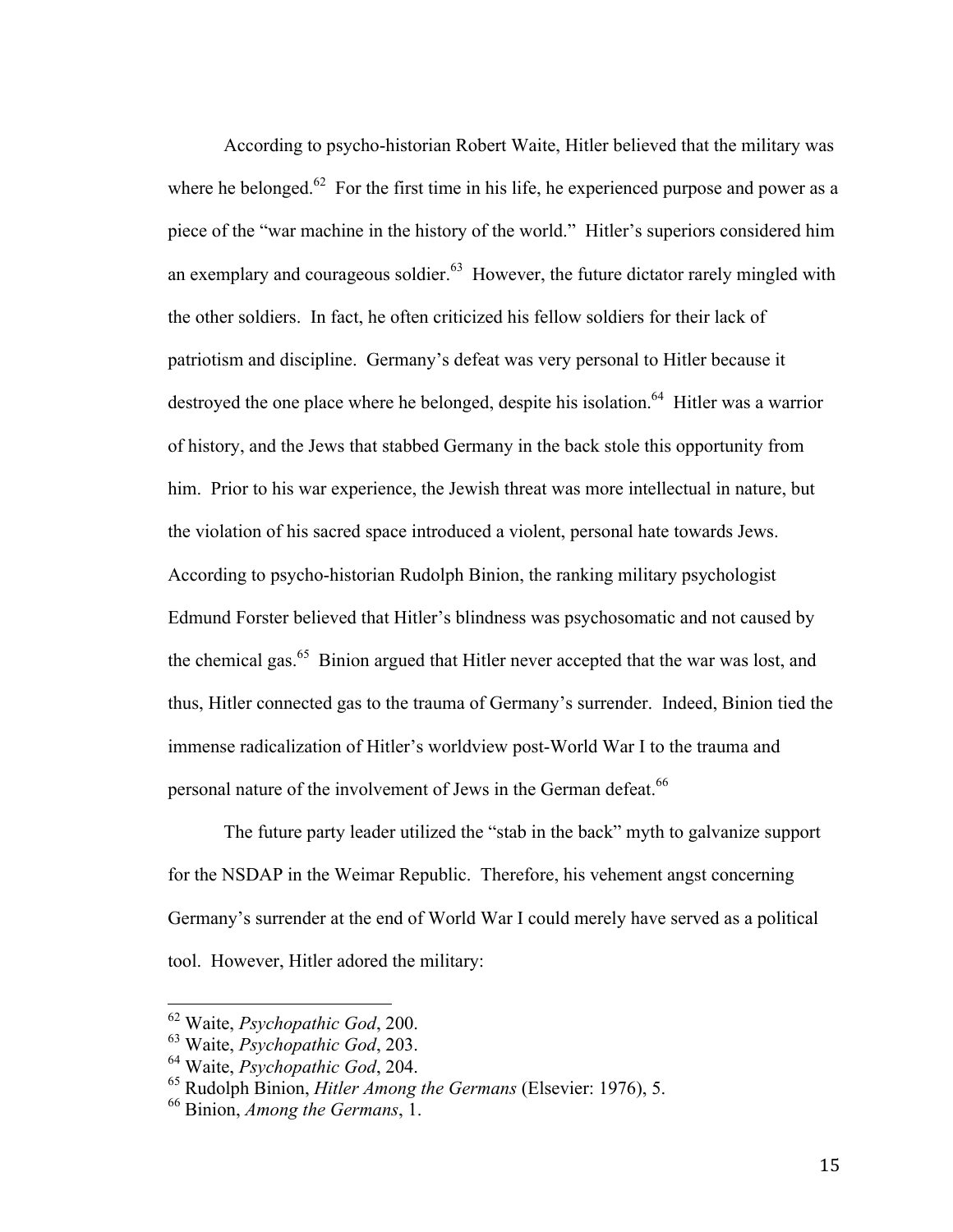Though tens of centuries may pass, no one shall speak of heroism without mentioning the German Army in the World War. Through the veil of the past the iron front of the grey steel helmet will appear, unswerving and unyielding, a monument of immortality. So long as there are Germans they will remember that once these were sons of their people.<sup>67</sup>

Hitler's time as a soldier held special meaning to him.<sup>68</sup> He maintained that the army was the institution closest to his heart. $69$  Hitler also claimed that the German military in World War I was the greatest force the world had ever seen, and the cause of the German collapse was no fault of the military since it was not defeated.70 Indeed, in *Mein Kampf*, he directed the blame to the civilians on the home front:

Firstly, what was the army still fighting for, if people at home did not even want a victory? For whom the enormous sacrifices and privations? The soldier is sent out to fight for victory, and at home they strike against it.<sup>71</sup>

Clearly, Hitler paid special devotion to the military and the sacrifices of soldiers during

the war. Therefore, it appears that he sincerely felt the psychic blow of the sudden

German surrender and subscribed to the "stab in the back" myth.

According to Hitler, liars and criminals also influenced the end of the war and the abdication of the Kaiser. Marxists, Social Democrats, and Jews stabbed Germany in the back.<sup>72</sup> He argued that the German governmental bureaucracy was filled with Jews during the war, and added that the Jews thrived financially while the rest of the general populace faced privation. 73 Furthermore, he claimed that there were very few Jews on

 <sup>67</sup> Hitler, *Mein Kampf*, 167.

<sup>68</sup> Hitler, *Mein Kampf*, 167.

<sup>69</sup> Hitler, *Mein Kampf*, 213.

<sup>70</sup> Hitler, *Mein Kampf*, 226.

<sup>71</sup> Hitler, *Mein Kampf*, 195.

<sup>72</sup> Hitler, *Mein Kampf*, 204.

<sup>73</sup> Hitler, *Mein Kampf*, 192.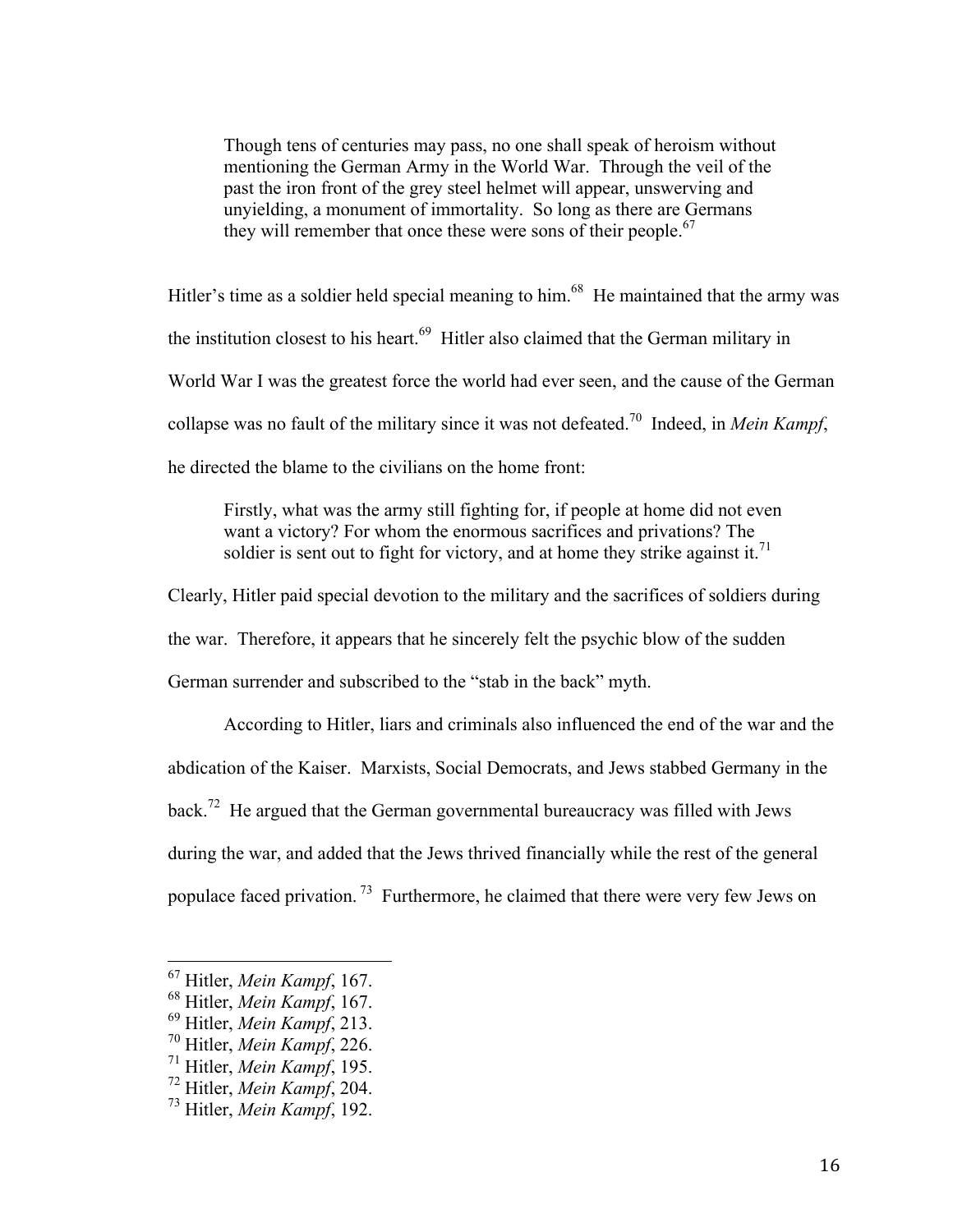the front. In fact, they (Jews), like many people in Germany, were very patriotic and were over-represented in terms of medals and casualties. Jews, he argued, also tried to take over the national economy during the war through their corporations by centralizing production.74 However, Walther Rathenau, for example, the rations minister during World War I was a German-Jew and extended the war through his savvy management of resources on the domestic front. He, like many German-Jews, was completely committed to the war effort. Nevertheless, Hitler claimed that through the manipulation of political and economic power, Jews, under the cover of the Social Democrats, orchestrated the fall of Germany at the end of World War I. Indeed, this experience and "awareness" of the crimes of the Jews against the German people motivated Hitler to pursue a career in politics. During the Second World War, Hitler murdered millions of Jews with chemical gas in the chambers of the death camps. His hatred toward Jews continued to radicalize throughout his political career and into World War II. However, chemical warfare was absent militarily. Perhaps Hitler's own experience with chemical gas so drastically traumatized him that he refrained from deploying chemical weapons.

# Hitler in the Weimar Republic

During the Weimar Republic, Hitler rose to political prominence within the NSDAP and then within the Weimar government by tapping into the increasing radicalization of the German people in the aftermath of World War I. Economic and political stability shifted the populace to the far left and to the far right. The foundations of the Nazi party fed on the ideologies of the far right. Through his magnetic charisma

 <sup>74</sup> Hitler, *Mein Kampf*, 193.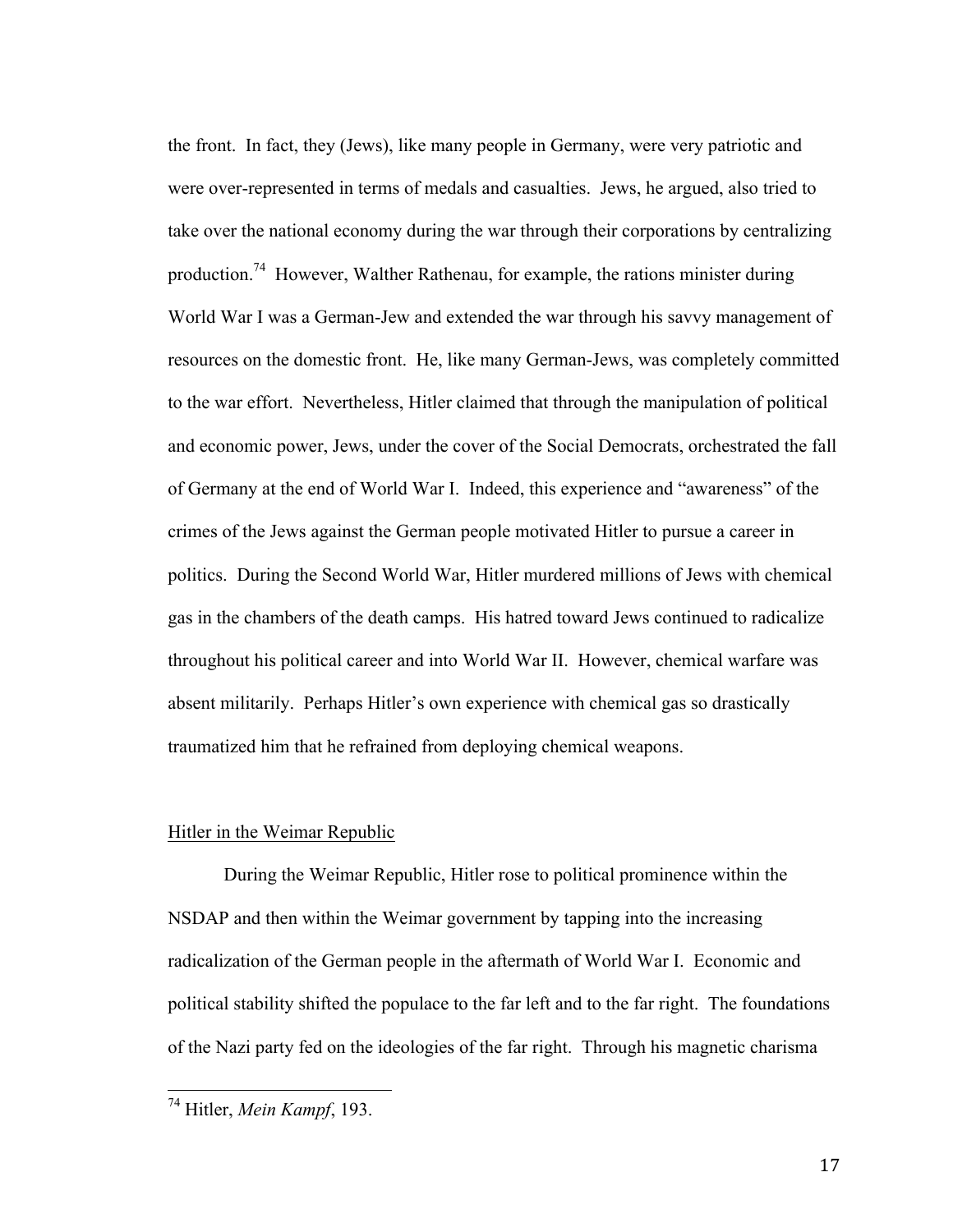and emotional speeches, Hitler found willing ears of people weary of instability, suffering from hardship, and no longer interested in the compromises of the Weimar government. Following the Revolution of 1918, the Social Democrats led the way in establishing the Weimar Republic. Hitler argued that President Ebert and his cronies were willing to let Germany and its people deteriorate for their own ambitions.<sup>75</sup> Hitler remained in the military until 1919. Immediately following the end of the war, he served two functions in the army. He worked as an "education" officer and as an intelligence officer. More specifically, Hitler was assigned to reintroduce discipline and nationalist sentiment within his Munich regiment following the revolution.<sup>76</sup> This episode provided Hitler with the opportunity to speak in front of sizable audiences, and Hitler discovered his talent for speaking. World War I had radicalized many Germans, as seen with the dramatic shift away from the center towards the far left and far right. Historian Ian Kershaw argued that Hitler was not an anomaly with regards to the general trend in German political ideologies of the time.<sup>77</sup> In fact, there were seventy-three nationalist parties in Germany when Hitler joined the DAP. As an intelligence officer, Hitler received orders to investigate and infiltrate the meetings of the German Workers' Party (DAP).<sup>78</sup> During his investigations, Hitler gravitated to the anti-Semitic, anti-Marxist, anti-Capitalist, and nationalistic ideas exchanged during party meetings. During one such meeting, Hitler contributed to the conversations. Hitler then received an invitation to join the party due to the impression he left on several leaders of the DAP. Hitler claims that he was hesitant

 <sup>75</sup> Hitler, *Mein Kampf*, 199.

<sup>76</sup> Hitler, *Mein Kampf*, 212.

<sup>77</sup> Kershaw, *Hubris*, 137.

<sup>78</sup> Hitler, *Mein Kampf*, 214.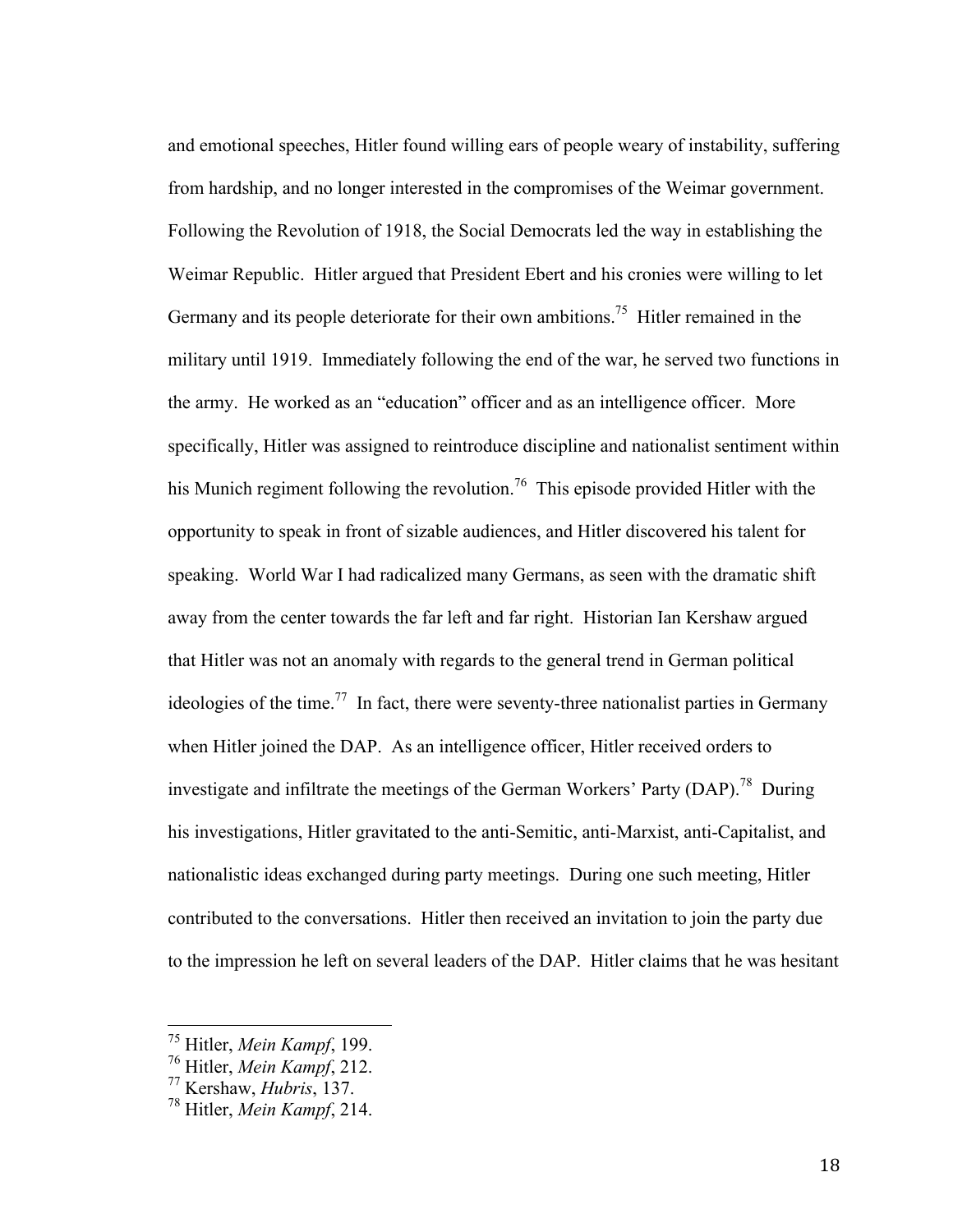at first to join the DAP because his initial plan was to establish his own political party.<sup>79</sup> Furthermore, the DAP was small, localized, and unorganized.<sup>80</sup> Hitler ultimately decided to become a member of the DAP because he did not want to join any of the established, parliamentary parties, but did not possess the wherewithal to establish a party of his own. Although originally a deterrent, the size of the DAP provided Hitler with the opportunity to organize the party as he saw fit and lead it in the direction he felt most appropriate. $81$ 

Hitler organized and publicized the first popular meeting of the renamed NSDAP in February 1920.<sup>82</sup> Although he was not the headline speaker for the meeting, he stirred the highest level of response from the audience. $83$  Essentially, Hitler appealed to the crowd's negative emotions and offered National Socialism as the cure to society's ills.<sup>84</sup> Hitler based the policies and goals of the NSDAP along racial lines, espousing the purity of the German people and the cleansing of the German nation of the Jewish threat. Hitler ascended to party chairman in 1921. He utilized the Treaty of Versailles as a rallying cry for the party and as ammunition against the Weimar government.<sup>85</sup> He used this "Marxist work of destruction, and enemy propaganda poison" to "put [his audiences] beyond reason."86 Again, Hitler used lessons gained from his observation of the Social Democrats in Vienna to understand the power of the mob mentality over logic and reason. Hitler argued that the Jew, economic circumstances, and social constructs led to

 <sup>79</sup> Hitler, *Mein Kampf*, 206.

<sup>80</sup> Hitler, *Mein Kampf*, 219.

<sup>81</sup> Hitler, *Mein Kampf*, 220.

<sup>82</sup> Hitler, *Mein Kampf*, 353.

<sup>83</sup> Hitler, *Mein Kampf*, 356.

<sup>84</sup> Kershaw, *Hubris*, 151.

<sup>85</sup> Hitler, *Mein Kampf*, 449.

<sup>86</sup> Hitler, Mein Kampf, 450.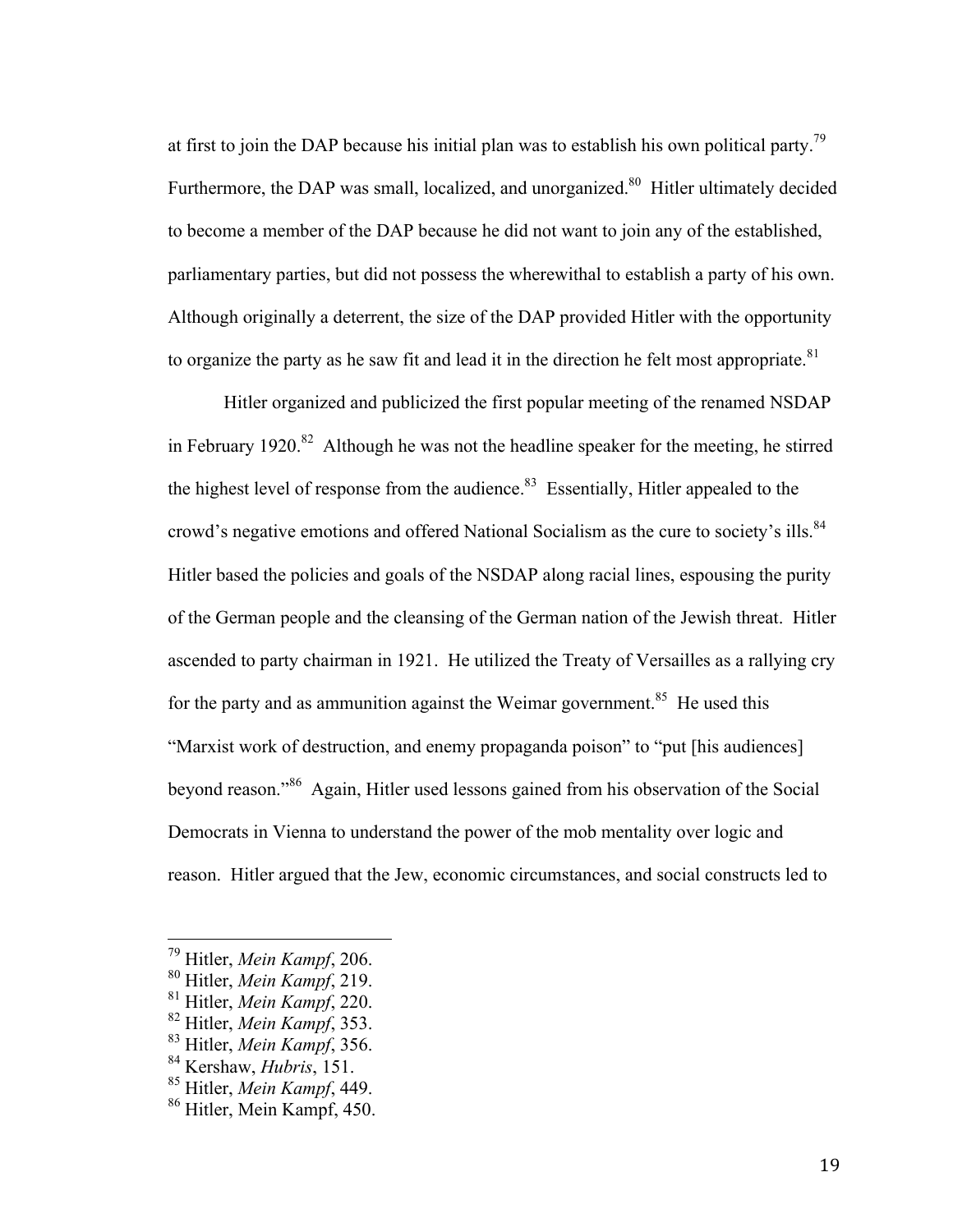the weakness of the people; only those with the will to struggle have the right to live in this world. $87$  Weak people, or "half" people are defeated, whereas "whole" people succeed. Hitler claimed, "The Revolution of the year 1918 did away with the government, disorganized the army, and delivered the administrative bodies over to party corruption."88 In 1923, Hitler and General Ludendorff, one of the military leaders of the *Reichswehr* during World War I, organized a coup, known as the Beer Hall Putsch, of the Bavarian government, with the intention of then challenging the Weimar government.<sup>89</sup> On March 8, 1923, Hitler and the *Sturm Abteilung* (SA), took control of a public meeting claiming that revolution had begun and roused the audience to follow him. Ultimately, the dispersion of the demonstration resulted in the death of sixteen party members and four policemen. Clearly, Hitler had an immediate impact on the development of the NSDAP. Following his jail time, Hitler committed the party to radicalizing the German people through popular elections.

Many of the elements of these party guidelines involve the neutralization of their political and racial enemies, and the rehabilitation of self-preservation and nationalization. According to political scientist Ernst Fraenkel, Nazi Germany was a dual state. The governance of the Third Reich existed at two levels: the state and the party. Once the NSDAP assumed power in 1933, Hitler's ideologies and the party's ideologies developed into the ideologies of the state as well. Historian Eberhard Jäckel argued that for Hitler, the state was an end to a means.<sup>90</sup> Essentially, the assumption of authority in

 <sup>87</sup> Hitler, *Mein Kampf*, 252.

<sup>88</sup> Hitler, *Mein Kampf*, 501.

<sup>89</sup> Kershaw, *Hubris*, 169.

<sup>90</sup> Jäckel, Hitler's *Weltanschauung*, 67.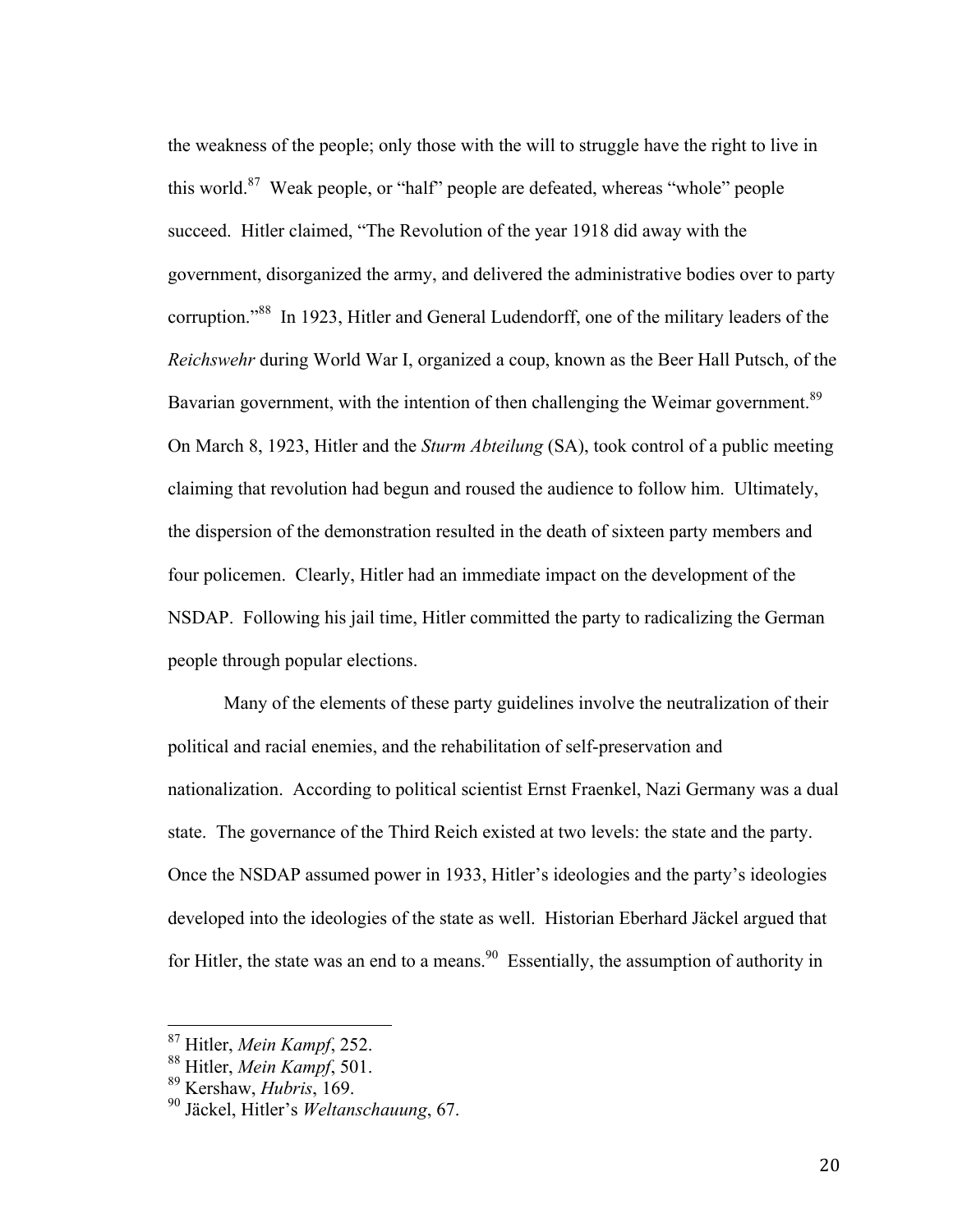Nazi Germany was for the elimination of the Jewish threat. Hitler declared his party guidelines the "Fundamental Law" of the state once the NSDAP seized power. $91$  Thus, his worldview primarily concerned the advancement of the German nation and the Jewish purge. Thus, Hitler's messianic and ideological mission extended into the state and into the military. In his role as Führer and commander of the armed forces, he utilized chemical gas during the Holocaust. However, Hitler did not deploy chemical warfare on the Eastern Front. The absence of chemical weapons was in opposition to his worldview and his messianic mission.

# Hitler in Nazi Germany

Hitler's and the Nazi party's ascension to power provided him with the opportunity to transform his ideals into reality. Most notably, Hitler's policies leading up to World War II from 1933 through 1939 gradually radicalized and grew more violent. His decrees most often seemed to center around the cleansing of the German state and of the German people of those he considered undesirable – including Jews, political enemies, and the mentally or physically disabled. Through the exercise of his authority, Hitler began to reveal a hint of the atrocities he was capable of committing. Following Hitler's appointment as Chancellor on January 30, 1933, the Reichstag fire in late February precipitated in the suspension of basic rights and permitted imprisonment without trial.<sup>92</sup> Then, the Enabling Act in March 1933 granted Hitler and his cabinet

 <sup>91</sup> Jäckel, Hitler's *Weltanschauung*, 68.

<sup>92</sup> Kershaw, *Hubris*, 456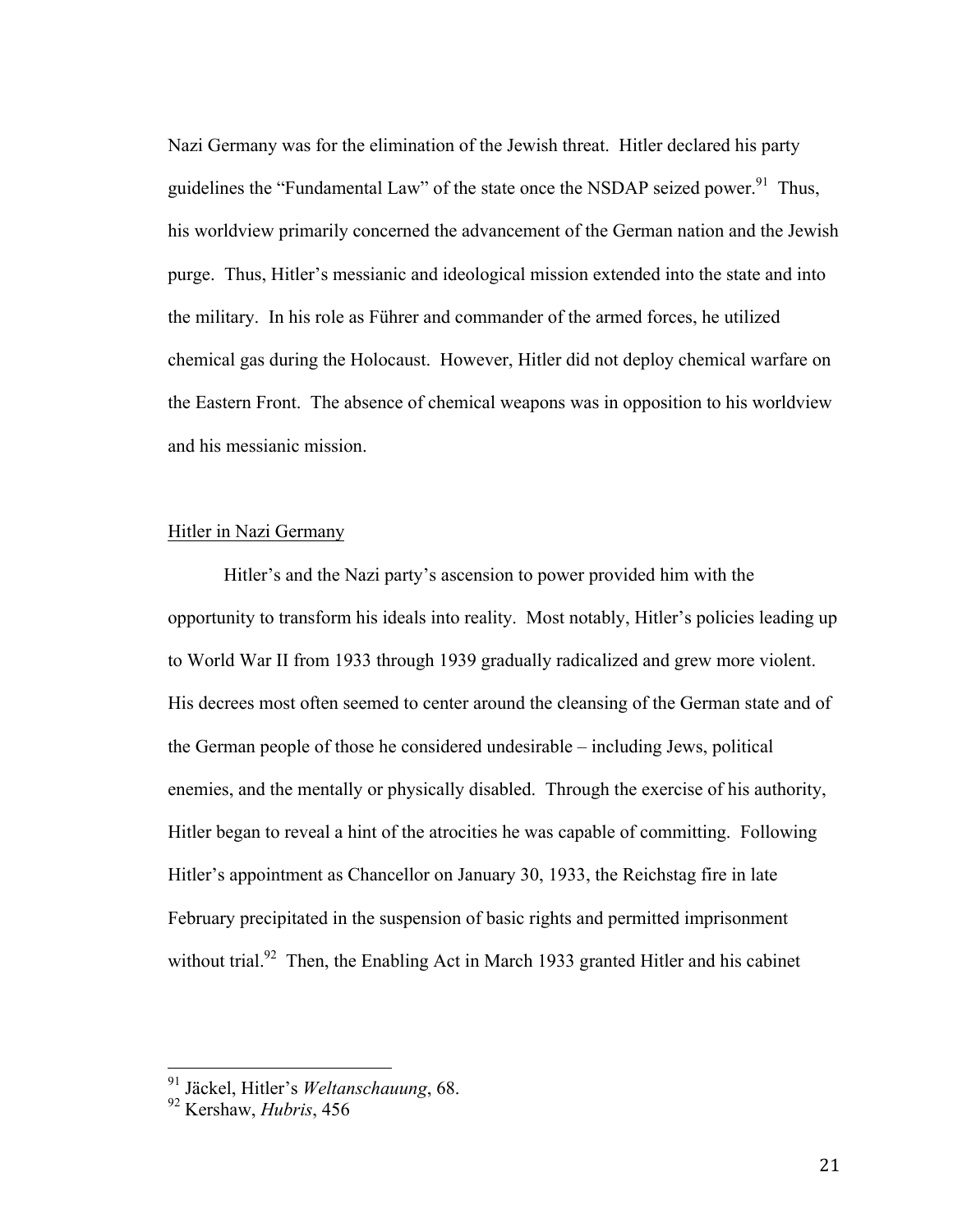legislative powers for four years without Constitutional limits.<sup>93</sup> Thus, Hitler and the NSDAP ascended to almost absolute authority. In many ways, "cleansing" thematically described Hitler's policies following the Nazi rise to power and the establishment of the Third Reich. Politically, the suspension of basic rights and the legal ability to detain without trial allowed Hitler and the NSDAP "cleanse" their political enemies from the Weimar government. For example, the German Communist Party was suppressed and many leaders of the party were arrested and sent to makeshift concentration camps. Hitler also banned the Social Democratic Party.<sup>94</sup> By July, the NSDAP was the only legal political party in Germany. Furthermore, the NSDAP banned trade unions in lieu of the German Workers' Front. As Hitler learned during his years in Vienna and during World War I, Social Democrats and Marxists used unions as tools to achieve their own political ends. Union strikes can hurt the national economy and force compliance from the national government. With the ban on unions, Hitler eliminated this threat to the absolute authority of the Nazis. Lastly, Hitler organized the elimination of his own rivals to authority within the Nazi Party. On the Night of Long Knives in 1934, Hitler targeted Ernst Röhm, the head of the SA, and other dissidents within the party that disagreed with the direction in which Hitler led the state and the party.<sup>95</sup> Hitler ordered his last political opponents executed. Then, in August 1934, President von Hindenburg passed away, and Hitler quickly consolidated the roles of President and Chancellor for himself.<sup>96</sup> By 1934, no limits checked Hitler's absolute authority.

 <sup>93</sup> Kershaw, *Hubris*, 478.

<sup>94</sup> Kershaw, *Hubris*, 455.

<sup>95</sup> Kershaw, *Hubris*, 502.

<sup>96</sup> Kershaw, *Hubris*, 529.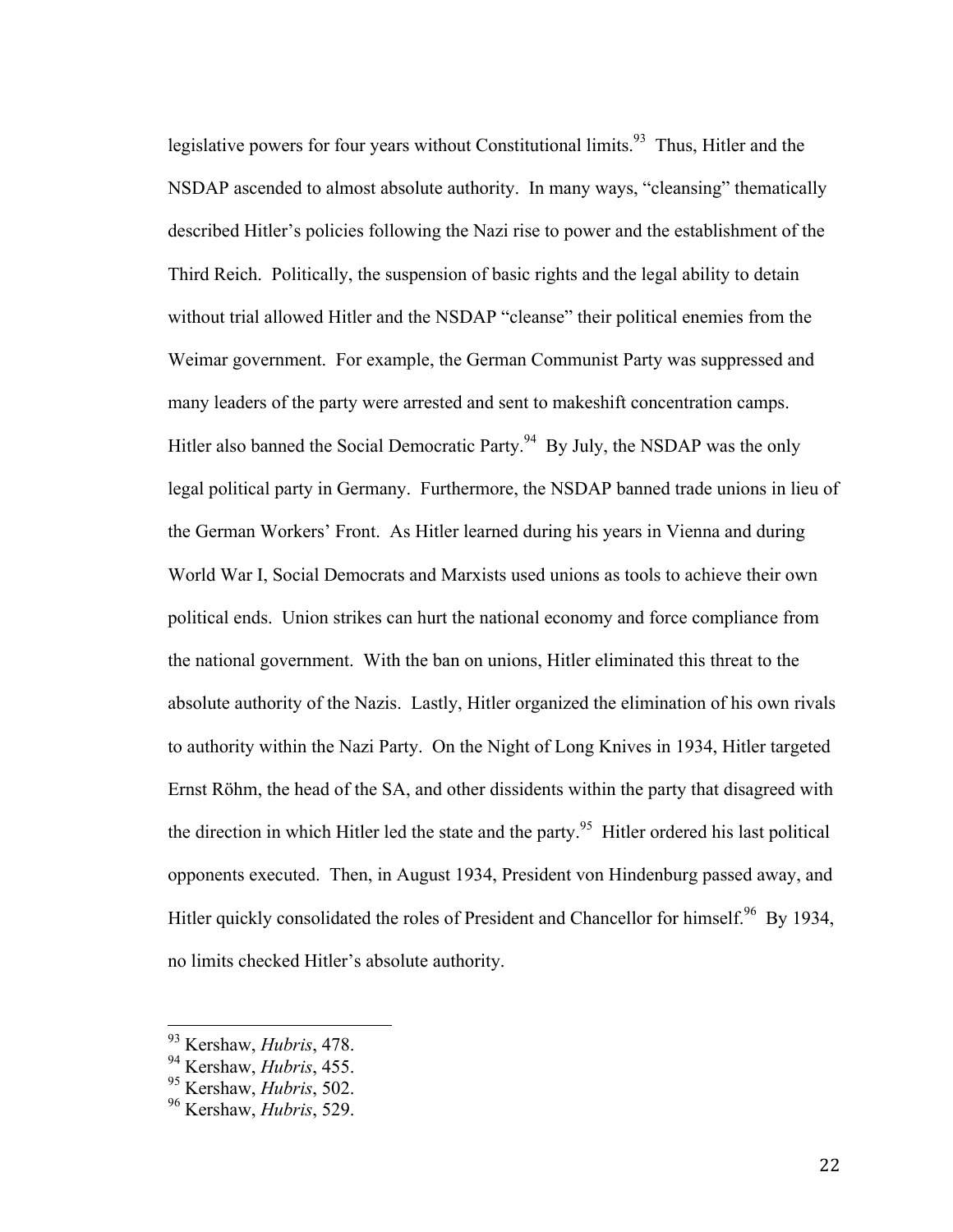In addition to the political "cleansing" of his opponents and rivals, Hitler orchestrated Germany's racial cleansing. In *Mein Kampf*, Hitler argued against the crossing of races. More specifically, Hitler decried the mixing of the superior "Aryan" gene pool with those of the lesser races. As the creator of civilization, the "Aryan" race stands supreme above all others. "Aryans" possess the greatest will for sacrifice and work towards the needs of the community.<sup>97</sup> "Aryans" possess spirit instead of ego and exercise *Pflichterfellung* (performance of duty). Hitler argued that the crossing of races leads to the depression of the superior race.<sup>98</sup> The greatest races and empires collapsed because of crossbreeding. All things beautiful – art, science, and technology – were the result of one superior race.<sup>99</sup> Like a disease, the mixing of races leads to gradual mental and physical decay. Hitler believed that to befoul the master race in such a manner was a sin against God. Indeed, Hitler realized many of his radical racial policies throughout the Third Reich and into World War II. These racial policies gradually radicalized over the years. However, some of the earlier policies of the Third Reich paved the road to the Final Solution of the Holocaust. For example, in April 1933, Hitler passed the Law for the Restoration of a Professional Civil Service. Civil servants, which included professors, were liable for dismissal. Indeed, these policies radicalized until the resulting Jewish extermination.

Hitler also advocated the "cleansing" of the German population, as well. As early as July 1933, he authorized The Law for the Prevention of Hereditary Diseased Offspring. Under this law, Hitler sanctioned the forced sterilization of thousands of men

 <sup>97</sup> Hitler, *Mein Kampf*, 290.

<sup>98</sup> Hitler, *Mein Kampf,* 279.

<sup>99</sup> Hitler, *Mein Kampf*, 281.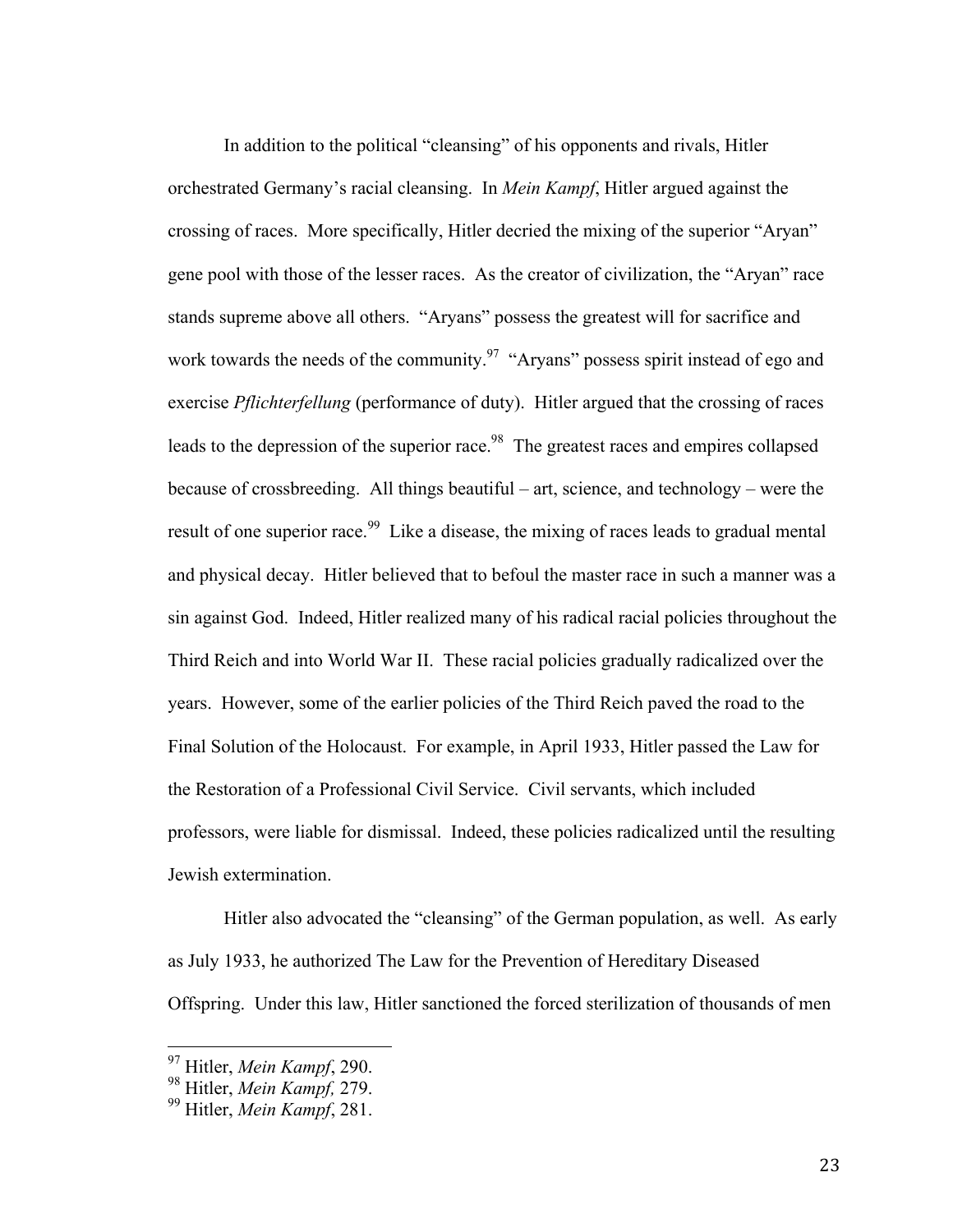and women at risk for carrying hereditary diseases.<sup>100</sup> This law forced physicians to disclose all patients subject to or at risk to all diseases on a list circulated by the Nazi regime. The Führer believed that all measures "upholding the nationhood" were justified.<sup>101</sup> In 1939, Hitler also launched the T-4 Program, which ran officially from 1939 to 1941 and unofficially from 1941 until war's end.<sup>102</sup> The T-4 Program authorized the euthanasia and murder of thousands of mentally and physically handicapped Germans. Historian Ian Kershaw argued that Hitler authorized the T-4 program and the murder of the mentally and physically handicapped as an integral piece of his "ideological mission."  $103$  Furthermore, the T-4 program provided "a gangway to the vaster extermination program to come." In fact, the poison gas and the crematoria were first utilized in the T-4 program prior to their implementation in the death camps. Hitler blamed the handicaps of the German people on the mixing of races. Clearly, Hitler possessed a low estimation of human life: "Really outstanding geniuses […] permit themselves no concern for normal human beings."<sup>104</sup>

The German dictator also engaged in bellicose foreign policy. First, Hitler violated the Treaty of Versailles and initiated the rearmament of the German military. Second, prior to the outbreak of World War II, he occupied the Rhineland and annexed both Austria and Czechoslovakia into the Third Reich. According to historian Ian Kershaw, the *Anschluss* (annexation of Austria) was the defining moment of Hitler's

 <sup>100</sup> Gerhard Weinberg, *Visions of Victory* (Cambridge University Press: 2005), 20.

<sup>101</sup> Kershaw, *Hubris*, 487.

<sup>102</sup> Weinberg, *Visions of Victory*, 20.

<sup>103</sup> Ian Kershaw, *Hitler 1936-1945: Nemesis* (W.W. Norton & Company: 2000), 253

<sup>&</sup>lt;sup>104</sup> Frederic Spotts, *Hitler and the Power of Aesthetics* (Overlook Press: 2009), 119.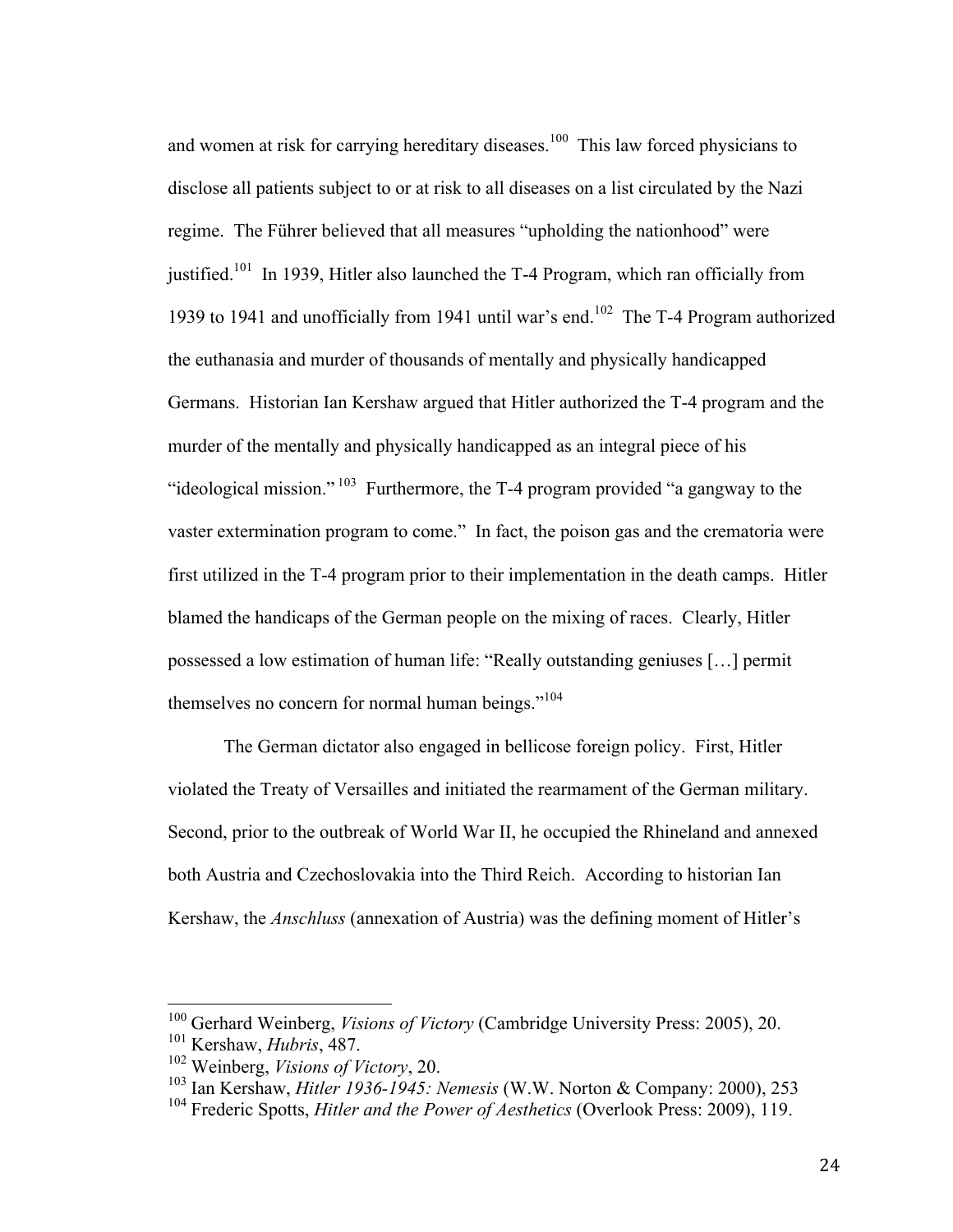foreign policy.<sup>105</sup> The Führer proved to himself that he "could take on the world – and win." Furthermore, the *Anschluss* provided the "impetus to radicalization" that ultimately led to the invasion of Poland in September 1939. Following his rise to power, Hitler's "cleansing" policies and aggressive foreign policy, though on a smaller scale, revealed his grand designs for the rest of the Europe. Indeed, Hitler's goals in World War II represented the continued radicalization and expansion of his policies.

#### The Goals of World War II

Ultimately, Hitler initiated World War II for the sake of the *Lebensraum*, the living space for the German nation. In the first paragraph of *Mein Kampf*, Hitler states that the German and Austrian nations require reunification for "like blood belongs in the common realm."106 Hitler addresses the theme of the *Lebensraum* on multiple occasions throughout the book. For example, Hitler argued, "only a sufficiently large space on this earth ensures the freedom of the existence to a nation."<sup>107</sup> Likewise, Hitler also claimed, "Land and soil must be the aim of our foreign policy," as the German borders following the Treat of Versailles in 1914 were insufficient.<sup>108</sup> Hitler also advocated for the violent acquisition of territory in Europe for the Lebensraum when he said that "only the sword must provide the soil."<sup>109</sup> Again, Hitler connected the question of the Lebensraum to a justified sense of morality:

 <sup>105</sup> Kershaw, *Nemesis*, 64. <sup>106</sup> Hitler, *Mein Kampf*, 19.

<sup>107</sup> Hitler, *Mein Kampf*, 623.

<sup>108</sup> Hitler, *Mein Kampf*, 630.

<sup>109</sup> Hitler, *Mein Kampf*, 636.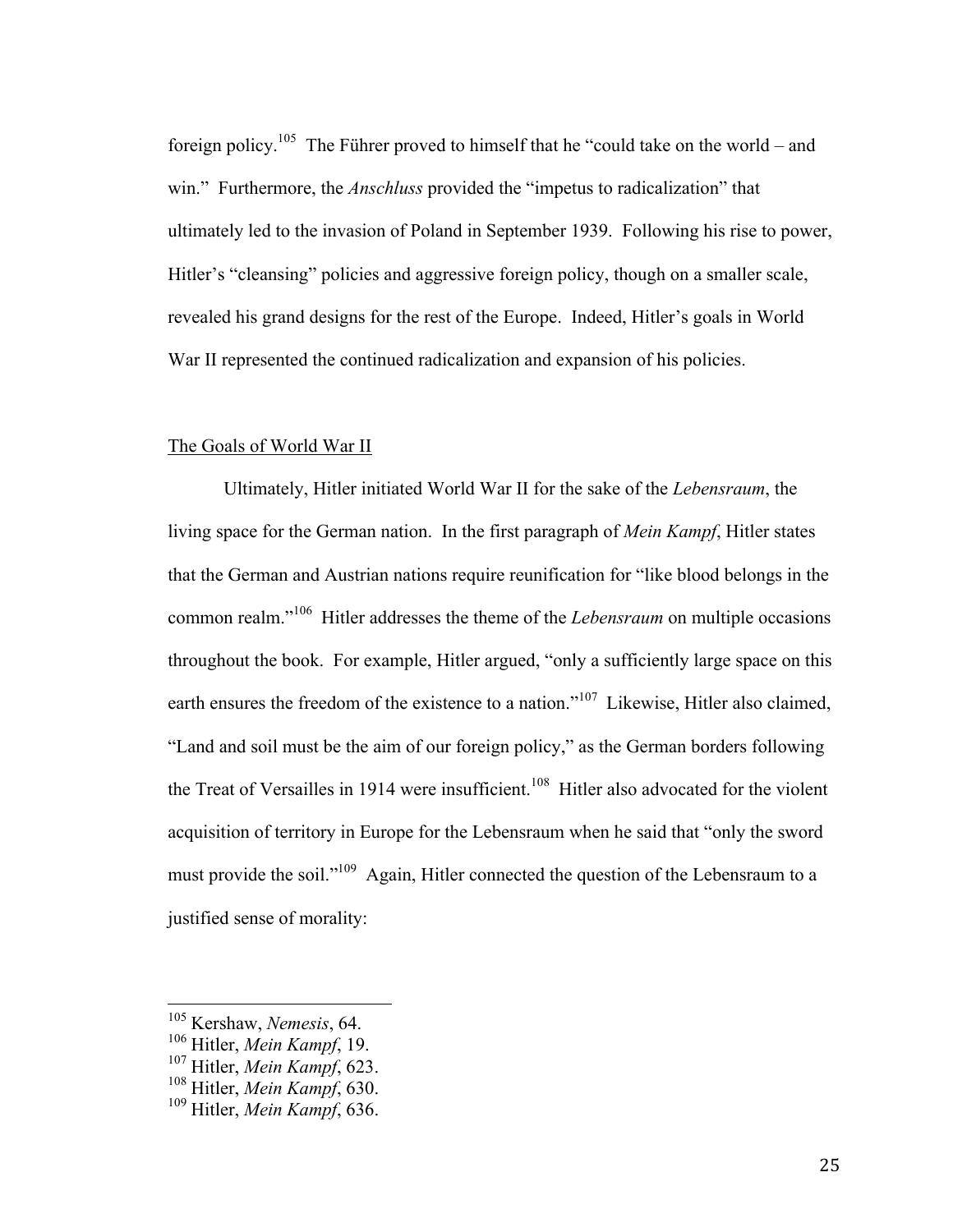"What we must fight for is to assure the existence and the increase of our race and our people, to feed its children and keep its blood pure; we must fight for the freedom and independence of the Fatherland, so that our people may ripen toward the fulfillment of the mission assigned it by the Creator of the Universe."<sup>110</sup>

Through these passages, Hitler lays out the clear goals of the Third Reich in World War II. Although *Mein Kampf* was indeed a propagandistic work, Hitler was obviously sincere in the iteration of his worldviews. Hitler pursued these goals through geographic conquest in World War II. In his book *The War Aims and Strategies of Adolf Hitler*, historian Oskar Pinkus addresses the question of Hitler's motives in initiating conflict with Europe. Pinkus ultimately concludes that Hitler's primary goal was a crusade for the subjugation of Eastern Europe and the Soviet Union.<sup>111</sup> According to Pinkus, Hitler conducted the wars in east and the west very differently. For example, Hitler wavered when it came to invading Great Britain. However, Hitler prematurely and enthusiastically invaded the Soviet Union in the dysfunctional Operation Barbarossa.<sup>112</sup> Furthermore, Hitler treated French and British POWs differently than Russian and Slavic POWs. The French and the British were treated reasonably well, whereas Soviet POWs were slaughtered, tortured, and starved en masse, reflecting Hitler's desire to "cleanse" the *Lebensraum* for the spread and promulgation of the German nation. Indeed, the perpetration of the Holocaust further substantiates this argument. Hitler merely engaged France and Great Britain because the west waged war on Germany.<sup>113</sup>

 <sup>110</sup> Hitler, *Mein Kampf*, 212.

<sup>&</sup>lt;sup>111</sup> Oscar Pinkus, *The War Aims and Strategies of Adolf Hitler* (McFarland & Company: 2005), 1.

<sup>112</sup> Pinkus, *War Aims and Strategies*, 1.

<sup>113</sup> Pinkus, *War Aims and Strategies*, 1.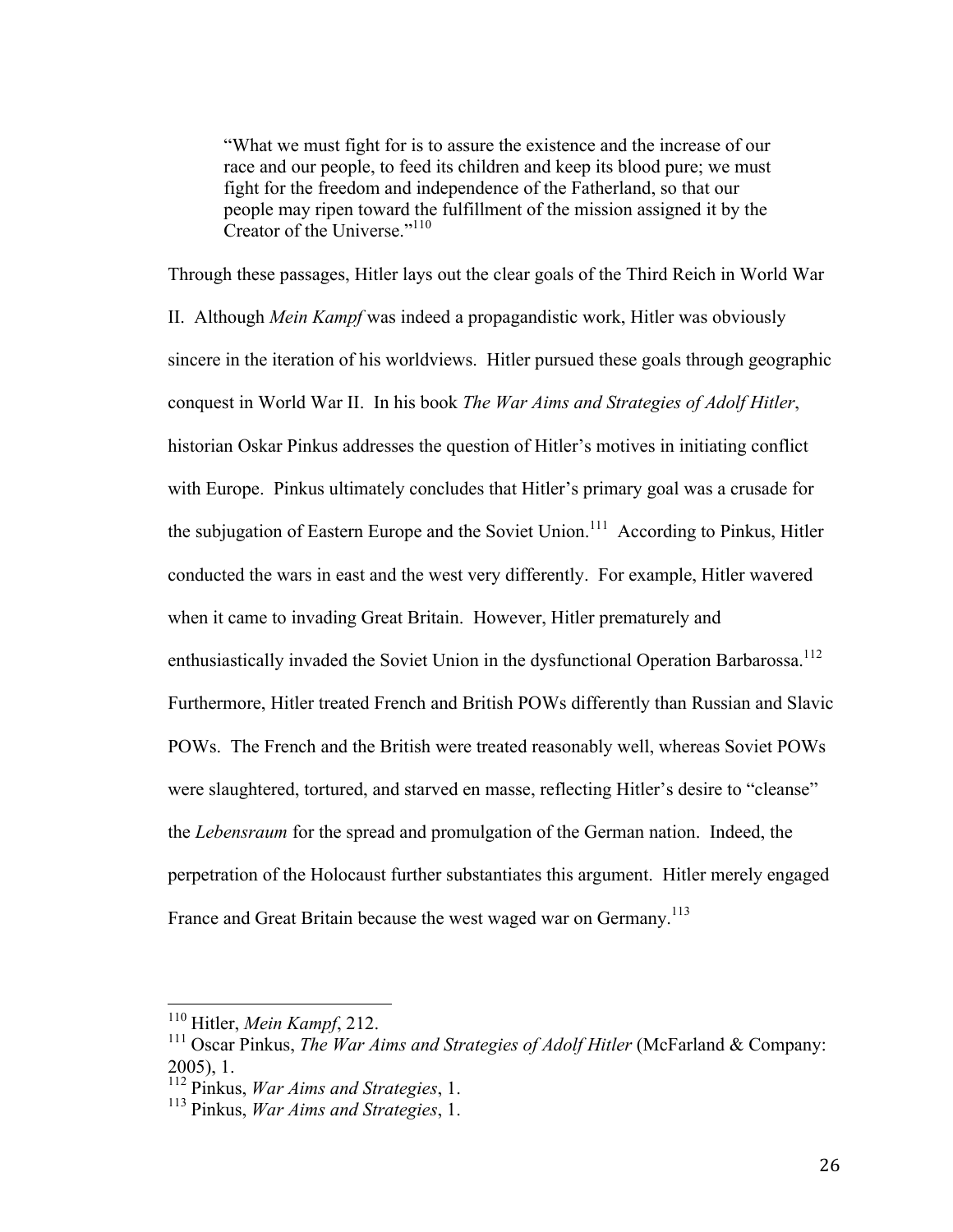On the other hand, historian Gerhard Weinberg, in his book *Visions of Victory*, argues that Hitler not only had designs on Eastern Europe, but post-war designs on Western Europe, as well. Primarily, the German dictator sought the annexation of territory east until the Ural Mountains, including Poland, the Baltic States, and European Russia.<sup>114</sup> Hitler also sought the annexation of Denmark and Scandinavia.<sup>115</sup> In Western Europe, he intended to establish puppet governments in Great Britain, France, Spain, and Portugal.<sup>116</sup> Hitler also wanted to establish puppet governments in Yugoslavia, Bulgaria, and Hungary.<sup>117</sup> He also had designs on African colonial possessions in western, central, and southern Africa.<sup>118</sup> Furthermore, Hitler evidently intended to continue the Holocaust into the post-war period. As explored by historians Klaus-Michael Mallman and Martin Cüppers, the *Einsatzgruppen* (mobile killing squads) had a detachment stationed in Athens, Greece termed *Einsatzgruppe*-Egypt ready for deployment to North Africa and the Middle East as early as 1942. Whether under the direct supervision of the Nazi regime or under the supervision of the puppet governments, the policy of Jewish extermination was to continue.<sup>119</sup> Nevertheless, Hitler sought the geographical domination of Europe for the sake of the German nation and the "cleansing" of Europe of undesirables.

Hitler pursued cultural and artistic endeavors as a means of dominance over Nazioccupied Europe. Cultural policies abroad advanced party ideology of cultural

 <sup>114</sup> Weinberg, *Visions of Victory*, 13.

<sup>115</sup> Weinberg, *Visions of Victory*, 11.

<sup>116</sup> Weinberg, *Visions of Victory*, 11.

<sup>117</sup> Weinberg, *Visions of Victory*, 12.

<sup>118</sup> Weinberg, *Visions of Victory*, 14.

<sup>119</sup> Weinberg, *Visions of Victory*, 19.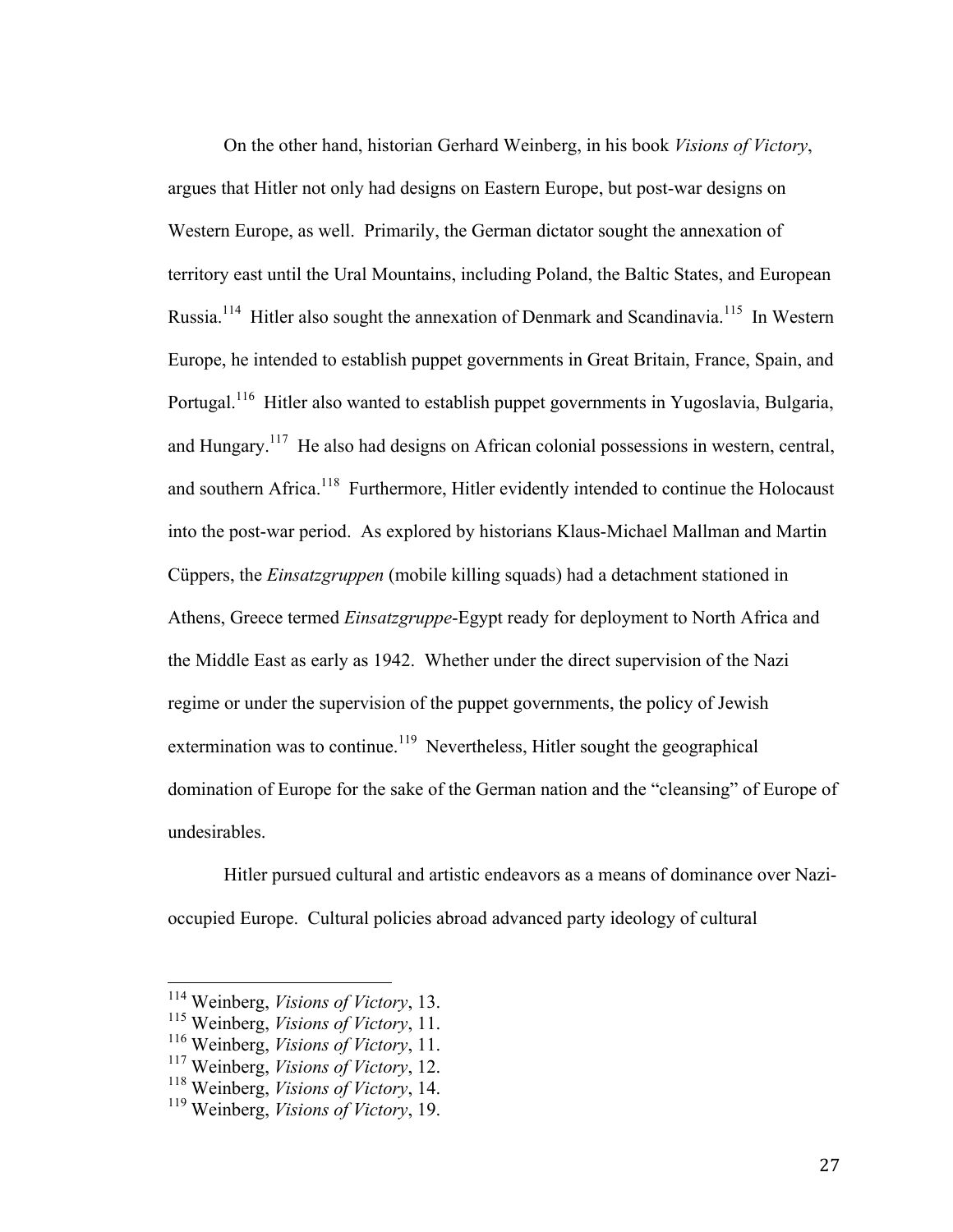hegemony. Cultural hegemony did not only apply to the spread of "Aryan" culture, but also the theft of cultural objects from the areas Germany conquered. Beyond the racial and political purification of Europe, Hitler also aspired to build the Reich based on National Socialist cultural ideals, stripped of non-German principles.<sup>120</sup> Hitler believed that the master race was tasked with this form of cultural imperialism as a moral duty. Hitler envisioned the "Aryan" conqueror of the Third Reich spreading German culture and National Socialist ideals across Europe. For example, Hitler revered the dead in the Romantic ideal "where sacrifice validated the cause, rather than the cause itself."<sup>121</sup> Hitler intended to spread and immortalize this German notion of self-sacrifice. Hitler planned for a network of citadels "to glorify war, honor its dead heroes, and symbolize the impregnable power of the German race" across his empire from Scandinavia to North Africa.<sup>122</sup> Furthermore, high culture would serve as the focal point of the Third Reich. For example, Hitler drew up ambitious plans to redesign major European cities across the Third Reich and construct museums devoted to "Aryan" art.<sup>123</sup> Hitler said that "Wars" come and go; cultural achievements alone survive." Essentially, World War II also served as the vehicle for this cultural imperialism.

German dominance of Europe also entailed the confiscation of foreign cultural objects. Nazi art looting policies allowed the Nazi conquerors to pursue these desires. The operations of the ERR (*Einsatzstab Reichsleiter Rosenberg*) and the other competing cultural plundering agencies within France, Poland, the Baltic states, Ukraine, and the

 <sup>120</sup> Spotts, *Power of Aesthetics*, 119.

<sup>121</sup> Spotts, *Power of Aesthetics*, 116.

<sup>122</sup> Spotts, *Power of Aesthetics*, 117.

<sup>123</sup> Spotts, *Power of Aesthetics*, 32.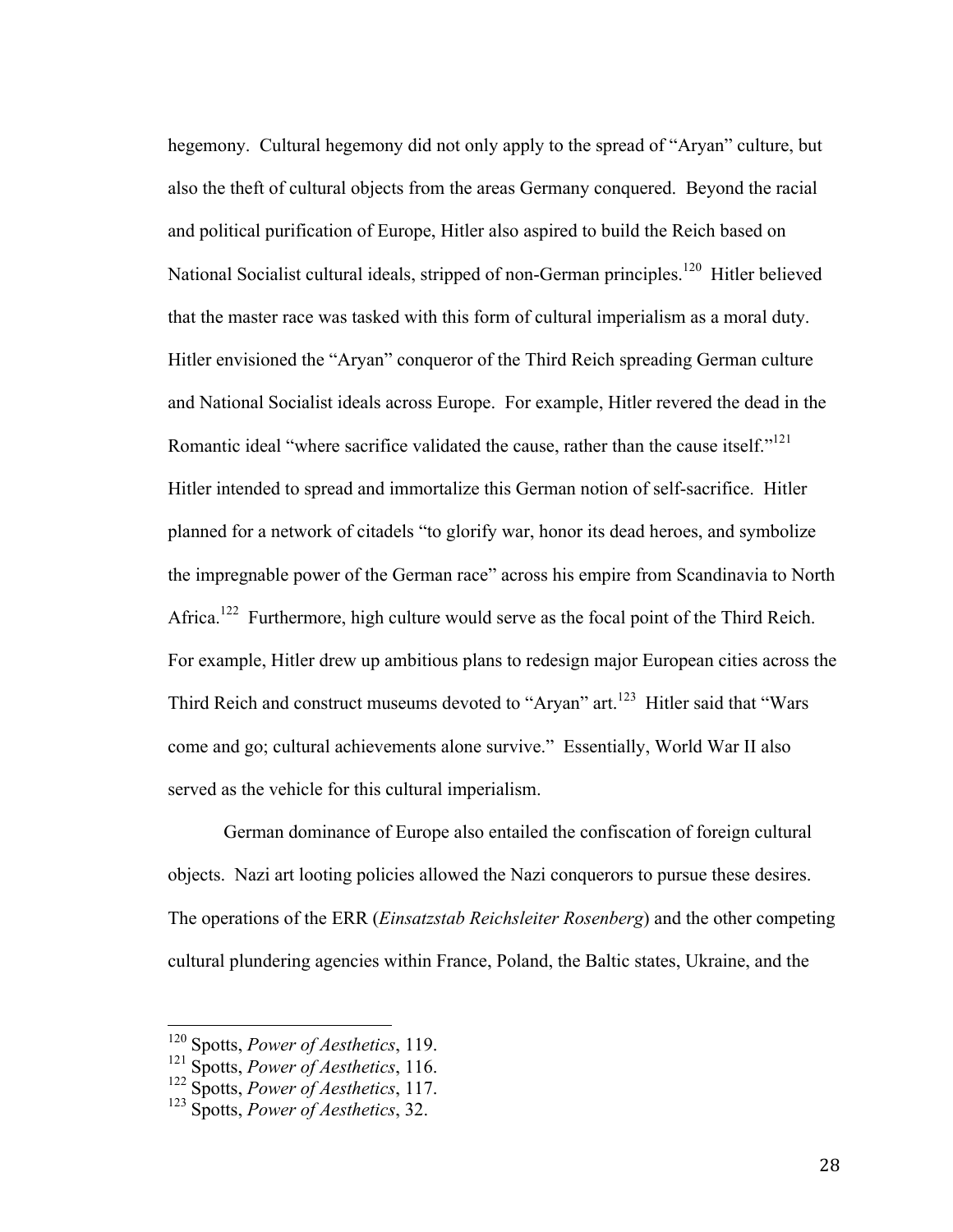Soviet Union was thorough, ruthless, and efficient. For example, Hans Frank, governor of Nazi-occupied Poland, issued the Order of the Confiscation of the Property of the Former Polish State Inside the General Government, thereby authorizing the plundering activities of Kajetan Mühlmann.<sup>124</sup> Under the leadership of Mühlmann, the plundering squads appropriated valuable cultural objects. Mühlmann's squads targeted "state collections, universities, churches, and valuable private estates."125 The staff scoured Poland thoroughly in major cities and rural village and left "scarcely a city, town, or significant collection  $[\dots]$  untouched."<sup>126</sup> The confiscation of cultural objects symbolically represented Nazi cultural hegemony of occupied Europe. Nazi Germany and the leadership of the NSDAP owned the right to possess or destroy the cultural heritage of conquered peoples. Nazi cultural imperialism and art plundering served Nazi ideologies of the "Aryan" as the master race and the bringer of culture to occupied Europe. Ultimately, Hitler's geographic, racial, and cultural goals of World War II represented his desire to advance the will of the people both domestically and throughout Europe.

# Conclusion

Ultimately, Hitler was an individual capable of committing terrible atrocities for the sake of the Germany and the German people. From his youth to his ascension to power, Hitler developed a radical set of political, social, and racial worldviews. Hitler

<sup>&</sup>lt;sup>124</sup> Jonathan Petropoulos, *Art as Politics in the Third Reich* (University of North Carolina Press: 1996), 105.

<sup>125</sup> Petropoulos, *Art as Politics*, 106.

<sup>126</sup> Petropoulos, *Art as Politics*, 106.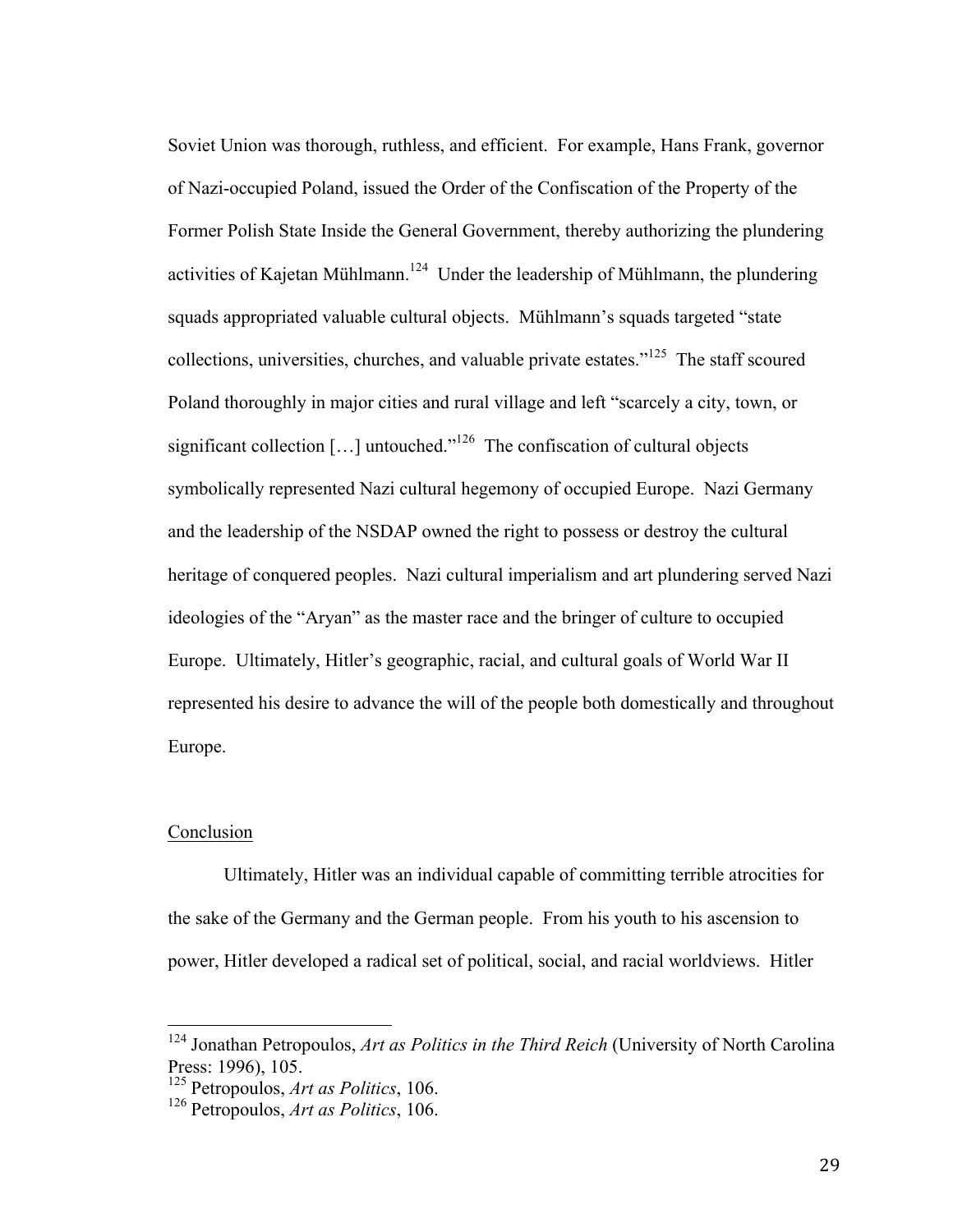developed his anti-Marxist and anti-Semitic views during his years in Vienna. His experiences in World War II and the "stab in the back" myth exasperated and confirmed Hitler's views against Jews, Social Democrats, capitalists, and Marxists. During the Weimar Republic, Hitler articulated these views through the NSDAP and *Mein Kampf*, and ultimately rose to power through the positive reception of his worldviews. Lastly, in Nazi Germany and through World War II, Hitler transformed his ideologies into reality through the gradual radicalization of "cleansing" policies. Hitler sought the geographic and cultural domination of Europe as the realization of the superiority of the "Aryan" race. Throughout the perpetrations of the Nazi regime, Hitler justified these actions through moral reasoning based on racial and pseudo-scientific foundations. Hitler did not seek power for the sake of power, but rather for the realization of his goals and worldview. Hitler fanatically believed in the ascension of the German people to world domination and sought power to steer Germany down this path. He identified himself as the messiah of the German people. Clearly, Hitler was capable of using chemical weapons, as he used gas in the chambers of the death camps. Therefore, the focus now turns to the pressing question about the absence of chemical warfare in World War II.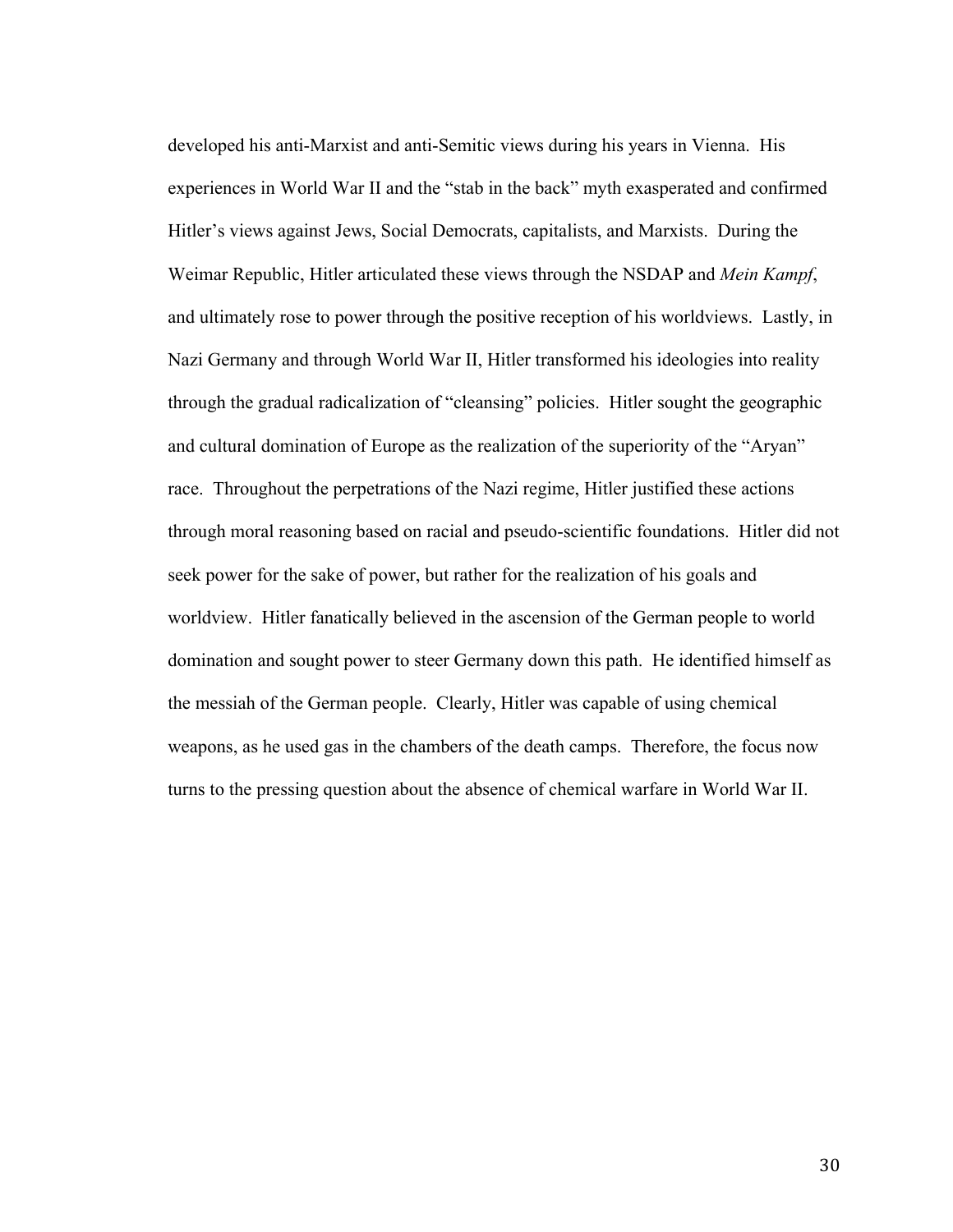# CHAPTER TWO CHURCHILL'S THREATS

#### Introduction

Hitler sanctioned terrible atrocities, but did not deploy chemical weapons militarily during World War II. The absence of chemical gas poses a riddle because the German dictator did not hesitate to utilize any means to achieve the ends and goals of his crusade in Eastern Europe. As discussed in the previous chapter, Hitler, for the sake of his people and his Fatherland, perpetrated the Holocaust and the slaughter of thousands of other civilians and soldiers, Germans included. Therefore, Chapter Two turns to the discussion of Hitler's decision to not employ chemical warfare on the Eastern Front during Operation Barbarossa from 1941 to 1943. Clearly, chemical weapons were not really necessary for the Blitzkrieg tactics during the first summer of 1941. However, if Hitler believed that at any point during the thrust into the Soviet Union that chemical weapons were essential to the success of the mission, then he would not have hesitated to unleash the German reserves of chemical gas on Russian and Slavic soldiers and civilians. Once the *Wehrmacht* advance stalled in December 1941, Hitler could have ordered chemical warfare during the siege of Leningrad or turned to it in Stalingrad to avoid the brutal door-to-door urban combat. Counterfactually, the use of chemical weapons could have resuscitated Operation Barbarossa to the advantage of the *Wehrmacht*. Therefore, external circumstances influenced Hitler's decision to abstain from deploying chemical weapons on the Eastern front. In May 1942, Prime Minister Winston Churchill of Great Britain announced publicly that the use of chemical weapons on the Soviet Union would result in massive retaliation against Germany, in the form of

31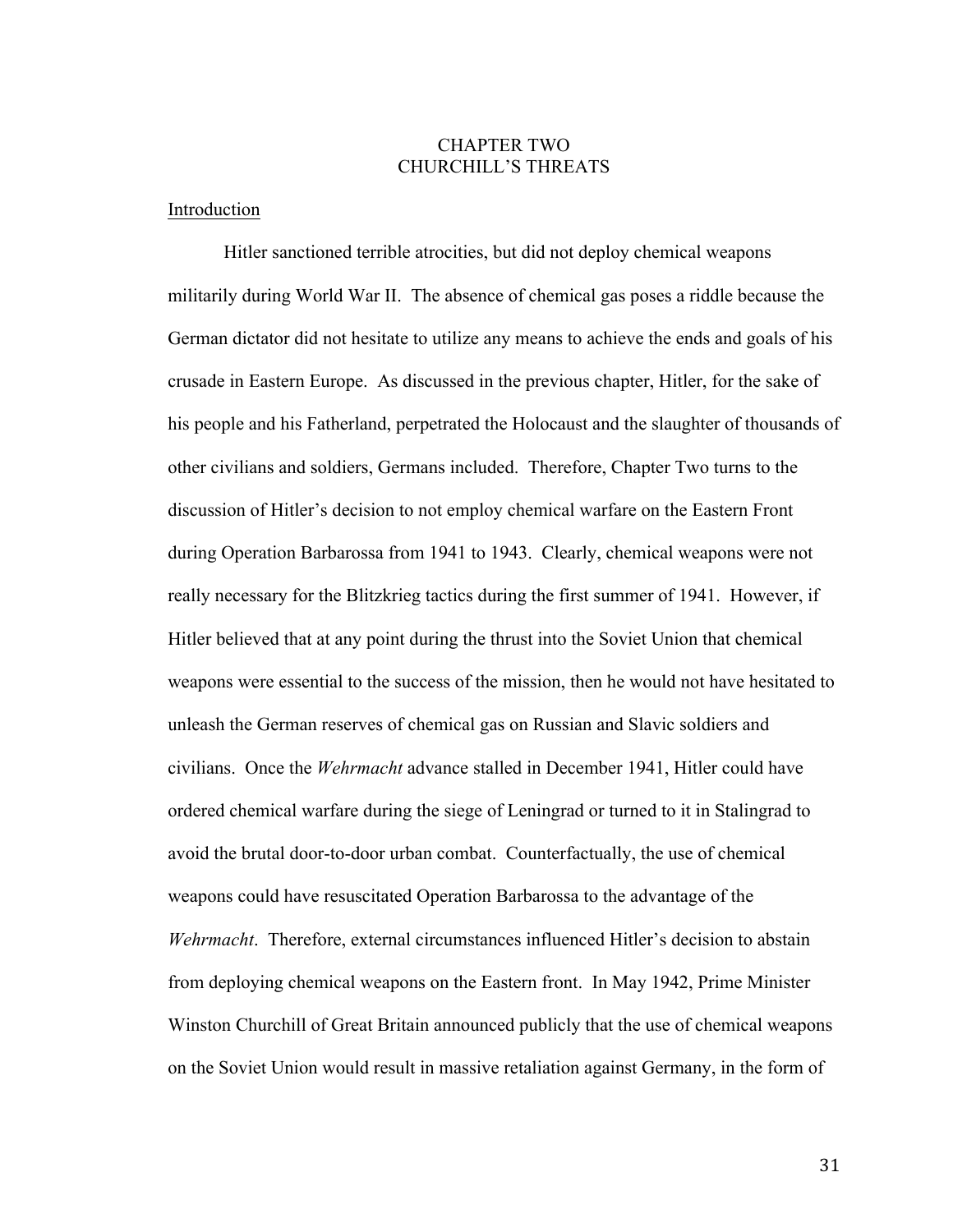aerial chemical weapon bombardments of German cities and towns.<sup>127</sup> Ultimately, this threat of massive retaliation played a significant role in Hitler's decision not to employ chemical warfare on the Eastern front. At this stage in the war, Hitler sought to avoid the "mutually assured destruction" of his Allied enemies and his own country. Thus, Chapter Two explores Churchill's threats, his acts of deterrence, and the other possible factors that influenced Hitler's decision-making process.

#### Fritz Haber

The rapid advancement, sophistication, and killing power of European weaponry in the late nineteenth century led to the subjugation and expansion of European colonial holdings. Prior to World War I, European colonial soldiers unloaded these new killing machines on colonial natives.<sup>128</sup> However, the advent of the Great War forced the Entente and Central powers to turn these weapons on each other in the furious bloodbath of trench warfare. Indeed, World War I introduced the concept of industrialized warfare. Chemical weapons played a significant role in this war of attrition. At the forefront of science and technology, German scientists gave birth to weaponized chemical gas and chemical warfare. Born in 1868, Fritz Haber, a German-Jewish chemist, first achieved international acclaim fixing nitrogen from air.<sup>129</sup> Like many German Jews, Haber was extremely patriotic and believed that science would lead to Germany's international

 <sup>127</sup> Winston Churchill, *The Second World War: The Grand Alliance* (Houghton Mifflin: 1950), 330.

<sup>&</sup>lt;sup>128</sup> Daniel Headrick, *The Tools of Empire: Technology and European Imperialism in the Nineteenth Century* (Oxford University Press: 1981). <sup>129</sup> Fritz Stern, *Dreams and Delusions* (Alfred A. Knopf: 1987), 57.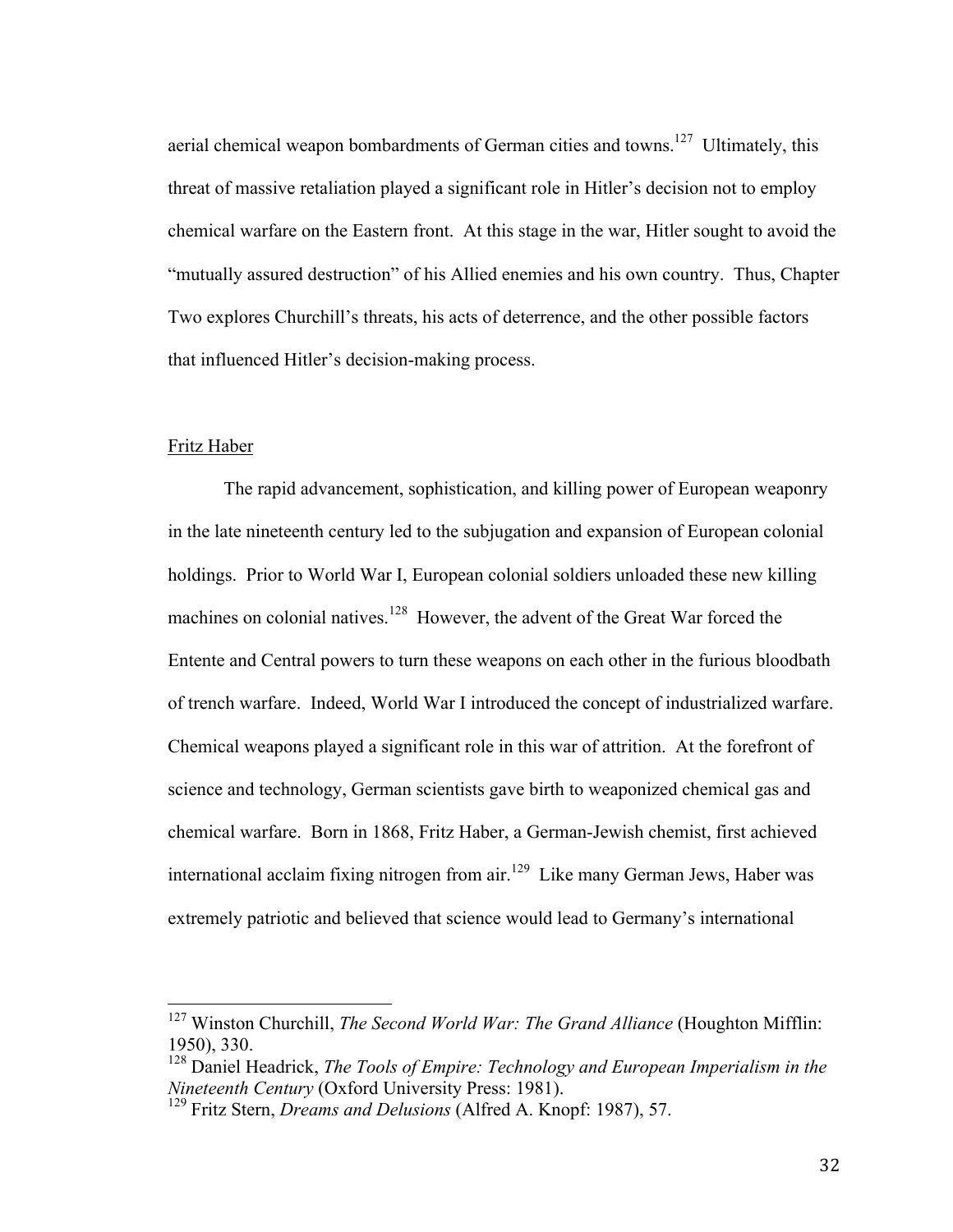ascendancy.130 Following his rise to prominence pre-World War I, Haber established an institute that helped nurture the next generation of scientists. Haber also believed in the practical application of science and the connection of science and industry. When World War I broke out, Haber committed himself and his institute's work wholly to Germany's total victory.<sup>131</sup> As the head of the chemical division in the War Ministry, Haber developed the first weaponized chemical agents, and his colleagues developed the first deployment methods in 1914.<sup>132</sup> Haber hoped that this new form of warfare would end the stalemate on the Western front and turn the tide of the war in Germany's favor. Ironically, it was a Jewish scientist invented the gas that Hitler would use in the chambers of the death camps: Zyklon-B. Haber's patriotism and the utilization of his expertise for the war effort was not unique to Haber alone. For example, Walter Rathenau, the rationing minister, extended the war for another two years through his savvy administration of the war on the domestic front. Nevertheless, historian Fritz Stern, author of *Dreams and Delusions*, argued that Haber and his institute's scientific contribution made them the Manhattan project of World War  $I<sup>133</sup>$  In addition to the other contributions of Haber's institute, chemical gas alone served as an efficient way to clear enemy trenches and undermine enemy morale.

Although the Germans invented chemical gas, the Entente powers quickly developed their own chemical agents to use in retaliation. Both the Entente and the Central powers developed more sophisticated respirators and gas masks to address the

 <sup>130</sup> Stern, *Dreams and Delusions*, 54.

<sup>131</sup> Stern, *Dreams and Delusions*, 53.

<sup>132</sup> Stern, *Dreams and Delusions*, 63.

<sup>133</sup> Stern, *Dreams and Delusions*, 65.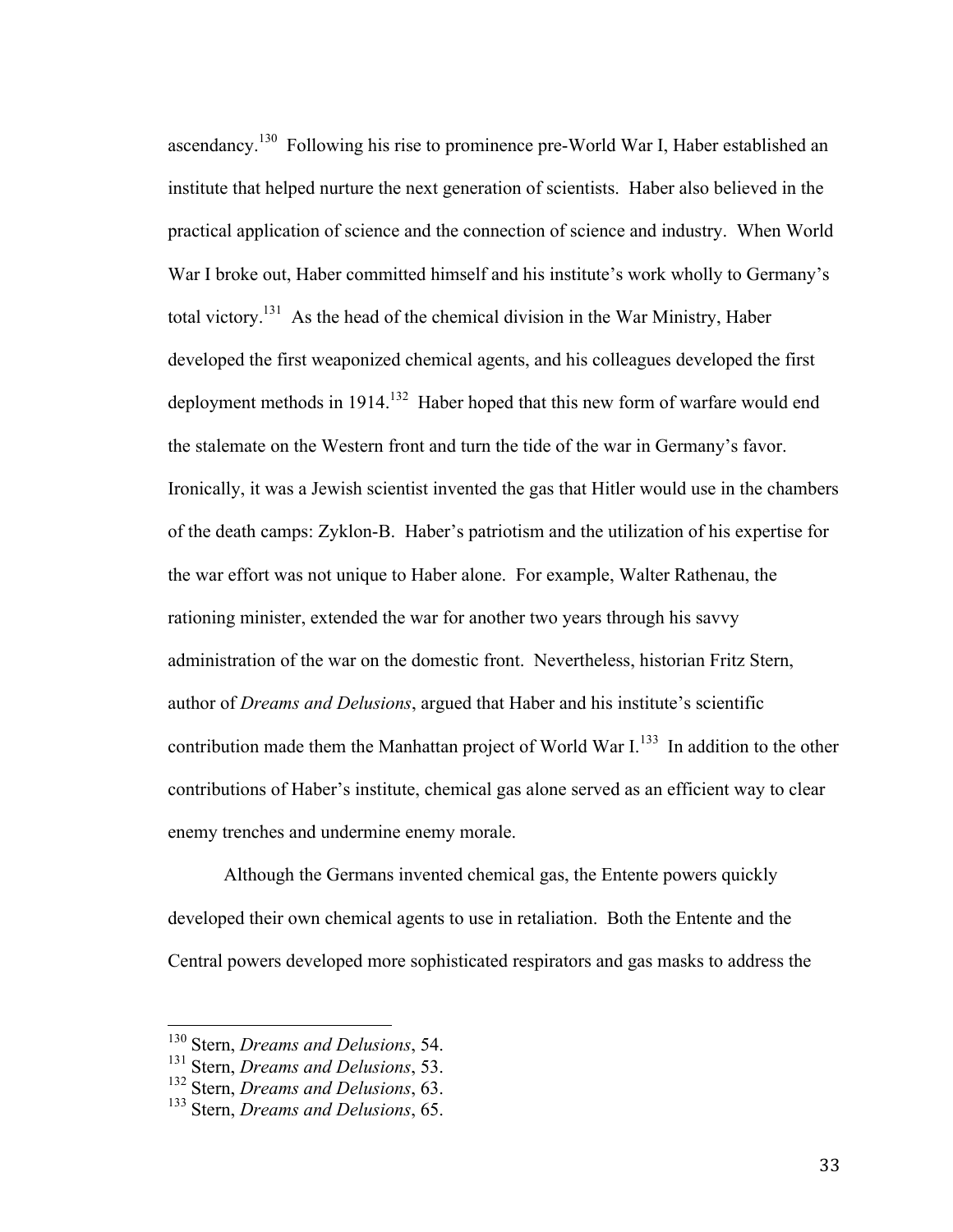threat of chemical warfare. Likewise, delivery methods continued to be refined, an advance that challenged the sophistication of respirators. In many ways, chemical warfare represented an early form of escalation, as both opponents sought to achieve military dominance in this field. As Hitler discovered in 1918, Allied delivery methods of chemical gas still affected war in the trenches, despite the advancement of the gas masks. Although the invention of chemical gas did not determine the outcome of World War I, these chemical agents affected the conduct of trench warfare. Just as chemical weapons in World War I represented an early form of escalation, Churchill likewise introduced the concept of deterrence through the threat of chemical warfare.

## Winston Churchill

Soldier, politician, and historian, Sir Winston Churchill, in many ways, was the British counterpart to Hitler. A remarkable prime minister at a desperate time, Churchill represented Hitler's ultimate nemesis. Just like Hitler, Churchill did not subscribe to any "half-measures," but rather conducted World War II with ruthlessness and conviction. Arguably, without Churchill's leadership, Great Britain would have fallen to Germany's onslaught earlier in the war. Churchill met Hitler's ferocity with his own fortitude, and this served as a deterrent to Hitler's desired conduct of World War II. Churchill was born on November 30, 1874 into the aristocratic family of the Duke of Marlborough.<sup>134</sup> When Churchill turned twenty, he entered the military as a second lieutenant with the Hussars cavalry unit.<sup>135</sup> Churchill spent many of his early years in the military stationed with the

 <sup>134</sup> Martin Gilbert, *Churchill: A Life* (Henry Holt and Company: 1991), 1.

<sup>135</sup> Gilbert, *Churchill*, 51.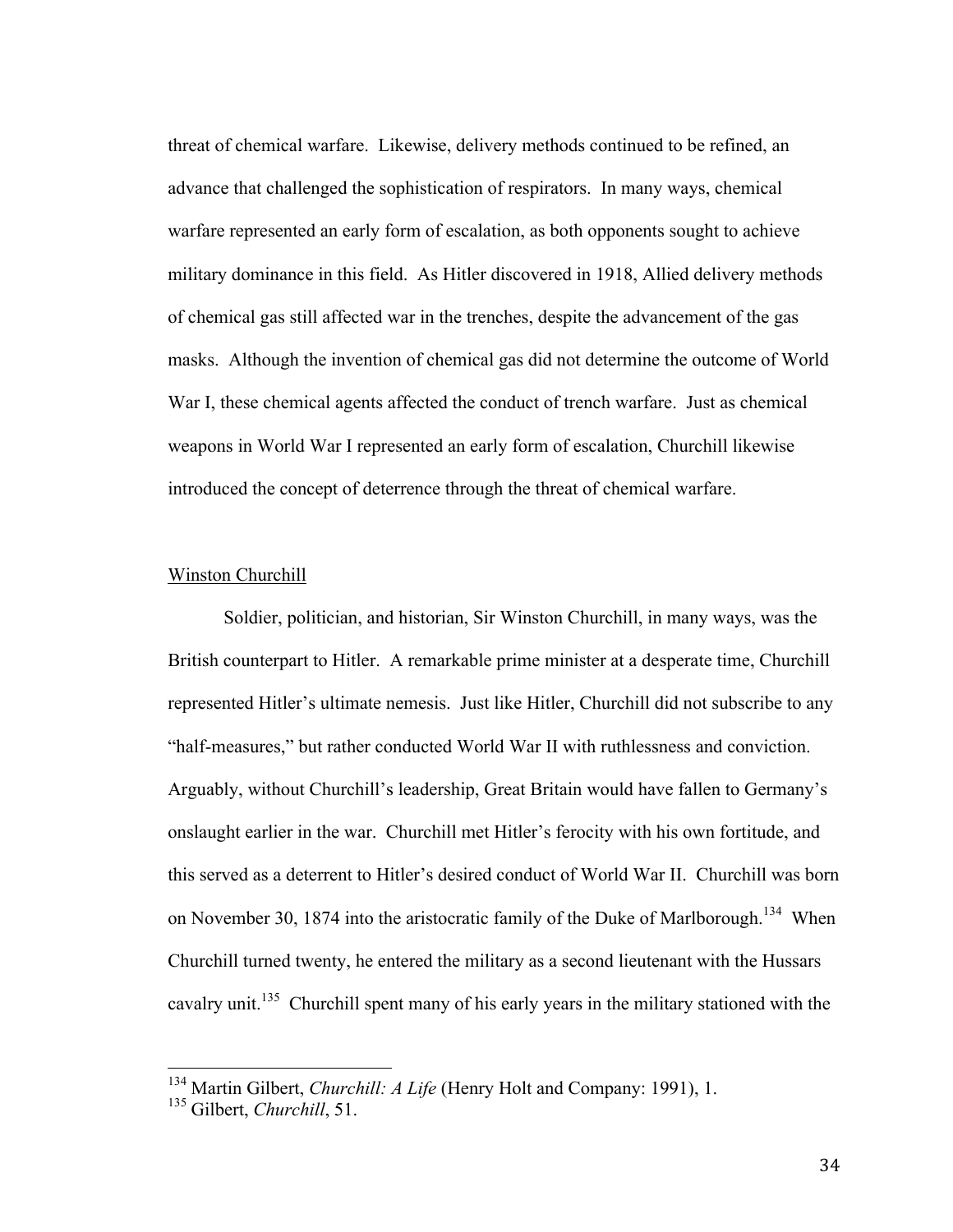Hussars in India.<sup>136</sup> After his father passed away, his mother continued to spend extravagantly, driving the family into financial straits.<sup>137</sup> Therefore, Churchill worked as a war correspondent for a newspaper and requested a leave of absence to cover the conflict in Afghanistan. During his time on the Afghan campaign, Churchill and the unit came under hostile fire, forcing Churchill to engage the enemy himself. Likewise, Churchill joined the 21<sup>st</sup> Lancers cavalry unit in Omdurman during the British campaign in Sudan against the Dervish army as a news correspondent.<sup>138</sup> During the campaign, Churchill led his men in a cavalry charge into a unit of Dervish riflemen. Then, during his coverage of the Boer War in South Africa, Boer soldiers ambushed Churchill's rail car.<sup>139</sup> Churchill again engaged the enemy, staved off the ambush, and even moved twenty wounded men under fire. During his six years serving in the British military, Churchill witnessed war first hand and experienced active combat. Just as Hitler saw combat first hand, so did Churchill. The similarities between Churchill and Hitler continued into their political careers. In many ways, Churchill's time in the military imbued him with a boldness that Churchill carried into his political life.

After a first unsuccessful attempt, Churchill won a seat in Parliament at twentysix years of age as a member of the Conservative Party, representing the district of Oldham.140 In 1911, Churchill was appointed First Lord of the Admiralty, and he made his military experience felt immediately.<sup>141</sup> Churchill created a naval war staff and

 <sup>136</sup> Gilbert, *Churchill*, 64.

<sup>137</sup> Gilbert, *Churchill*, 77.

<sup>138</sup> Gilbert, *Churchill*, 96.

<sup>139</sup> Gilbert, *Churchill*, 111.

<sup>140</sup> Gilbert, *Churchill*, 135.

<sup>141</sup> Gilbert, *Churchill*, 239.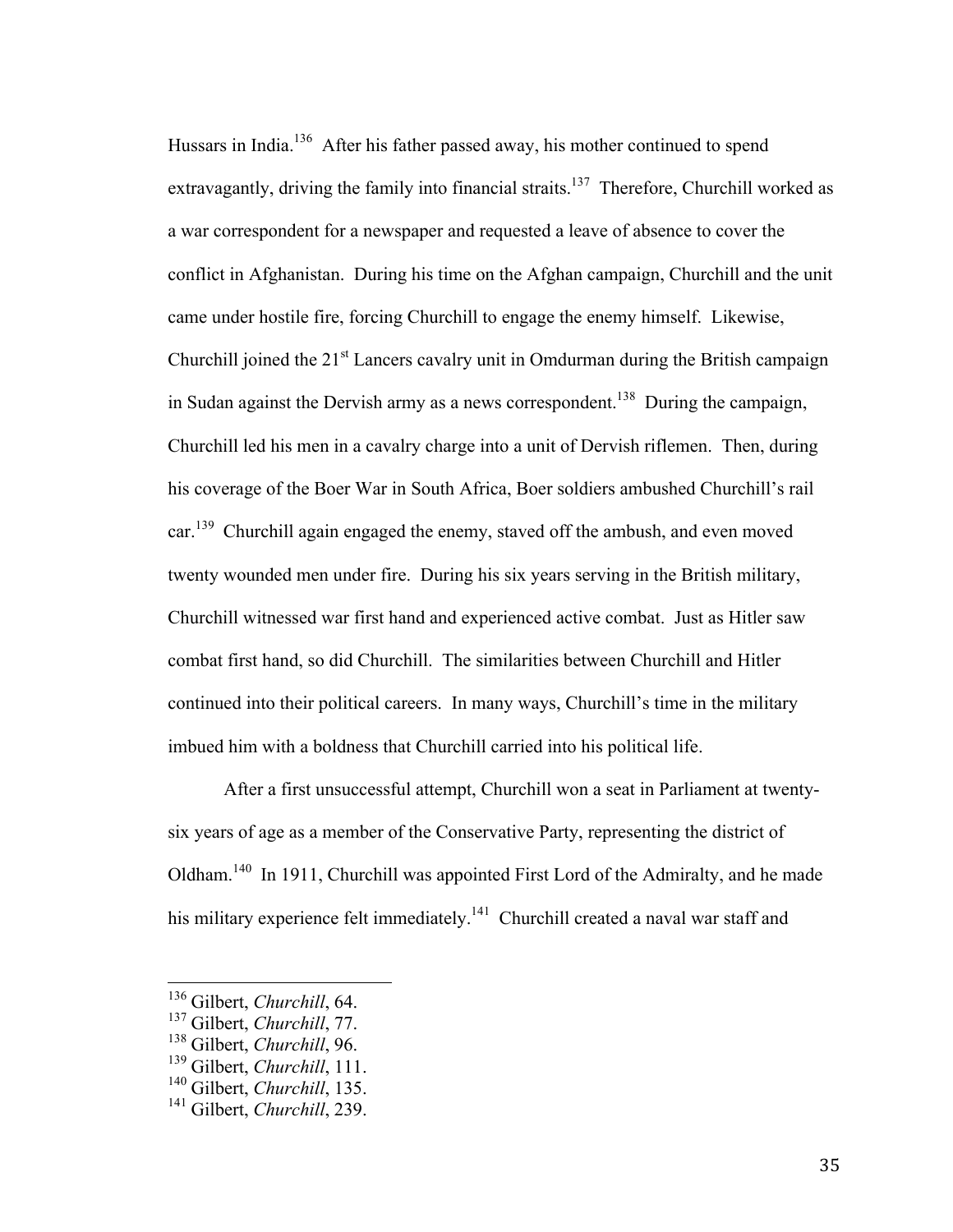advocated a policy of vigilance. He advised that military preparation was "the only field wherein immediate and sustained action of a useful nature is possible."<sup>142</sup> Primarily, Churchill was concerned by the rapid and unrestricted build-up of German naval strength.<sup>143</sup> His most notable achievement during his tenure as the First Lord of the Admiralty was his convincing of Parliament to purchase the majority stake in the Anglo-Persian oil company as a substantial and permanent source of fuel for the military.<sup>144</sup> When World War I broke out, Churchill served on the Western Front with the  $6<sup>th</sup>$ Battalion of Royal Scots Fusiliers and led thirty-six incursions into "no man's land."<sup>145</sup> Then, the wartime government called upon Churchill to return to London and serve as the Minister of Munitions in 1917. Following the war in 1922, the Conservative government fell from power, and Churchill lost his seat in Parliament. He returned to Parliament in 1924, along with a Conservative majority, and served as the Chancellor of the Exchequer.<sup>146</sup> In his role, Churchill attempted to return to the gold standard, which failed miserably. The Conservatives again fell from power in 1929. Churchill retained his seat in Parliament, but would not hold an office within the government for ten years. Churchill's isolation from the seats of power resulted from his adamant opposition to the prospect of Indian independence.<sup>147</sup>

Following the Nazi ascension to power in 1933 and Hitler's initiation of rearmament policies, Churchill proved extremely vocal in his warnings about Germany's

 <sup>142</sup> Gilbert, *Churchill*, 239.

<sup>143</sup> Gilbert, *Churchill*, 254.

<sup>144</sup> Gilbert, *Churchill*, 261.

<sup>145</sup> Gilbert, *Churchill*, 375.

<sup>146</sup> Gilbert, *Churchill*, 468.

<sup>147</sup> Gilbert, *Churchill*, 497.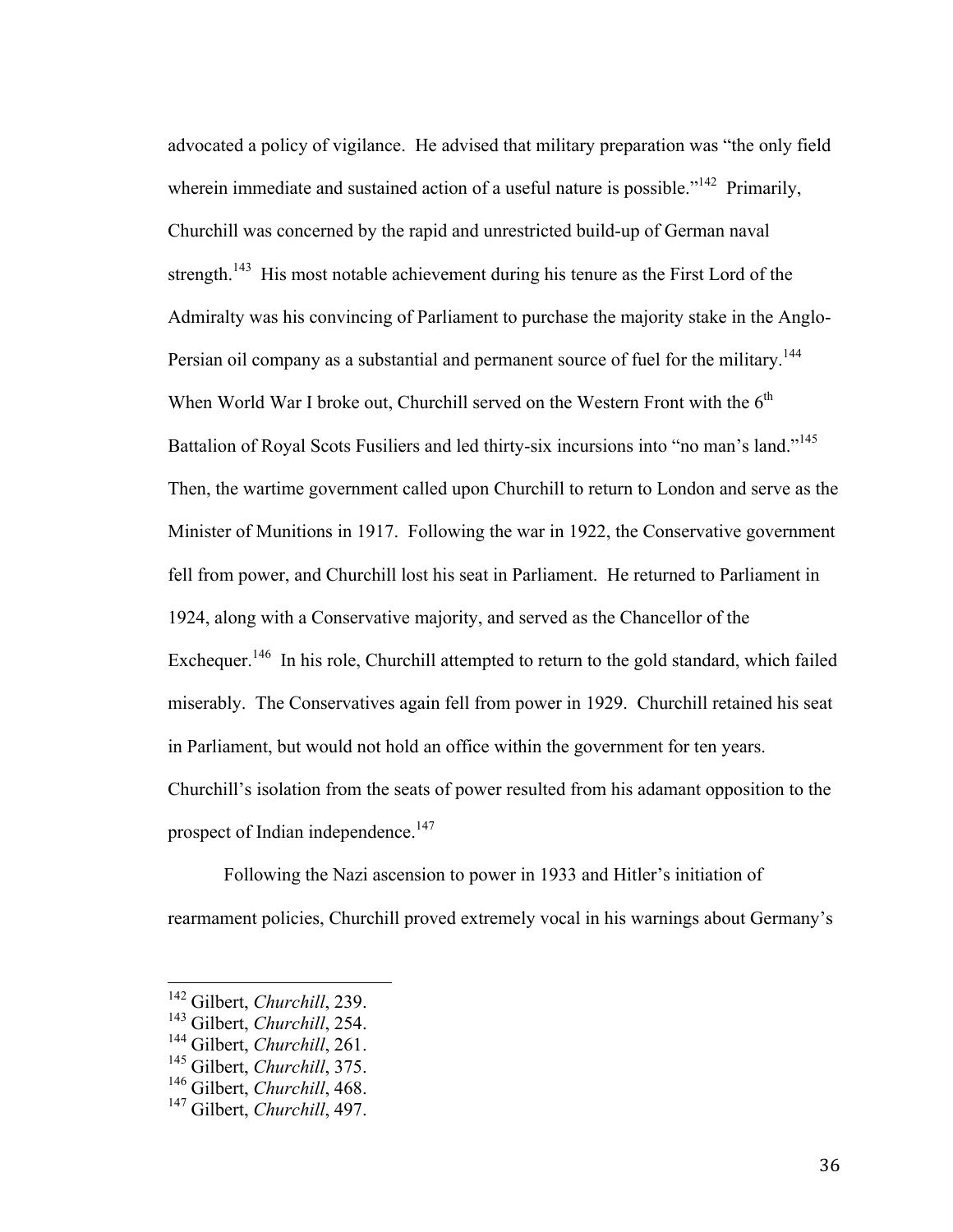resurgence.148 Likewise, Churchill made caustic attacks on the Chamberlain government for the appeasement policies that culminated at the Munich conference. As Churchill witnessed Germany preparing for war, he was no longer in a position to influence the policies of the British military. Churchill saw Great Britain as the deterrent to German ambitions on the European continent, but isolated from the government, Churchill could only watch events unfold. In October 1941, Churchill claimed that Hitler was the only enemy that mattered, seemingly implying that while Churchill despised Hitler, he also respected the German dictator.<sup>149</sup>

In 1939, after ten years isolated from the government, the outbreak of World War II resulted in Churchill's return to government as the First Lord of the Admiralty and as a member of the War cabinet.<sup>150</sup> After the German attack in France and the Benelux countries on March 10, 1940, the king appointed Churchill as the next prime minister.<sup>151</sup> However, upon assuming office, Churchill faced disaster with the fall of France.<sup>152</sup> Churchill's goal for the resolution of World War II was simple: Great Britain would continue the war against the Axis Powers, alone if necessary, until the British achieved total victory, even if this entailed the engagement of the United States. Churchill even prepared Great Britain for the possibility of a successful German invasion.<sup>153</sup> Churchill transferred gold and foreign exchange and securities reserves to Canada and prepared Britain for guerilla warfare. In the words of historian Gerhard Weinberg, Churchill was

 <sup>148</sup> Gilbert, *Churchill*, 603.

<sup>149</sup> Martin Gilbert, *The Churchill War Papers: Volume III* (W.W. Norton & Company: 2000), 1391.

<sup>150</sup> Gilbert, *Churchill*, 623.

<sup>151</sup> Gilbert, *Churchill*, 643.

<sup>152</sup> Gerhard Weinberg, *Visions of Victory* (Cambridge University Press: 2005), 138.

<sup>153</sup> Weinberg, *Visions of Victory*, 139.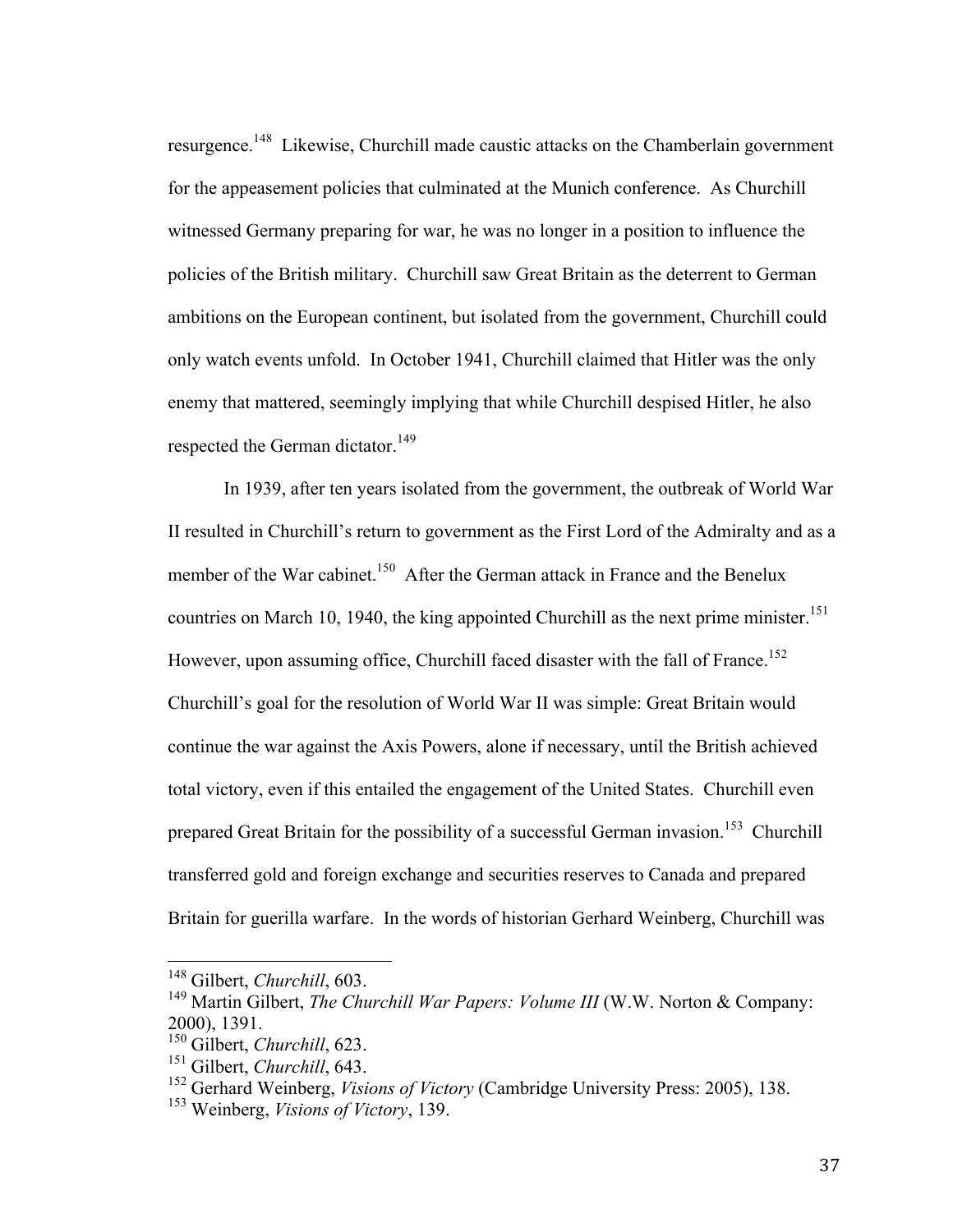"convinced that Germany must be utterly crushed this time and that there could be no reliance on internal opponents of the Hitler regime."<sup>154</sup> Furthermore, he believed that "only a complete defeat of Germany would preclude a third German attempt at world domination and secure Britain from a German threat."155 Ultimately, Churchill sought the "unconditional surrender" of Hitler and Nazi Germany.<sup>156</sup> At Yalta, Churchill argued against war trials and instead argued for the immediate execution of the leaders of the Third Reich like "outlaws."157 Both Churchill and Hitler were soldiers turned politicians – bold, military-minded men at the helms of their nations during World War II. Both sought the total obliteration of their enemies – Hitler and his genocidal war in Eastern Europe and Churchill and his crusade against Nazi Germany. Both utilized radically violent methods to achieve their respective goals for World War II. Hitler perpetrated the horrors of the Holocaust, while Churchill ordered the utter desolation of German cities. Clearly, Churchill played a decisive role as the deterrent to Hitler's use of chemical weapons on the Eastern front. Later, President Franklin Delano Roosevelt and American airpower further contributed to Hitler's deterrence.

## The Eastern Front

Hitler was capable of committing terrible atrocities as the means to his ultimate goals of World War II. As discussed in the previous chapter, Hitler engaged Great Britain and France because of the threat they posed. However, the subjugation of Eastern

 <sup>154</sup> Weinberg, *Visions of Victory*, 139.

<sup>155</sup> Weinberg, *Visions of Victory*, 140.

<sup>156</sup> Weinberg, *Visions of Victory*, 150.

<sup>157</sup> Annie Jacobsen, *Operation Paperclip: The Secret Intelligence that Brought Nazi Scientists to America* (Little, Brown and Company: 2014), 29.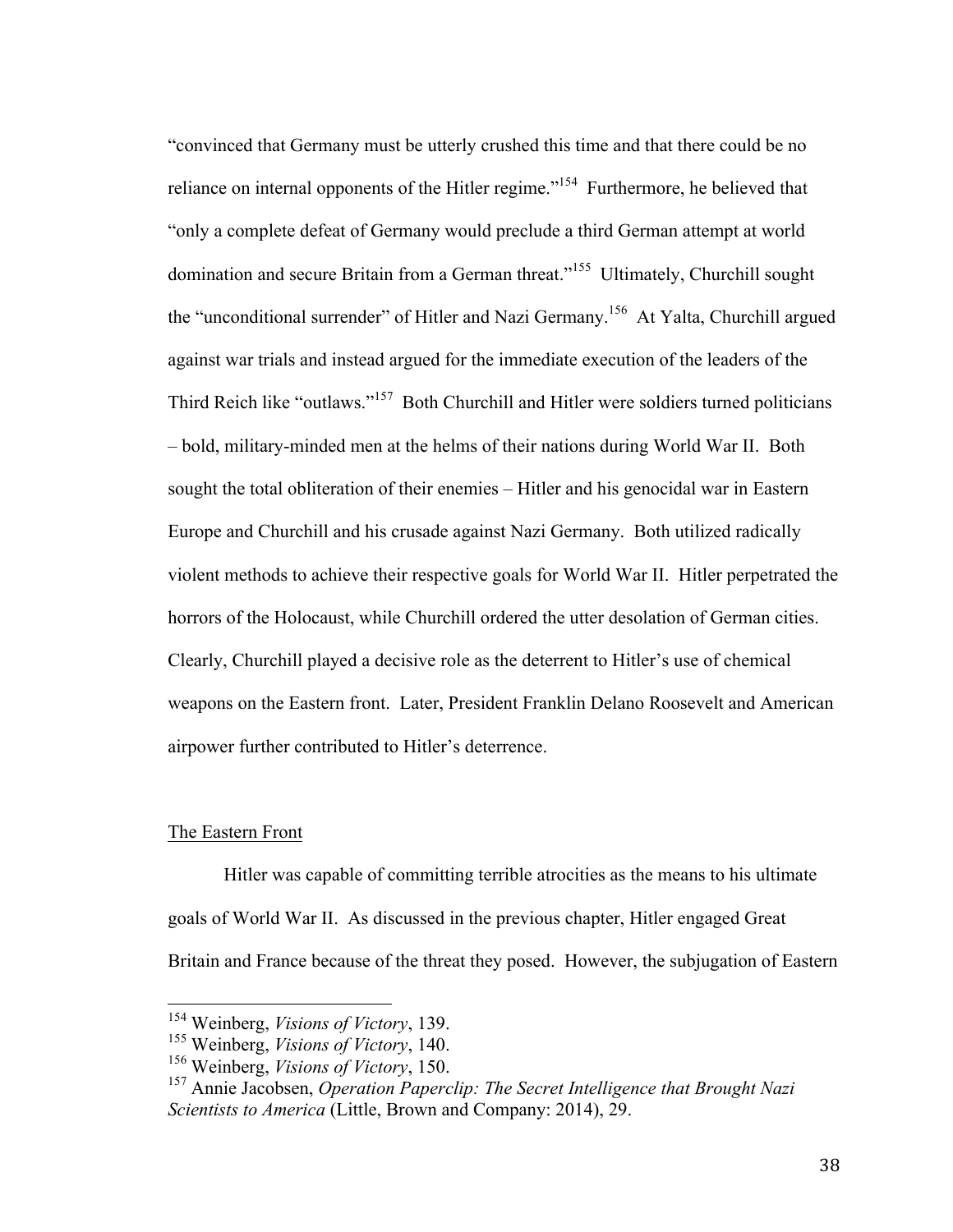Europe served as Hitler's primary objective during World War II. The invasion of the Soviet Union represented a major stepping-stone to the realization of his messianic mission:

Our gains in the West […] constitute a contribution to our general security, but our Eastern conquests are infinitely more precious, for they are the foundations of our very existence.<sup>158</sup>

Russia had never been conquered by a foreign entity. The Soviet Union was an imposing entity, covering 8.5 million square miles with a 750-mile front.<sup>159</sup> The country had a population of 195 million. Furthermore, in 1941, only three percent of the roads in the Soviet Union were paved, a challenging situation exacerbated by the fact that the Soviets used a wide-gauge railroad line, unusable by any other than Russian trains. Lastly, the harsh winters had a devastating effect on invading armies. However, when Hitler launched Operation Barbarossa, both British and American military minds expected the collapse of the Soviet Union under the blitzkrieg of the *Wehrmacht*.<sup>160</sup> Churchill hoped that Stalin would at least "attempt a vain resistance."<sup>161</sup> In the words of one British general, the Germans "would go through [the Russians] like a hot knife through butter."<sup>162</sup> During the first summer in 1941, Hitler had every reason to feel confident in the success of his invasion of the Soviet Union, as the *Wehrmacht* marched decisively through Ukraine.  $^{163}$  Clearly, chemical warfare did not fit into the strategies of Hitler's

 <sup>158</sup> Adolf Hitler, *Hitler's Table Talk* (Weidenfeld and Nicholson: 1953), 697.

<sup>159</sup> Oscar Pinkus, *The War Aims and Strategies of Adolf Hitler* (MacFarland & Co, Inc.: 2005), 169.

<sup>160</sup> Ronald Lewin, *Hitler's Mistakes* (William Morrow and Company: 1984), 117.

<sup>161</sup> Gilbert, *War Papers*, 817.

<sup>162</sup> Lewin, *Hitler's Mistakes*, 117.

<sup>163</sup> Hitler, *Table Talk*, 17.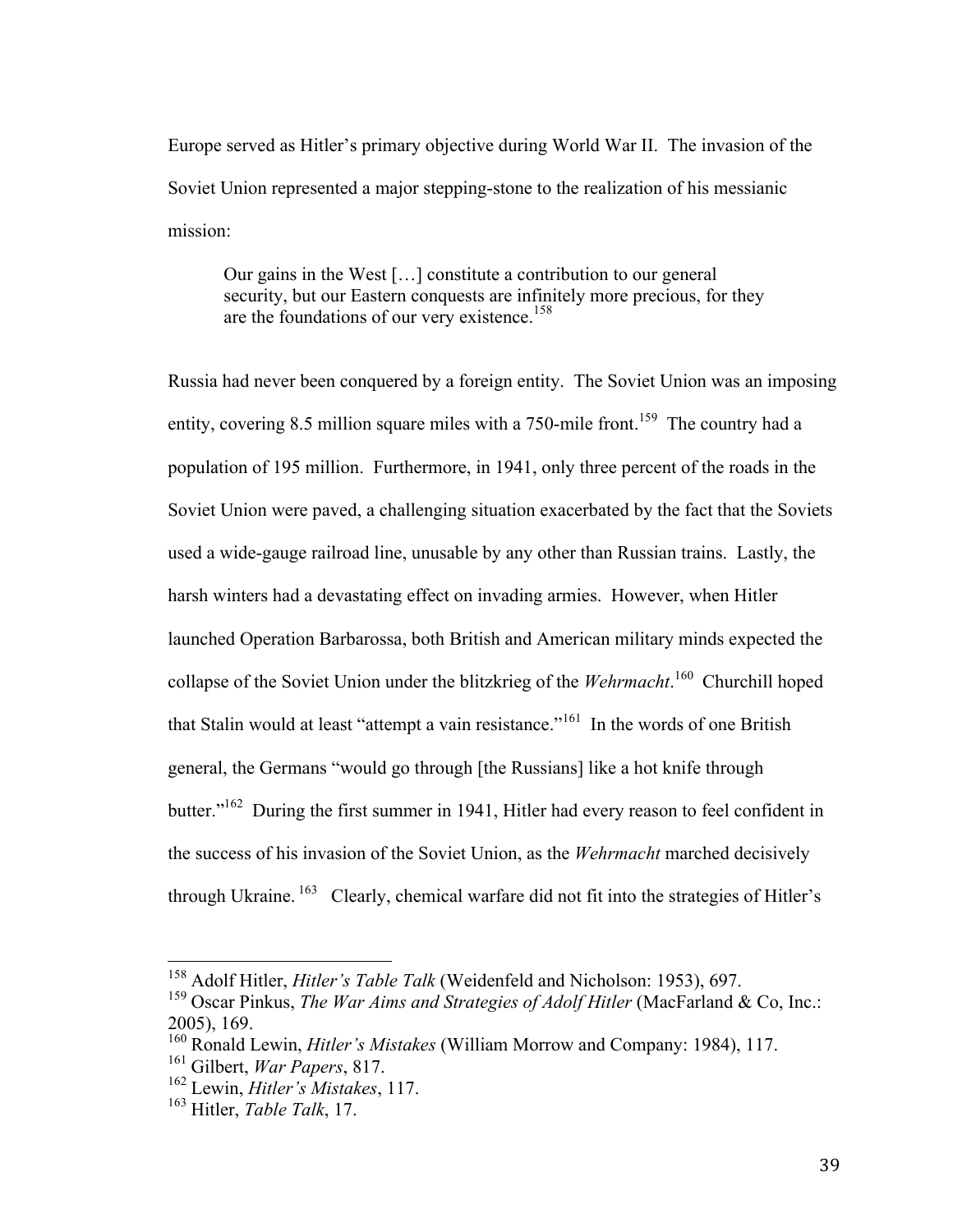blitzkrieg into the Soviet Union. However, the invasion of the Soviet Union soon stalled, and the winter of 1941 severely hampered the *Wehrmacht* advance. The original plan of his general staff was a straight march to Moscow, the political and economic center of the Soviet Union, thus ending the conflict before winter.<sup>164</sup> However, Hitler, possibly overconfident in the strength of his invading force and underestimating the challenges of invading the Soviet Union, developed a strategy of his own, antithetical to that of his general staff. Hitler proposed a pincer strike into the Soviet Union from launching points in the Ukraine.<sup>165</sup> One pincer would march through Leningrad, the other through Stalingrad. The armies marching through Stalingrad would break off an auxiliary force to capture the Soviet oil fields in the Caucasus Mountains. The pincer would then close on Moscow. Oddly, Hitler was not interested in the capture of Moscow, and his "directive contained a large number of disconnected objectives with priority given to none."<sup>166</sup> Thus, Hitler spread his forces too thinly and created a logistical nightmare where none need have existed. The result was that the *Wehrmacht* became bogged down in a war of attrition against the superior manpower and resources of the Soviet Union.

The transformation of Operation Barbarossa from a war of mobility into a war of attrition presented the opportunity for the deployment of chemical warfare. In December 1941 alone, the *Wehrmacht* lost one thousand tanks and two thousand locomotives specifically designed for the wide-gauge Soviet rail lines.<sup>167</sup> Two key battles in Operation Barbarossa, the Siege of Leningrad and the Battle of Stalingrad, chemical

 <sup>164</sup> Lewin, *Hitler's Mistakes*, 118.

<sup>165</sup> Lewin, *Hitler's Mistakes*, 119.

<sup>166</sup> Lewin, *Hitler's Mistakes*, 119.

<sup>167</sup> Hitler, *Table Talk*, 339.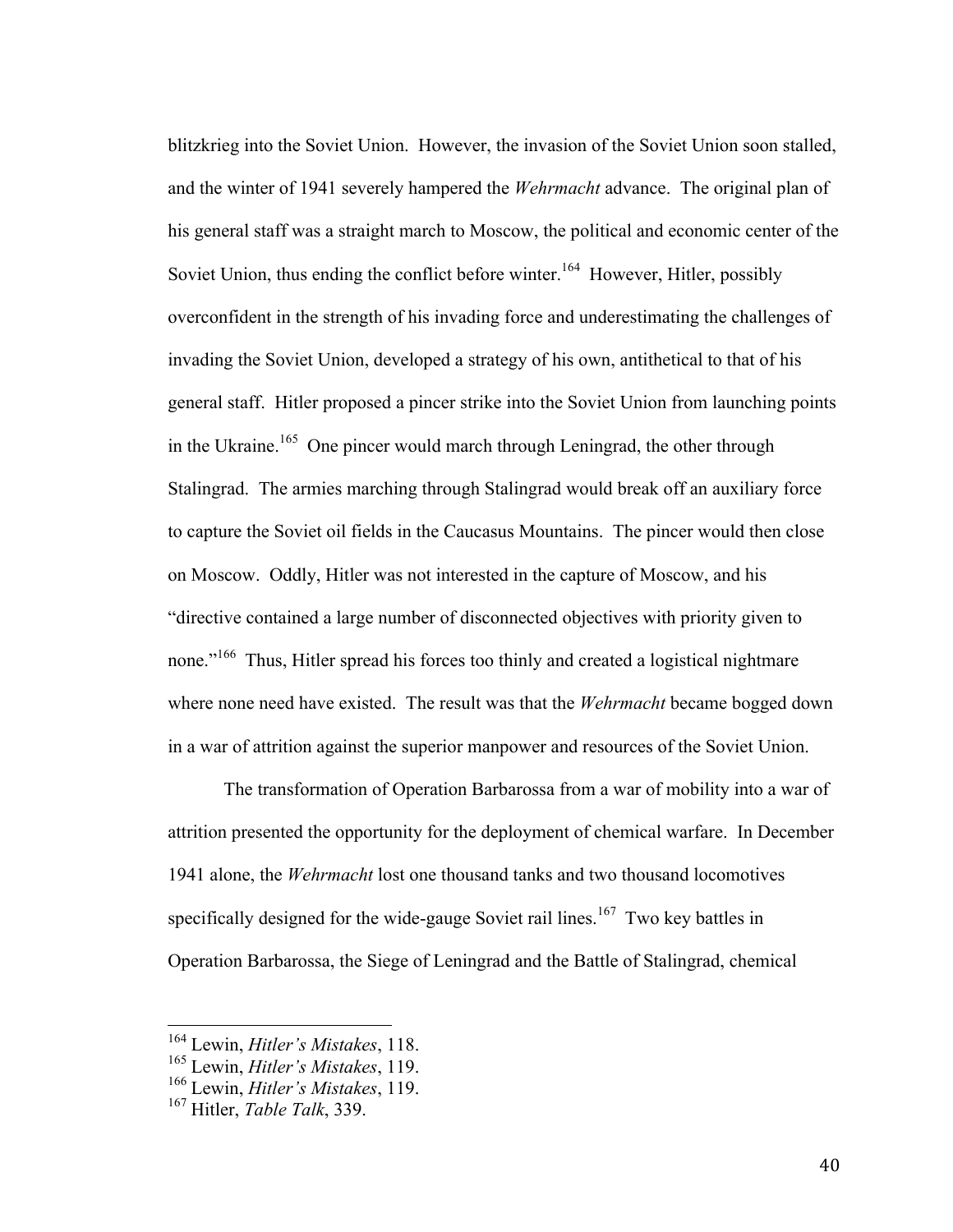weapons could have easily cleared the respective cities of soldiers and civilians. The Siege of Leningrad lasted over two years, while the Battle of Stalingrad lasted over five months in the bloodiest fighting of the war. In December 1941, Hitler's general staff examined the possibility of destroying Leningrad with chemical weapons.<sup>168</sup> The findings revealed that preparations for such a strike required thirty days. However, the *Luftwaffe* could have doused the city with chemical agents in a matter of days. Hitler could have achieved two significant German victories in these battles with chemical warfare. However, he still refrained from using chemical weapons on the Eastern front. Clearly, the question was not moral in nature. Hitler used chemical agents in the gas chambers of the death camps on the Jews. Hitler thought of Russians and Slavs as animals and treated them as such in the POW camps.<sup>169</sup> Hitler tested Zyklon-B on Russian POWs before widespread implementation in the death camps.<sup>170</sup> At war's end, in July 1945, the majority of POWs in the Auschwitz, Bergen-Belsen, Lublin, and other concentration camps were gassed to prevent their release to the Soviet army. The *Wehrmacht* killed 3.5 million out of the 5.7 million captured Russian and Slavic soldiers through starvation, exposure, exhaustion, or execution. Hitler did not have any qualms about using chemical agents on either citizens or soldiers.

Furthermore, the use of chemical weapons in World War I clearly set a precedent for chemical warfare in spite of the Hague Convention of 1925 banning the use of asphyxiating gases on the battlefield. Indeed, beginning in 1932 and continuing through

 <sup>168</sup> Rolf-Dieter Müller, *Germany and the Second World War* (Oxford University Press: 2003), 763.

<sup>169</sup> Pinkus, *War Aims*, 274.

<sup>170</sup> Pinkus, *War Aims*, 274.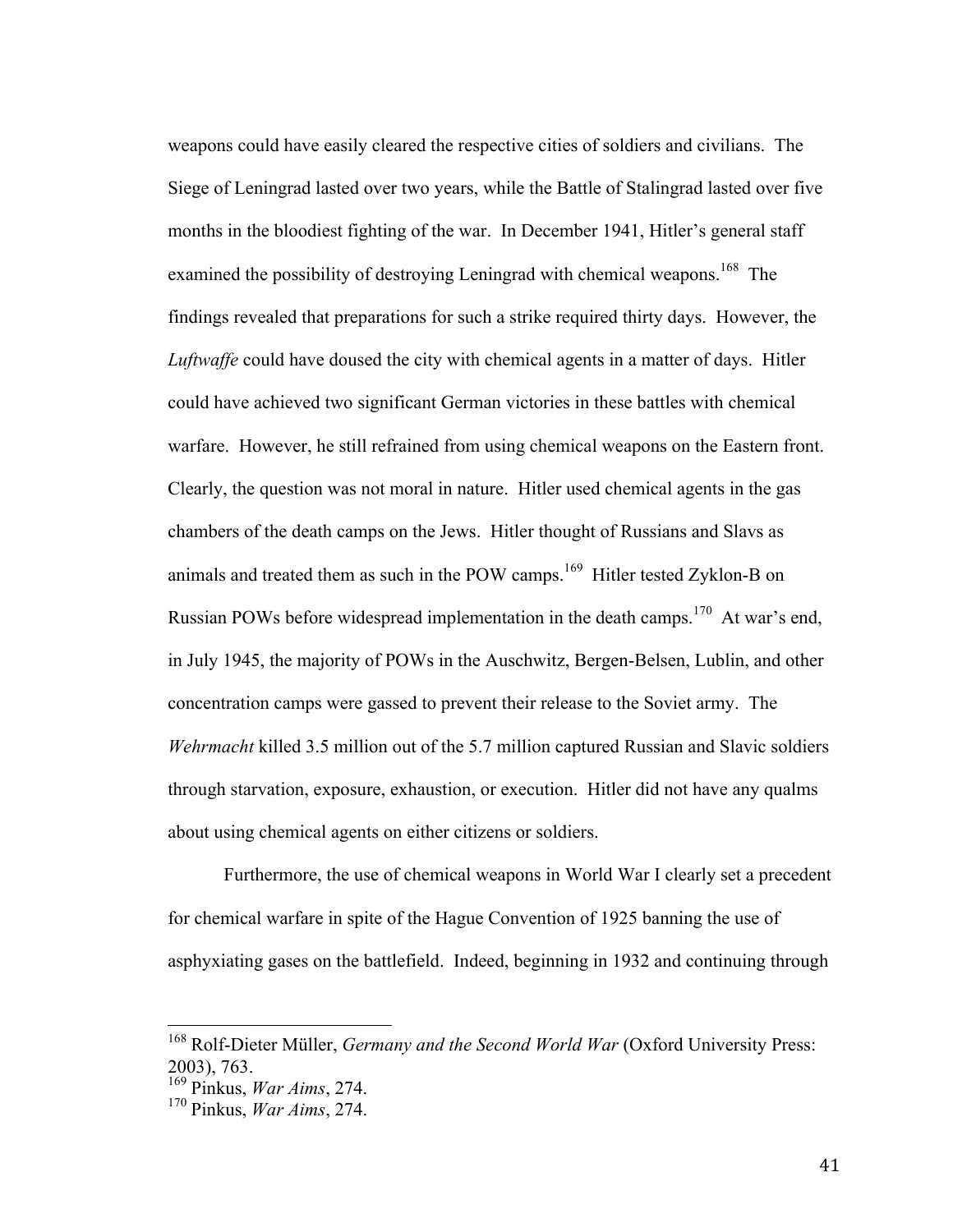World War II, the Japanese set the precedent for chemical warfare with their use of chemical agents militarily against the Chinese.<sup>171</sup> The Japanese began developing stockpiles of chemical weapons in 1918 at the end of World War I. During World War II, Unit 731, a covert biological and chemical weapon research division of the Japanese Imperial Army, experimented on thousands of Chinese human guinea pigs. Likewise, Hitler did not hesitate to violate treaties or international agreements. Hitler thought that the League of Nations was a "den of intrigue woven against Germany, binding Germany to obligations none of the others intended to keep."<sup>172</sup> Back in 1933, Hitler removed Germany from the League of Nations and in complete violation of the Treaty of Versailles began rearming the Third Reich.<sup>173</sup> The German dictator occupied the Rhineland and annexed Austria despite international pressure. Hitler did not compromise in foreign affairs and instead pursued the course of action he felt best served the advancement of the German people.

The absence of chemical warfare on the Eastern front was not a matter of insufficient caches or supplies. Under the direction of Otto Ambros, head of the IG Farben chemical development program, "major breakthrough[s] led to the development of nerve gases" in 1936.174 Previously, chemical gases were not definitively fatal, but rather served to clear trenches in World War I, create chaos, and cause massive numbers of injuries. However, tabun was the first nerve gas that caused fatalities in mere

<sup>&</sup>lt;sup>171</sup> Gerhard Weinberg, *World at Arms: A Global History of World War II* (Cambridge University Press: 1994), 559.

<sup>&</sup>lt;sup>172</sup> Hitler, *Table Talk*, 501.

<sup>173</sup> Hitler, *Table Talk*, 632.

<sup>174</sup> Weinberg, *World at Arms*, 558.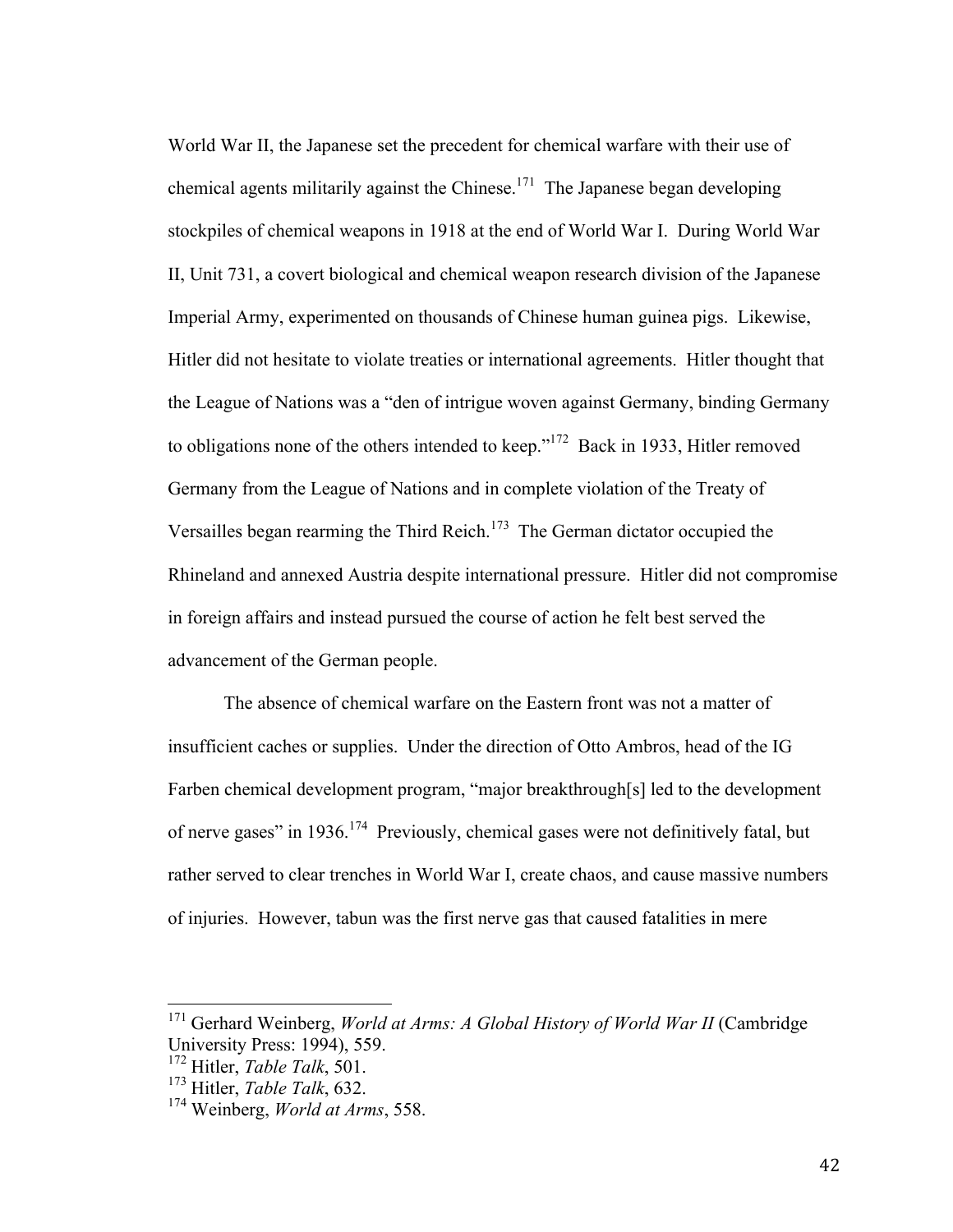minutes.<sup>175</sup> In 1941, the *Wehrmacht* possessed 40,000 tons of tabun. IG Farben also fabricated the nerve agents, sarin and somar.<sup>176</sup> Developed in December 1941, sarin was six times more potent than tabun, and by 1942, the general staff deemed the supply of nerve agents sufficient for employment on the Eastern Front.<sup>177</sup> In 1941, the army ordnance office lobbied the Führer to employ chemical warfare, arguing that the military needed to conserve munitions in order to sustain the invasion of the Soviet Union, and chemical warfare could serve that purpose well. 178 Furthermore, the Soviets were not well equipped defensively against chemical warfare. Clearly, Hitler possessed weapons of mass destruction, capable of dealing horrific and painful losses to the soldiers and citizens obstructing his conquest of the Soviet Union. With his low estimation of human life, Hitler's decision was surprising. Ultimately, outside forces stayed Hitler's hand for the employment of chemical warfare. Winston Churchill served as this force of deterrence.

# "Mutually Assured Destruction"

Faced with the subjugation of Europe under the thumb of Hitler and Nazi Germany, Churchill resolved to fight until the Third Reich fell. The exercise of chemical warfare was simply a means to this end. Churchill had no qualms about employing chemical weapons against Germany and the German people. In fact, as early as 1920, Churchill sanctioned the use of chemical gas against the Kurds during a British campaign

 <sup>175</sup> Müller, *Second World War*, 761.

<sup>176</sup> Weinberg, *World at Arms*, 558.

<sup>177</sup> Müller, *Second World War*, 761.

<sup>178</sup> Müller, *Second World War*, 762.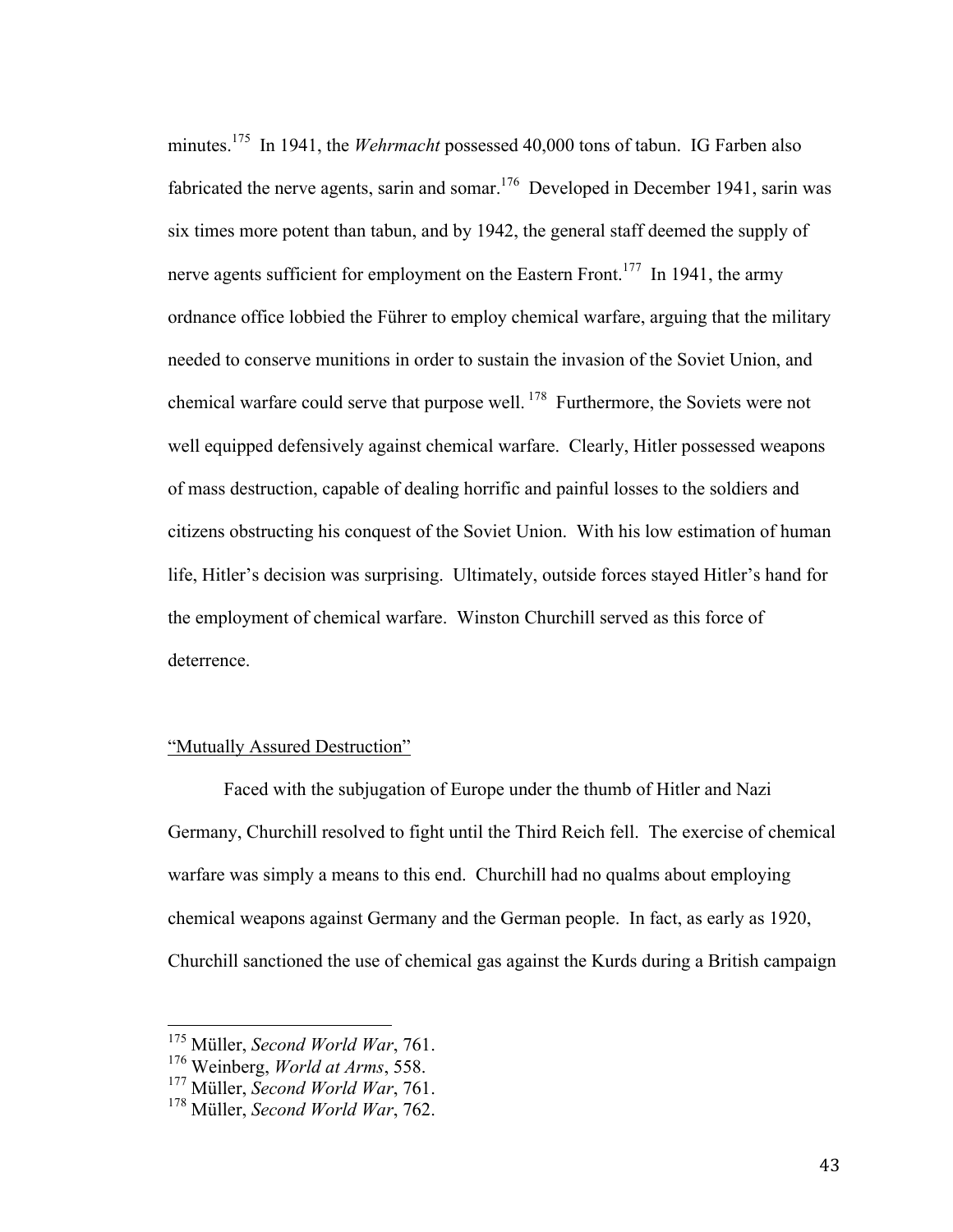in Iraq. Prior to Stalin's request for British retaliation, Churchill and his military advisors were prepared to use chemical weapons against Germany.<sup>179</sup> Specifically, Churchill prepared chemical warfare as a defensive strategy against a German invasion of Great Britain.<sup>180</sup> Then, in March 1942, Stalin, concerned about the possibility of Germany using chemical weapons in their spring offensive, requested assurances from Churchill for retaliation against Germany.<sup>181</sup> In response, Churchill promised Stalin that the British military would treat any chemical attack against the Soviet Union as if it were a chemical attack against Great Britain and would retaliate with massive force. Churchill publicly announced these assurances over several radio addresses, seemingly to inform Hitler and Nazi Germany of his threats.<sup>182</sup> Prior to the invasion of the Soviet Union, Great Britain stood alone against the Third Reich. Following the survival of the initial onslaught of the *Wehrmacht*, the Stalin and the Soviet Union presented an important ally to the British by opening a second front and shifting the burden away from Great Britain.<sup>183</sup> Therefore, preserving the Eastern Front was an important priority for Churchill, a consideration that helps explain this promise to Stalin.

Indeed, Churchill and the Royal Air Force (RAF) possessed the resources to retaliate against German chemical warfare on the Eastern front. During the Battle of Britain in the summer of 1940, the issue arose amongst the Nazi leadership whether or not to launch a full-scale invasion of Great Britain. Hitler ultimately decided that he

 <sup>179</sup> Churchill, *Grand Alliance*, 425.

<sup>180</sup> Weinberg, *World at Arms*, 558.

<sup>181</sup> Winston Churchill, *The Second World War: The Hinge of Fate* (Houghton Mifflin: 1950), 203.

<sup>182</sup> Churchill, *Hinge of Fate*, 330.

<sup>183</sup> Gilbert, *War Papers*, 1419.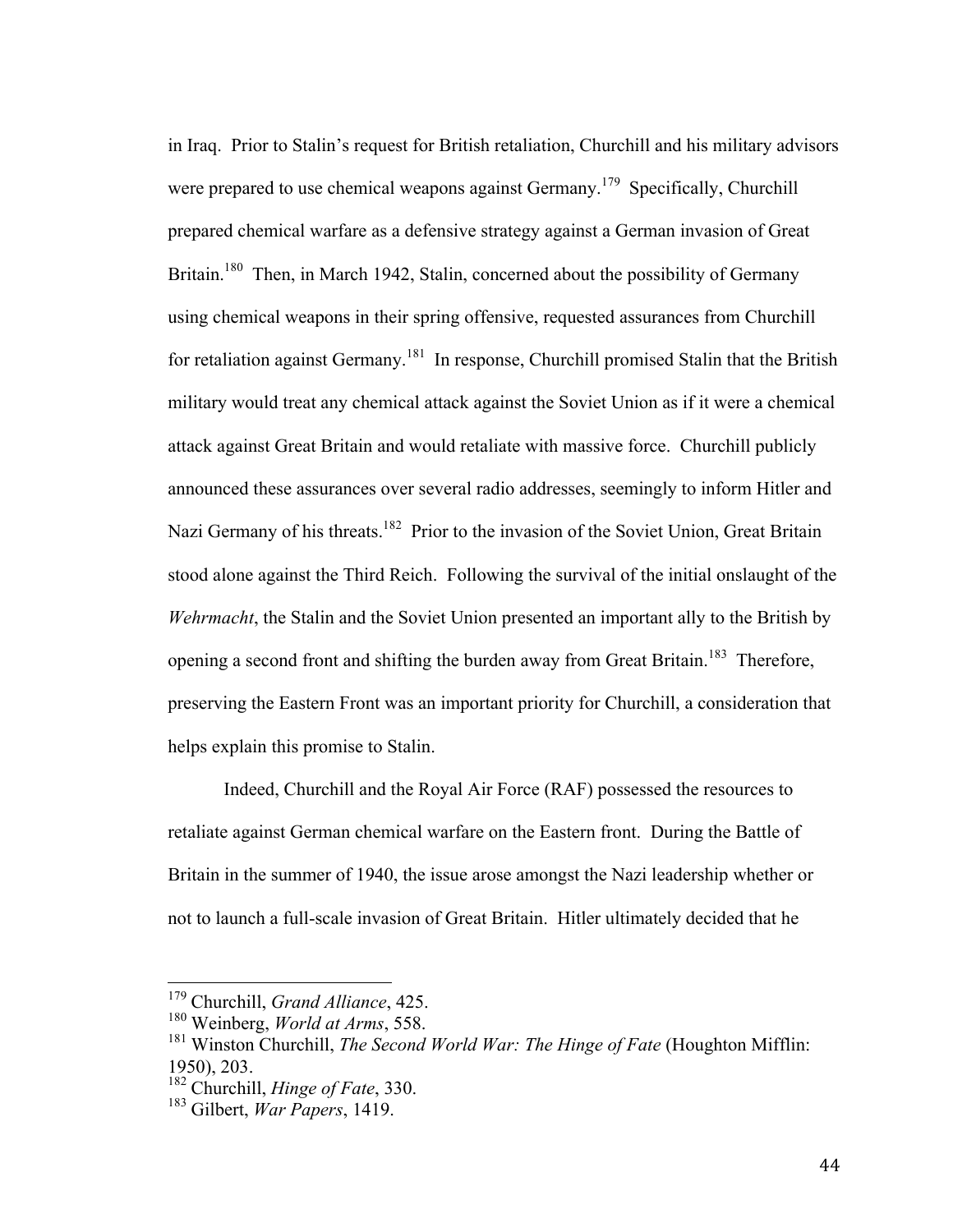wanted to achieve air supremacy before committing to an invasion.<sup>184</sup> The *Luftwaffe* attacked London and other urban areas with a larger fighting force than that of the RAF. However, the superior pilots of the RAF, in the words of Churchill, turned the tide of battle in favor of the RAF throughout the summer. For example, during the week of August 24, the RAF lost fifty-nine aircraft, while the *Luftwaffe* lost 145 aircraft.<sup>185</sup> Ultimately, the unsustainability of losses by the *Luftwaffe* forced Hitler to abandon "Operation Sea lion."186 The Battle of Britain was a crippling blow to the strength of the *Luftwaffe*. According to Winston Churchill, by May 1941, the RAF possessed more firepower than the *Luftwaffe*. 187 Furthermore, Hitler diverted *Luftwaffe* aircraft in support of Operation Barbarossa and to aid the *Afrika-korps* in North Africa. Therefore, in terms of air superiority, Churchill could deliver on his promise to Stalin. In a telegram message to Stalin on March 20, 1942, Churchill claimed that he possessed enough chemical weapons to douse German cities in chemical agents:

I have been building up an immense store of gas bombs for discharge from aircraft, and we shall not hesitate to use these over all suitable objectives in Western Germany from the moment that your armies and people are assaulted in this way.<sup>188</sup>

Although not of the same lethality of the tabun and sarin that the Germans possessed, the British military produced caches of phosgene and mustard gas, capable of spreading

 <sup>184</sup> Winston Churchill, *The Second World War: Their Finest Hour* (Houghton Mifflin: 1950), 322.

<sup>185</sup> Churchill, *Their Finest Hour*, 339.

<sup>186</sup> Churchill, *Their Finest Hour*, 337.

<sup>187</sup> Churchill, *The Grand Alliance*, 425.

<sup>188</sup> Churchill, *Hinge of Fate*, 330.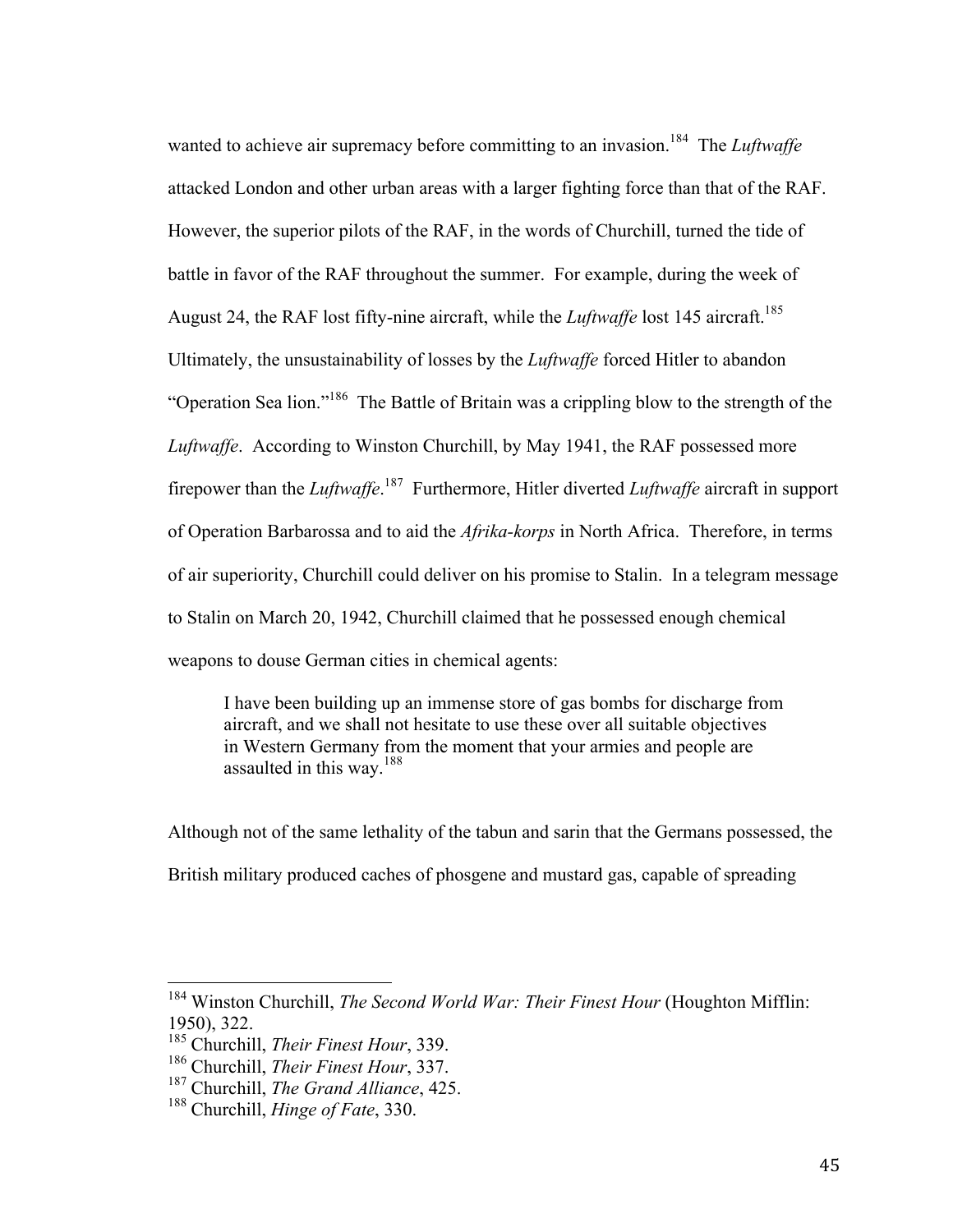suffering and death among the civilians of these targeted German cities.<sup>189</sup> In fact, the only casualties of chemical warfare in World War II were the result of Allied chemical agents. An American shipment of one hundred tons chemical weapons en route to the Eastern front was bombed by a German air raid at Bari, Italy on December 2,  $1943$ <sup>190</sup> The shipment was meant for retaliatory measures against the Germans. Over a thousand Allied soldiers and Italian citizens died as a result of the accidental release of the chemical agents. The Allied High Command covered up the incident hoping that Germany would not learn of the presence of their chemical weapons. General Dwight D. Eisenhower was concerned that German knowledge of Allied gas in Europe would provoke a preemptive German strike. Even without nerve agents, the Allied forces clearly possessed the means to perpetrate brutal acts of chemical warfare against German civilians. Furthermore, the British designed biological warfare against the Third Reich.<sup>191</sup> By the winter of 1943, the British military designed bombs, constructed by American factories, capable of spreading anthrax spores throughout an urban area. The bombs would kill anyone within a square mile and then create an uninhabitable area. In 1944, Churchill purchased half a million of these anthrax bombs from America merely as a "first installment."<sup>192</sup> However, the successful invasion of Normandy induced Churchill to refrain from employing these weapons of mass destruction. In the summer of 1944, Germany initiated V-1 rocket attacks against London, prompting the Prime

 <sup>189</sup> Weinberg, *World at Arms*, 558.

<sup>190</sup> Weinberg, *World at Arms*, 559.

<sup>191</sup> Jörg Friedrich, *The Fire* (Columbia University Press: 2002), 87.

<sup>192</sup> Friedrich, *The Fire*, 87.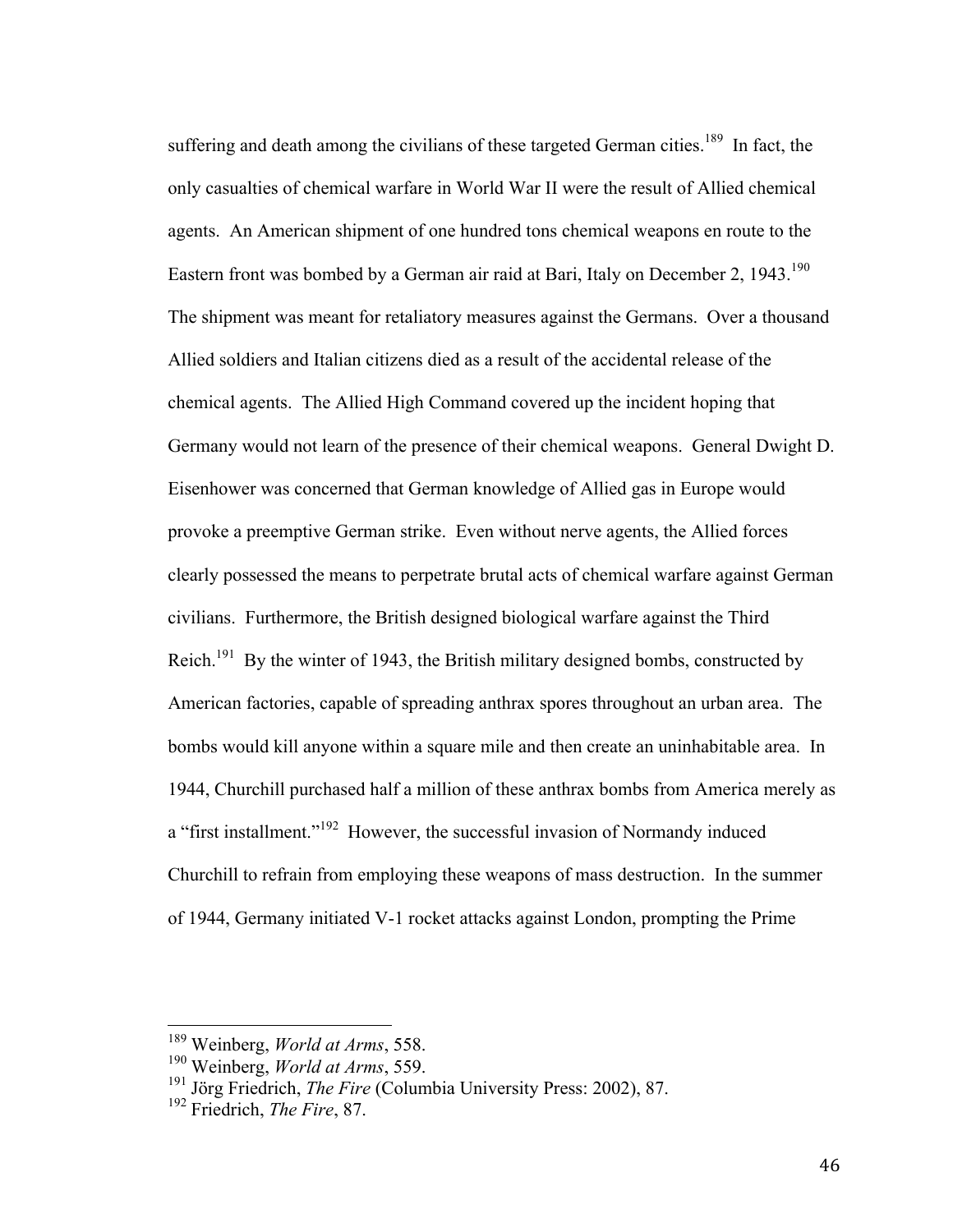Minister to advocate chemical retaliation.<sup>193</sup> Thus, Churchill's threats presented an important decision that Hitler needed to make: the devastation of the Soviet Union at the cost of the German people. In essence, Churchill, in his role as Hitler's deterrent, introduced an early form of "mutually assured destruction."

### Hitler's Decision

As seen in *Mein Kampf*, Hitler obviously was traumatized by his own experience with chemical weapons in World War I. Thus, the apparent explanation for bowing to Churchill's threats was that he did not want the German people, whom he claimed to love and whose interests he purported to advance, to suffer the same fate as he. However, chemical weapons had advanced to a level of sophistication that his people would not only suffer as he did, but also perish in the process. However, monocausal explanations such as this rarely serve to uncover the depth of Hitler's decision-making process. Hitler claimed that "although Germany had developed chemical weapons, [he] was not interested in their employment so long as [Germany was not] in an extreme emergency."<sup>194</sup> In the summer of 1941, Hitler did not see the need for chemical warfare, as his strategy for Operation Barbarossa successfully carried the *Wehrmacht* through the western Soviet Union. Hitler received Churchill's threat in May 1942. Even though the advance of the *Wehrmacht* had stalled, perhaps Hitler did not yet see the situation as an emergency worthy of needlessly sacrificing the lives of civilians home in Germany. He launched a spring and summer offensive in 1942. However, with the defeat of the

 <sup>193</sup> Roy Jenkins, *Churchill: A Biography* (Farrar, Straus and Giroux: 2001), 747.

<sup>194</sup> Müller, *Second World War*, 759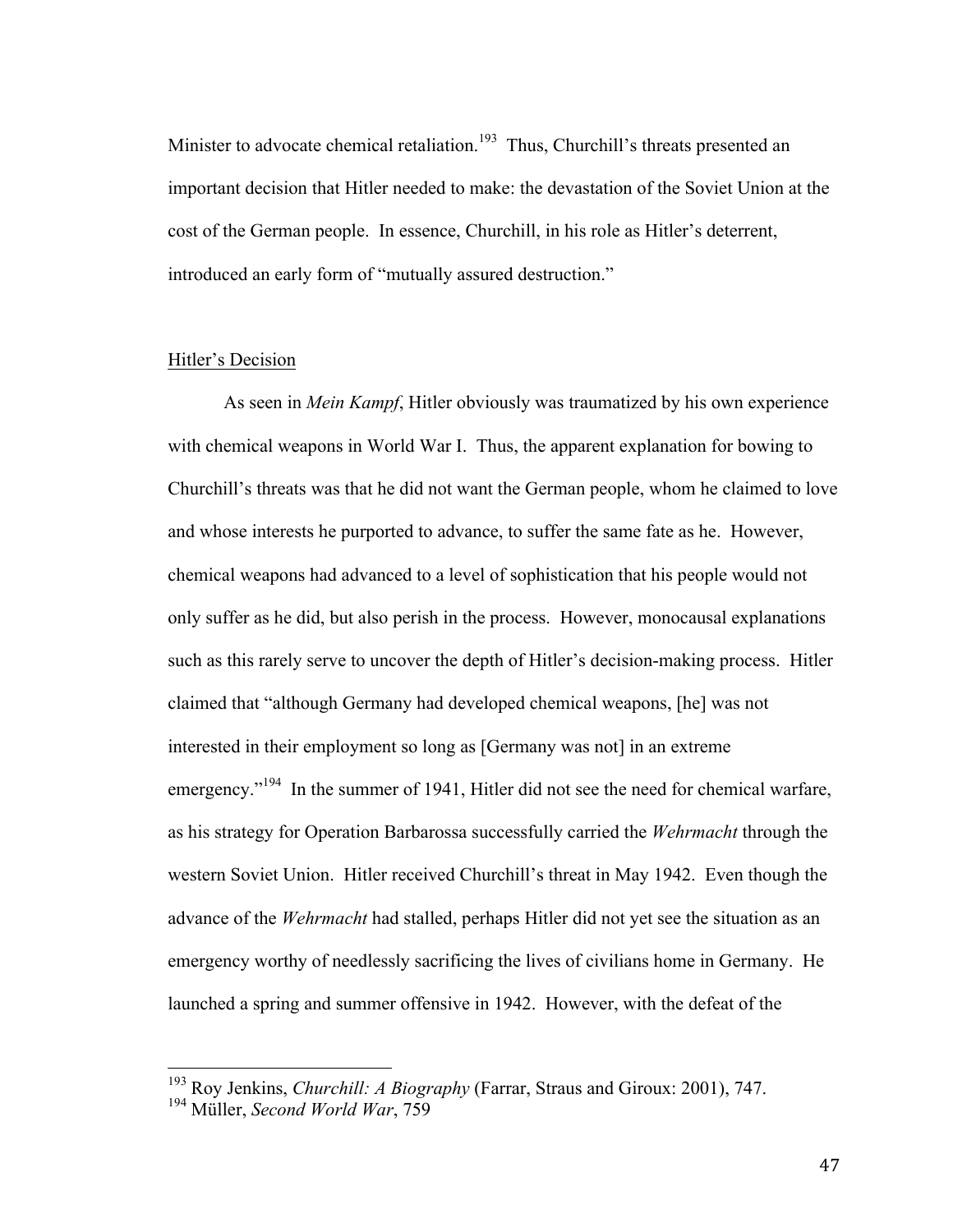German Sixth Army at Stalingrad in 1943, the tide of the war turned against the Third Reich and the situation grew more desperate. Furthermore, as the Allies worked their way through North Africa and Italy, the swift end of the war against the Soviet Union would free German resources to combat Allies in the Mediterranean, as well as restart an offensive against Great Britain. However, the threat of chemical weapons directed at Germany would force Hitler to wage chemical warfare on both Great Britain and the Soviet Union. Faced with this logistical issue, Speer estimated that the current caches of chemical weapons were insufficient for two fronts.<sup>195</sup> The 40,000 tons of chemical agents amassed by 1942 were more than sufficient for the use of chemical warfare for the subjugation of the Soviet Union, but not enough for two separate theaters in Europe. Many of Hitler's general staff saw chemical gas as an offensive weapon, as opposed to a defensive weapon. Thus, the *Wehrmacht*'s retreat out of the Soviet Union was not the opportune time to utilize chemical weapons, but rather during the offensive push into the Soviet Union.<sup>196</sup> Therefore, faced with a worsening situation on the Eastern front and the threat of retaliation on the Western front, Hitler could not logistically wage chemical warfare against both of his enemies.

However, Germany's civilian air defense remained suspect. First, there was a severe deficiency in the number of requisite gas masks available to protect the civilian population from chemical warfare.197 Second, the *Luftwaffe* was already crippled by the Battle of Britain and then spread thin across North Africa and the Soviet Union. The

 <sup>195</sup> Müller, *Second World War*, 761.

<sup>196</sup> Gilbert, *War Papers*, 1203.

<sup>197</sup> Weinberg, *World at Arms*, 558.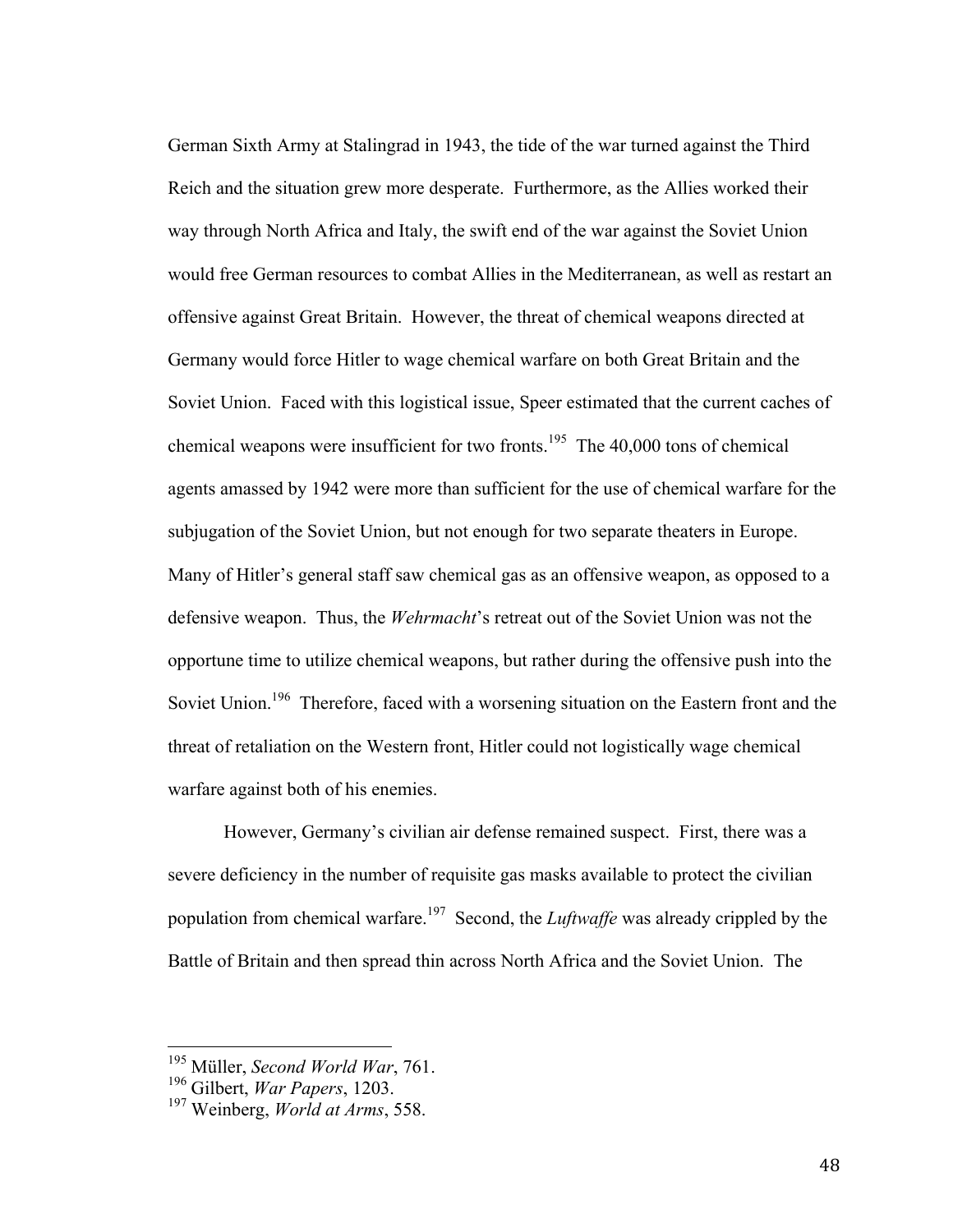*Luftwaffe* did not possess any reserve forces in case of emergency.<sup>198</sup> Building German aircraft required six times the amount of time required for a British or American factory to produce a comparable aircraft.<sup>199</sup> Therefore, not only did the RAF outnumber the *Luftwaffe*, but also the disparity of air supremacy between the Allies and Nazi Germany would continue to widen. Hitler also wanted to concentrate German production on bombers and not fighters.200 Without sufficient fighters, the *Luftwaffe* pilots essentially did not challenge any RAF bombers and the latter could be loaded with bombs containing chemical weapons not to mention incendiaries that would torch German cities. Lastly, cities were not well defended with anti-aircraft artillery. In 1940, Hitler ordered the construction of shelters and air raid sirens built into urban areas.<sup>201</sup> Hitler envisioned transforming Germany into "one, single integrated defense unit."<sup>202</sup> He determined that German towns and cities required air defense with floodlights and mirrors to blind pilots. Furthermore, Hitler predicted that with an estimated annual production of six thousand anti-aircraft guns, every civilian man and woman could provide the manpower for air defense crews. However, with the allocation of priorities and resources, the only real protection for German civilians were the air raid bunkers, which were insufficient to meet the needs of large cities like Hamburg or Dresden. The British began their bombing campaign as early as 1940. From 1942 until the end of the war, the British, and then the American, bombing of German cities grew increasingly unrestricted and targeted urban and civilian zones. In 1940, the *Luftwaffe* managed relatively successful defensive

49

 <sup>198</sup> Hitler, *Table Talk*, 107.

<sup>199</sup> Hitler, *Table Talk*, 221.

<sup>200</sup> Hitler, *Table Talk*, 307.

<sup>201</sup> Friedrich, *The Fire*, 326.

<sup>202</sup> Hitler, *Table Talk*, 669.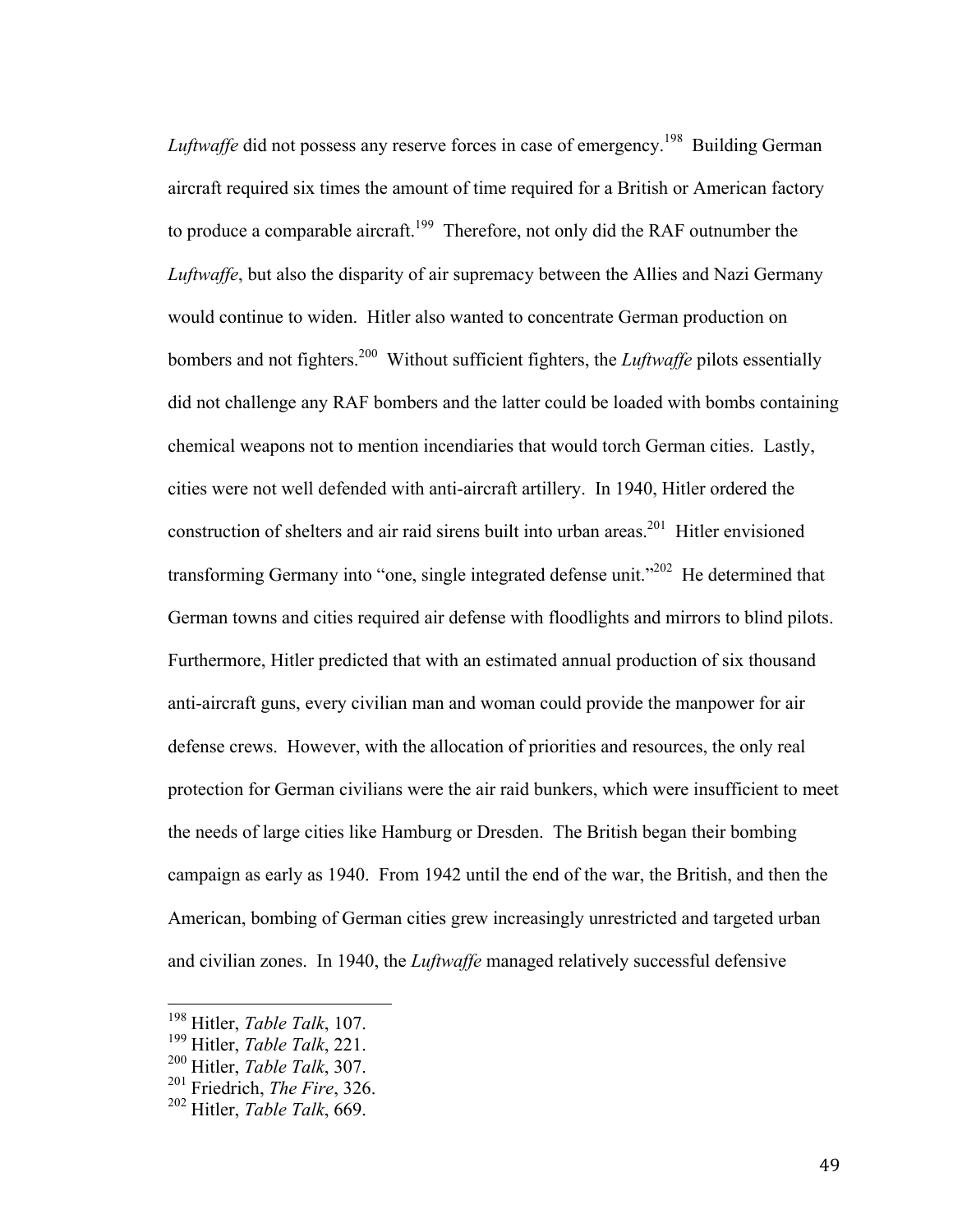measures that forced the cease of British bombing until the summer of 1941. However, by 1941, the strength of the RAF thoroughly dominated that of the *Luftwaffe*. 203 Churchill considered Nazi Germany's air strength Hitler's most significant vulnerability.<sup>204</sup> Furthermore, new bombing strategies under Air Marshal Harris transformed the sphere of RAF strategic bombing.<sup>205</sup> Despite the continuous bombardment of German cities, Hitler did not order the *Luftwaffe* to retaliate against the British in any form, following the end of Operation Sea Lion. The *Luftwaffe* was merely capable of providing a paltry defense, already spread thin across the other fronts of the European theater. Therefore, in terms of defending his people from the British, Hitler was at the mercy of the RAF, while his attentions were turned eastward to the Soviet Union.

Hitler issued an order to Speer to prepare militarily and industrially for chemical warfare in April 1943.<sup>206</sup> However, Hitler ultimately backed down. Hitler even blamed Churchill for the outbreak of World War II: "It is a pity that I have to wage war on account of that drunk [Churchill] instead of serving the works of peace."<sup>207</sup> However, Hitler, at the same time, also respected Churchill as a solider and as an artist.<sup>208</sup> In fact, Hitler did not intend to incarcerate Churchill at war's end, as he intended for other wartime leaders of the Allies. Clearly, Hitler expressed a variety of views concerning Winston Churchill, but nevertheless took Churchill's threats seriously. Hitler was a risk

 <sup>203</sup> Gilbert, *War Papers*, 1370.

<sup>204</sup> Gilbert, *War Papers*, 1370.

<sup>205</sup> Winston Churchill, *The Second World War: Closing the Ring* (Houghton Mifflin: 1951), 518.

<sup>206</sup> Müller, *Second World War*, 763.

<sup>207</sup> Frederic Spotts, *Hitler and the Power of Aesthetics* (Overlook Press: 2009), 29.

<sup>208</sup> Spotts, *Power of Aesthetics*, 85.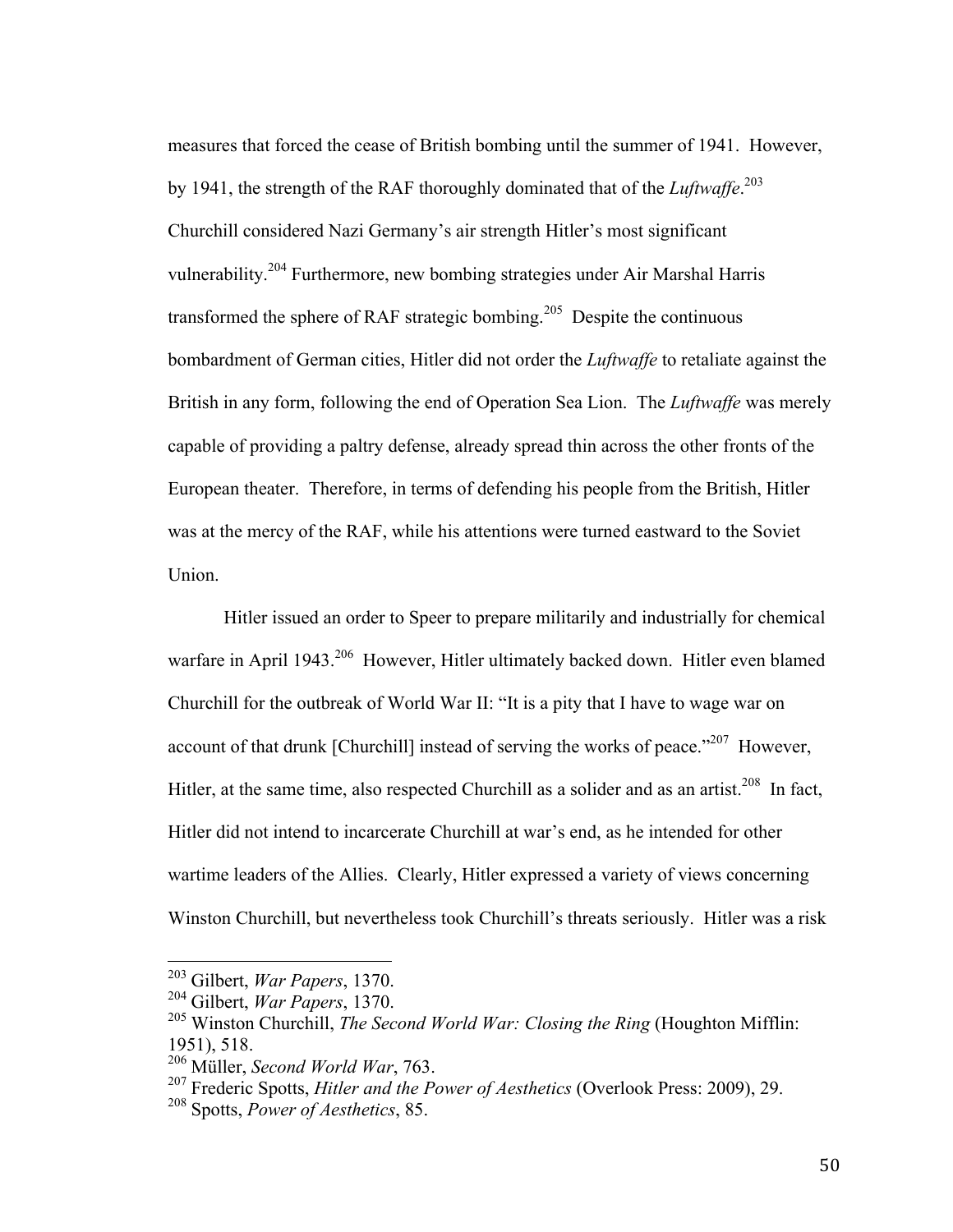taker. However, Hitler did not test the validity of Churchill's threats, despite the pressing need for a "game changer" on the Eastern Front. Hitler was not willing to consider whether the threats of retaliation were a bluff. Furthermore, Hitler's crusade against the Soviet Union was a form of Holy War. As stated earlier, Hitler's struggle against the Jews and Bolshevists was a morally and religiously justified act of God. Hitler was the messiah of the "Aryan" race, guiding the ascendance of the German people and protecting them from the Jewish mission ushering the collapse of civilization. Clearly, Operation Barbarossa was a significant piece of Hitler's mission in his life on Earth. As the campaign stalled and then failed, Hitler continued to abstain from chemical warfare in Russia. Therefore, Hitler's actions perhaps betrayed his true feelings toward Churchill, aside from his comments to his Nazi associates. Hitler was wary of Churchill and conscious of the destruction he was capable of causing to Germany and the German people. To Hitler, the danger Churchill posed was very real. Real enough that Hitler allowed the failure of Operation Barbarossa without taking more extreme measures. Faced with a plethora of wartime and logistical challenges, Hitler was not willing to test Churchill's ruthless devotion to the collapse of Nazi Germany at the cost of the lives of the German people at this point in World War II. Churchill effectively served as Hitler's ultimate deterrent.

### Conclusion

Operation Barbarossa (1941-1943) was the lynchpin of Hitler's crusade in Eastern Europe for the establishment of the *Lebensraum*. The absence of German chemical warfare in, what Hitler considered primary targets, Leningrad and Stalingrad once the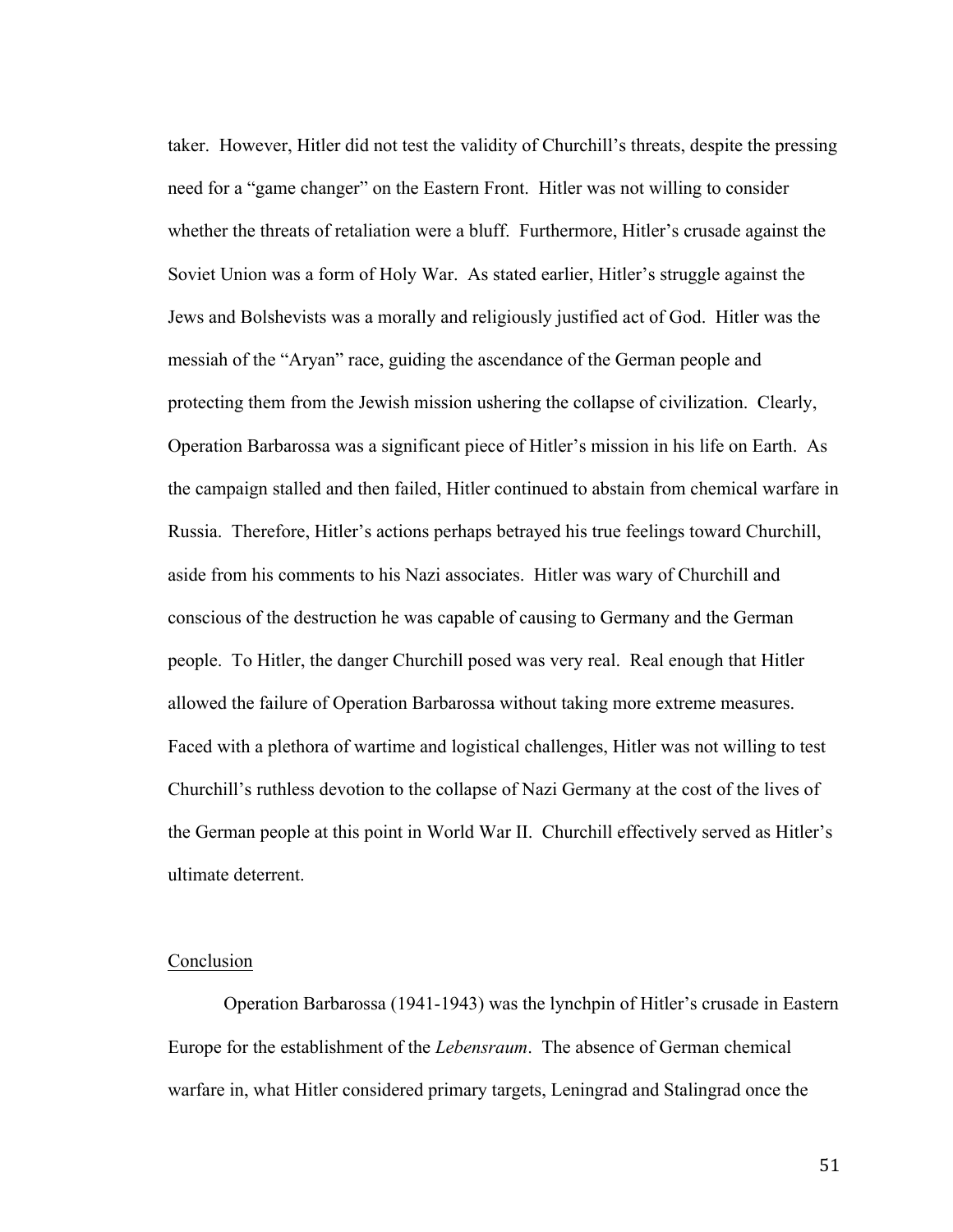initial push into Soviet territory stalled was puzzling. Furthermore, once the tide turned in favor of the Red Army, Hitler continued to abstain from chemical warfare. Hitler was capable of terrible atrocities for the sake of his commitment to welfare of the German people. Hitler employed chemical agents extensively for the Holocaust and even gassed large numbers of Russian POWs. Hitler's hatred for Jews and Bolshevists did not extend to the military battlefield. Clearly, based on the psychoanalysis of Hitler, outside forces influenced this crucial chain of events. Sir Winston Churchill, the prime minister of Great Britain, served as this deterrent to Hitler's ambitions. Ruthlessly dedicated to Hitler's defeat and the collapse of the Third Reich, Churchill and, more importantly, the RAF possessed the means and resources to cause untold destruction to German cities and German civilians. Utterly defenseless to the movements and attacks of the RAF, Hitler was at the mercy of Churchill. Although Hitler's own experience with chemical gas in World War I most likely affected his attitude towards chemical warfare against German civilians, the addition of other factors weighed against the *Wehrmacht* also affected his decision to back down to Churchill's threats of retaliation. Faced with significant logistical challenges, Hitler could not risk the safety of tens of thousands of German civilians even for his holy mission in the Soviet Union. Clearly, Hitler still held hope for the success of the Third Reich in World War II. However, by 1944 and into 1945, Hitler's mental and physical state began to unravel and thus changed his attitude towards chemical warfare.

52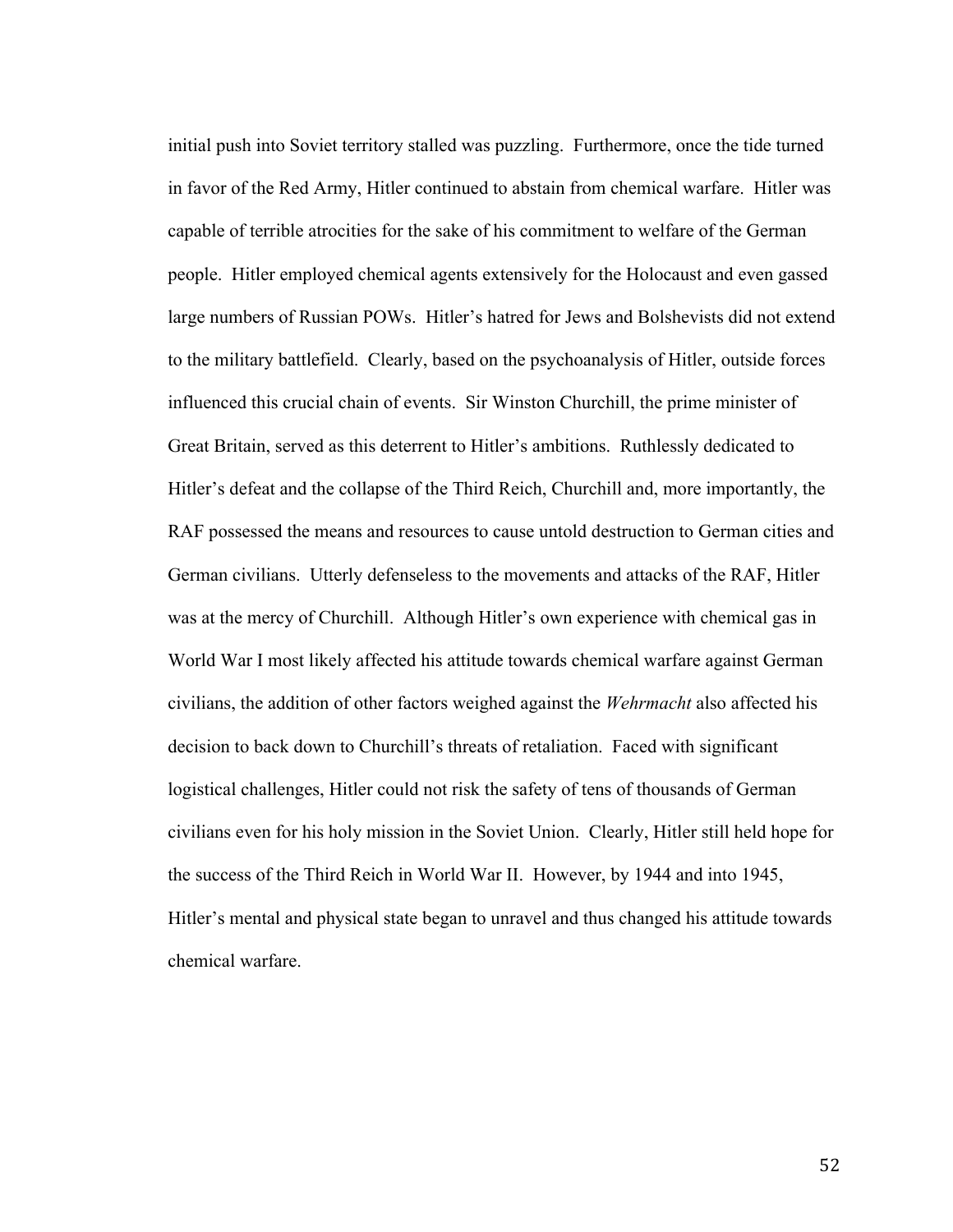# CHAPTER THREE SPEER'S DEFIANCE

### Introduction

Faced with the destruction of the German people at Churchill's hands, Hitler ultimately backed down in the face of the British prime minister's resolve. Nevertheless, Hitler banked on his "miracle weapons" to turn the tide of World War II. Hitler himself said that the deployment of chemical weapons would wait until the Third Reich faced an emergency. However, following the defeat at Stalingrad in February 1943, the war took a decisive turn against Nazi Germany. As the British, American, and Soviet militaries closed in around Berlin, Hitler's diminishing composure and irrational decisions began to reflect the collapse of the governmental structure of the Third Reich. As his mental and physical status deteriorated, Hitler's thoughts turned to his own suicide, the destruction of Germany, and the decimation of the German people. Previously concerned with the preservation of the "Aryan" race to the point of pursuing Operation Barbarossa's success without chemical warfare, this gradual acceptance of extinction illustrated the breakdown of Hitler's confidence in "total victory." In his bunker under the Reich Chancellery, Hitler faced the impending doom of the Allied assault. Indeed, many, including Albert Speer, questioned Hitler's sanity. Thus, faced with the limited options of the defeated, Hitler issued the Führer order for the complete destruction of all German infrastructures on March 19, 1945. Famously referred to as the "Nero Decree," Hitler's scorched-earth policy hastened Nazi Germany's path to catastrophe. However, despite Hitler's and Himmler's last ditch efforts to crush the Allies, the SS was the only institution committed to fighting by spring 1945, and chemical weapons were never deployed on the battlefield,

53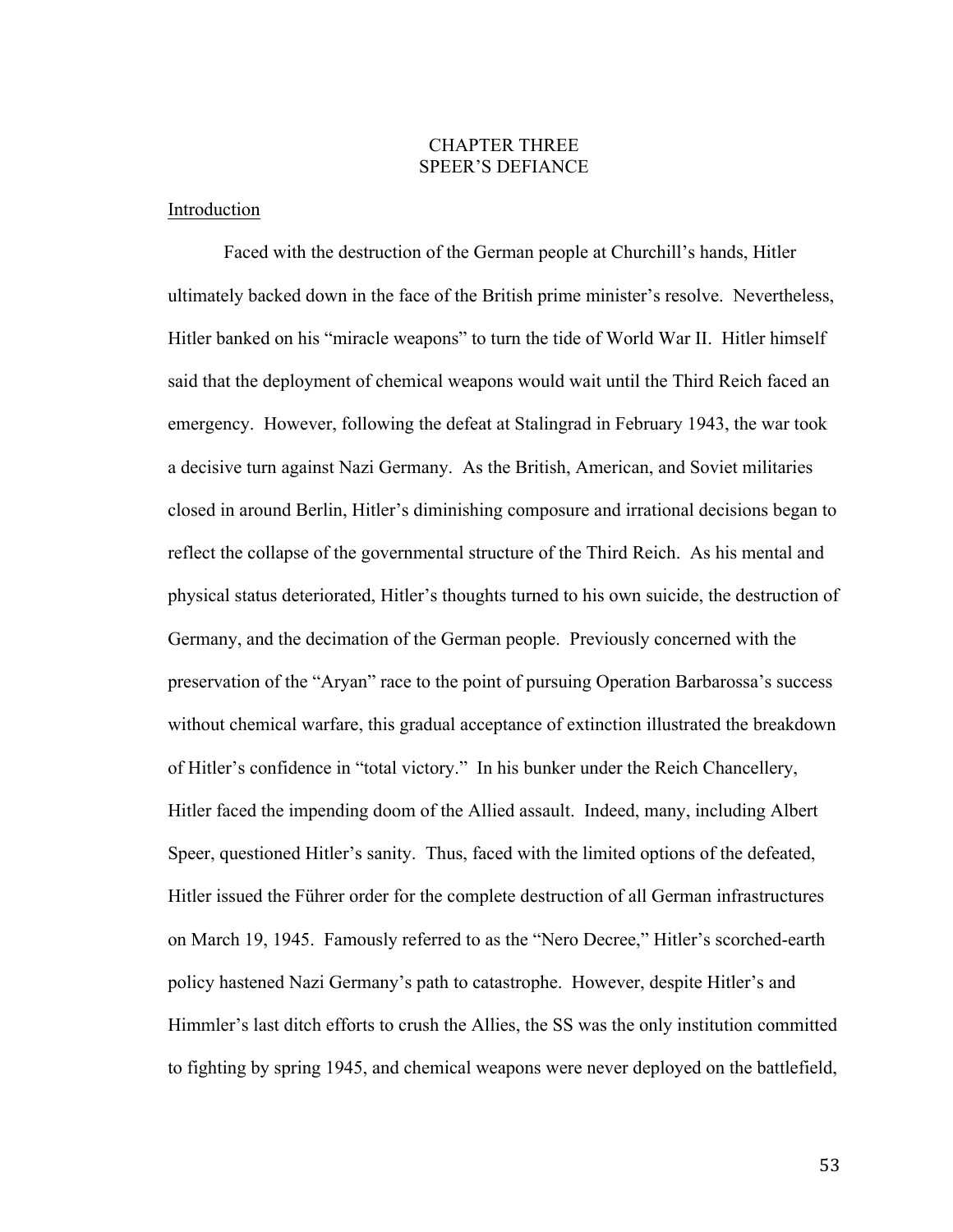despite Hitler's pathetic dependence on his crutch of "miracle weapons." The V-1 and V-2 rocket programs presented the most liable option for dispersing chemical agents in London and Paris. In particular, the V-2 rockets had a devastating impact on Great Britain, so much so that Winston Churchill again raised the prospect of mass chemical retaliation. However, the insufficient supply of these weapons explained their ineffectiveness in the final stages of the war. Ultimately, the invasion of the Allies and the collapse of military command and governance of Nazi Germany in 1945 prevented Hitler and the few remaining fanatics dedicated to "total victory" from utilizing the chemical weapon stockpiles built up during the course of the war.

## Albert Speer

Ambitious, talented, and ruthlessly efficient, Albert Speer, perhaps Hitler's closest associate, played a remarkable role during the final months of the Third Reich's existence. The "apologetic Nazi," as he was later known, defied Hitler's direct orders by circumventing and obstructing the execution of the Nero Decree. More importantly, Speer, the logistical mastermind behind Hitler's chemical weapons program, exercised a decisive part in the absence of chemical warfare during the final months of World War II. Although personally loyal to Hitler, Speer was not as invested in the ideologies of the Nazi state. Born after the turn of the twentieth century on March 19, 1905 into a comfortable upper-middle class family, Speer was a member of the generation too young to participate directly in World War  $I^{209}$  He originally wanted to pursue a degree in mathematics, but ultimately decided to follow his grandfather and father into architecture,

 <sup>209</sup> Albert Speer, *Inside the Third Reich* (The MacMillan Company: 1970), 4.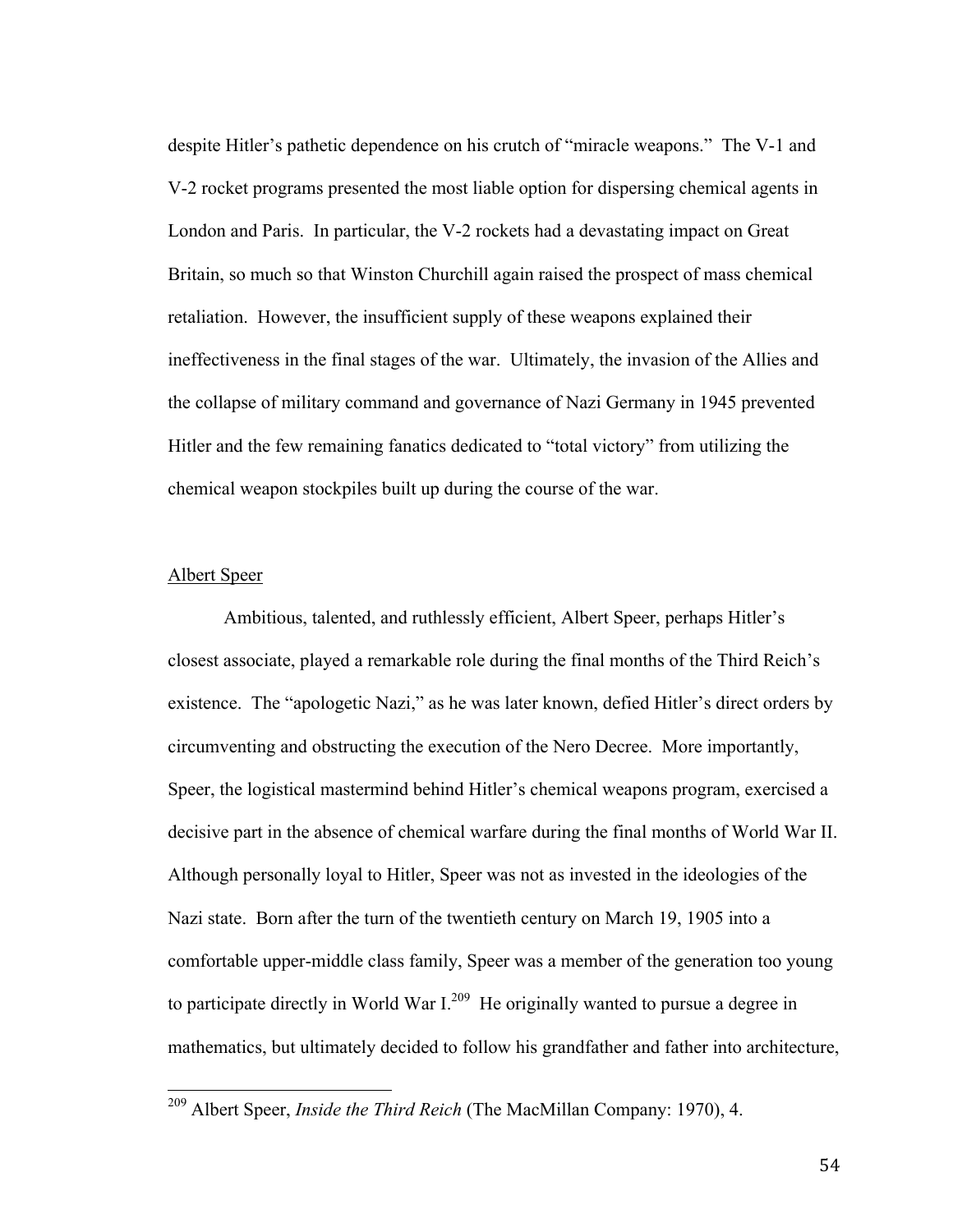mostly due to his father's urging.<sup>210</sup> After completing his studies at university, Speer secured a position as Heinrich Tessenow's assistant.<sup>211</sup> Tessenow was a very prominent architect in the 1920s. During his time at Tessenow's institute, Speer's students encouraged him to attend a meeting of the NSDAP, one where Hitler himself spoke. Speer claimed that during the meeting, he was mesmerized by Hitler's rhetoric, and thus, in 1931, he joined the Nazi party.<sup>212</sup> However, this episode clearly portrayed his devotion to his own personal advancement. Despite his birth into a politically energized generation, Speer neither discussed nor subscribed to political ideologies. For the entirety of his young life, he did not profess any strong political views.<sup>213</sup> Following the Wall Street crash in 1929, the NSDAP gained a substantial number of seats in the Reichstag and earned a plurality in 1932. Furthermore, the economic shockwave felt in Germany saw a significant dip in Speer's salary with Tessenow's institute since academics were civil servants.<sup>214</sup> Therefore, Speer, faced with a metaphorical fork in the road, tossed in his lot with the rise of the NSDAP. In fact, when President von Hindenburg appointed Hitler chancellor in 1933, Speer did not recognize the enormity of the party's success, but rather cared more about his personal inactivity as an architect.<sup>215</sup> As the only district member with a car, Speer started as a driver for party members, but this position clearly served as a way to meet more senior members. Thus, he met Karl Hanke and secured his first commission redecorating the West End Berlin district

 <sup>210</sup> Speer, *Inside the Third Reich*, 6.

<sup>211</sup> Speer, *Inside the Third Reich*, 11.

<sup>212</sup> Speer, *Inside the Third Reich*, 17.

<sup>213</sup> Joachim Fest, *Speer: The Final Verdict* (Harcourt: 1999), 27.

<sup>214</sup> Fest, *The Final Verdict*, 29.

<sup>215</sup> Fest, *The Final Verdict*, 31.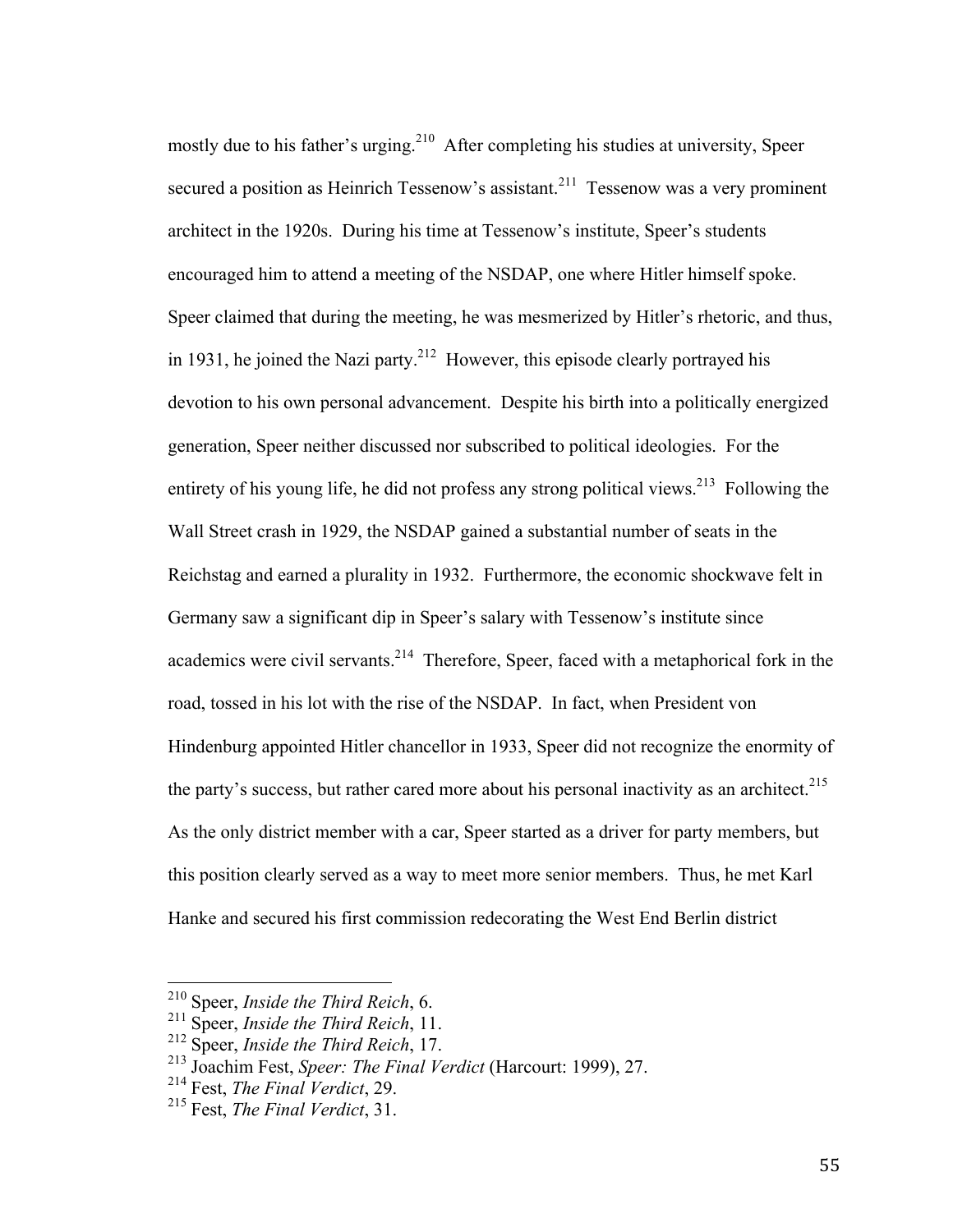headquarters.<sup>216</sup> Hanke would help Speer acquire more commissions in the future. In 1933, Hitler personally approved Speer's designs for the Nuremberg rally.<sup>217</sup> Through this one project, Hitler assigned Speer to work under Paul Troost, Hitler's personal architect, for the renovation of the Reich's chancellery.<sup>218</sup> During his work on the Reich's chancellery, Speer grew increasingly close to Hitler personally. This included being invited to dine with the Nazi elite and receiving late night calls from Hitler to discuss the project.<sup>219</sup> When Troost passed away in 1934, Speer ostensibly ascended to the Führer's favorite. By this point, Speer claimed that he was completely under Hitler's sway.<sup>220</sup> By the age of twenty-eight, Speer had sold his soul, and through his association with Hitler, everything he ever dreamt of was within his grasp. $221$ 

Speer successfully completed a variety of projects as Hitler's favorite architect. For example, his entry in the 1937 Paris World's Exposition won a gold medal.<sup>222</sup> However, Hitler was more concerned with leaving his mark on history. As Benito Mussolini could point to Roman monuments as symbols of empire so too did Hitler want German monuments that people could extol centuries later.<sup>223</sup> Hitler was excited when his building designs surpassed other monumental structures in terms of size. Hitler also entrusted Speer with the remodeling of Berlin into the capital of the Third Reich. The German dictator designed a domed great hall with a 250-meter diameter and a triumphal

 <sup>216</sup> Speer, *Inside the Third Reich*, 21.

<sup>217</sup> Speer, *Inside the Third Reich*, 28.

<sup>218</sup> Speer, *Inside the Third Reich*, 31.

<sup>219</sup> Speer, *Inside the Third Reich*, 44.

<sup>220</sup> Speer, *Inside the Third Reich*, 49.

<sup>221</sup> Fest, *The Final Verdict*, 36.

<sup>222</sup> Speer, *Inside the Third Reich*, 67.

<sup>223</sup> Speer, *Inside the Third Reich*, 56.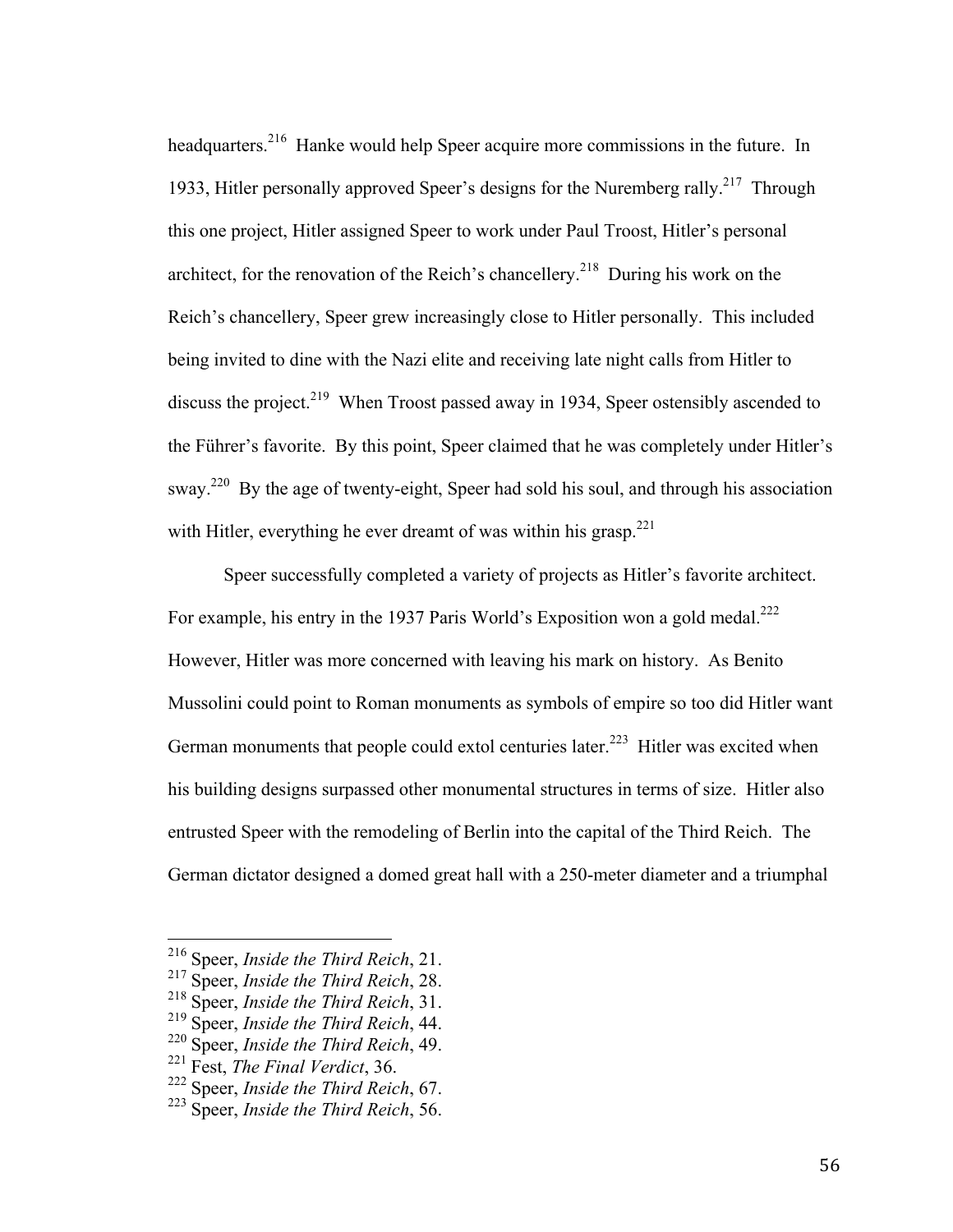arch 120-meters tall.<sup>224</sup> According to historian Dan van der Vat, under his new title of Inspector-General for Construction of the Reich's Capital, Hitler's favorite architect developed plans to reorganize the entire city and even "expanded" on the Führer's Megalomaniacal designs.<sup>225</sup> As the architect of the capital, Speer was introduced to the darker side of the regime and oversaw the deportation of Jews residing in the capital. From August 1941 to November 1941, he ordered the removal of over seven thousand Jewish residents from their homes.<sup>226</sup> Speer displayed a keen organizational sense to "arrange [the] speedy fulfillment of contracts awarded on the whim of a dictator who demanded instant gratification."<sup>227</sup> He would later utilize this skill set to manage the economy as the Armaments Minister. Speer had already tied his fate to that of Hitler's, but now Speer could safely assume his position within Hitler's inner circle. Speer's ascension continued into the invasion of Poland and the outbreak of World War II. Indeed, he fully supported the invasion of Poland. In Gitta Sereny's biography of Speer, the architect said that "he was perfectly aware that [Hitler] sought world domination" and at the time, Speer "wanted this great man to dominate the globe."<sup>228</sup> Speer claimed that the purpose of his buildings was to celebrate Germany's ascendance and supremacy. During the early years of the war, Speer even postponed his work on the capital and offered the services of his department to the wartime effort.<sup>229</sup>

 <sup>224</sup> Dan van der Vat, *The Good Nazi: The Life and Lies of Albert Speer* (Houghton Mifflin: 1997), 69.

<sup>225</sup> van der Vat, *The Good Nazi*, 70.

<sup>226</sup> van der Vat, *The Good Nazi*, 98.

<sup>227</sup> van der Vat, *The Good Nazi*, 71.

<sup>228</sup> Gitta Sereny, *Albert Speer: His Battle with Truth* (Alfred A. Knopf: 1995), 186.

<sup>229</sup> van der Vat, *The Good Nazi*, 99.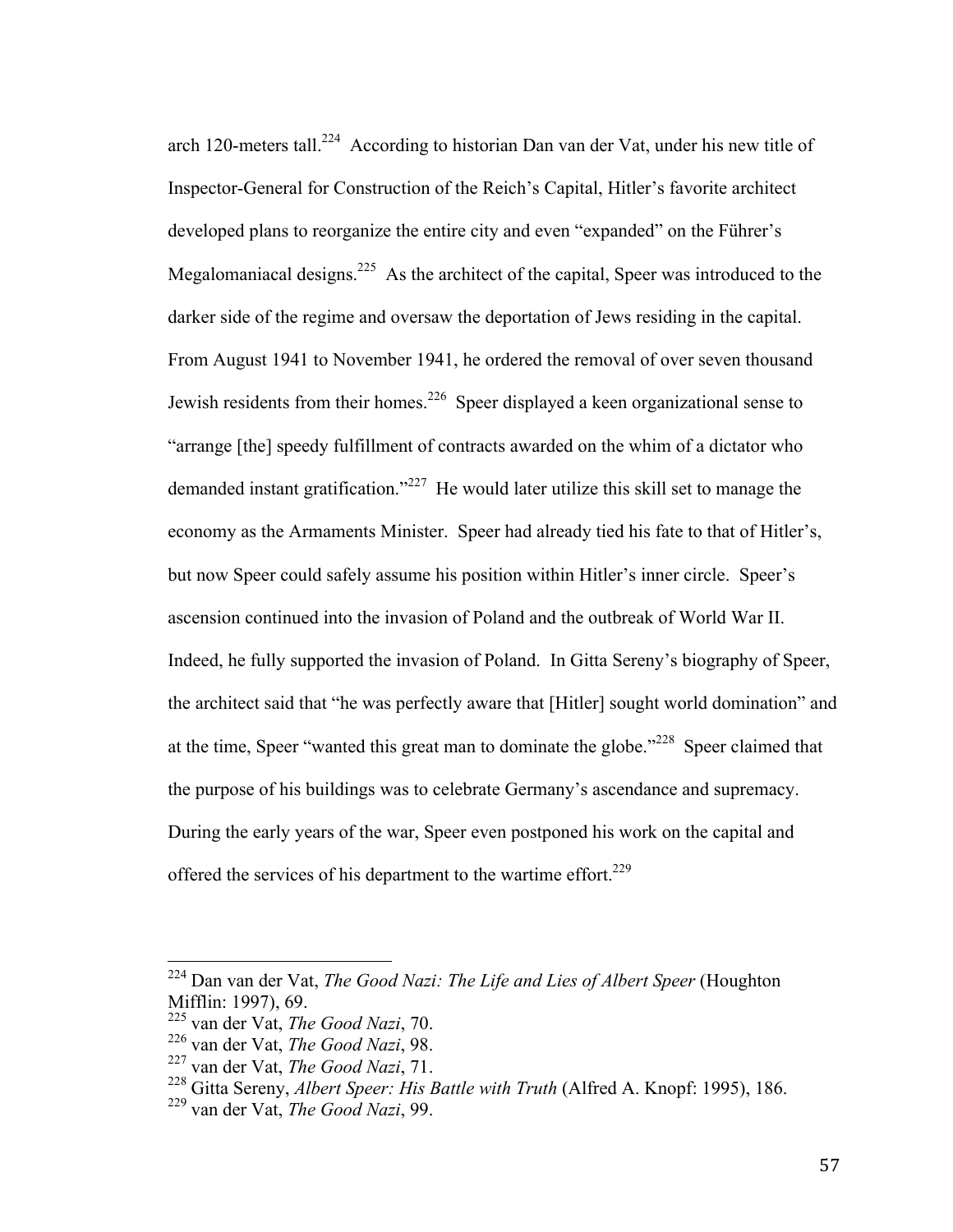In February 1942, at thirty-eight years of age, Hitler appointed Speer as the Reich Armaments Minister.<sup>230</sup> Hitler entrusted Speer with both his architectural legacy and with the administration of the logistics of the war effort. Speer was Hitler's friend, Hitler's favorite minister, and shared a kindred spirit with Hitler.<sup>231</sup> The architect turned Armaments Minister hid a huge ambition and sizable ego, which Hitler stroked. Clearly, both Hitler and Speer had much to gain through their friendship. Speer was not naïve and understood the darker side of the regime, though he failed to acknowledge much of his own involvement in his memoirs. In fact, Speer utilized slave labor to support his armaments production.<sup>232</sup> However, as he grew closer to Hitler and as he ascended through the ranks of the Nazi state, Speer likewise overlooked the regime's darker aspects.<sup>233</sup> Through his interactions with Himmler, the deportation of Berlin Jews, and the state construction projects at Auschwitz, Speer obviously knew about the Holocaust.234 According to historian Dan van der Vat, the Armaments Minister's "ability to compartmentalize enabled him to separate the nature of the regime from the work he was doing and the character of the man who led it."<sup>235</sup> Furthermore, van der Vat considered Speer's defense of his ignorance "'legalistic exculpation,'" and that he "sidestepped the implication" of his actions. Biographer Gitta Sereny had a much different perspective. Sereny accepted Speer's admission of moral responsibility and

 <sup>230</sup> Speer, *Inside the Third Reich*, 195.

<sup>231</sup> Fest, *The Final Verdict*, 42.

<sup>232</sup> Sereny, *Battle with Truth*, 332.

<sup>233</sup> Fest, *The Final Verdict*, 43.

<sup>234</sup> Rolf-Dieter Müller, *Germany and the Second World War* (Oxford University Press: 2003), 367.

<sup>235</sup> van der Vat, *The Good Nazi*, 88.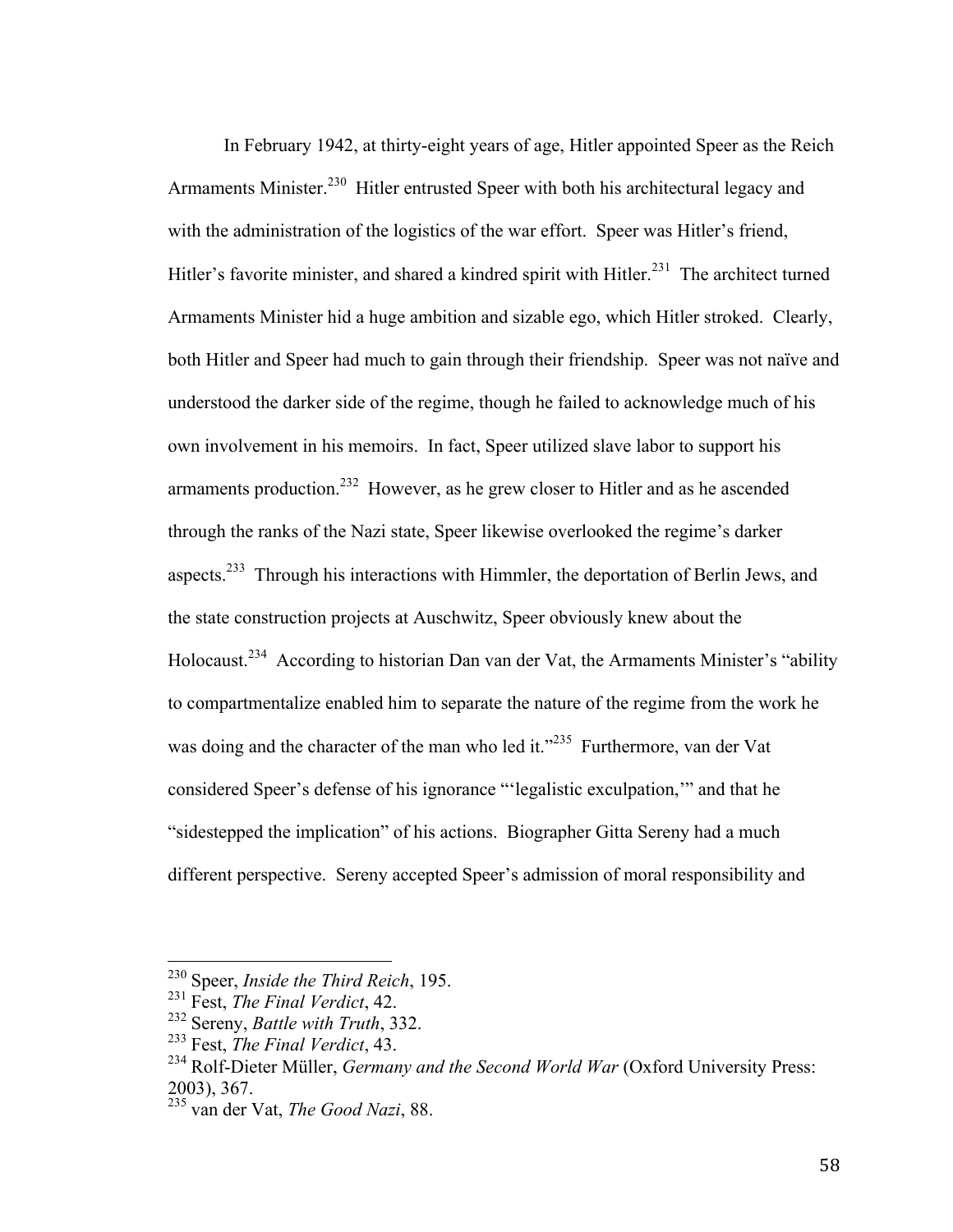believed that Speer did not possess explicit knowledge of the Holocaust.<sup>236</sup> Moral implications aside, by 1943, as he assumed greater prominence within the administrative structure, Speer "harbored more than a little ambition to move into the limelight as 'crown prince."<sup>237</sup>

Within his new office, Speer created Central Planning in 1942, essentially centralizing the allocation of industrial raw materials and for the various needs of the *Wehrmacht.*<sup>238</sup> Speer also determined the allocation of labor and the workforce.<sup>239</sup> Essentially, "the essence of the system (which was never laid down in detail) was not hierarchy or a dubious 'leadership principle,' but organized collaboration and a balancing of interests that took the output of armaments as its yardstick of success."<sup>240</sup> Speer removed bureaucrats from the administration of armament production in lieu of industrialists and experts.<sup>241</sup> Speer also maximized wartime production by issuing ordnances dealing with international cartel agreements, quotas, "profit-oriented considerations," and conflicts of interest in varying sectors that led to bottlenecks. With Hitler's trust, Speer protected his "rationalization" process of the Armaments Ministry from interference by the Party, the *Wehrmacht*, and the SS.242 By autumn 1943, Speer also gained control over naval armaments.<sup>243</sup> Then, at the zenith of his power in the

 <sup>236</sup> Sereny, *Battle with Truth*, 463.

<sup>237</sup> Müller, *The Second World War*, 353.

<sup>238</sup> Müller, *The Second World War*, 328.

<sup>239</sup> Müller, *The Second World War*, 329.

<sup>240</sup> Müller, *The Second World War*, 339.

<sup>241</sup> Müller, *The Second World War*, 340.

<sup>242</sup> Müller, *The Second World War*, 342.

<sup>243</sup> Müller, *The Second World War*, 351.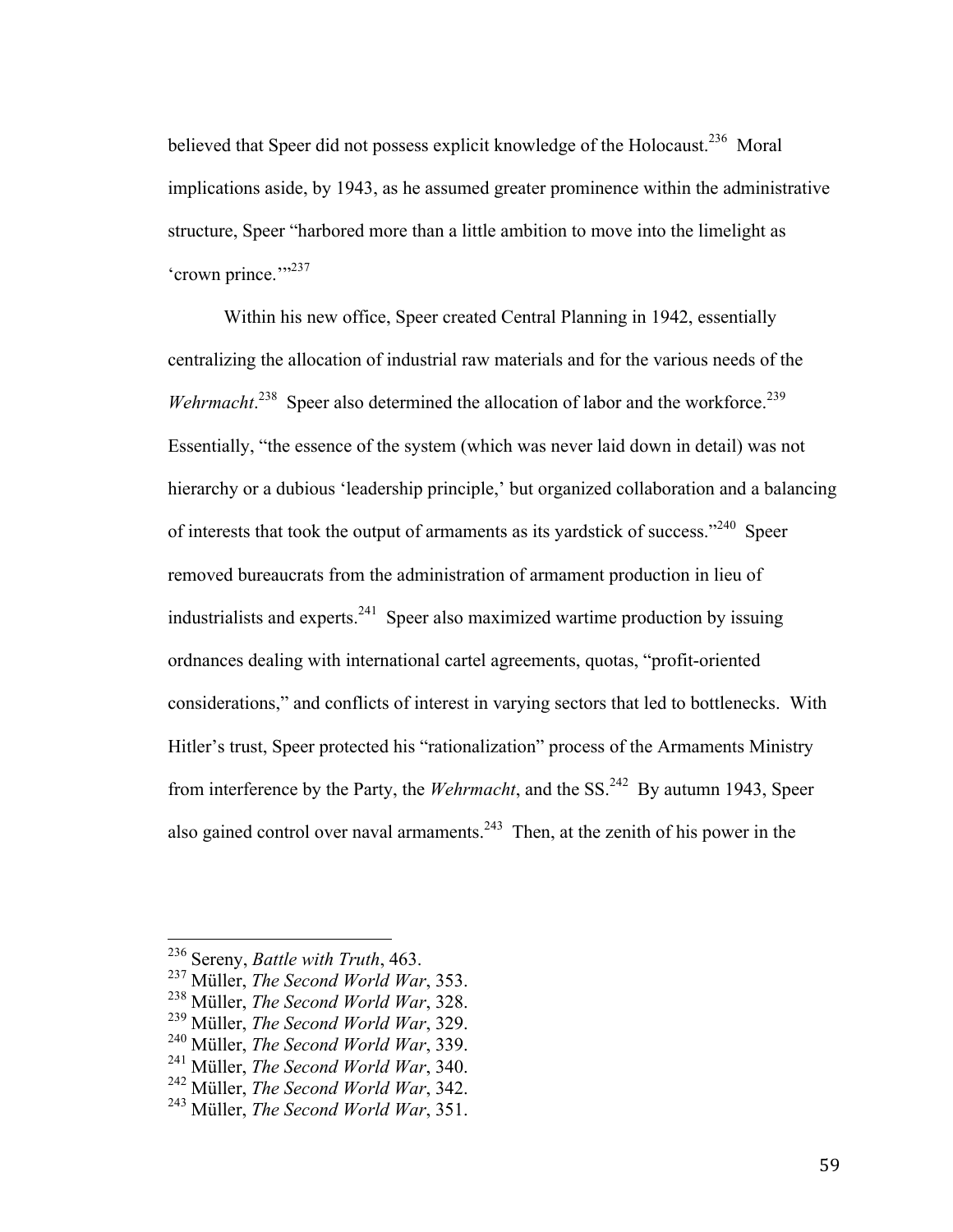summer of 1944, Speer gained control of *Luftwaffe* armaments and air defense.<sup>244</sup> Throughout this tenure, Speer was pegged as the possible Hitler successor. According to Sereny, Speer constantly clashed with Hitler's other subordinates like Hermann Göring and Heinrich Himmler, for example.<sup>245</sup> In his system of leadership, the German dictator played his subleaders against each other. Ultimately, Hitler remained the final arbiter and voice of authority as the Nazi elite competed for the Führer's favor. From 1942-1944, Speer's favored position led to the accruement of his burgeoning responsibilities. The V-1 and V-2 rocket program, which began in was one of the few projects that he shared with Himmler. Indeed, he and Himmler did not see eye-to-eye on how best to manage the underground rocket facilities and battled over both resource and labor allocation.<sup>246</sup> Speer preferred the diversion of resources to traditional military weaponry.

Through Speer's influence, the growing success of Bomber Command in 1942 did not hurt German war production. The wartime economy was not affected, and "resources, productive capacity, and labor drawn from occupied territories, armament production actually increased."<sup> $247$ </sup> Through his ambition, talent, intellect, and closeness to Hitler, Speer arguably ascended through the ranks of the party to the tier of power on par with Goebbels and Himmler. Although a careerist, Speer was still devoted to Hitler and their friendship and worked tirelessly to shore up the inefficiencies of armaments production to fight towards "total victory." However, despite his significant effect on the war effort, the Allies continued their relentless push towards Berlin.

 <sup>244</sup> Müller, *The Second World War*, 633.

<sup>245</sup> Sereny, *Battle with Truth*, 403.

<sup>246</sup> van der Vat, *The Good Nazi*, 174.

<sup>247</sup> Winston Churchill, *The Second World War: Closing the Ring* (Houghton Mifflin: 1951), 519.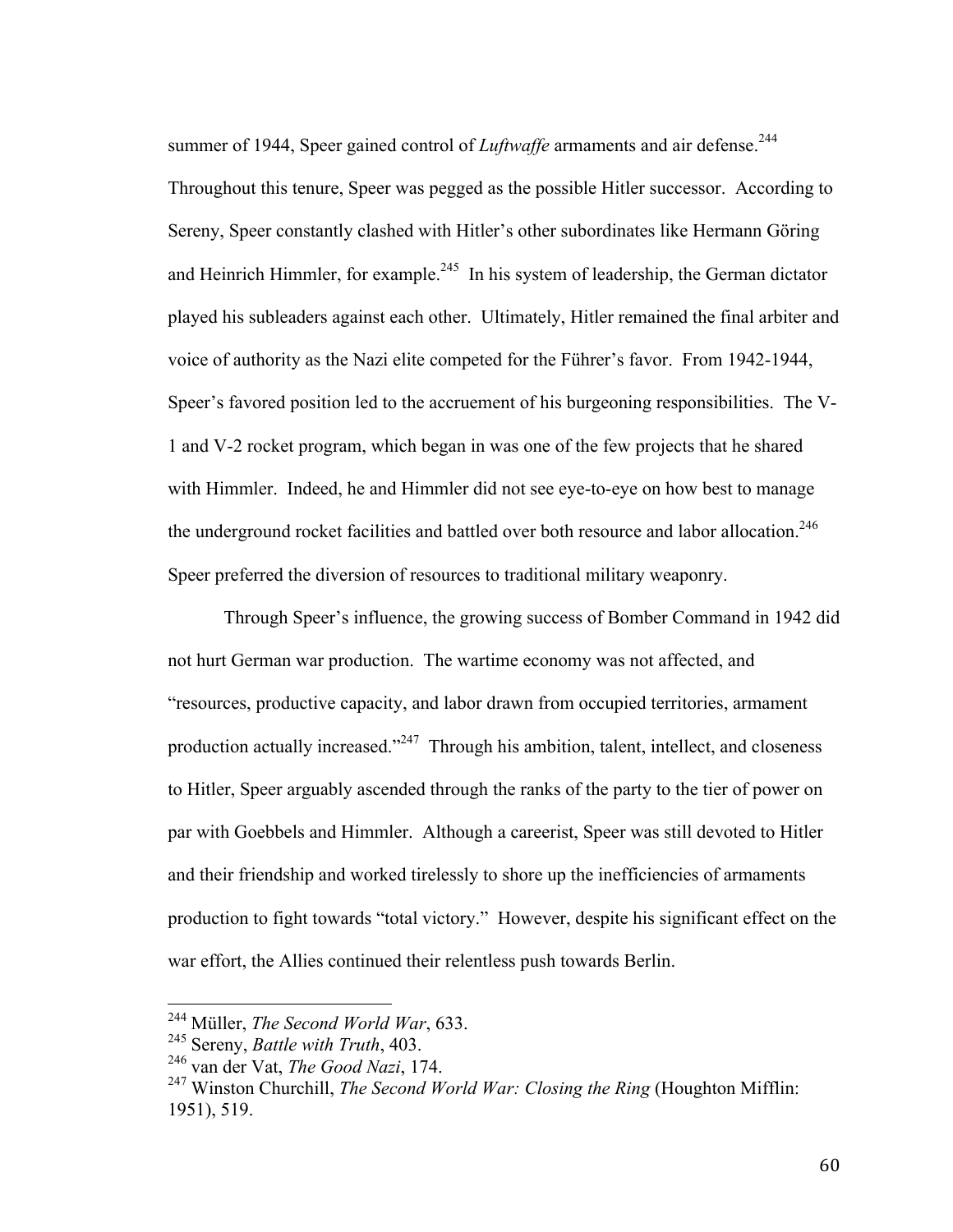### Miracle Weapons

From V-1 rockets to chemical weapons, Hitler wished to unleash his miracle weapons during the final stages of the war and placed the last of his hopes for victory in these secrets of which the Allies were unaware. According to Sereny, by 1943, Speer claimed that Hitler "was […] convinced that […] the miracle weapons […] would win the war."248 Churchill possessed no knowledge of the existence of German nerve agents.<sup>249</sup> The British Prime Minister assumed that the Germans only had stockpiles of mustard gas from World War I, illustrating the secrecy with which Hitler protected his miracle weapons. However, much to Speer's dismay, Hitler diverted resources critical to the conventional defense of the Third Reich, such that the *Wehrmacht* could not halt the advances of the Allied forces. Likewise, the late and untimely allocation of resources to these miracle weapons, especially the V-1 and V-2 rockets, neither allowed time for the proper development nor a sufficient production to cause any significant damage to the Allied forces. The development of the V-1 and V-2 rockets mostly fell under the jurisdiction of Himmler and the SS. Both the V-1 and V-2 rockets, however, were not built for accurate strikes, but developed to hit large targets like London. The V-1 was a small pilotless plane that hit its target with its payload after running out of fuel.<sup>250</sup> The SS fired 22,400 V-1 rockets at London. The V-2 was a liquid-fuel rocket that traveled at

 <sup>248</sup> Sereny, *Battle with Truth*, 404.

<sup>249</sup> Winston Churchill, *The Second World War: Hinge of Fate* (Houghton Mifflin: 1950) 329.

<sup>&</sup>lt;sup>250</sup> Gerhard Weinberg, *World at Arms: A Global History of World War II* (Cambridge University Press: 1994), 562.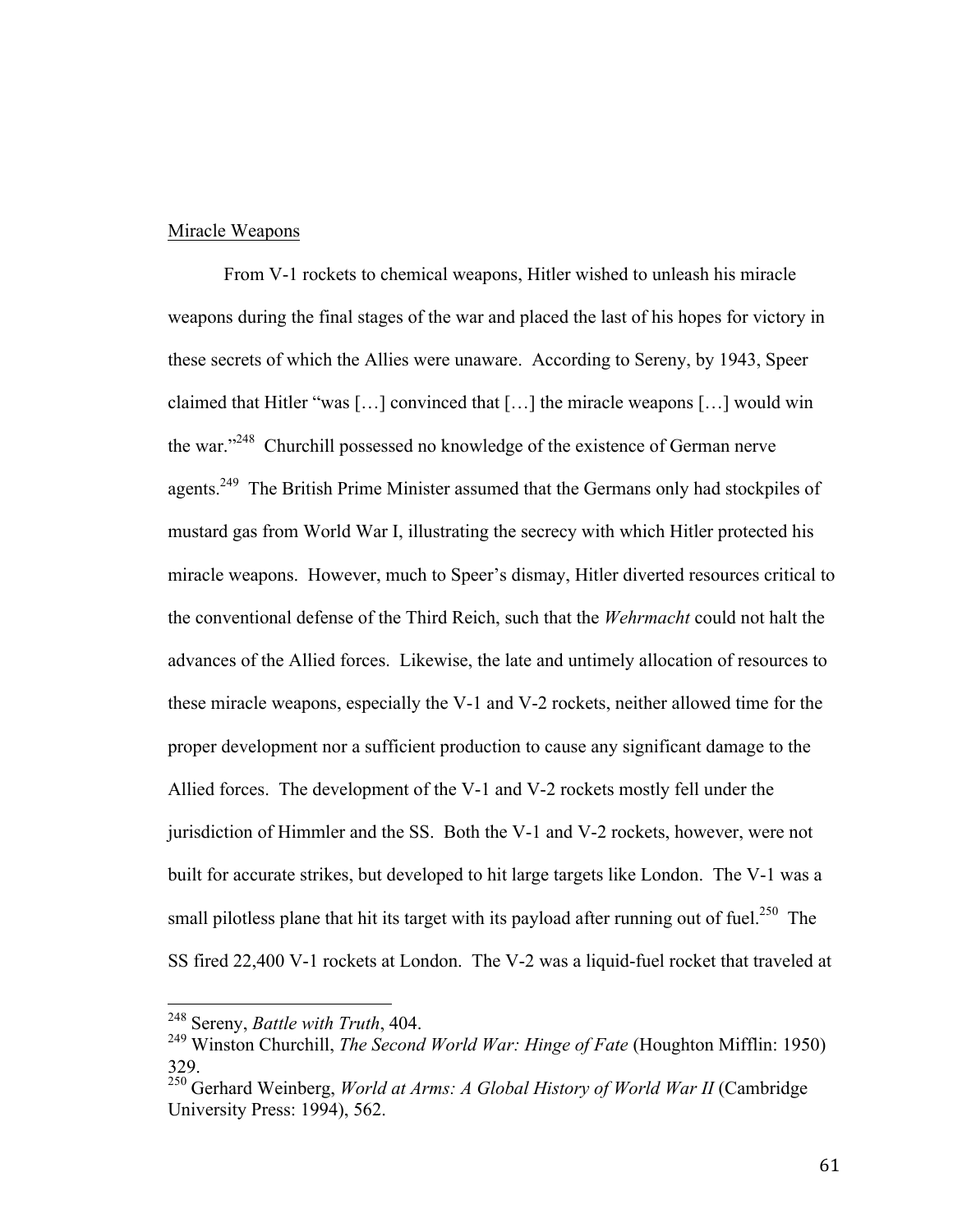a much faster speed of two thousand miles per hour, as opposed to the 375 miles per hour speed of the V-1 rocket. Therefore, the V-2 rocket was much more difficult to shoot down on its approach. The SS fired 3,200 V-2 rockets, resulting in the deaths of fifteen thousand Britons. London presented an immense target, but technical difficulties in the production and allocation of scarce resources fell outside of Speer's central command economy; then were not utilized with the efficiency for which Speer was known. The rockets were only useful if fired in massive volley strikes, but this requirement was beyond German capabilities. Thus, the SS efforts with rocket production fell flat and did not affect the war in any significant way. The "employment [of V-1 and V-2 rockets] came too soon rather than too late," as Nazi Germany's resources were inefficiently wasted.<sup>251</sup> The efficient development of rockets possibly could have served as a possible form of deterrence against the Allied bombing campaign. Despite the futility of the SS's rocket operations, Speer continued to feed Hitler information on the armaments miracle (Speer tripled aircraft production in 1944) and the prospect of super weapons.<sup>252</sup> In the words of historian Rolf-Dieter Müller, Speer "acted on Hitler like a sedative" in the winter of 1944. The young Armaments Minister "inspired Hitler to hold on, and not commit an act of desperation." Therefore, "while Speer prolonged the war, he also prevented its escalation into a chemical, biological, and nuclear inferno in the middle of Europe."

With the failure of the nuclear weapons program under Werner Heisenberg, Nazi super weapons, or weapons of mass-destruction, lay with the development of new

 <sup>251</sup> Weinberg, *World at Arms*, 563.

<sup>252</sup> Müller, *Second World War*, 760.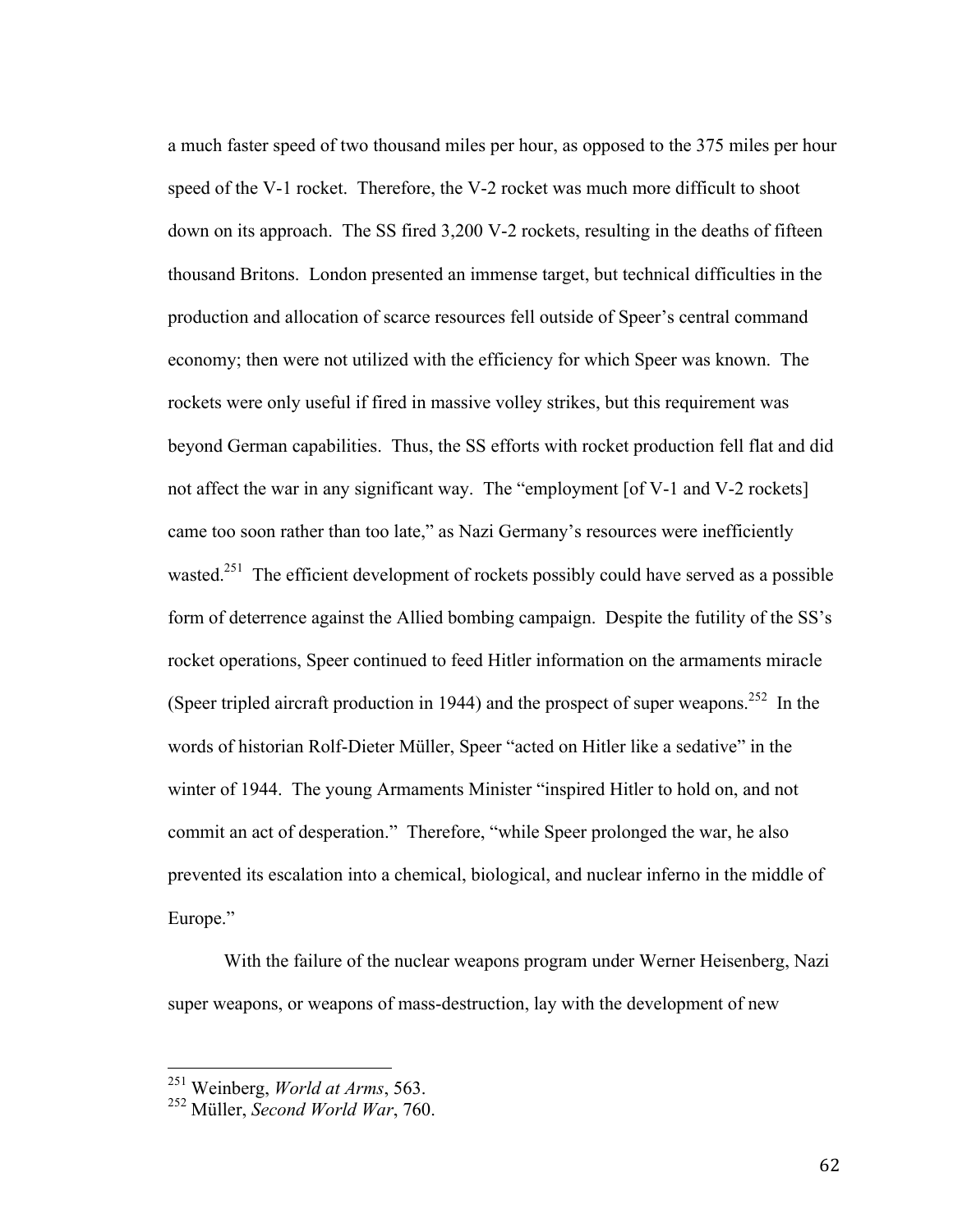chemical weapons. The "Third Reich's biggest and most secret armaments projects" was the tabun and sarin production plant in Dyhenfurth an der Oder. This underground facility produced one hundred tons per month, which was sufficiently capable of filling 120,000 howitzer shells.<sup>253</sup> In 1942, Speer increased chemical agent production for the upcoming summer offensive on the Eastern Front. Hitler wanted to hold the upper hand in terms of chemical capabilities with entry of the United States into the European theater. Hitler envisioned a "chemical wall" along the lines of the Eastern Front to hold the Red Army at bay.254 In addition to specific chemical warfare, Hitler ordered the development of chemicals in conventional warfare, much as the British and Americans did with the creation of firestorms. For example, taifun was a chemical mixture of carbon monoxide and ethylene designed for dispersion into underground passages. Soldiers could then ignite the entire passage as an attempt to destroy partisan tunnels on the Eastern Front. These unique units were called "sapper" units. Five hundred bottles of taifun were available to the first sapper unit, but the first operations in 1943 of this pseudo-chemical warfare failed because the "sappers" could not achieve the critical level of concentration necessary for the ignition of the underground passages.<sup>255</sup> Another example was the development of N-Stoff, a corrosive chemical that disintegrated anything including water. In another underground secret facility at Falkenhagen near Berlin, a few hundred tons were produced. Hitler envisioned eliminating the water around the British Isles and creating a path for a *Wehrmacht* invasion, but obviously not enough of the substance was

 <sup>253</sup> Müller, *Second World War*, 761.

<sup>254</sup> Müller, *Second World War*, 762.

<sup>255</sup> Müller, *Second World War*, 764.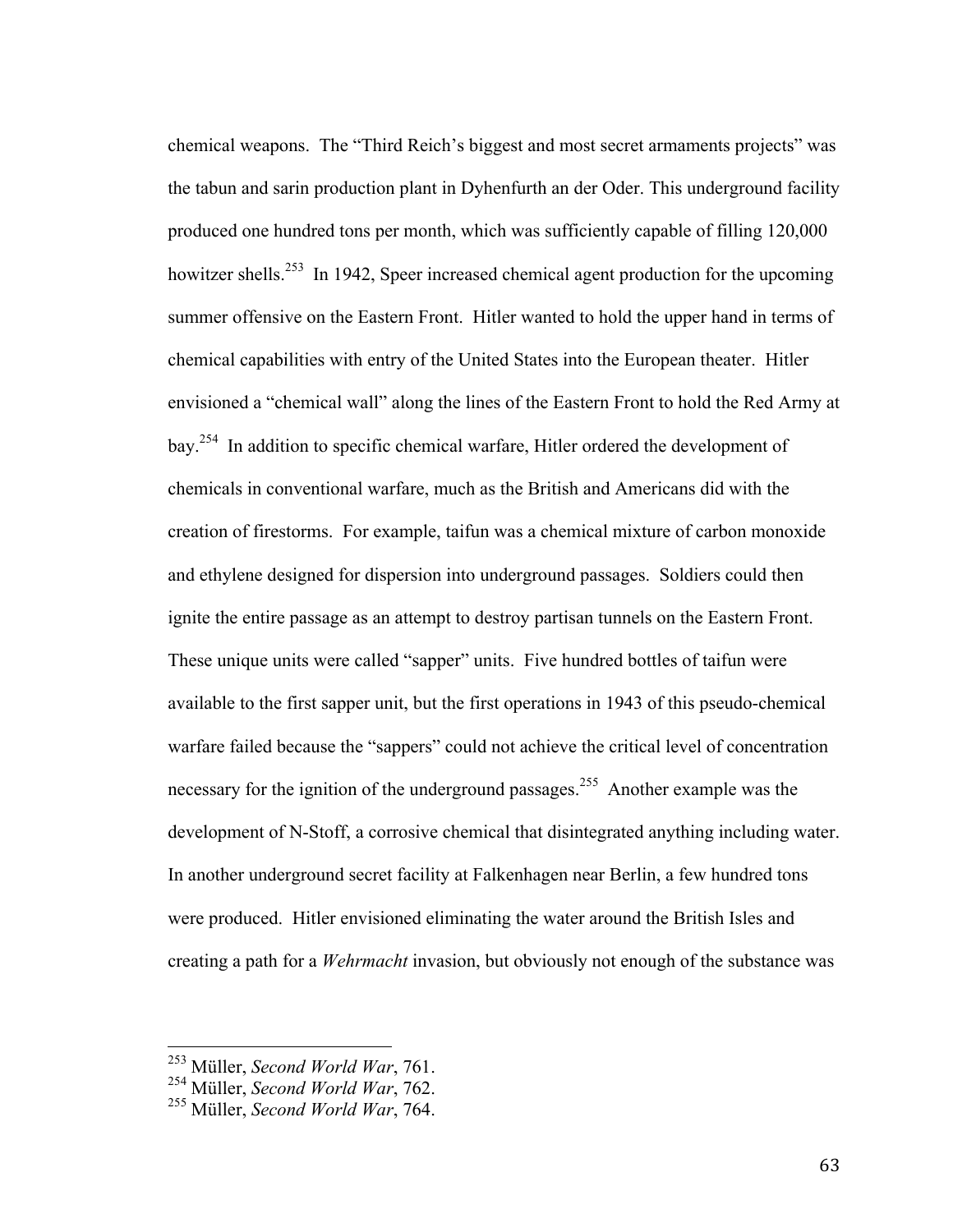produced.256 In fact, Hitler ordered Goebbels to develop a propaganda campaign based on the deployment of N-Stoff. However, the *Wehrmacht* found no use for N-Stoff, and it never appeared on the battlefield.

Clearly, with the exception of tabun and sarin, none of the other "secret weapons" Hitler ordered developed possessed the possibility of turning the tide of the war in favor of Nazi Germany. In fact, the allocation of resources for Hitler's various pet projects disrupted Speer's rational armaments production for the conventional defense of Germany against the Allied invasion. Nevertheless, faced with the prospect of defeat and the collapse of the Third Reich, Hitler sought any avenue that might in turn preserve the "Thousand Year Reich" he hoped to create. However, in the bunker under the Reich Chancellery, Hitler's thoughts phased from preservation of the "Aryan" race into suicide and rampant destruction.

#### The Tipping Point

With the American and British forces pushing west from Normandy and north from the Italian peninsula and the Red Army advancing west, Hitler felt the combined pressure of his enemies closing in on the throat of the Third Reich. Furthermore, the bombing campaigns continued to bombard German cities, resources, military factories, and industries. While Hitler and Nazi Germany perpetrated crimes against humanity on the Eastern Front, Churchill and the Americans committed terrible atrocities through the bombardment campaign against the Third Reich. Ultimately, during the war, both sides of the conflict were guilty of horrible acts of violence. However, only the victorious

 <sup>256</sup> Müller, *Second World War*, 764.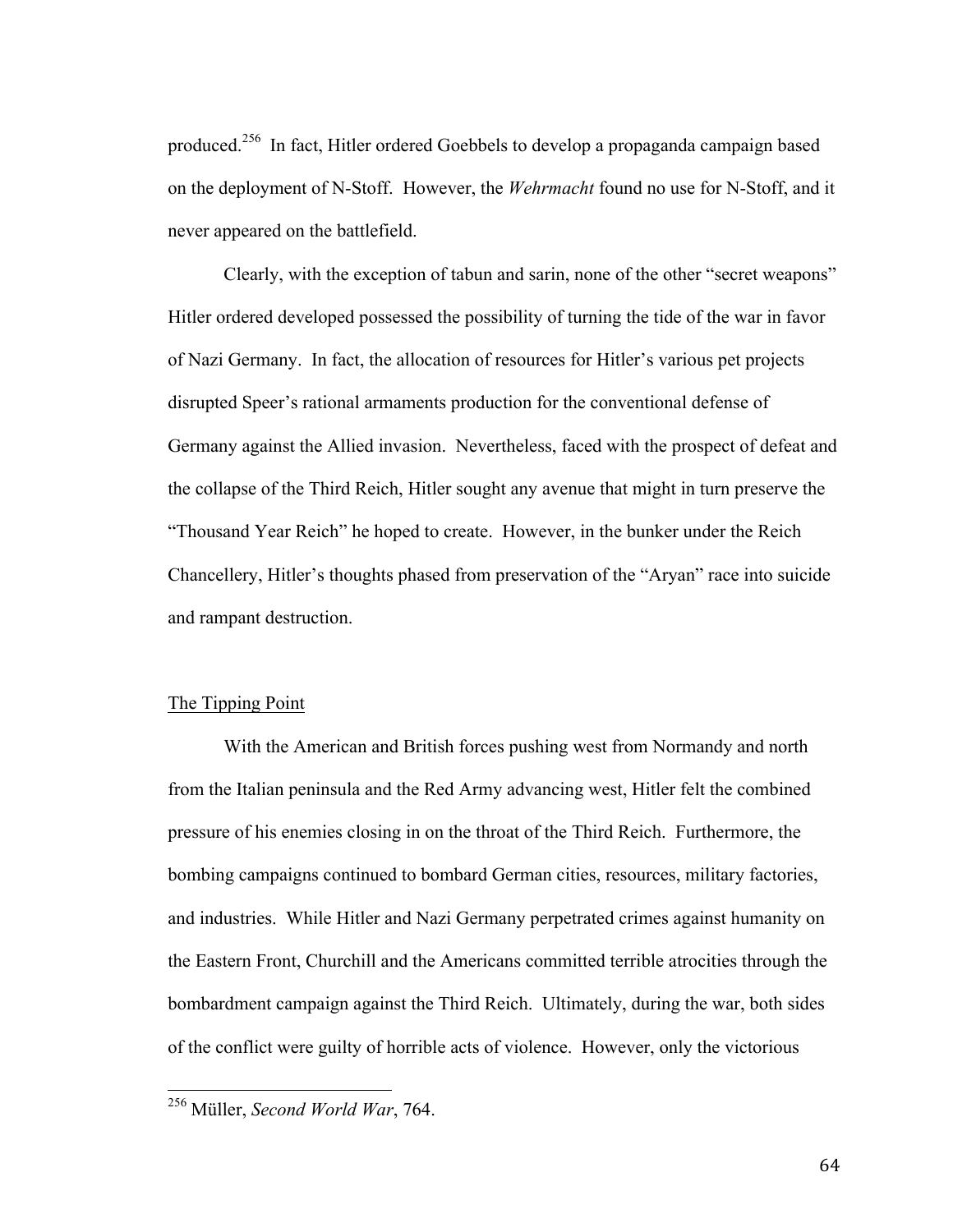dispensed justice, but the question of war crimes and civilian casualties in total war must remain in perspective. The Allied bombing campaigns remain controversial: whether the use of force was justified or whether it was excessive "calculated terror."<sup>257</sup> According to historian Roy Jenkins, Churchill thought that these attacks against Germany were justified and was the path to victory.<sup>258</sup> The Allied bombing campaign resulted in the death of approximately 420,000 and 570,000 German civilians.<sup>259</sup> World War I tactics of lowering civilian morale, such as German artillery shelling of Paris, set the precedent for purposely targeting civilians. In fact, engaging civilians generally was accepted by the high commands of both the Allies and the Axis. Churchill pioneered the concept of strategic bombing in 1919 in his role as the minister of munitions in World War I and planned a "thousand-bomber" attack on Berlin if the Germans held the Western Front in 1918.260 For World War II, Churchill felt that the operations of Bomber Command were essential to his goal of "total victory."<sup>261</sup> Although production of bombers "lagged," according to Churchill's timetable, numbers soon reached a point that campaigns against U-boats and German cities in 1940 began to have tangible effects.<sup>262</sup> Churchill believed that strategic bombing was "a foretaste of what Hitler would inflict upon the British and American peoples if only he could get the power [;] retribution for these crimes must

 <sup>257</sup> Richard Evans, *Lying About Hitler: History, Holocaust, and the David Irving Trial*  (Basic Books: 2001), 150.

<sup>258</sup> Roy Jenkins, *Churchill: A Biography* (Farrar, Straus and Giroux: 2001), 641.

<sup>259</sup> Jörg Friedrich, *The Fire* (Columbia University Press: 2002), 50.

<sup>260</sup> Friedrich, *The Fire*, 51.

<sup>261</sup> Churchill, *Closing the Ring*, 517.

<sup>262</sup> Churchill, *Closing the Ring*, 518.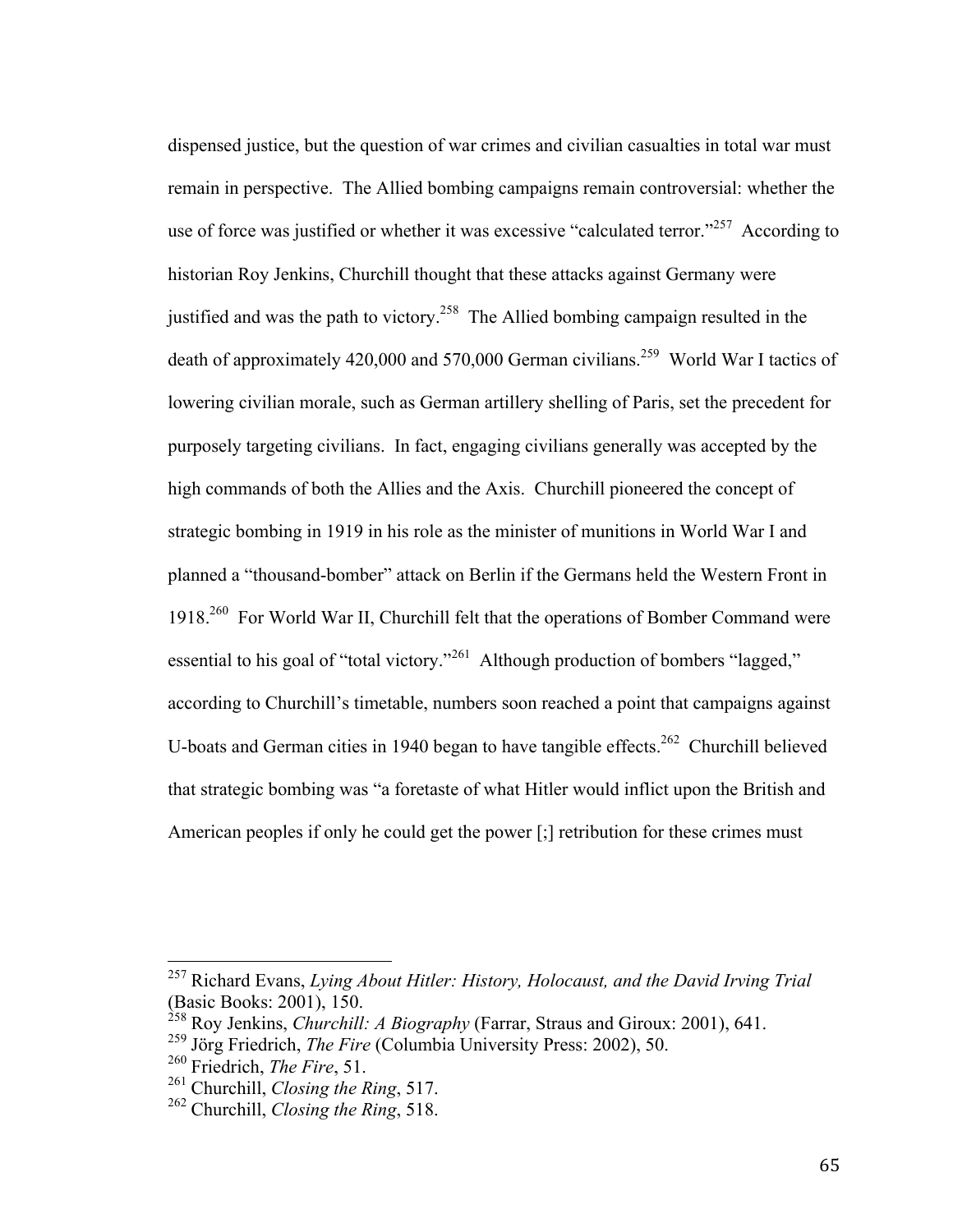henceforward take its place among the major purposes of this war."<sup>263</sup> By March 1942, Churchill informed Stalin that American bombers engaged in daytime bombing of German cities while the RAF engaged in nighttime bombing.<sup>264</sup> The RAF and the American bombers created a swath of destruction that Churchill described as "blasting Hitler from behind while [...] grappling with the Bear."<sup>265</sup> On a given day, bombers made four hundred "daytime sorties," and on a given night, two hundred bombers carried three tons of explosives each.<sup>266</sup> Rapid advancement in engine technology allowed for heavier tonnage capacity for each bomber. Starting at 2800 pounds of explosives in 1940, by 1943, four engine bombers carried 7500 pounds on average.<sup>267</sup> The invention of radar further contributed to the effectiveness of Allied bombing raids. American attacks on German airfields and aircraft production facilities greatly diminished fighter defense by the *Luftwaffe*. 268

The discovery of the way to ignite a firestorm in 1943 introduced a new tactic to the Allied bombing of Germany. The first firestorm developed as a natural phenomenon. Firestorms caused death in three different ways: the heat climbed up to fifteen hundred degrees Fahrenheit; winds blew at a velocity fifty feet per second within a 2.5 mile radius of the center sucking in people caught within the vortex; and the fire removed all of the oxygen in the area.<sup>269</sup> Because the destruction of German cities required more munitions

 <sup>263</sup> Martin Gilbert, *The Churchill War Papers: Volume III* (W.W. Norton & Company: 2000), 1370.

<sup>264</sup> Churchill, *Hinge of Fate*, 329.

<sup>265</sup> Churchill, *Hinge of Fate*, 203.

<sup>266</sup> Gilbert, *War Papers*, 903.

<sup>267</sup> Churchill, *Closing the Ring*, 518.

<sup>268</sup> Churchill, *Closing the Ring*, 523.

<sup>269</sup> Friedrich, *The Fire*, 94.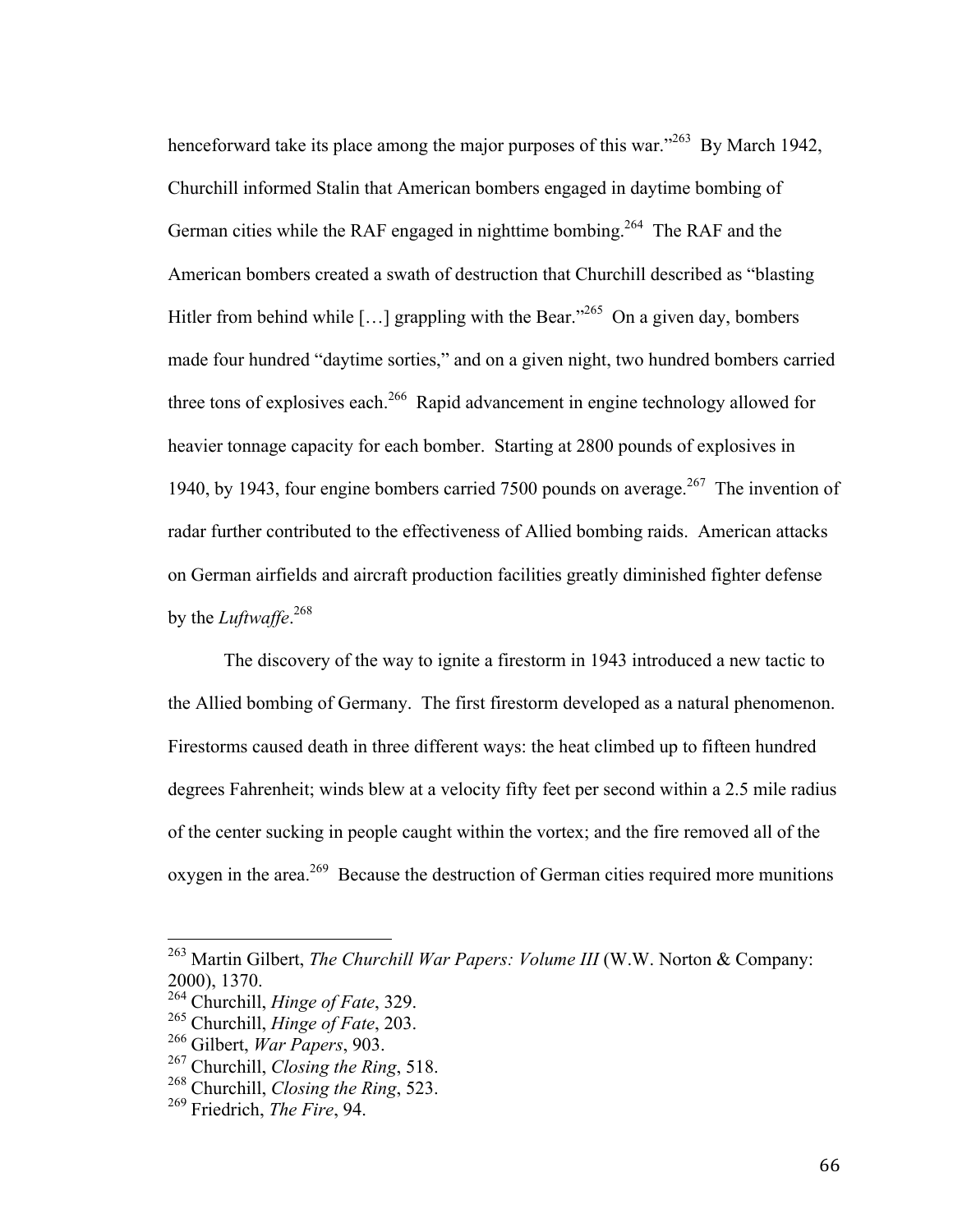and explosives with conventional bombing, Churchill thought of firestorms as a more economical approach to the bombing campaign.<sup>270</sup> During the bombing of Hamburg in 1943, Bomber Command tested a scientific approach to creating firestorms.271 Tagged Operation Gomorrah, bombers dropped incendiary sticks and liquid incendiaries. Then, the bombers dropped firebombs, igniting a firestorm in less than forty-three minutes. The firestorm created wind speeds equal to that of a Pacific hurricane and burned for three hours until there was nothing left to burn, taking the lives of forty to fifty thousand civilians – the highest body count of the bombing campaign. Then in Dresden in February 1945, two attacks by British bombers and two attacks by American bombers desolated the third largest city in Germany.<sup>272</sup> Dresden was an important center of communications and transport, with garrisoned troops, and industries all outfitted for armaments manufacture. Like most other German cities, Dresden was ill prepared defensively for the bombings. The Allies used these factors as the justification for their attack. However, the production centers and rail lines were damaged, but not crippled because the British focused their fire bombing on the wooden historical center of Dresden, as it was easy to ignite.<sup>273</sup> The city was further clogged with civilians fleeing the advance of the Red Army. The Dresden campaign resulted in twenty thousand causalities, second to Hamburg. However, the Anglo-American bombing campaign was a mild alternative to Churchill's initial desire for chemical and biological warfare against sixty German cities. Essentially, the use of phosphorous and other chemicals in the

67

 <sup>270</sup> Friedrich, *The Fire*, 95.

<sup>271</sup> Friedrich, *The Fire*, 96.

<sup>272</sup> Evans, *Lying About Hitler*, 149.

<sup>273</sup> Evans, *Lying About Hitler*, 150.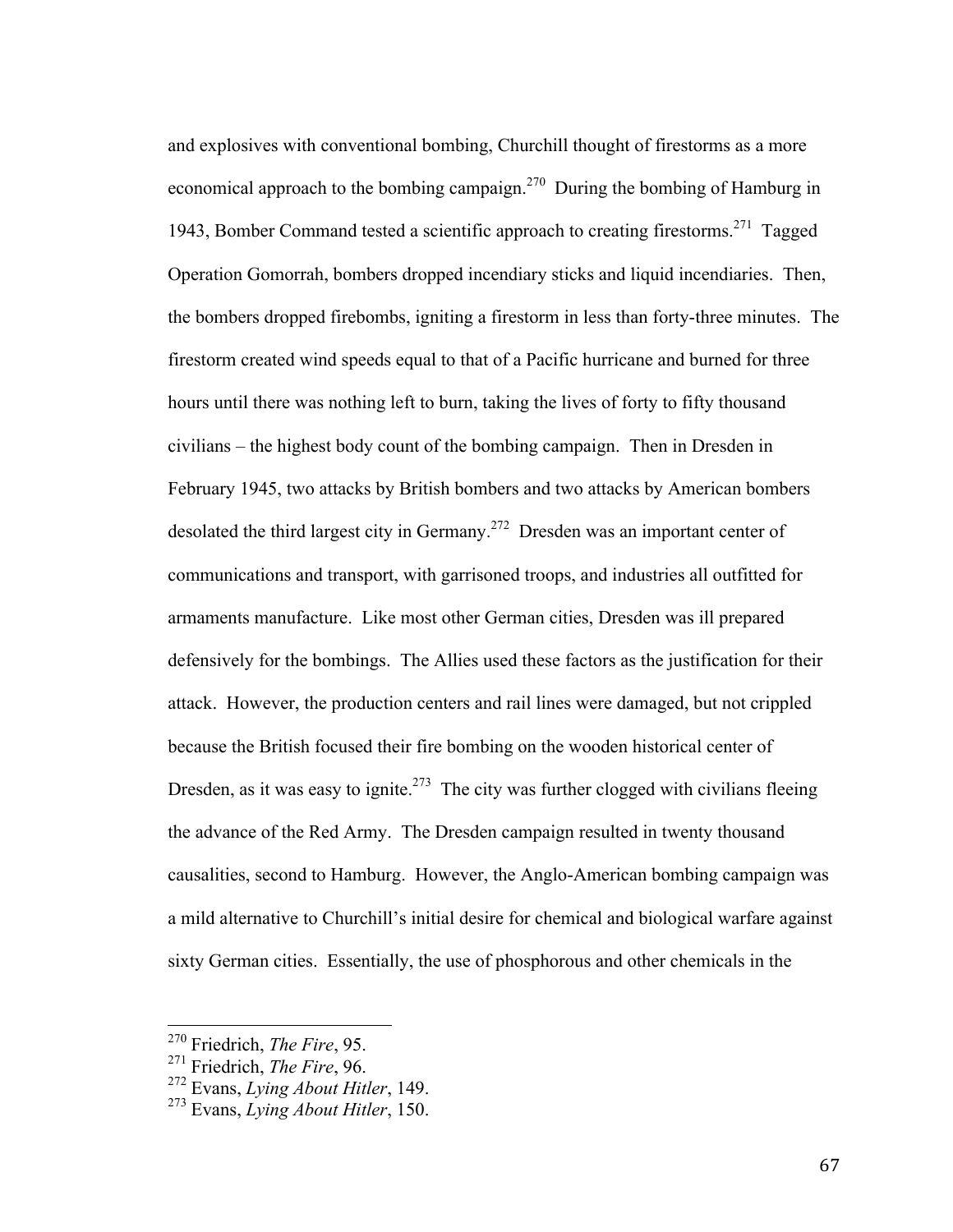creation of firestorms was a deadly form of chemical warfare, resulting in the swift deaths of tens of thousands of people. Churchill, like Stalin and the Red Army, sought retribution for the terror of the Nazi regime and perpetrated terrible acts of violence in kind. As the vice closed around Berlin from all sides in 1945, Hitler suffered from severe physical and mental strain, but continued to bank many of his hopes on his "miracle weapons."

#### The Nero Decree

Hitler threw every last option Germany had left at the Allies. However, none of these last ditch efforts had any effect on the steady advancement of the Allies into Berlin. By the end of 1944, Hitler had retreated into the bunker under the Reich Chancellery and conducted the war command from there. However, his thoughts quickly turned to thoughts of suicide and Germany's destruction. Hitler himself said: "May God forgive me the final days of this war!"<sup>274</sup> According to Speer, Hitler also said, "If the war is lost, the nation will also perish  $\lbrack \cdot \rbrack$  this fate is inevitable."<sup>275</sup> Furthermore, if the war was lost, the German people deserved extinction for their weakness and were "destined for destruction." Hitler ordered Speer not to provide civilians with necessities like food or shelter.<sup>276</sup> However, Speer disobeyed this order.<sup>277</sup> Perhaps the Armaments Minister first break with his beneficiary, this defiance revealed the growing divergence between the two "friends." In December 1944, Hitler organized the last German offensive of the

 <sup>274</sup> Müller, *Second World War*, 761.

<sup>275</sup> Fest, *The Final Verdict*, 234.

<sup>276</sup> Jacobsen, *Operation Paperclip*, 30.

<sup>277</sup> Sereny, *Battle with Truth*, 471.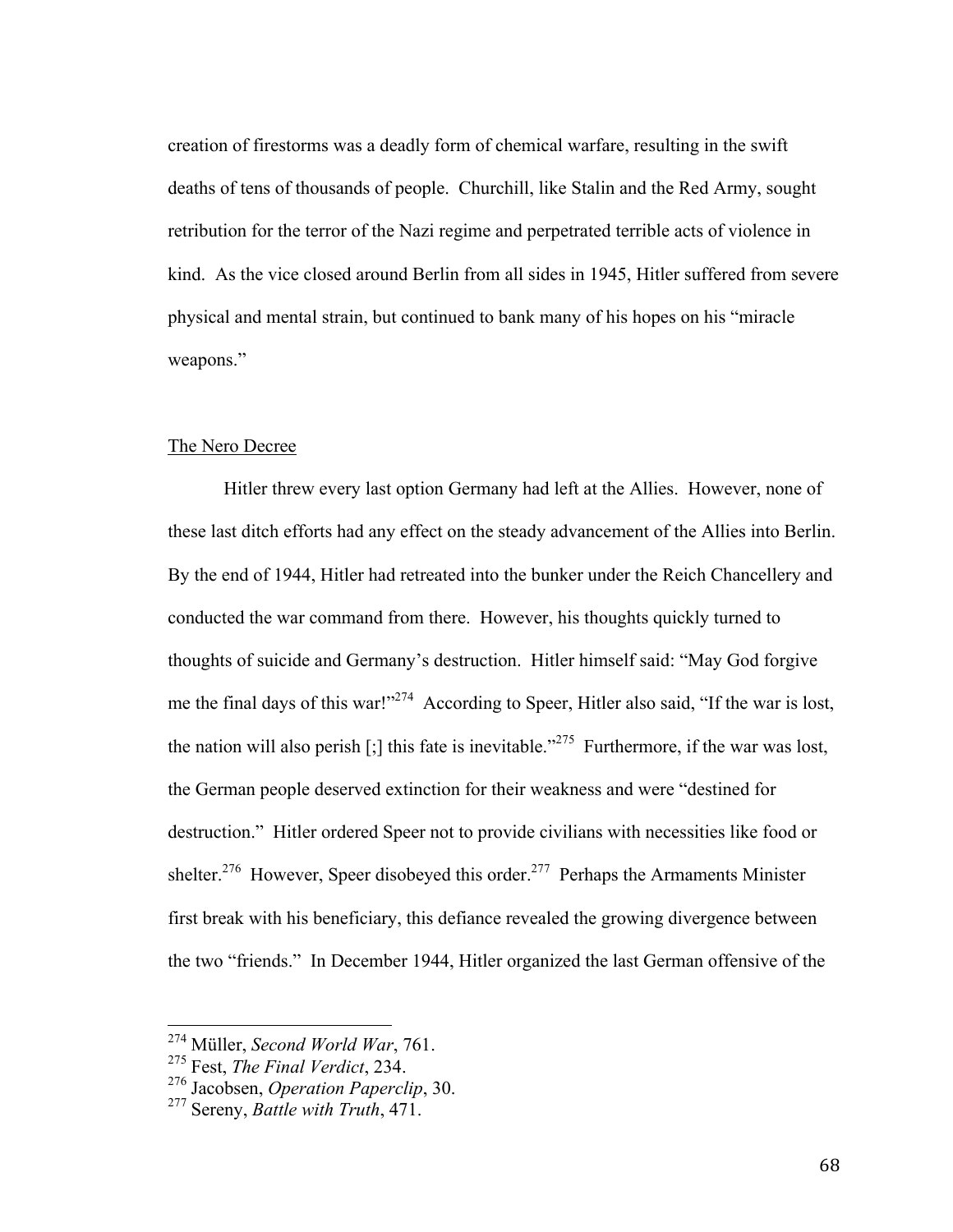war. However, the Ardennes offensive on the Western Front, which essentially drew upon the final resources of the *Wehrmacht*, was squashed by January and ended the last major military action by Nazi Germany. The Ardennes offensive was one of many last ditch efforts Hitler ordered. For example, Himmler organized "suicide squads" designed to sacrifice themselves to target and destroy Allied armored units with explosives. $278$ Himmler also organized the deployment of V-1 and V-2 rockets. Speer believed that if Hitler possessed an atomic bomb, he would not have hesitated to launch one at London.<sup>279</sup> Hitler also armed units of women and Hitler Youth for the final defense of Berlin against the onslaught of the Red Army.<sup>280</sup> By the winter of 1944 as Speer fell out of favor with Hitler, other ministers vultured his control of armaments production, but that led to the disintegration of the central planning that kept Germany surviving World War II.<sup>281</sup> In January 1945, Hitler ordered Speer to organize the "complete destruction of all German infrastructure."<sup>282</sup> In the words of Speer, Hitler intended to "drag half the world with us into the abyss."<sup>283</sup> Then, on March 19, 1945, Hitler officially issued the Nero Decree ordering all local party officials, under the supervision of Speer, to destroy all German infrastructures.

More importantly, the question remains about the absence of chemical weapons during this final phase of the war. Hitler deployed his other secret weapons, but chemical weapons, his real weapons of mass destruction, were conspicuously missing. Hitler

 <sup>278</sup> Speer, *Inside the Third Reich*, 412.

<sup>279</sup> Ian Kershaw, *The End* (The Penguin Press: 2011), 312.

<sup>&</sup>lt;sup>280</sup> Joachim Fest, *Inside Hitler's Bunker: The Last Days of the Third Reich* (Farrar, Straus and Giroux: 2002), 40.

<sup>281</sup> Fest, *The Final Verdict*, 232.

<sup>282</sup> Jacobsen, *Operation Paperclip*, 30.

<sup>283</sup> Fest, *The Final Verdict*, 235.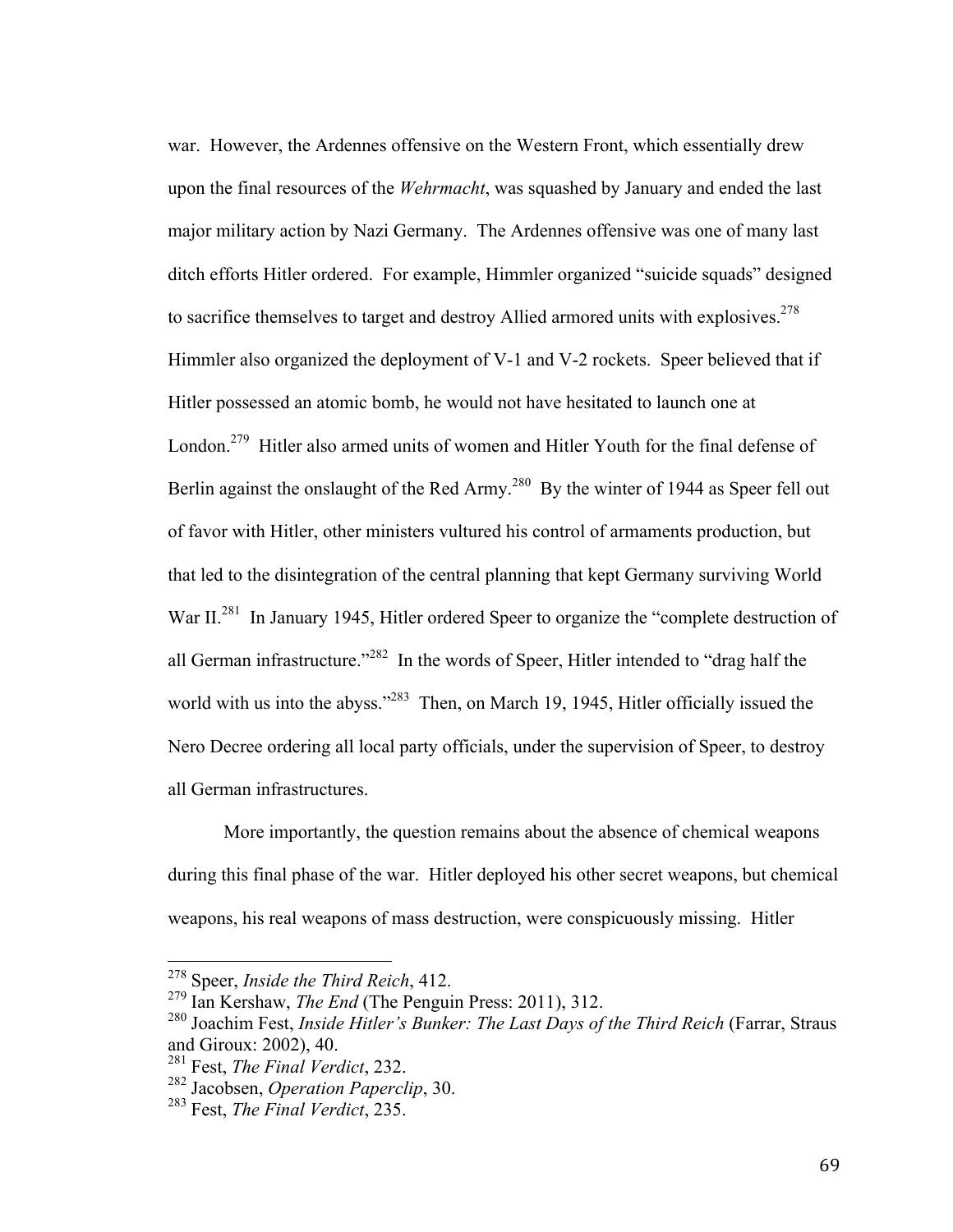undoubtedly intended to use chemical weapons in this suicidal state. Following the surrender of the *Wehrmacht* at Stalingrad in 1943, Hitler commanded all units of the *Wehrmacht* to prepare for the deployment of chemical weapons.<sup>284</sup> Clearly, once the war turned against the Third Reich, Hitler was more prepared to accept the consequences of chemical warfare to check the advance of the Red Army. Indeed, in February 1944, Hitler's general staff circulated the code word "Crystal Vase." The activation of the code would signify the armed forces to initiate chemical warfare.<sup>285</sup> However, Germany was not prepared to wage a chemical war on both fronts. Otto Ambros, the head of chemical weapons production, estimated that the production facilities could yield a sufficient supply of tabun by May 1944 and a sufficient supply of sarin the following year. Somar was still experimental and not ready for mass production. Hitler saw his chemical super weapons as the "means of the very last and final decision" of World War II. Consequently, tabun production doubled, and sarin production sextupled. Hitler believed that the most prudent strategy was to postpone chemical warfare as late as possible to deny Allied scientists the opportunity to develop their own nerve agents once the secret weapons were unleashed. Despite the disappointing failure of the Ardennes offensive, Hitler still desired for a swift end to the war. He hoped the sudden momentum provided by the nerve agents could accomplish this goal.<sup>286</sup> Furthermore, German scientists developed new delivery methods for these chemical weapons.<sup>287</sup> According to historian Annie Jacobsen, enough gas was available at the Dyhenfurth secret facility to lay waste

 <sup>284</sup> Müller, *Second World War*, 765.

<sup>285</sup> Müller, *Second World War*, 769.

<sup>286</sup> Müller, *Second World War*, 767.

<sup>287</sup> Jacobsen, *Operation Paperclip*, 25.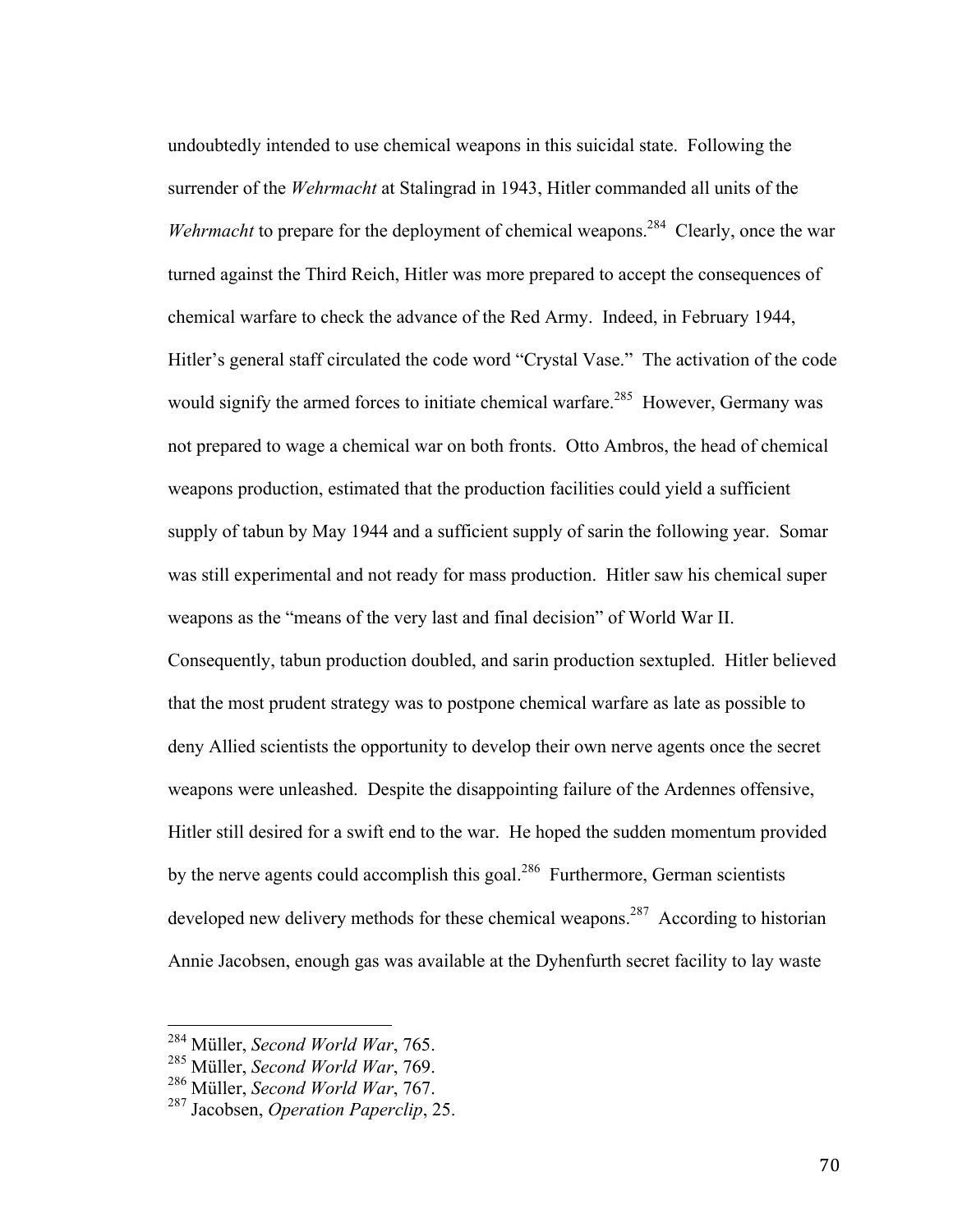to the civilian populations of London or Paris.288 Hypothetically, the *Wehrmacht* could load nerve agents into V-2 rockets and target London. In October 1944, Hitler sent Churchill a proposal to allow Germany to lay down a poison wall along the Eastern Front without British retaliation.<sup>289</sup> Hitler perhaps made this request because Churchill and Roosevelt did not want the Soviets to extend beyond their original borders.<sup>290</sup> However, Churchill still disagreed. Hitler even ordered an increase in civilian chemical defense precautions. Gas mask production, for example, rose dramatically.<sup>291</sup> Many of these examples point to Hitler's willingness to engage in chemical warfare against the Allies. However, Hitler's most secret and potent miracle weapon remained shelved through the final months of World War II.

## Collapse

Despite the readiness of the military to engage in chemical warfare, Hitler did not issue the order. Essentially, a combination of Speer's interference and the overall collapse of governance in the Third Reich prevented the deployment of chemical weapons. In the bunker, Hitler's mental and physical wellness continued to deteriorate. Hitler's mindset quickly evolved once again from catastrophe to apathy. Hitler lost his motivation to lead. Historian Ian Kershaw argued that Hitler had given up on the continuation of the war following the failure of the Ardennes Offensive in January 1945,

 <sup>288</sup> Jacobsen, *Operation Paperclip*, 25.

<sup>289</sup> Müller, *Second World War*, 771.

<sup>290</sup> Speer, *Inside the Third Reich*, 414.

<sup>291</sup> Speer, *Inside the Third Reich*, 413.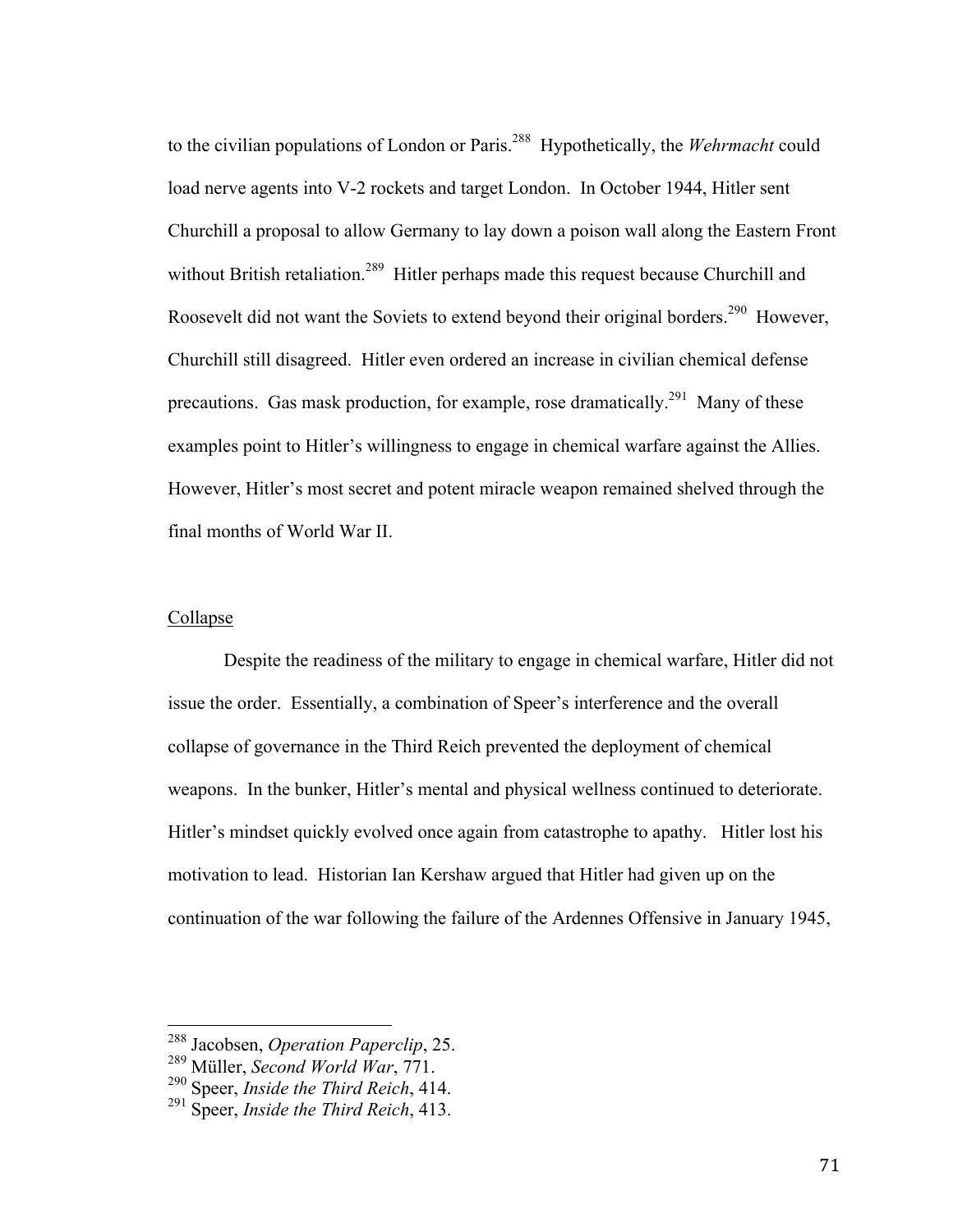but could not openly admit it.<sup>292</sup> Hitler struggled with the reality of the situation. He simply continued his act of the "indomitable Führer" for the sake of his entourage. Nevertheless, by March of 1945, his authority waned, and his orders were disobeyed. For example, Hitler ordered the rapid evacuation of German cities on both the Western and Eastern Fronts.293 However, the *Wehrmacht* did not conduct the evacuation. In January 1945, Speer began to question Hitler's sanity. Hitler ranted about his suicide, the failure of the German people, and the shortcomings of his subleaders. Physically, the German dictator was deteriorating. His personal physician Dr. Theodor Morrell heavily medicated Hitler in the final months of his life. Hitler consumer twenty-eight pills per day and received numerous injections, many of which were simply glucose.<sup>294</sup> When Hitler dismissed Morrell on April 21, Captain Heinz Assmann described Hitler as a "physical wreck who could barely walk, doing so with a stooped back and shuffling gait, his right leg dragging, his head shaking and his left hand trembling on the limply dangling arm."<sup>295</sup>

Many of his subordinates had abandoned Hitler after his birthday on April 10, 1945. Party ideology did not sustain loyalty to Hitler. Many simply wanted to save themselves and made individual plans for surrender or escape.<sup>296</sup> Hermann Göring, for example, fled Berlin for one of his estates at Obersalzburg. The only Nazi leaders who remained with Hitler until his suicide were Joseph Goebbels and Martin Bormann.

 <sup>292</sup> Kershaw, *The End*, 294.

<sup>293</sup> Kershaw, *The End*, 291.

<sup>294</sup> David Irving, *The Secret Diaries of Hitler's Doctors* (MacMillan Publishing Company: 1983), 272.

<sup>295</sup> Irving, *The Secret Diaries*, 273.

<sup>296</sup> Kershaw, *The End*, 336.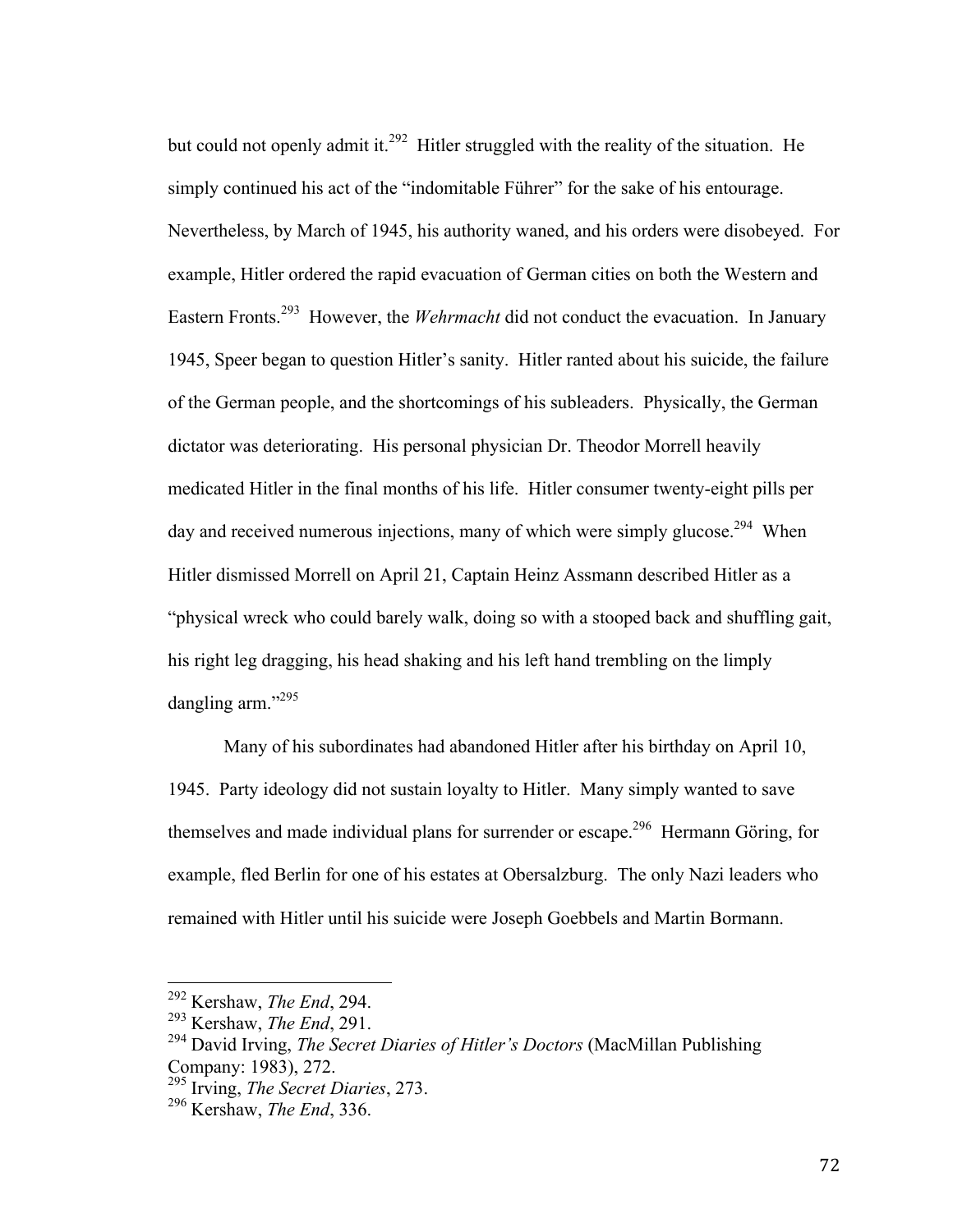Clearly, Hitler's authority waned in the closing months of the war, and order within the military and the Nazi state began to breakdown. For example, Hitler organized Berlin's defense, but the *Wehrmacht* did not carry out Hitler's orders.<sup>297</sup> When Hitler discovered this betrayal, he suffered a hysterical breakdown. He refused to leave the bunker for safety. However, once the defense of Berlin failed, Hitler admitted to the few people remaining in the bunker that the war was lost. With Hitler's growing apathy, the other members of the Nazi elite could not collaborate to generate any leadership at war's end.298 Historian Ian Kershaw described this crisis of leadership in Nazi Germany as "fragmentation."299 Because Hitler spent the entirety of the Nazi regime playing his subordinates off one another to create competition, the leaders could only continue to bicker amongst themselves.<sup>300</sup> On April 22, Hitler essentially resigned his post. At this point, Walther Wenck, general of the  $12<sup>th</sup>$  army, stated "the fate of a single individual is no longer of any significance.<sup>301</sup> Indeed, the battle over succession between Göring, Himmler, and Goebbels began in earnest, clearly reflecting a lack of concern for Hitler, the Party, or the State.<sup>302</sup> In the final days of the war, there was no semblance of a central government as the other Nazi leaders sought their brief moment of power.<sup>303</sup>

 <sup>297</sup> Fest, *Inside Hitler's Bunker*, 63.

<sup>298</sup> Speer, *Inside the Third Reich*, 482.

<sup>299</sup> Kershaw, *The End*, 13.

<sup>300</sup> H.R. Trevor-Roper, *The Last Days of Adolf Hitler* (The MacMillan Company: 1947), 42.

<sup>301</sup> Fest, *Inside Hitler's Bunker*, 68.

<sup>302</sup> Fest, *Inside Hitler's Bunker*, 84.

<sup>303</sup> Kershaw, *The End*, 342.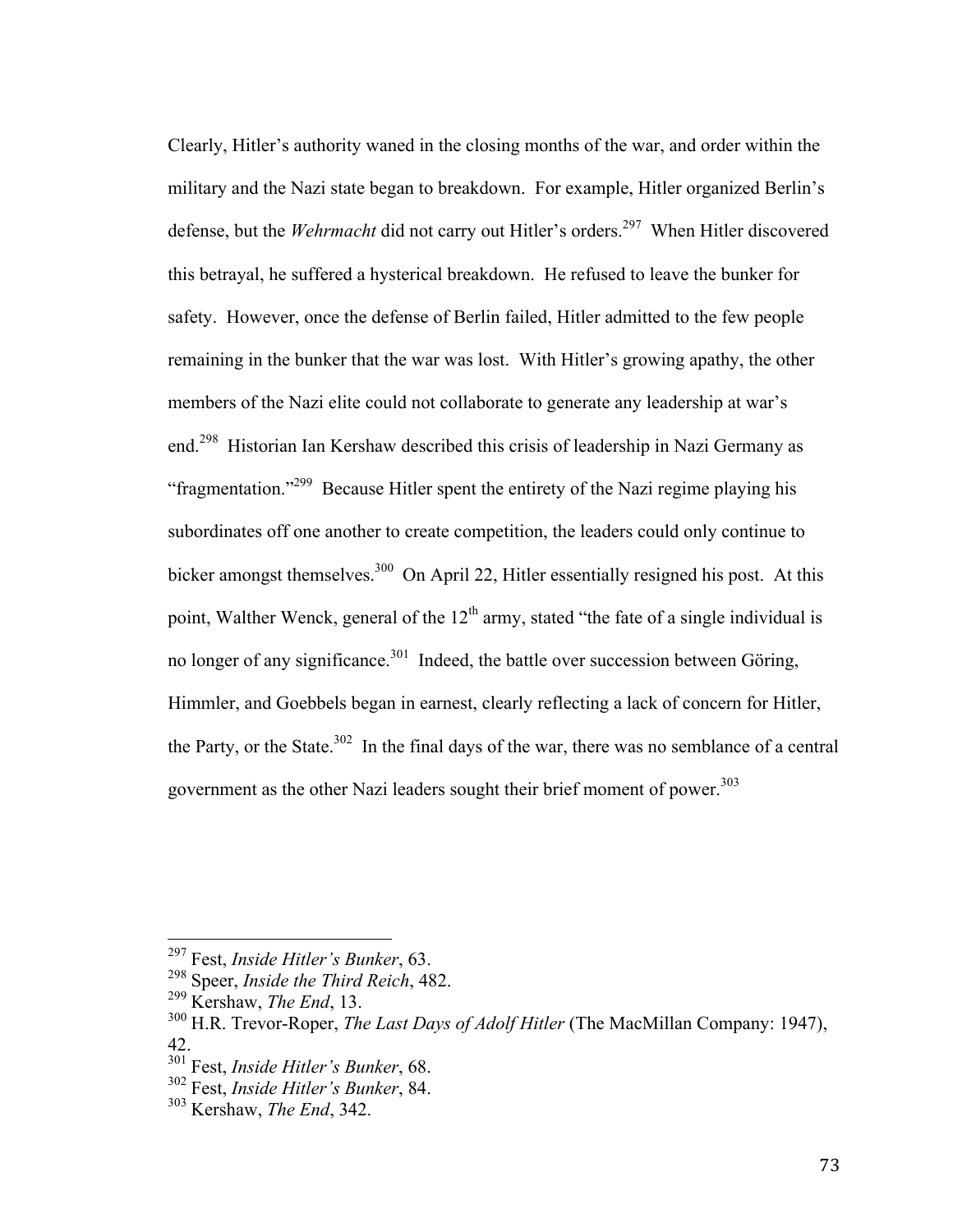By March 1945, Speer began to fall out of favor with Hitler.<sup>304</sup> Speer sent Hitler a memorandum stating that the war was unwinnable. Hitler threatened Speer with charges of treason, punishable by execution.<sup>305</sup> As Speer's influence declined, the economy fell into anarchy as Himmler and other Nazi leaders sought to dismantle Speer's empire.<sup>306</sup> Despite the political chaos in Berlin, Speer continued to obstruct the Nero Decree. From January to April of 1945, he made seventy trips and held over one hundred conferences with local *Gauleiters* attempting to convince them to also defy the Nero Decree.<sup>307</sup> Speer also forged orders from the *Wehrmacht* to protect infrastructure and halted the delivery of explosives. Hitler previously suspended sending food rations to German civilians, but the "apologetic Nazi" restarted distributing supplies to the people.<sup>308</sup>

Speer also played a key role in preventing chemical warfare. He was a careerist, not an ideologue, and was worried about his lot following the end of the war.<sup>309</sup> The Armaments Minister perhaps sought a compelling case that might save his life following Germany's surrender. In January of 1945, Speer and Ambros were both involved in the elimination of files and evidence at the various secret production facilities.<sup>310</sup> In fact, at Speer's sentencing at the military tribunals, the judges stated in 1946 that Speer was one of the few people attempting to prevent senseless destruction as per Hitler's orders, even risking "personal endangerment."311 In November 1944, Hitler ordered that chemical

 <sup>304</sup> Speer, *Inside the Third Reich*, 415.

<sup>305</sup> Jacobsen, *Operation Paperclip*, 30.

<sup>306</sup> Speer, *Inside the Third Reich*, 414.

<sup>307</sup> Fest, *The Final Verdict*, 237.

<sup>308</sup> Fest, *The Final Verdict*, 238.

<sup>309</sup> Jacobsen, *Operation Paperclip*, 20.

<sup>310</sup> Jacobsen, *Operation Paperclip*, 24.

<sup>311</sup> Speer, *Inside the Third Reich*, 401.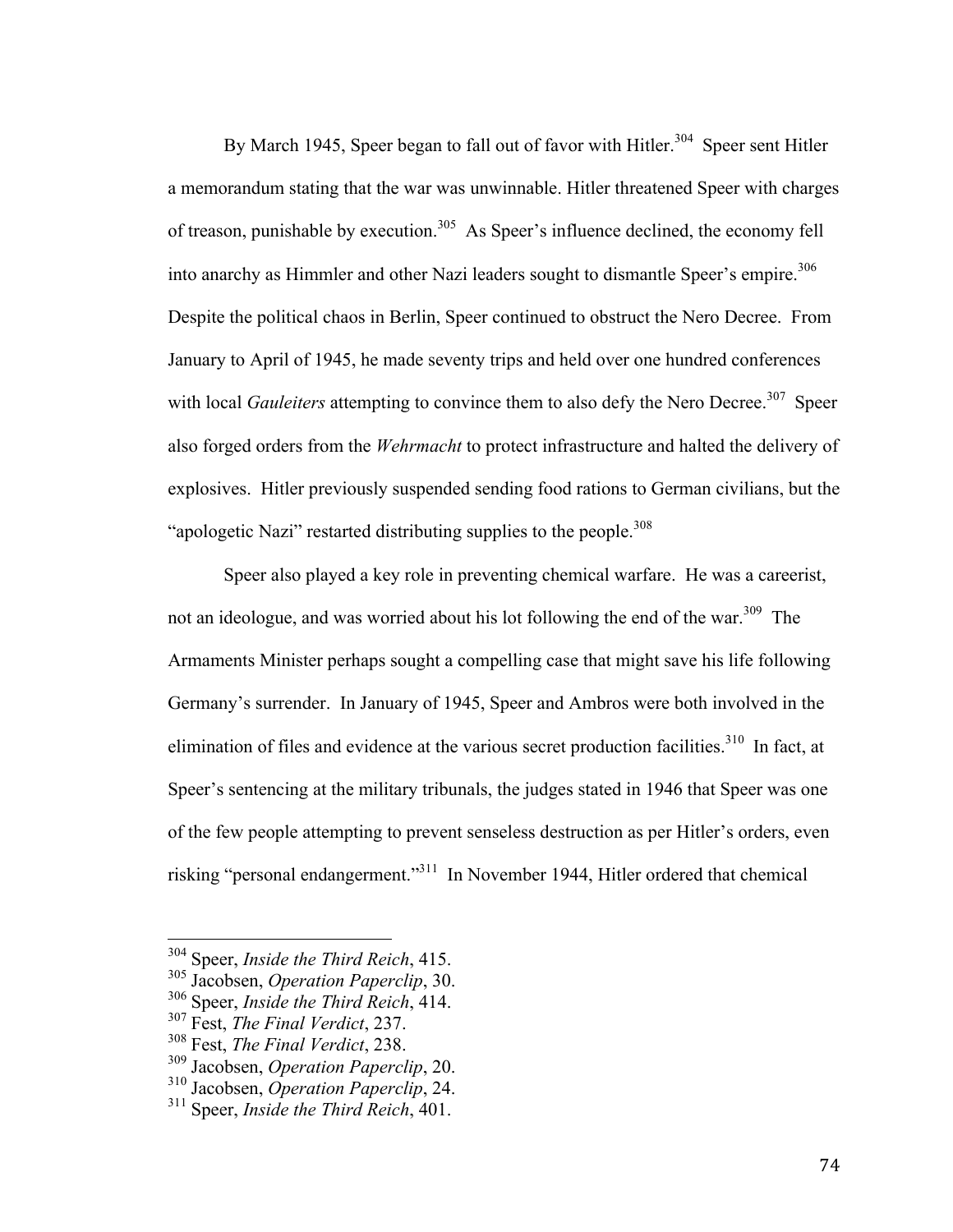production continue in order to meet the promised May 1945 deadline, but Speer instead chose to allocate those resources elsewhere, regardless of the dictator's orders. The Armaments Minister discontinued chemical production in November 1944.<sup>312</sup> When Hitler asked Speer when the military could deploy the miracle weapons, Speer simply replied, "They're not coming."<sup>313</sup> According to Sereny, Speer claimed that "he was outraged by the Hitler orders to destroy everything."<sup>314</sup> Aware of the war's foregone conclusion, Speer sought to prevent destruction and tragedy befalling the German people because of Hitler's hate. His obstruction of the Nero Decree and of the chemical weapon program was emblematic of Speer's attitude toward Hitler at war's end. Whether concerned for his survival after the war or for the good of the German people, his interference prevented the deployment of chemical weapons. Furthermore, the launching points for the V-2 rockets were in the southwest region of the Netherlands. By spring 1945, the Allies had already captured the launching points for the rockets. The Germans first retreated north to The Hague with their rockets to prevent the Allies from possessing this new technology. However, from this new launching site, London was out of range for the V-2 rockets. As the Germans continued to retreat east, the main targets shifted from Great Britain to cities in Belgium. Furthermore, the *Luftwaffe* was decimated and incapable of launching aerial strikes on London. Speer made these weapons unavailable to Hitler, and the Allied forces essentially eliminated the delivery methods. Ultimately, when Speer confessed to his defiance, Hitler was barely fazed by this admittance of

 <sup>312</sup> Sereny, *Battle with Truth*, 472.

<sup>313</sup> Kershaw, *The End*, 291.

<sup>314</sup> Sereny, *Battle with Truth*, 472.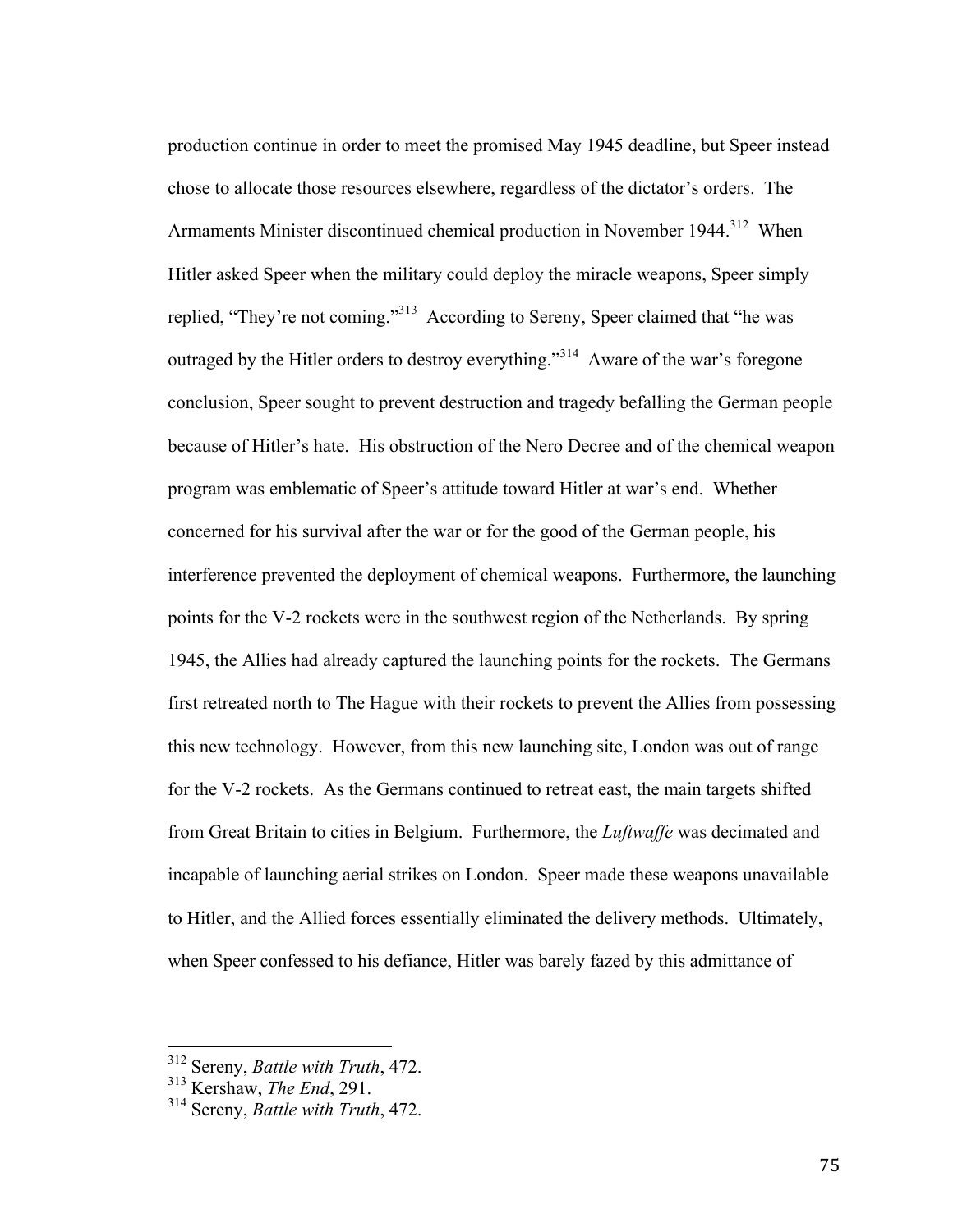guilt.<sup>315</sup> Clearly, with all hope lost, Hitler did not care about Speer's betrayal or even Germany's defeat. However, Speer was not the only Nazi official in defiance of Hitler's orders. Himmler, for example, tried to negotiate his own surrender and offered the SS to the Americans and the British to fight the incursion of the Red Army.<sup>316</sup> Hitler committed suicide on April 30, 1945, and the war in Europe ended on May 8. Without a leadership structure in place, and within the chaos of Hitler's apathy, the miracle weapons were not deployed during the final months of World War II.

## Conclusion

As the tide of World War II turned against Nazi Germany, Hitler's mental and physical states began to severely deteriorate. Faced with the prospect of defeat and the failure of his messianic mission, Hitler's thoughts turned to suicide and destruction. Thus, Hitler pursued a series of last-ditch efforts in the hope of halting the advances of the Allied forces. However, following the failure of the Ardennes offensive, Hitler assigned Speer to conduct his scorched-earth policy, later referred to as the Nero Decree. Indeed, the stage was set for the deployment of Hitler's secret chemical weapons. However, Hitler began to behave apathetically towards governing the Nazi regime and commanding the remnants of the German military. During this crisis, Hitler's subordinates could not come together to form any sort of coalition, but rather continued to squabble and clash as they previously had done. In the midst of this chaos, Speer, a careerist very concerned with his survival following Germany's eventual surrender,

 <sup>315</sup> Fest, *Inside Hitler's Bunker*, 74.

<sup>316</sup> Fest, *Inside Hitler's Bunker*, 68.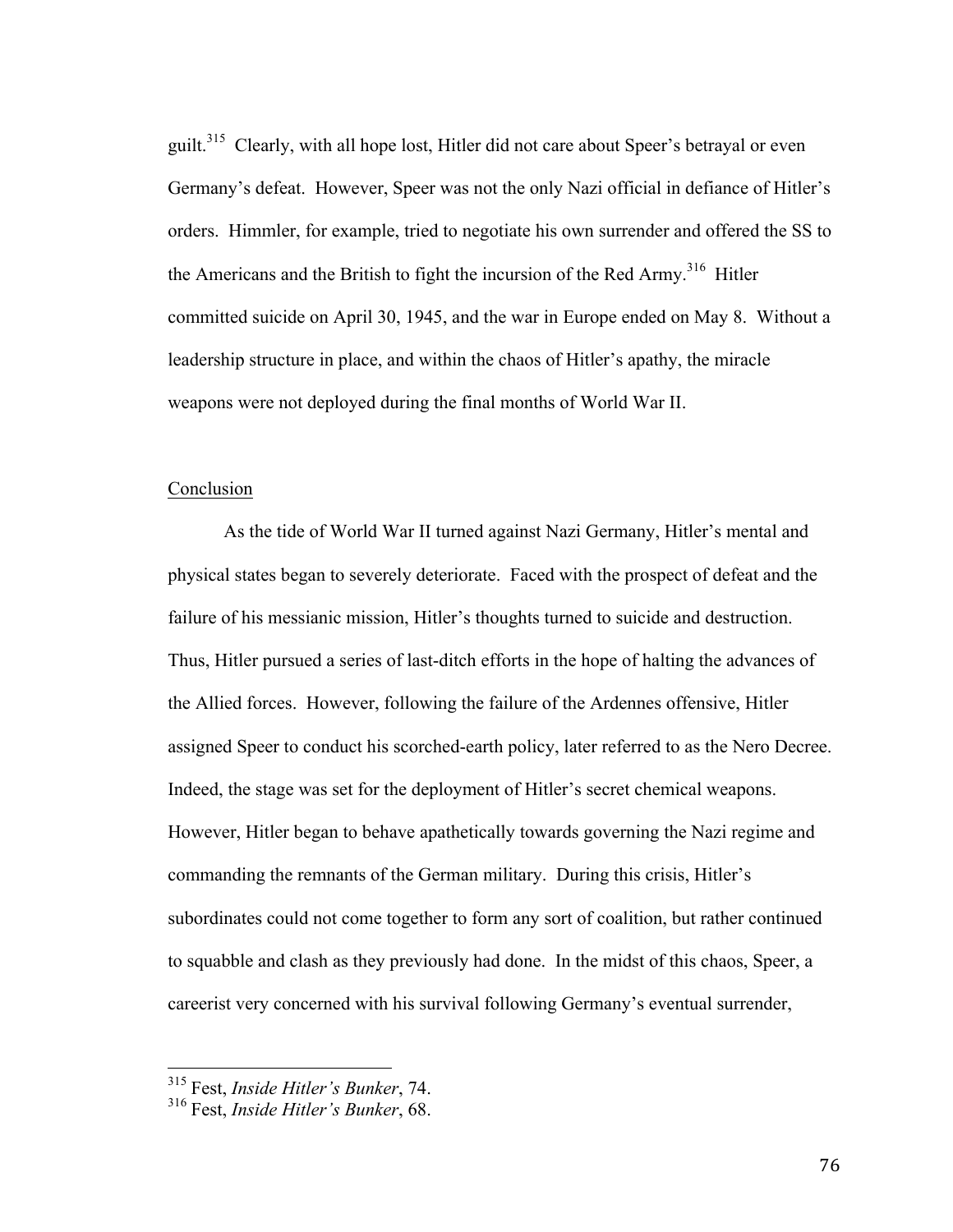sought a way to secure a positive image with the Allies. Speer circumvented Hitler's Nero Decree and prevented the senseless destruction of Germany's infrastructure. Speer also contributed to the avoidance of chemical Armageddon in Nazi Germany. The Armaments Minister prevented chemical weapons from falling into Hitler's control, while the military onslaught of the Allies eliminated any method of delivery for these weapons. Although for the sake of his own preservation, Speer's actions saved the lives of tens of thousands of German and Allied soldiers and civilians.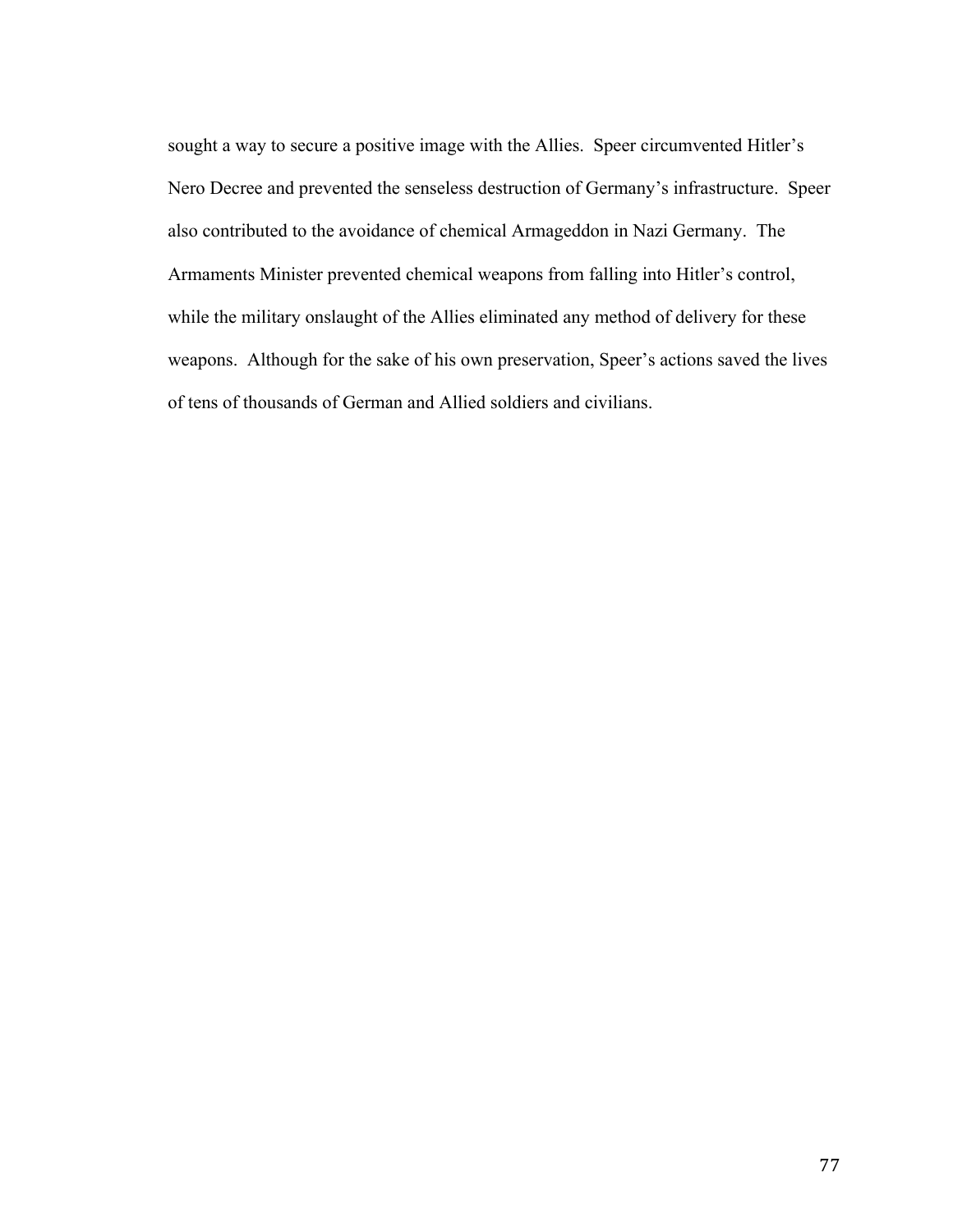## **CONCLUSION**

The industrialized warfare of World War I set the precedent for the perpetration of "total war" – deliberate attacks on civilian populations, the commitment of a nation's entire economy to the war effort, and the advent of "modern" warfare. New technology both desensitized people to mass killing and made it more efficient. Machine guns and long-range artillery, for example, transformed the limited wars of the nineteenth century into a war of attrition at the turn of the twentieth century with millions of soldiers fighting for both the Entente and Central Powers. As industrial and economic capacity began to play a more vital role in "modern" warfare, so too did science. Fritz Haber developed chemical weapons for Germany in 1914. Escalation on both sides led to the increased killing potential of these chemical agents. The intersection of science, industry, and war continued into World War II. The Axis and the Allies terrorized civilian and soldier alike with new tools of violence like bombers, tanks, and rockets. However, scientists brought weapons of mass-destruction (WMDs) – chemical, biological, and nuclear – into existence for the sake of victory. The Japanese were the first to utilize WMDs during their invasion of China. U.S. president Harry Truman unleashed the force of nuclear weapons against the Japanese at Hiroshima and Nagasaki in August 1945, decimating the cities and their populations. British Prime Minister Winston Churchill possessed both biological and chemical weapons and intended to use them against Nazi Germany on several different occasions. Had the invasion at Normandy been unsuccessful, the Prime Minister would have doused Nazi-occupied territory in anthrax. Likewise, Churchill wanted to retaliate against German V-1 and V-2 rocket attacks with chemical warfare. Most notably, Adolf Hitler did not deploy Nazi Germany's cache of chemical weapons.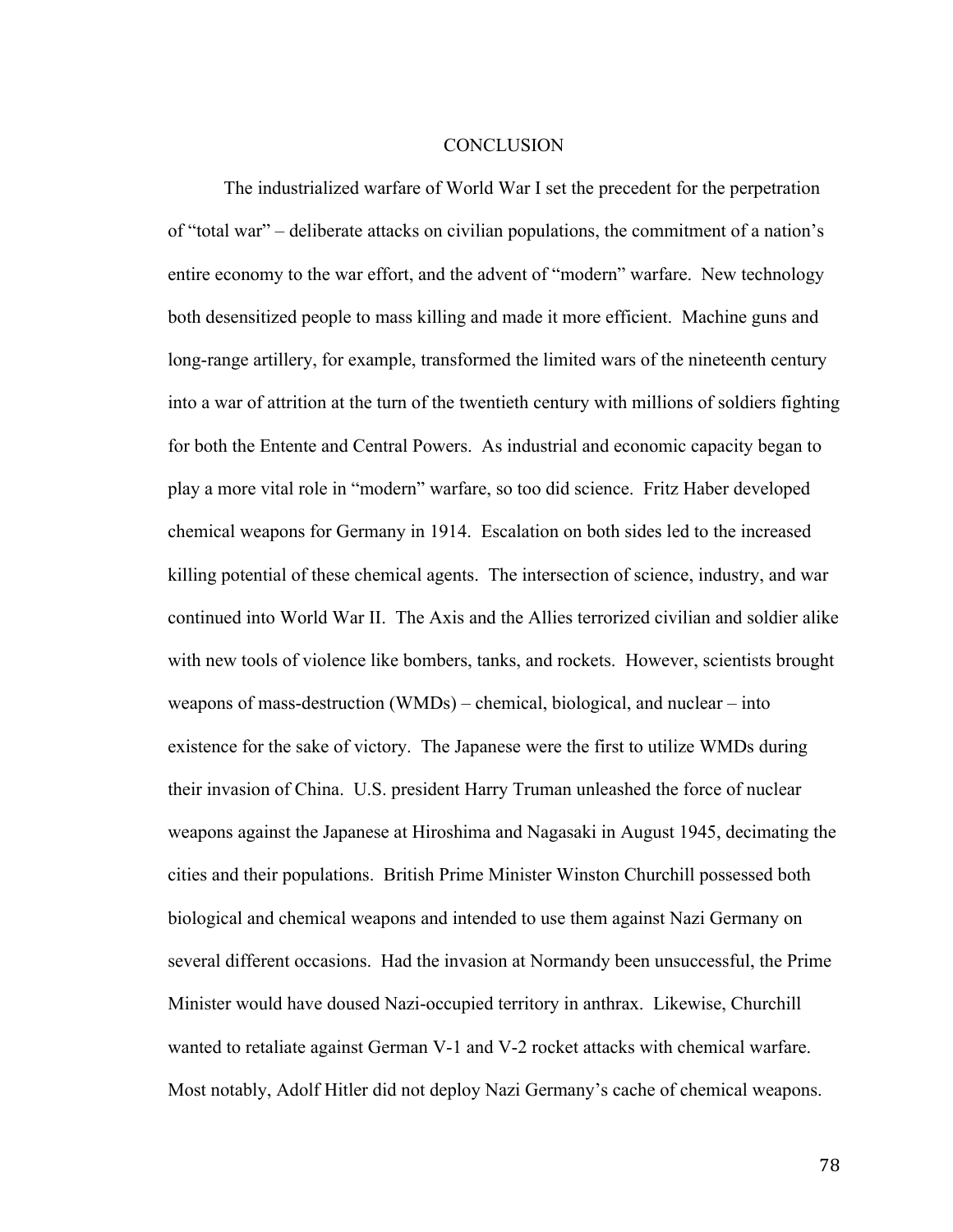German scientists developed nerve agents in 1936. Previously, chemical agents maimed many soldiers in World War I, but did not cause a significant number of deaths. Yet, nerve agents were extremely lethal and could kill victims within minutes. With Werner Heisenberg's failure to build a nuclear bomb, these nerve agents – tabun, sarin, and somar – were the only WMDs that Hitler possessed. Even when faced with the collapse of the Third Reich, the Nazi dictator did not initiate chemical warfare in World War II.

Hitler's decision not to deploy his arsenal of chemical weapons was puzzling. According to historian Annie Jacobsen, the 12,000-ton German supply of tabun was enough to annihilate the urban population of London. Despite the decline of the *Luftwaffe*, the Führer still potentially possessed the means to deliver his nerve agents with V-2 rockets. Hitler's worldview and his conduct of World War II would lead one to expect the dictator's inclination toward initiating chemical warfare. From his formative years in Vienna and through his adult life, he developed a worldview based on racial foundations that advocated violence and terror to achieve his goals. Hitler's anti-Semitism became especially radicalized with the "stab in the back" myth at the conclusion of World War I. He led the NSDAP to prominence in the Weimar Republic, and upon the Nazi Party's ascension to power, gradually transformed his ideals into reality. For the sake of the *Lebensraum*, Hitler invaded Poland, thus instigating World War II. The German dictator believed in his messianic mission and murdered millions of European Jews with the "cleansing" policies of the Holocaust.

During the first years of the war from 1939-1941, chemical weapons were not a realistic option for Hitler. Blitzkrieg tactics had led to the successful conquest of much of continental Europe. However, by December 1941 and into the spring offensive of 1942,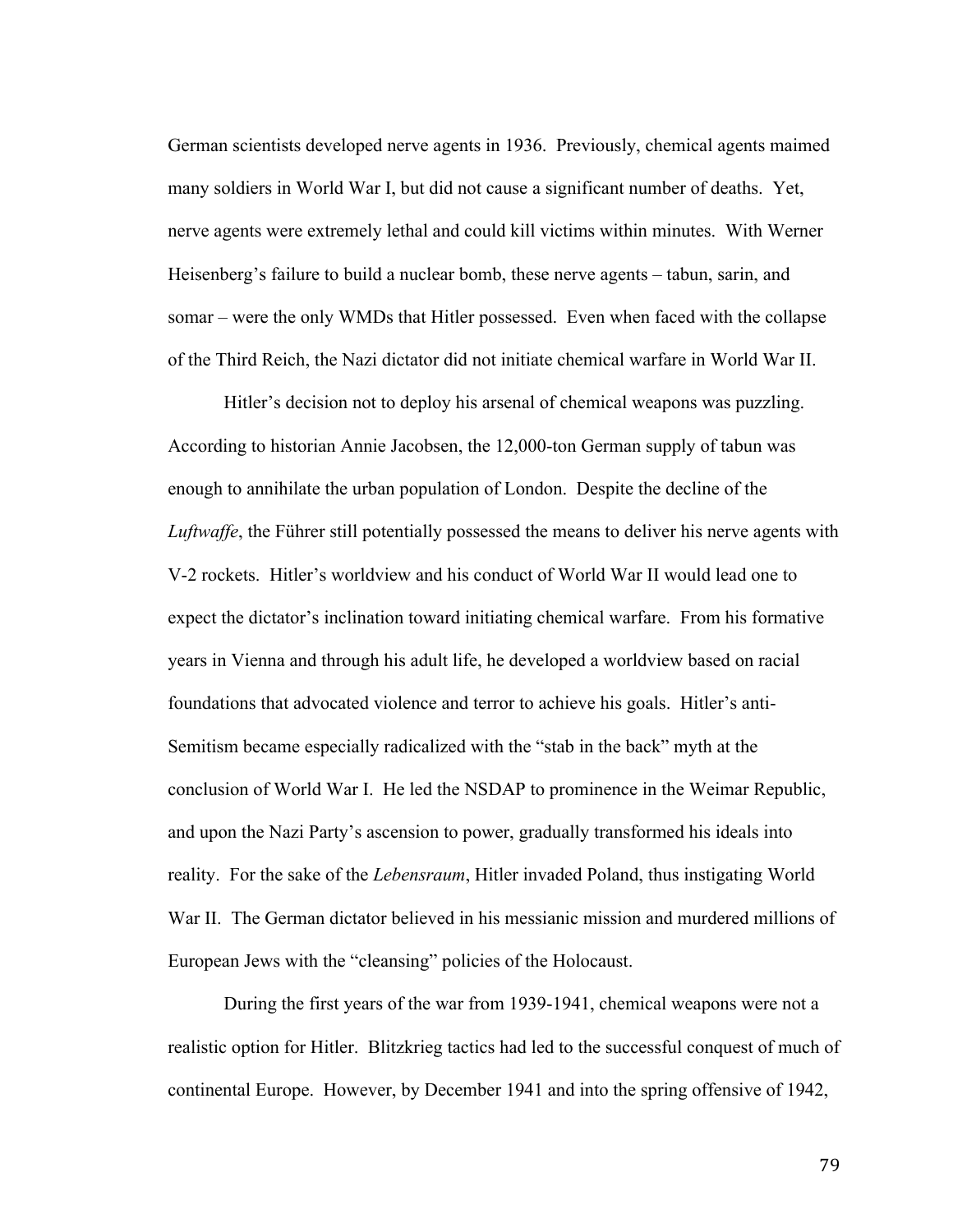Operation Barbarossa stalled due to the logistical issues created by the vastness of the Soviet Union. Against the advice of his general staff, Hitler decided to split his invasion force to attack both Stalingrad and Leningrad before marching on Moscow. However, the *Wehrmacht* became bogged down in the siege of Leningrad and in the urban buildingto-building warfare of the Battle of Stalingrad. Clearly, Hitler's worldview, his perpetration of the Holocaust, and the treatment of Soviet civilians and soldiers would lead one to believe that for the sake of his messianic mission, the German dictator would not hesitate to utilize chemical weapons to overcome these obstacles. Therefore, some external element factored into Hitler's decision to abstain from deploying his chemical weapons, even up until the ultimate failure of Operation Barbarossa in 1943.

Winston Churchill, the right Prime Minister in Great Britain's desperate hour of need, served as a deterrent to Hitler's designs in Eastern Europe. Churchill threatened German cities with massive retaliation of bombardment with chemical weapons if the Führer engaged in chemical warfare against the Soviet Union. Perhaps traumatized by his own experience with gas in World War I, Hitler did not want his people exposed to the same suffering. However, certain logistical issues also may have affected his decision. For example, by 1943, the *Luftwaffe* was crippled by the RAF in the Battle of Britain and spread thinly in support of the *Wehrmacht* in North Africa and the Soviet Union. Thus, the *Luftwaffe* was unable to defend against the British. In fact, from 1942 until the end of the war, unrestricted British and American bombing campaigns ravaged German cities with little to no resistance by the German military. Ultimately, Hitler did not believe that the Third Reich was in a situation desperate enough to risk the lives of his civilians and gamble with chemical warfare.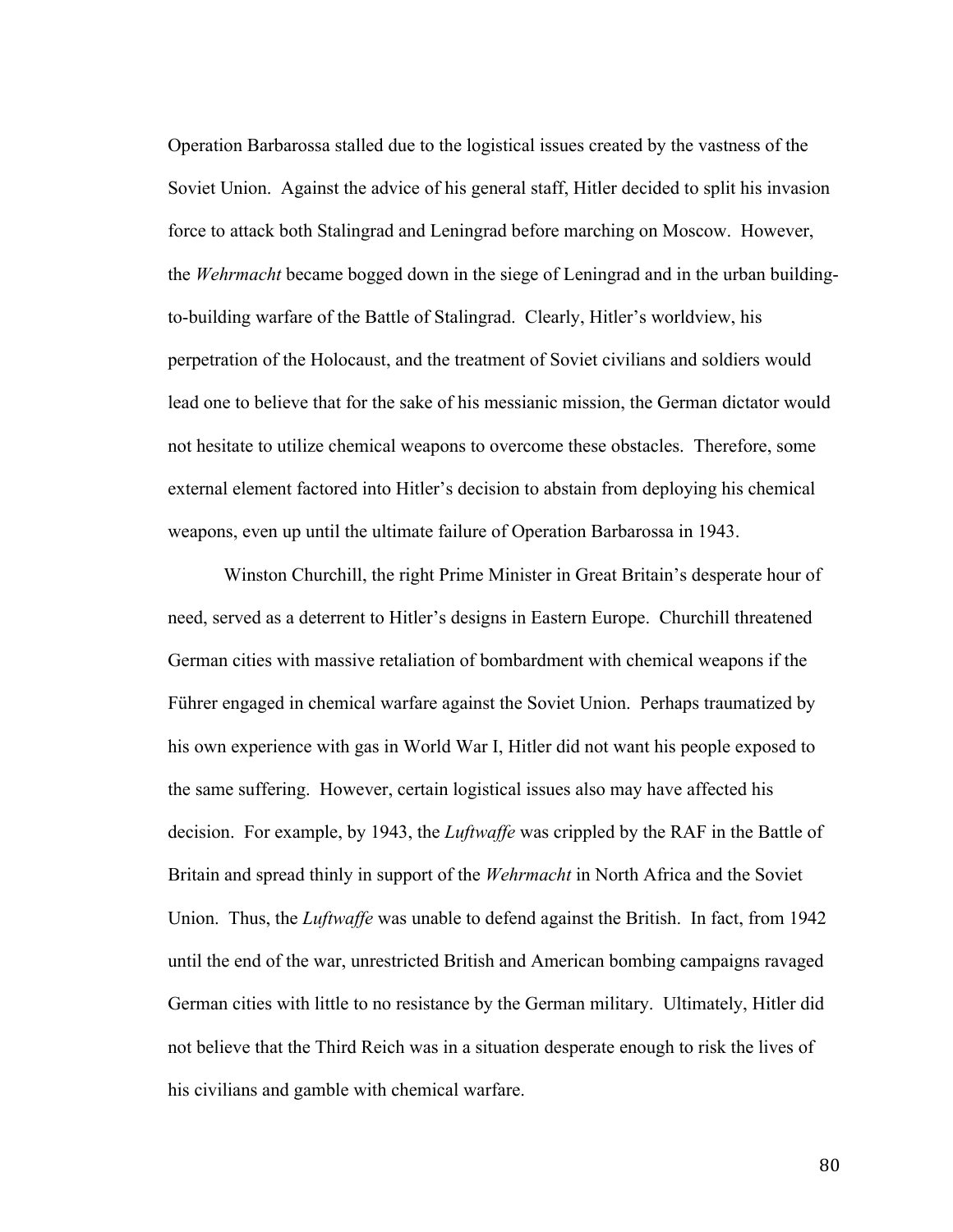However, by the summer of 1944, when the Allies assaulted Nazi Germany on all sides from France, Italy, and Eastern Europe, Hitler attempted several last-ditch efforts to check the Allied advance. One was the Ardennes Offensive, which resulted in the *Wehrmacht*'s "last stand." This gamble, of course, did not pay off. Second was Hitler's faith in his "secret weapons." The nerve agents fell under this category. However, none of these, especially the V-1 or V-2 rockets, had an effect significant enough to change the course of World War II. Interestingly, the German dictator threw whatever he had available in his arsenal at the Allies. However, in the final stages of the war, chemical weapons remained conspicuously absent. Previously, Hitler was concerned with the preservation of the "Aryan" race, but as the war decisively turned against Germany, his thoughts began to shift towards suicide and destruction. Hitler believed that the German people deserved extinction for their failure in World War II. Indeed, his Nero Decree of March 1945 was indicative of these suicidal tendencies. Engaging in chemical warfare and incurring Allied retaliation would have made sense. However, architect turned Armaments Minister Albert Speer obstructed the Nero Decree and played an important role in preventing Hitler from deploying his chemical weapons. Speer shut down the chemical weapons program and denied the Führer his WMDs. Another factor stemmed from the Allies capturing the V-2 rocket launching sites in the Netherlands. The Germans retreated east with their rockets so the technology did not fall into Allied hands. However, the V-2 rockets could no longer reach London. Inside his bunker, Hitler grew apathetic and essentially abandoned the Third Reich to its fate. His subordinates, unable to work together, instead sought absolute rule. The state, the economy, and the military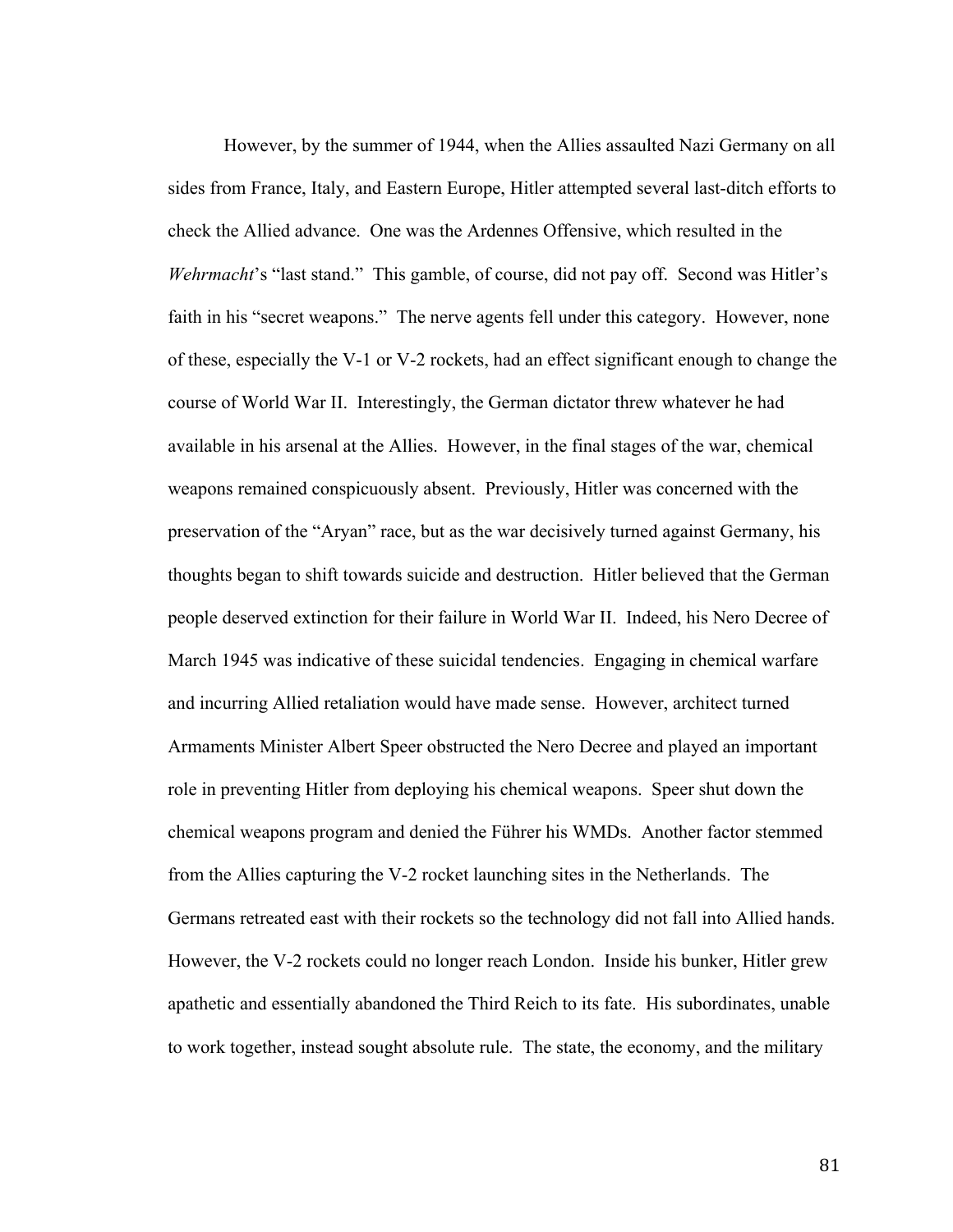were in chaos. Hitler's chemical super weapons therefore did not appear on the battlefield in World War II.

Often overlooked is the destruction and death caused by the Allies during the closing years of the war. The main focus has been on Hitler's crimes against humanity with Nazi Germany's perpetration of the Holocaust. Both the Allies and the Axis carried out acts of extreme violence. The legacy of violence did not end with Hitler's suicide and the conclusion of World War II. Under "Operation Paperclip," the American government, covertly smuggled Nazi scientists into the United States to continue their research. With the looming Cold War, President Truman and the American government wanted to prevent German scientific expertise from falling into Soviet hands. War is a dangerous extension of escalation – one that results in the tragic deaths of thousands of non-combatants, especially in the era of modernity, industry, and science. Dictators, governments, and militaries use all forms of justification to pursue policies of death and destruction. Furthermore, WMDs continue to present issues of international contention. For example, Iran's nuclear program has been a recurring hot-button issue. Likewise, Bashar Assad's alleged use of chemical weapons against Syrian rebels took center stage on the international scene. The United Nations, international organizations, and international agreements perhaps do not hold the final solution to controlling WMDs and preventing violence. The question remains as how to end the cycle of violence and war and prevent the senseless death of innocent people caught in the crossfire.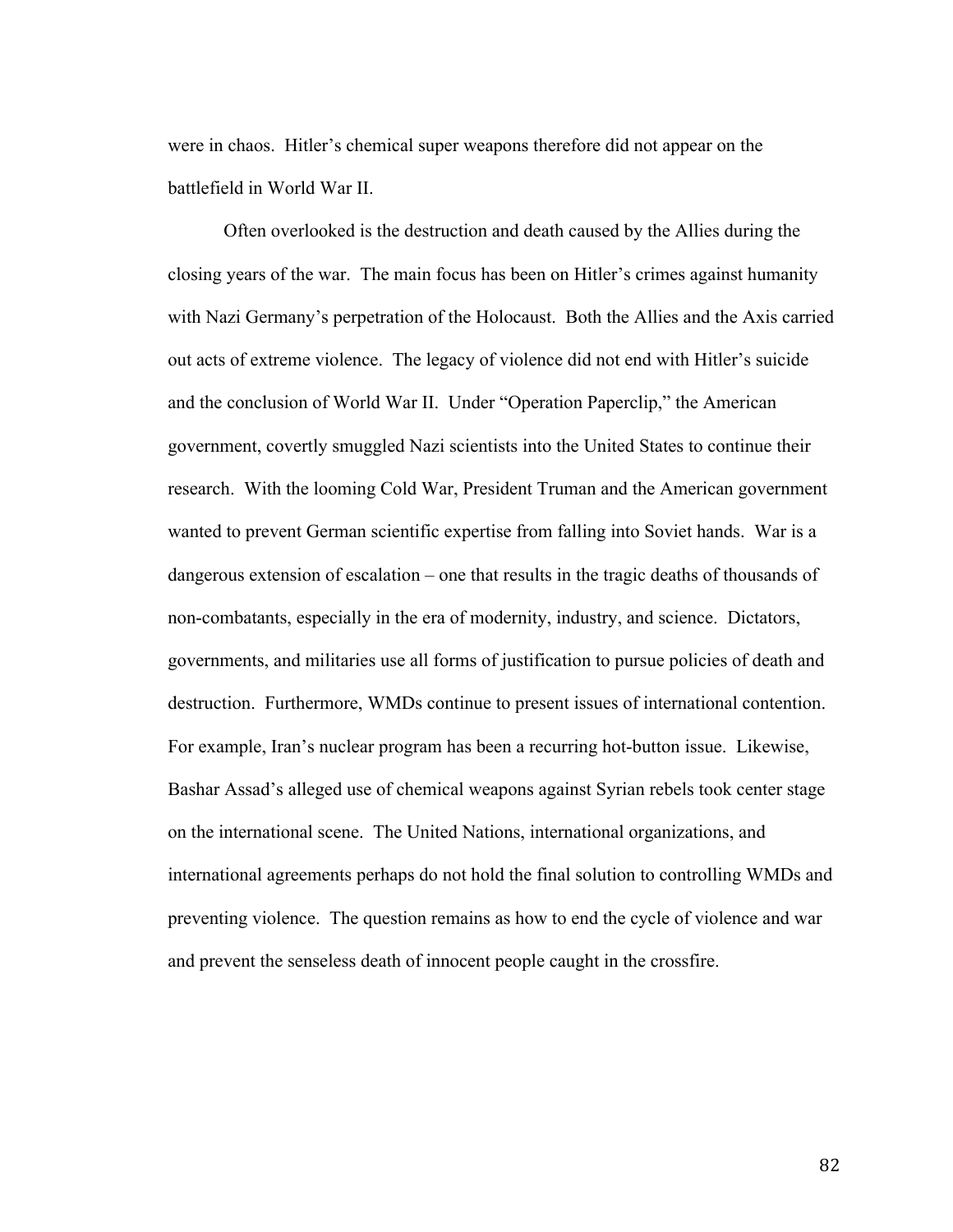## WORKS CITED

- Adolf Hitler, *Hitler's Table Talk* (Weidenfeld and Nicholson: 1953).
- Adolf Hitler, *Mein Kampf* (Stackpole Sons: 1939).
- Albert Speer, *Inside the Third Reich* (The MacMillan Company: 1970).
- Annie Jacobsen, *Operation Paperclip: The Secret Intelligence that Brought Nazi Scientists to America* (Little, Brown and Company: 2014).
- Christopher Browning, *Ordinary Men: Reserve Police Battalion 101 and the Final Solution in Poland* (Harper Collins: 1992).
- Daniel Headrick, *The Tools of Empire: Technology and European Imperialism in the Nineteenth Century* (Oxford University Press: 1981).
- Dan van der Vat, *The Good Nazi: The Life and Lies of Albert Speer* (Houghton Mifflin: 1997).
- David Irving, *The Secret Diaries of Hitler's Doctors* (MacMillan Publishing Company: 1983).

Eberhard Jäckel, Hitler's *Weltanschauung* (Wesleyan University Press: 1972).

Frederic Spotts, *Hitler and the Power of Aesthetics* (Overlook Press: 2009).

Fritz Stern, *Dreams and Delusions* (Alfred A. Knopf: 1987).

Gerhard Weinberg, *World at Arms: A Global History of World War II* (Cambridge

University Press: 1994).

Gerhard Weinberg, *Visions of Victory* (Cambridge University Press: 2005).

Gitta Sereny, *Albert Speer: His Battle with Truth* (Alfred A. Knopf: 1995).

Gordon Wright, *The Ordeal of Total War* (Harper Collins: 1968).

H.R. Trevor-Roper, *The Last Days of Adolf Hitler* (The MacMillan Company: 1947).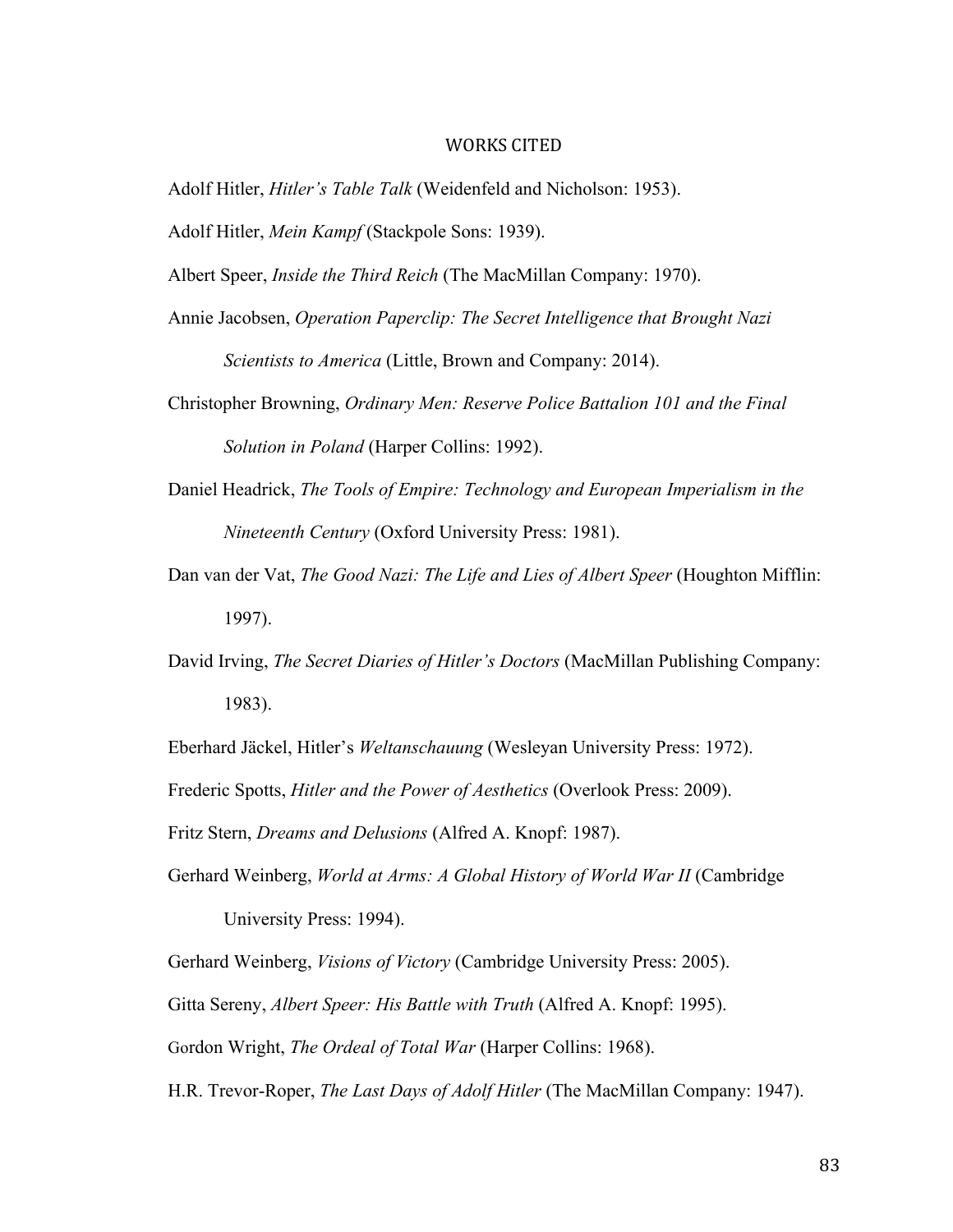Ian Kershaw, *Hitler 1889-1936: Hubris* (W.W. Norton & Company: 1998).

Ian Kershaw, *Hitler 1936-1945: Nemesis* (W.W. Norton & Company: 2000).

Ian Kershaw, *The End* (The Penguin Press: 2011).

Joachim Fest, *Inside Hitler's Bunker: The Last Days of the Third Reich* (Farrar, Straus and Giroux: 2002).

Joachim Fest, *Speer: The Final Verdict* (Harcourt: 1999).

Jonathan Petropoulos, *Art as Politics in the Third Reich* (University of North Carolina Press: 1996).

Jörg Friedrich, *The Fire* (Columbia University Press: 2002).

Martin Gilbert, *Churchill: A Life* (Henry Holt and Company: 1991).

- Martin Gilbert, *The Churchill War Papers: Volume III* (W.W. Norton & Company: 2000).
- Oscar Pinkus, *The War Aims and Strategies of Adolf Hitler* (McFarland & Company: 2005).
- Richard Evans, *Lying About Hitler: History, Holocaust, and the David Irving Trial*  (Basic Books: 2001).

Robert Waite, *Psychopathic God Adolf Hitler* (Basic Books: 1977).

Rolf-Dieter Müller, *Germany and the Second World War* (Oxford University Press: 2003).

Ronald Lewin, *Hitler's Mistakes* (William Morrow and Company: 1984).

Roy Jenkins, *Churchill: A Biography* (Farrar, Straus and Giroux: 2001).

Rudolph Binion, *Hitler Among the Germans* (Elsevier: 1976).

Winston Churchill, *The Second World War: Closing the Ring* (Houghton Mifflin: 1951).